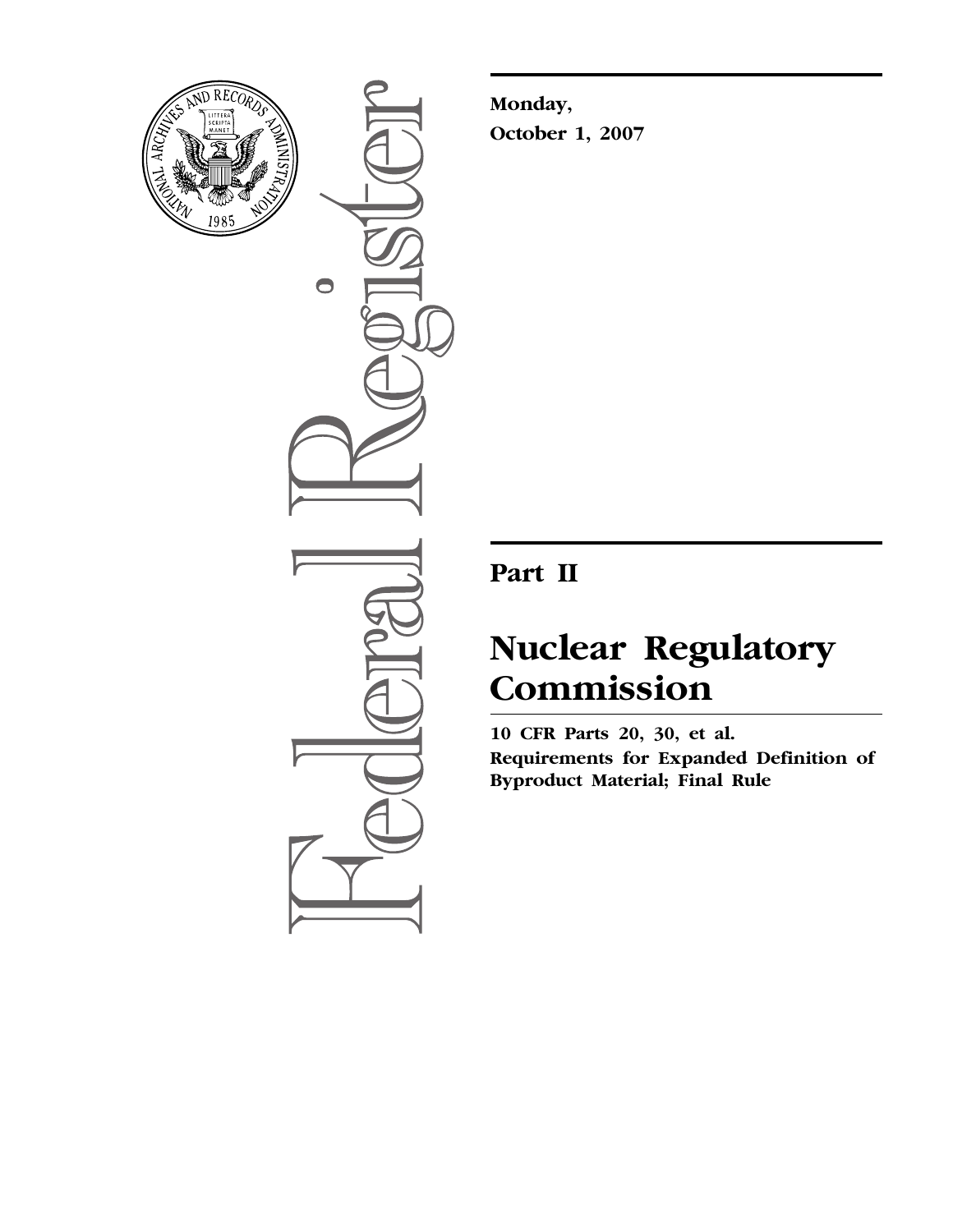**NUCLEAR REGULATORY COMMISSION** 

**10 CFR Parts 20, 30, 31, 32, 33, 35, 50, 61, 62, 72, 110, 150, 170, and 171** 

#### **RIN 3150–AH84**

## **Requirements for Expanded Definition of Byproduct Material**

**AGENCY:** Nuclear Regulatory Commission.

**ACTION:** Final rule.

**SUMMARY:** The Nuclear Regulatory Commission (NRC) is amending its regulations to include jurisdiction over discrete sources of radium-226, accelerator-produced radioactive materials, and discrete sources of naturally occurring radioactive material, as required by the Energy Policy Act of 2005 (EPAct), which was signed into law on August 8, 2005. The EPAct expanded the Atomic Energy Act of 1954 definition of *Byproduct material* to include any discrete source of radium-226, any material made radioactive by use of a particle accelerator, and any discrete source of naturally occurring radioactive material, other than source material, that the Commission, in consultation with other Federal officials named in the EPAct, determines would pose a similar threat to the public health and safety or the common defense and security as a discrete source of radium-226, that are extracted or converted after extraction for use for a commercial, medical, or research activity. In so doing, these materials were placed under the NRC's regulatory authority. The EPAct also mandated that the Commission, after consultation with the States and other stakeholders, issue final regulations establishing requirements that the Commission determines necessary under the EPAct. This rulemaking effort has been undertaken in response to that mandate and includes significant contributions from many States that have regulated the naturally occurring and acceleratorproduced radioactive material, the Organization of Agreement States, Inc., the Conference of Radiation Control Program Directors, Inc. (CRCPD), and other stakeholders. In addition, this final rule was informed and guided by the CRCPD's applicable Suggested State Regulations for the Control of Radiation. Licensees, individuals, and other entities who are engaged in activities involving the newly defined byproduct material in both Agreement States and non-Agreement States and United States Territories will be affected by this rulemaking.

**DATES:** *Effective Date:* This final rule is effective on November 30, 2007.

**FOR FURTHER INFORMATION CONTACT:**  Lydia Chang, Office of Federal and State Materials and Environmental Management Programs, U.S. Nuclear Regulatory Commission, Washington, DC 20555–0001, telephone (301) 415– 6319, e-mail *[lwc1@nrc.gov](mailto:lwc1@nrc.gov)*; or Catherine R. Mattsen, Office of Federal and State Materials and Environmental Management Programs, U.S. Nuclear Regulatory Commission, Washington, DC 20555–0001, telephone (301) 415– 6264, e-mail *[crm@nrc.gov](mailto:crm@nrc.gov)*.

#### **SUPPLEMENTARY INFORMATION:**

I. Background

- II. Discussion
	- A. The New, Expanded Definition of Byproduct Material
	- B. The NRC's Regulatory Approach
	- C. Changes to Existing NRC Regulations to Accommodate the New Byproduct Material
- D. License Application and Annual Fees E. Implementation Strategy
- III. Summary and Analysis of Public
- Comments on the Proposed Rule IV. Section-by-Section Analysis of Final Revisions
- V. Criminal Penalties
- VI. Agreement State Compatibility
- VII. Voluntary Consensus Standards
- VIII. Environmental Assessment and Finding of No Significant Environmental Impact: Availability
- IX. Paperwork Reduction Act Statement
- X. Regulatory Analysis
- XI. Regulatory Flexibility Certification
- XII. Backfit Analysis
- XIII. Congressional Review Act

#### **I. Background**

## *The Energy Policy Act of 2005*

On August 8, 2005, the President signed into law the EPAct. Among other provisions, Section 651(e) of the EPAct expanded the definition of Byproduct material as defined in Section 11e. of the Atomic Energy Act of 1954 (AEA), placing additional byproduct material under the NRC's jurisdiction, and required the Commission to provide a regulatory framework for licensing and regulating this additional byproduct material.

Specifically, Section 651(e) of the EPAct expanded the definition of Byproduct material by: (1) Adding any discrete source of radium-226 that is produced, extracted, or converted after extraction, before, on, or after the date of enactment of the EPAct for use for a commercial, medical, or research activity; or any material that has been made radioactive by use of a particle accelerator and is produced, extracted, or converted after extraction, before, on, or after the date of enactment of the EPAct for use for a commercial,

medical, or research activity (Section 11e.(3) of the AEA); and (2) adding any discrete source of naturally occurring radioactive material, other than source material, that the Commission, in consultation with the Administrator of the Environmental Protection Agency (EPA), the Secretary of the Department of Energy (DOE), the Secretary of the Department of Homeland Security (DHS), and the head of any other appropriate Federal agency, determines would pose a threat similar to the threat posed by a discrete source of radium-226 to the public health and safety or the common defense and security; and is extracted or converted after extraction before, on, or after the date of enactment of the EPAct for use in a commercial, medical, or research activity (Section 11e.(4) of the AEA).

Although Section 651(e) of the EPAct became effective on August 8, 2005, the NRC did not have regulations in place that would specifically apply to this newly covered byproduct material (hereafter referred to as NARM). The EPAct also allowed the NRC to issue waivers to States and other entities while developing final regulations for NARM. A waiver was issued on August 31, 2005 (70 FR 51581).

#### *Previous Regulatory Structures for NARM*

The AEA authorizes the States to assume regulatory control of certain radioactive materials provided the State has an adequate program to protect the public health and safety and is compatible with the NRC's program for regulation of these materials and enters into an agreement with the NRC. As authorized by Section 274b of the AEA, 34 States have assumed responsibility for regulating certain activities related to radioactive material by entering into agreements with the NRC. The activities regulated by these ''Agreement States'' include the use of byproduct material, source material, and special nuclear material. Each Agreement State issues licenses to persons who use these materials in that State except for DOE, other Government agencies, and Federally recognized Indian Tribes. The NRC issues licenses to persons using these materials in non-Agreement States.

Before enactment of the EPAct, the NRC did not have authority over NARM or regulations for this type of material. Although the NRC has not regulated NARM in the past, all 34 Agreement States and certain non-Agreement States have regulatory programs for NARM. The NRC's regulations did require licensees to account for dose contributed from NARM, as well as dose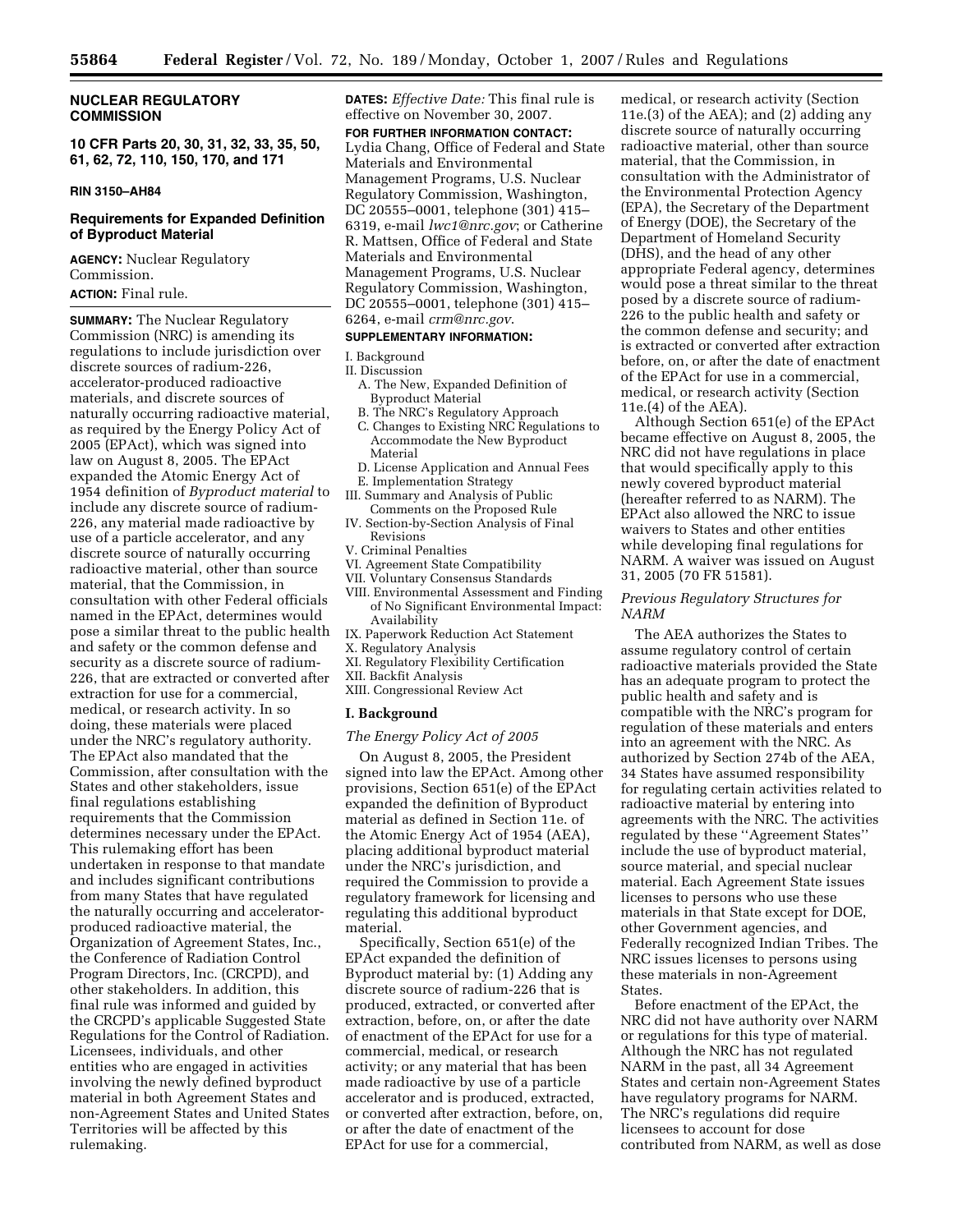contributed from other byproduct, source, or special nuclear material, because the definition of Occupational dose encompasses both licensed material and nonlicensed material such as NARM sources at a licensed facility. In addition, the NRC requires in its radiological criteria for license termination that licensees consider other nondiscrete sources, including radium, during decommissioning activities at sites contaminated with source material, such as rare-earth processing facilities.

Currently, there are 16 non-Agreement States plus United States (U.S.) Territories. Although most non-Agreement States and U.S. Territories have some type of programs for NARM, the regulatory structures vary greatly. Certain non-Agreement States have established a licensing structure for regulating their NARM users. As such, the regulatory structure could parallel the NRC regulations issued in Title 10 of the Code of Federal Regulations (10 CFR) applicable to the current materials program, or it could parallel the Suggested State Regulations for the Control of Radiation (SSRs) developed by the CRCPD. Other non-Agreement States or U.S. Territories have elected to use registration as their regulatory structure for managing the NARM users. Some States register facilities; others register both facilities and devices. Some States use registration information to conduct inspections; others use registration to identify facility locations for security purposes. In general, there is limited regulatory oversight where registration is used in non-Agreement States. It was, in part, due to this lack of national consistency, that the EPAct placed these materials under the NRC's jurisdiction.

Agreement States have regulated NARM use for many decades in a fairly uniform and consistent manner. The Agreement States have accomplished this by using the same standards to regulate NARM as those used to regulate other byproduct, source, and special nuclear material under the NRC's authority. In many respects, regulations applicable to NARM adopted by the Agreement States are compatible with the NRC's regulations for the current materials program, or parallel the CRCPD's SSRs.

Although Agreement States do have some provisions specifically for NARM, in general, the regulatory structure used by Agreement States does not distinguish between NARM and other radioactive material. NARM users in the Agreement States are expected to implement all aspects of standards for their radiation protection programs with respect to NARM, including those aspects relating to receipt, possession, use, storage, transfer, transportation, and disposal of NARM. This regulatory structure also subjects NARM users in the Agreement States to the same licensing, inspection, and enforcement policies as those using other byproduct, source, or special nuclear materials. In addition, this regulatory structure allows for both specific and general licensing of various NARM products, the distribution of certain NARM items to persons exempt from regulation and, in most cases, includes provisions to review and approve proposals for sealed sources and devices containing NARM.

The Agreement States have regulated a vast array of NARM produced for medical, industrial, research and development, commercial, and consumer purposes. In many Agreement States, this regulatory structure also captures some types of nondiscrete sources found in the oil and gas industry or mining industry; moreover, it captures inadvertently produced activation products from the use of proton beams for medical radiation therapy. However, the regulation of these nondiscrete sources and activation products varies from Agreement State to Agreement State.

## *Other Federal Agencies' Regulatory Authority Over NARM*

Although the States had the primary responsibility for regulating the use of NARM before the passage of the EPAct, certain Federal regulations continue to apply under some circumstances, such as environmental protection, workplace safety, drug safety, transportation, and disposal. With the passage of the EPAct, the NRC will have primary responsibility for radiation safety and in regulating the use of these materials in cooperation with the States, with the exception of those activities that are self-regulated by the DOE.

Other Federal agencies have regulations or have established programs for self-regulating certain activities involving NARM. The Department of Transportation (DOT) regulates interstate transport of NARM. In cooperation with DOT, the NRC approves Type B packages through regulations in 10 CFR Part 71. The EPA has established controls for certain NARM through several authorities, including the Clean Air Act, the Safe Drinking Water Act, the Toxic Substances Control Act, the Resource Conservation and Recovery Act, and the Comprehensive Environmental Response, Compensation, and Liability Act. The Occupational Safety and Health Administration (OSHA) of the

Department of Labor has the oversight for occupational health and safety for radiation protection. It has regulations governing radiation protection in the workplace, including provisions addressing the exposure of minors to radioactive material in the workplace, but defers to the NRC on AEA materials. The Department of Commerce (DOC) has controlled the export of radioactive material. Before the enactment of the EPAct, the DOC regulated the export of all radium-226. With the enactment of the EPAct, the NRC will regulate the export of discrete sources of radium-226; DOC retains jurisdiction to regulate the export of nondiscrete sources of radium-226. The Consumer Product Safety Commission regulations have addressed hazardous substances other than byproduct, source, and special nuclear materials currently regulated by the NRC. The Food and Drug Administration (FDA) regulates all drugs (including drugs containing radioactive materials) by requiring good manufacturing practices to assure the purity, potency, and consistency of finished drugs with their labeling in establishing the safety and effectiveness of these drugs.

Section 651(e)(3) of the EPAct provides that byproduct material, as defined by Section 11e.(3) or 11e.(4) of the AEA, may only be transferred to and disposed of in a disposal facility that is adequate to protect public health and safety, and is licensed by either the NRC or a State that has entered into an agreement with the Commission under Section 274b of the AEA or at a disposal facility in accordance with any Federal or State solid or hazardous waste law, including the Solid Waste Disposal Act, also known as the Resource Conservation and Recovery Act (RCRA).

## *Development of the Suggested State Regulations (SSRs)*

Since enactment of the AEA in 1954, scientists continue to develop new technologies in producing radionuclides, such as the use of particle accelerators. At the beginning of the 20th century, naturally occurring radioactive material, including radium-226, was routinely used in consumer products and in cancer treatment. Because there was no Federal mandate to regulate these materials, most States have since established regulatory structures for both accelerator-produced radioactive material and naturally occurring radioactive material, including radium-226.

In 1968, CRCPD was chartered as a nonprofit organization to provide a forum for enhancing communication among States and Federal agencies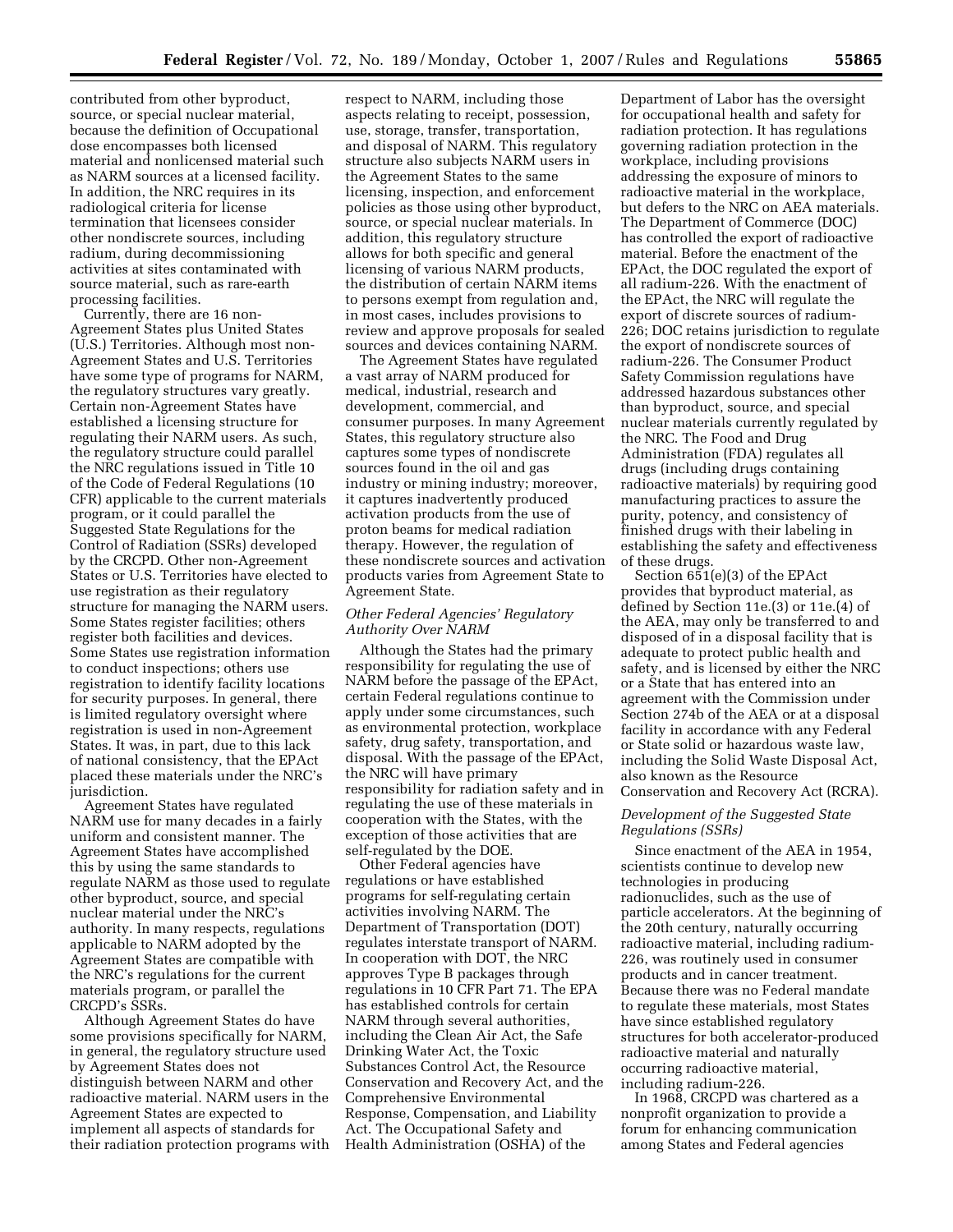regarding radiation regulations and to promote a uniform radiation protection environment for all radioactive material. Throughout the years, CRCPD developed policies and guidance for its member States. In addition, CRCPD is responsible for the development of model regulations, known as the SSRs. Under the SSRs' regulatory framework, NARM has been a regulated radioactive material comparable to byproduct material. Nearly all of the Agreement States have based their regulations on this model for NARM.

For NARM regulation only, CRCPD also established ''Licensing States'' similar to the Agreement State Program under Section 274 of the AEA. Licensing States recognized by CRCPD under criteria found in Publication 94– 8, ''CRCPD Recognition of Licensing States for the Regulation and Control of NARM,'' are those States that have demonstrated an adequate and consistent regulatory control program for NARM. Licensing State designation assures comparable regulatory structures with respect to NARM, and other States may grant reciprocal recognition of their licenses or acceptance of their licensees' manufactured products.

#### *Issuance of Waiver on August 31, 2005*

Section 651(e) of the EPAct became effective immediately upon signature by the President on August 8, 2005. Before enactment of the EPAct, the NRC did not have authority over NARM or regulations in place that would specifically apply to this material. Nonetheless, persons engaged in activities involving NARM could be, and States seeking to continue regulation of NARM would be, in technical violation of the AEA.

Section 651(e)(5) of the EPAct authorized the Commission to issue a waiver of the requirements of Section 651(e) to any entity with respect to NARM for specified periods of time if the Commission determined that the waiver was in accordance with the protection of the public health and safety and the promotion of the common defense and security. The Commission determined that there was no basis to conclude that these materials would not continue to be used in a manner that is protective of public health and safety while the waiver is in effect. The Commission also determined that it would be in the best interest of the public to allow continued use of NARM, especially for medical purposes, and to allow the States to continue to regulate NARM until the Commission could codify new regulations for these materials.

The Commission believed that granting the waiver would allow the States to continue with their regulatory programs, allow persons engaged in activities involving NARM to continue their operations in a safe manner, and allow continued access to medical radiopharmaceuticals. In addition, it would enable the Commission to work with the States in developing appropriate regulations for NARM and in formulating a sound Transition Plan for implementation of these regulations. It would also provide an opportunity for non-Agreement States that currently do not have Agreement State regulatory programs under Section 274b. of the AEA to consider entering into an agreement with the NRC. The Commission determined that issuance of the waiver would be in accordance with the protection of public health and safety and the promotion of the common defense and security.

The Commission granted a waiver (70 FR 51581; August 31, 2005) from the requirements of Section 651(e) of the EPAct to: (1) All persons engaged in export from or import into the U.S. of byproduct material through August 7, 2006, unless terminated sooner if the Commission determined that an earlier termination was warranted; and except with regard to the requirements of the DOC relating to export of byproduct material; (2) all persons acquiring, delivering, receiving, possessing, owning, using, or transferring byproduct material through August 7, 2009, unless terminated sooner if the Commission determined that an earlier termination was warranted; and (3) all States that had entered into an agreement with the Commission under Section 274b. of the AEA, and States that had not entered into such an Agreement, through August 7, 2009, unless terminated sooner if the Commission determined an earlier termination was warranted, or for an Agreement State if the Commission made certain determinations required by Section 651(e)(5)(B)(ii) of the EPAct.

## *Stakeholder Involvement in the Rulemaking Process*

The NRC took several initiatives in an effort to enhance stakeholder involvement and to improve efficiency during the rulemaking process. With assistance from the Organization of Agreement States (OAS) and CRCPD, the NRC was able to obtain participation of several State representatives in various working groups in the development of the proposed rule. Principals from OAS and CRCPD, representing interests for both Agreement States and non-Agreement States, also participated in the steering

committee forming a partnership with the NRC in making rulemaking decisions. In an effort to keep stakeholders informed, the NRC held a public roundtable meeting in early November. In addition, the NRC has met with other Federal agencies to ensure coordination regarding this rulemaking.

The NRC held a public meeting on November 9, 2005, to discuss rulemaking activities to incorporate NARM into its regulatory framework. The public meeting was in a ''roundtable'' format to allow stakeholders an opportunity to discuss concerns and to enhance interaction among all interested parties on the subject of the NRC regulating NARM. Representatives from other Federal agencies, States, and a broad spectrum of interest groups were invited to participate in the ''roundtable'' discussion. A transcript of this meeting is available via the NRC's and other related documents are available from (see **FOR FURTHER INFORMATION CONTACT**  section of this document.)

Following the public meeting, the NRC received five written comments from interested parties related to the discussion at the meeting and the rulemaking activities. These comment letters were reviewed and considered by the NRC staff in the development of the proposed rule.

In addition to the public meeting, the NRC interacted and met with FDA staff to exchange information regarding the NRC's NARM rulemaking efforts and the FDA's regulations for acceleratorproduced drugs. The primary objective of the FDA's regulations is to ensure medical safety, purity, potency, and effectiveness of the drugs, and that of the NRC's regulations is to ensure radiation safety. During the meeting, areas of potential dual regulation were discussed. Because the NRC and the FDA have different missions, the associated regulations are more complementary than duplicative. FDA has published a proposed rule (70 FR 55038; September 20, 2005), ''Current Good Manufacturing Practice for Positron Emission Tomography Drugs,'' and expects to finalize the rule soon. The FDA's final rule will establish criteria for the production and process/ quality controls for the Positron Emission Tomography (PET) drugs in PET centers registered with the FDA.

The NRC hosted a meeting of Federal agency representatives on November 22, 2005, to discuss the development of a definition of *Discrete source* to be added to the NRC's regulations. Agencies represented at this meeting were DOT, DOE, including the National Nuclear Security Administration, Department of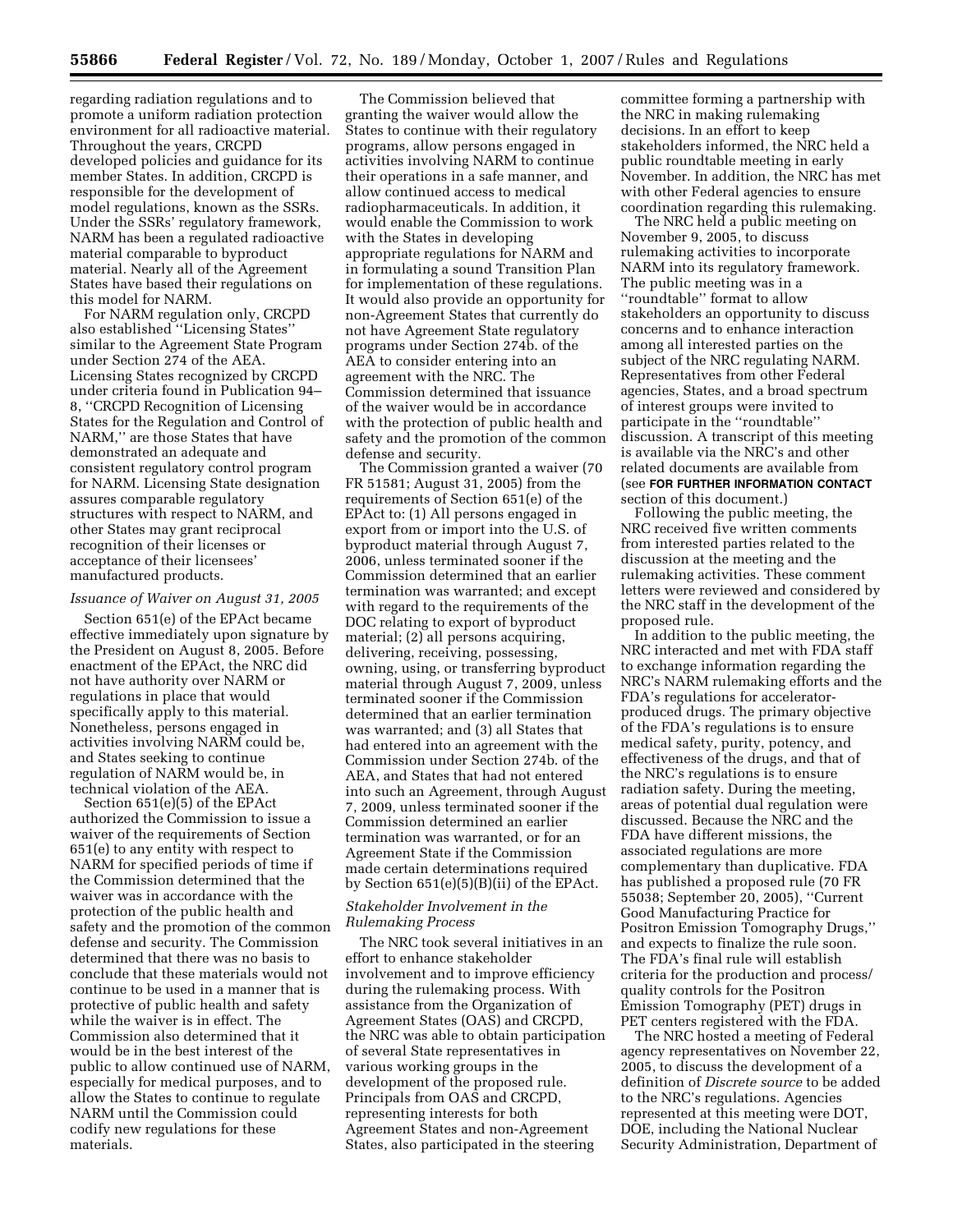Defense, DOC, EPA, and the U.S. Customs and Border Protection. A draft definition was formulated. This definition formed the basis for the definition in the proposed rule, with only minor changes and text rearrangement for clarity.

The NRC published the proposed rule to establish the regulatory framework for the newly defined byproduct material on July 28, 2006 (71 FR 42952). Thirtynine comment letters were received. The commenters included a number of States, Federal agencies, professional organizations, universities, medical communities, industries, and individuals.

#### **II. Discussion**

## *A. The New, Expanded Definition of Byproduct Material*

Section 651(e) of the EPAct expanded the definition of Byproduct material to include: (1) Any discrete source of radium-226 that is produced, extracted, or converted after extraction, before, on, or after the date of enactment of the EPAct for use for a commercial, medical, or research activity; (2) any material that has been made radioactive by use of a particle accelerator and is produced, extracted, or converted after extraction, before, on, or after the date of enactment of the EPAct for use for a commercial, medical, or research activity; and (3) any discrete source of naturally occurring radioactive material, other than source material, that the Commission, in consultation with the Administrator of the EPA, the Secretary of DOE, the Secretary of DHS, and the head of any other appropriate Federal agency, determines would pose a threat similar to the threat posed by a discrete source of radium-226 to the public health and safety or the common defense and security, and that is extracted or converted after extraction, before, on, or after the date of enactment of the EPAct for use in a commercial, medical, or research activity. The NRC is revising the definition of *Byproduct material* in 10 CFR Parts 20, 30, 50, 72, 150, 170, and 171 to be consistent with the EPAct. The same revision to the definition of *Byproduct material* was made in a separate rulemaking for 10 CFR Part 110 (April 20, 2006; 71 FR 20336). A different definition for the term *Byproduct material* is used in 10 CFR Part 40, because 10 CFR Part 40 regulations are limited to source material and the tailings or wastes associated with the extraction or concentration of source material. Therefore, 10 CFR Part 40 regulations are not impacted by the EPAct, and the

definition of *Byproduct material* in that Part remains unchanged by this rule.

Since the publication of the proposed rule, and after considering the comments on the new definition of byproduct material, the Commission has taken a closer look at the scope of the Commission's jurisdiction over the newly added byproduct material. The EPAct covers discrete sources of radium-226 and accelerator-produced radioactive material that is ''produced, extracted, or converted after extraction, before, on, or after August 8, 2005, for use for commercial, medical, or research activity'' (emphasis added). Notwithstanding that a discrete source of radium-226 may have originated from a commercial supplier, the Commission has determined that discrete sources of radium-226 still in control of the military do not constitute ''commercial use'' under the EPAct, and are therefore, outside the Commission's jurisdiction. Defining ''commercial use'' to include all material supplied to the military from a commercial supplier would result in virtually all military use of this material to be ''commercial use.'' This would vitiate any distinction that the EPAct intended to make for military use, as opposed to commercial use, by excluding military use from its coverage.

However, this exclusion from the coverage of the EPAct only applies to a certain type of military use, i.e., NARM used for ''military operations.'' The term ''military operations'' covers what is traditionally understood as the military's primary mission for national defense, including warfare, combat, and battlefield missions, and, of course, training for battlefield missions. NARM used, or available for use, for these purposes would be excluded from the coverage of the EPAct and from the coverage of this rule. If the material is intended for use in military operations, it is excluded from the coverage of this rule notwithstanding the fact that it was originally produced by a commercial supplier. In addition, ''military operational'' material includes material still under the control of the military, i.e., in storage, or material that may be subject to decontamination and disposal.

Other use of NARM by the military would be covered by this rule. Under the Commission's interpretation of the EPAct, NARM, whether discrete sources or accelerator material, that is produced, extracted, or converted for use or has been used, in medical or research activities, or in a manner similar to a commercial activity, e.g., military museums, is covered by the EPAct and this rule. Furthermore, NARM that was

used for military operations but is no longer under the control of the military, has been sold, or is in the possession of private individuals, is also within the coverage of this rule.

The NRC intends to interact with the Department of Defense to obtain a common understanding of the uses of radium-226 and accelerator-produced radioactive material by the military to resolve any potential issues regarding the application of the Commission's interpretation of the EPAct in regard to any specific case of military use.

#### Radium-226

Radium is a chemically reactive, silvery white, radioactive, metallic element with an atomic number of 88 and symbol of Ra. Radium-226, the most abundant and most stable isotope of radium, is formed by the radioactive disintegration of thorium-230 in the decay series starting with uranium-238. Radium-226 can be found in all uranium ores. The half-life of radium-226 is 1599 years. Radium-226 emits alpha particles and gamma radiation and decays to radon gas.

Although radium was discovered in the ore pitchblende by the chemists Marie and Pierre Curie in 1898, no one understood the dangers of radium until later in the twentieth century. Based on radium's properties, especially its ability to stimulate luminescence, industries started manufacturing hundreds of consumer products containing radium. Radium was added to products such as hair tonic, toothpaste, ointments, and elixirs. Radium paint was used in the mid-1900s to paint the hands and numbers of some clocks, watches, doorknobs, and other objects to make them glow in the dark. Glow-in-the-dark watch and clock faces were particularly popular. Most of these uses were eventually discontinued for health and safety reasons, but its wide use in luminescent paints continued through World War II because radium's luminescent glow made aircraft and vehicle dials, gauges, and other instruments visible at night. Many of these early products still remain in the possession of museums and individual collectors. Large inventories of radium-226 luminescent military and aircraft devices remain and periodically turn up in repair shops, and have resulted in contamination incidents.

In more recent times, radium sources were used in industrial radiography and industrial smoke detectors. Currently, radium sources are still being used in some industrial products, such as industrial gauges, that measure certain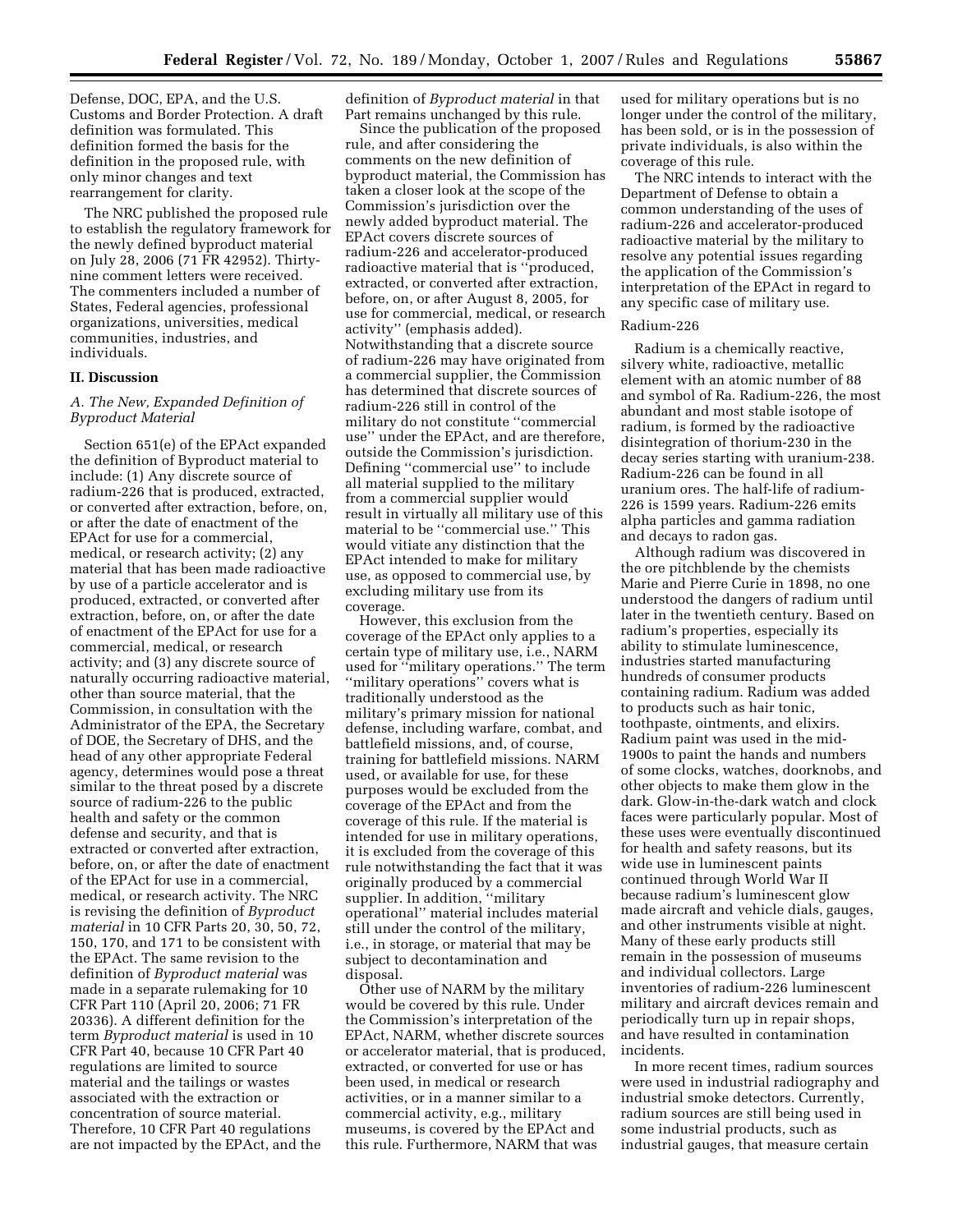physical properties such as moisture and density.

## Accelerator-Produced Radioactive Material

## *Particle Accelerators*

A particle accelerator is a device that imparts kinetic energy to subatomic particles by increasing their speed through electromagnetic interactions. Particle accelerators are used to produce radioactive material by directing a beam of high speed particles at a target composed of a specifically selected element, which is usually not radioactive. Nuclei in the target are struck by the high speed particles and undergo a nuclear transformation. A nuclide that is struck is transformed into a different nuclide. By careful selection of the target element, the particles accelerated, and the operating parameters of the accelerator (e.g., beam energy), a resultant proton-heavy nuclide can be produced. Usually the nuclide produced is radioactive and is created for the use of its radiological properties. The process of transforming nuclei from a stable element into a radionuclide is called activation. In some cases, the target is selected so that the accelerator produces a neutron beam that is, in turn, used to activate nuclides that are then used for their radioactive properties. Some particle accelerators are not used to produce radioactive material, but instead the high energy beam produced by the particle accelerator is used directly, for example, to treat cancer patients.

The two basic designs of particle accelerators are linear and circular, also known as cyclotron. In either case, charged particles are injected into the accelerator to form a beam. The beam is accelerated and focused onto the target. In the circular designs, the beam must be directed to travel in a circular shaped path. For all accelerators, the process of accelerating, focusing, and directing the beam is accomplished by a combination of electrically charged structures and magnetic fields in the accelerator. During operation, these internal structures will be struck by particles from the beam and activated incidentally.

Particle accelerators are often classified by the maximum energy of the accelerated particles, expressed in megaelectron-volts (MeV). An electronvolt is the amount of energy imparted to an electron by an accelerating potential of one volt. The small cyclotrons that produce radionuclides used in PET nuclear medicine usually operate at energies of up to about 30 MeV. By comparison, the accelerators used in

basic physics research facilities reach energies in excess of 1000 MeV.

For the purposes of this rulemaking, the NRC divided particle accelerators into three groupings: (1) Those that are always operated to intentionally produce radioactive materials in quantities useful for their radioactive properties for a commercial, medical, or research activity; (2) those that are operated to produce only particle beams and not radioactive materials; and (3) accelerators that are used to produce both radioactive materials and particle beams for other uses. Examples of accelerators that are operated to produce only particle beams and not radioactive materials include linear accelerators used for medical treatment of cancer and other health-related conditions. Other examples include the experimental particle physics research colliders used to probe the fundamental properties of nature (as long as that is their only use) and electron microscopes, i.e., particle accelerators that probe the structure of materials at a very small dimension (high magnification). Ion implanters are particle accelerators used to modify the electrical properties of materials in semiconductor fabrication. In these activities, no radioactive material is intentionally created; all activation is incidental to the intended use of the accelerator.

The NRC will regulate the radioactive material both intentionally and incidentally produced by all accelerators that are intentionally operated to produce a radioactive material for its radioactive properties. The NRC will not regulate the incidental radioactive material produced by accelerators that are operated to produce only particle beams and not radioactive materials for use for a commercial, medical, or research activity. For those accelerators that are used to produce both radioactive material and particle beams, the NRC will regulate the intentionally produced radioactive material and all of the incidentally produced radioactive material, including incidental radioactive material produced when the accelerator is operated to produce radioactive material, as well as incidental radioactive material produced when it is operated to produce only a particle beam. The incidental radioactive materials produced in these accelerators are indistinguishable, so both will be considered byproduct material. The NRC believes very few, if any, accelerators are operated in this way.

The EPAct does not give the NRC authority to regulate the possession or use of particle accelerators. The NRC

has not adopted any rule regarding the operation of a particle accelerator or the qualification of any person maintaining or operating a particle accelerator. However, nothing in the EPAct directs the NRC to change the policy that radiation safety standards must consider unregulated as well as regulated sources of radiation. The NRC will continue to require any person subject to the dose limits in 10 CFR Part 20 to continue to include the radiation dose from the operation of a particle accelerator in meeting the dose limitations. The NRC is aware that the operation of a particle accelerator may activate materials in the structure of the building and facilities housing the accelerator. The NRC intends to assure the safe decommissioning of particle accelerator buildings and facilities, including the removal and disposal of activated building materials, to assure that the dose limits to members of the public are not exceeded. The decommissioning of these facilities will be required to meet the radiation dose limits in 10 CFR Part 20 Subpart E—Radiological Criteria for License Termination.

The majority of accelerator-produced radioactive material is now created for use in medicine. The NRC is aware of only two operations in the U.S. and a few importers, mostly from Europe and Canada, that are commercial producers of accelerator-produced radioactive material for use in industrial activities. The regulatory approach for manufacturing accelerator-produced radioactive material for industrial purposes is similar to the regulatory approach for manufacturing acceleratorproduced radioactive material for medical purposes.

## *Accelerator-Produced Radioactive Material Used in Medical Activities*

Medical use of radioactive material began over 50 years ago. The medical use of sealed and unsealed radioactive materials continues to be an important component of medical specialties for both diagnosis and therapy purposes. The use of small quantities of unsealed radioactive materials (radiopharmaceuticals) in nuclear medicine is an integral part of patient care and is extremely valuable in the early diagnosis and treatment of medical conditions. Radiation oncology uses larger amounts of radioactivity in sealed sources to deliver therapeutic or palliative radiation doses.

Almost all reactor-produced byproduct radionuclides for radioactive drugs are imported into the U.S., as well as most reactor-produced radionuclides used in sealed sources, although some used in radioactive drugs and sealed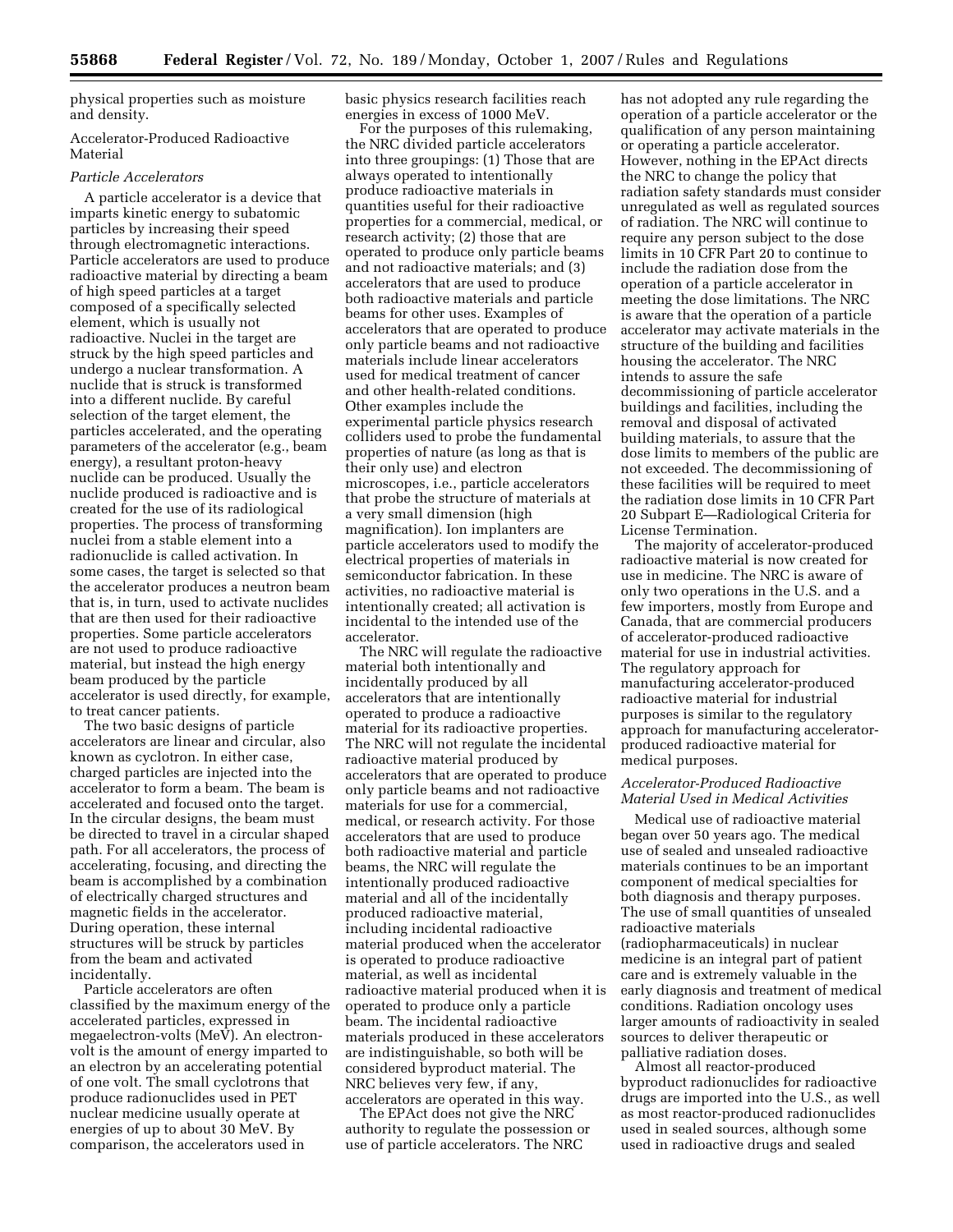sources are also produced in an NRCregulated nonpower reactor. Commercial manufacturers primarily use the imported radionuclides to produce specific sealed sources, radioactive drugs, and biologics. Commercial nuclear pharmacies may use radiochemicals to prepare radioactive drugs, as well as commercially produced radioactive drugs and drug sources, such as molybdenum-99/technetium-99m generators, to prepare unit dosages of other radioactive drugs.

The U.S. has a limited number of commercial radionuclide production facilities that use accelerators to produce radionuclides, such as thallium-201, iodine-123, indium-111, and gallium-67 used in radioactive drugs. A larger number of radionuclide production facilities (often referred to as PET centers) use cyclotrons to produce the PET radionuclides fluorine-18, carbon-11, nitrogen-13, and oxygen-15 for use in PET radioactive drugs. PET radionuclides decay by positron emission and, because of their relatively short half-life (minutes to hours), are produced at locations in close proximity to the patients (e.g., in hospitals or academic institutions) or at nearby locations.

Palladium-103, the most common accelerator-produced medical use radionuclide contained in a sealed source, was originally produced at reactor facilities. Other radionuclides used in medical radiation therapy can also be produced with either reactors or accelerators. With the new definition of *Byproduct material*, sealed sources that can be produced from either pathway will be uniformly regulated. At this time, there are no teletherapy or remote afterloader or gamma stereotactic radiosurgery units with acceleratorproduced sources.

Because production accelerators for medical radionuclides (e.g., PET production facilities) and industrial radionuclides are used to intentionally produce radioactive material for use of its radioactive properties for a commercial, medical, or research activity, the NRC will regulate both the radionuclides produced in these accelerators as well as the incidentally activated radioactive material.

Other Naturally Occurring Radioactive Material With Similar Risk as Radium-226

The EPAct amended the definition of *Byproduct material* to include any discrete source of naturally occurring radioactive material, other than source material, that the Commission, in consultation with the Administrator of

the EPA, the Secretary of Energy, the Secretary of Homeland Security, and the head of any other appropriate Federal agency, determines would pose a threat similar to the threat posed by a discrete source of radium-226 to the public health and safety or the common defense and security, and is extracted or converted after extraction, before, on, or after the date of enactment of the EPAct for use in a commercial, medical, or research activity.

The inclusion of discrete sources of naturally occurring radioactive material into the definition of *Byproduct material* is contingent on the Commission's determination, in consultation with other Federal agencies, that these discrete sources would pose a threat similar to the threat posed by a discrete source of radium-226. The NRC has not currently identified any discrete sources of naturally occurring radioactive material under this provision, and the rule does not contain criteria for making such a determination. For comparison, the International Atomic Energy Agency (IAEA) has identified a list of sources that are considered to pose a high risk to human health and safety if not managed safely and securely. The IAEA Code of Conduct on the Safety and Security of Radioactive Sources (Code of Conduct) identified certain quantities of 26 radionuclides that pose a significant risk to individuals, society, and the environment. The activity of these radionuclides at the IAEA Code of Conduct Category 1 or 2 level could be fatal or cause permanent injury to a person who handled them or was otherwise in contact with them for a short time, if not safely managed or securely protected. Of these 26 sources, only two naturally occurring radionuclides are listed: Radium-226 and polonium-210. Because this rule addresses discrete sources of radium-226, the only other naturally occurring radioactive material similar in hazard to radium-226 when using the IAEA criteria is polonium-210. However, naturally occurring polonium is scarce. One ton of uranium ore contains only about 100 micrograms (0.0001 grams) of polonium. Due to its scarcity in nature, polonium-210 used for commercial purposes is usually produced by bombarding bismuth-209 with neutrons in a nuclear reactor and had been regulated by the NRC before the EPAct. Additionally, polonium-210 is unlikely to be commercially used in individual radioactive sources with activity levels that would place them within the IAEA Code of Conduct Category 1 or 2. Hence, the NRC has determined that no other

discrete sources of naturally occurring radioactive material pose a threat similar to the radium-226-level or IAEA Code of Conduct Category 1 or 2 sources.

Through interaction with other Federal agencies and States during development of the rule, the NRC concluded that, at this time, only polonium-210 has the potential to pose a threat similar to the threat posed by a discrete source of radium-226 to the public health and safety or the common defense and security. The NRC had already been regulating the use and possession of polonium-210 because it is produced in nuclear reactors and is rarely extracted as naturally occurring radioactive material. Therefore, although this rule adds this category of byproduct material to the definitions in the regulations, at this time, the NRC's regulations will not apply to any discrete sources of naturally occurring radioactive material, other than radium-226. The EPAct has provided a mechanism for the Commission to include additional discrete sources of naturally occurring radioactive material in the future following consultation with other Federal agencies, if the need arises to consider other naturally occurring radioactive material as byproduct material. No further revision to the regulations will be necessary to begin regulating a material identified through this mechanism. However, the NRC will provide an opportunity for public input before applying its regulations to other naturally occurring radionuclides that the NRC determines in consultation with other federal agencies, pose a threat similar to the threat posed by discrete source of radium-226.

#### *B. The NRC's Regulatory Approach*

Consideration of Suggested State Regulations for the Control of Radiation (SSRs)

All 34 Agreement States have regulations for NARM. Twelve non-Agreement States and certain U.S. Territories have some type of regulatory structure for NARM, while four non-Agreement States have no program for regulating NARM. The EPAct mandated that the NRC use model State standards to the maximum extent practicable in issuing regulations for the expanded definition of *Byproduct materia*l. The NRC considered the SSRs published by CRCPD (*[http://www.crcpd.org/](http://www.crcpd.org/free_docs.asp) free*\_*[docs.asp](http://www.crcpd.org/free_docs.asp)*) as the model State standard in developing this rule. Most Agreement States have regulated discrete sources of radium and accelerator-produced radioactive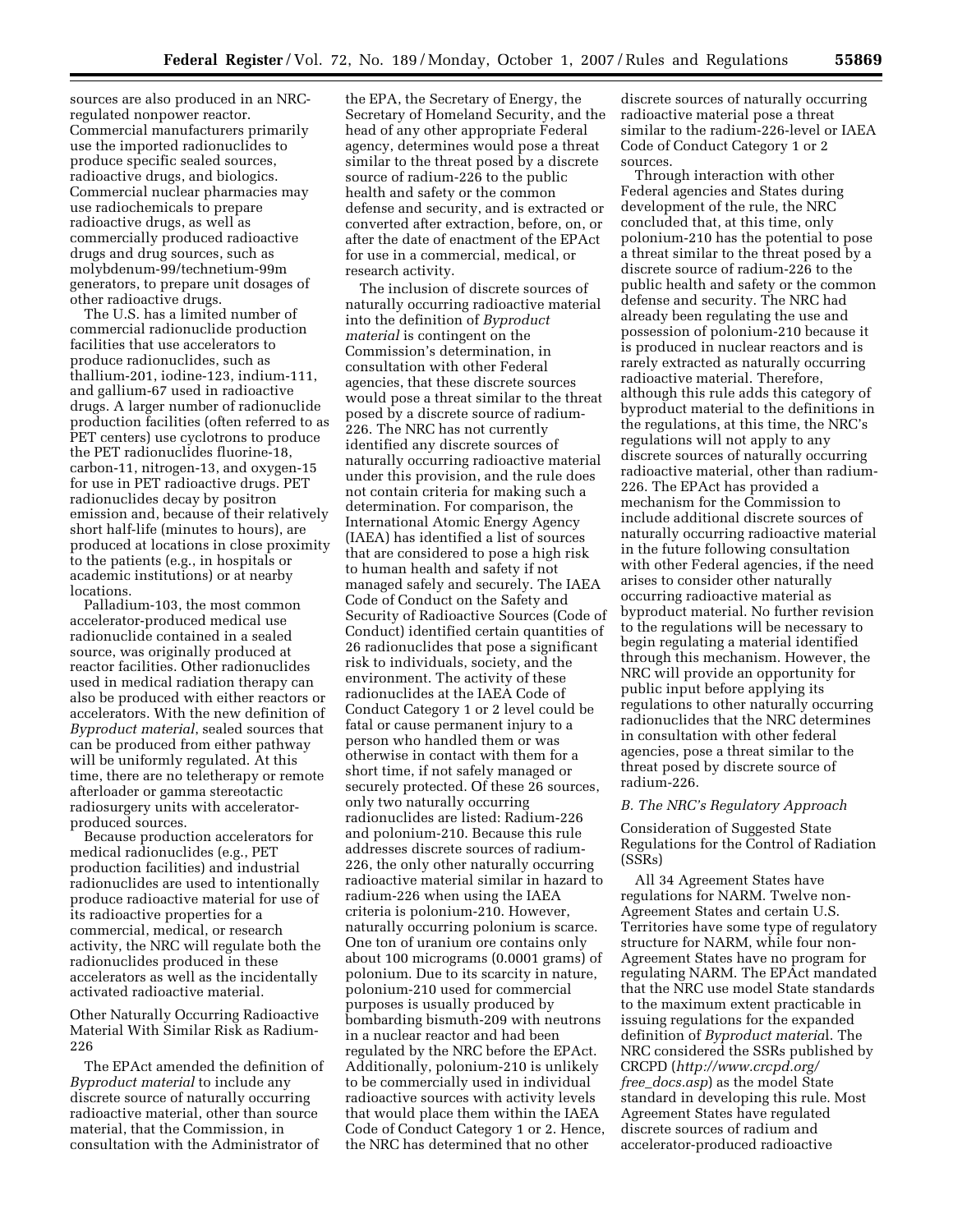material in a manner similar to and under the same requirements as reactorproduced radioactive material. Few provisions in the SSRs exist solely to address these materials. Where specific provisions do exist in the SSRs for these materials, they have been evaluated for possible inclusion in the NRC's regulations.

For radionuclide-specific values listed in 10 CFR part 20, Appendices B and C, the NRC found that there are no other radionuclides identified in the SSRs that are not already included in 10 CFR part 20. As discussed further in this document under Section C., ''Changes to Existing NRC Regulations to Accommodate the New Byproduct Material,'' most of the specific provisions related to NARM radionuclides in the SSRs have been adopted in this rule. These include exempt quantities in 10 CFR 30.18 and 10 CFR 30.71, an exemption for timepieces in 10 CFR 30.15, a general license for calibration and reference sources in 10 CFR 31.8, a general license for use of radioactive material for certain in vitro clinical or laboratory testing in 10 CFR 31.11, contamination limits for strontium-82/rubidium-82 generators, and requirements to measure the contamination limits in 10 CFR 35.204 with corresponding recordkeeping requirements in 10 CFR 35.2204.

While SSRs do exist that address other types of naturally occurring radioactive material that are not covered by the EPAct or these new regulations, discrete sources of radium and accelerator-produced radioactive material are covered under the same provisions of the SSRs that apply to reactor-produced radioactive material. There is general agreement among the States, reflected in the SSRs, that the new categories of byproduct material should be regulated under the same requirements as reactor-produced radioactive material. This rule takes the same regulatory approach. Most of the requirements that will apply to users of the newly regulated material are preexisting NRC requirements.

## Other Related Rulemakings

The NRC amended its regulations in 10 CFR Part 110 revising the definition of *Byproduct material* to include discrete sources of radium-226, accelerator-produced radioactive material, and discrete sources of naturally occurring radioactive material (71 FR 20336; April 20, 2006). In addition, an earlier amendment (70 FR 37985; July 1, 2005) added discrete sources of radium to 10 CFR Part 110, Appendix P. Together, the two

amendments satisfy the requirements of Section 651(d) of the EPAct pertaining to the export or import of Category 1 or Category 2 radiation sources as defined by the IAEA Code of Conduct. By this final rule, the NRC is again amending is regulations in 10 CFR Part 110 to include a definition of *Discrete source*.

Section 651(d) of the EPAct also requires the NRC to issue regulations establishing a mandatory tracking system for radiation sources, including radium-226, in the U.S. The NRC issued a final rule for national source tracking of sealed sources (71 FR 65686; November 8, 2006) that included radium-226 sources.

## Definition of Discrete Source

The EPAct extended the definition of *Byproduct material* in the AEA to include any discrete source of radium-226 and certain other naturally occurring radioactive material that is produced, extracted, or converted after extraction, before, on, or after the date of the enactment of the EPAct, for use for a commercial, medical, or research activity. The term *Discrete source* is not defined in the EPAct, and the EPAct specifically mandates that the final regulations, in establishing requirements necessary to carry out the amendment, shall include a definition of the term *Discrete source*. The definition of *Discrete source* is used for purposes of the new definition of *Byproduct material* in the case of radium-226 and other naturally occurring radioactive material other than source material. The term *Discrete source* is not used in conjunction with accelerator-produced radioactive material in the EPAct language.

Thus, the EPAct gave the NRC authority over discrete sources of radium-226 but not over diffuse sources of radium-226. The EPAct did not extend the NRC's authority over radium-226 as it occurs in nature, or over other processes where radium-226 may be unintentionally concentrated. The focus was on those materials that presented a threat to public health and safety or to the common defense and security similar to the threat posed by discrete radium-226 sources. Scale from pipes used in the fossil fuel industry, fly ash from coal powerplants, phosphate fertilizers, or residuals from treatment of water to meet drinking water standards are not considered discrete sources. However, uranium and thorium within these materials may become licensable source material depending upon their concentration.

The definition of *Discrete source* in the proposed rule was ''a radioactive source with physical boundaries, which is separate and distinct from the radioactivity present in nature, and in which the radionuclide concentration has been increased by human processes with the intent that the concentrated radioactive material will be used for its radiological properties.'' As a result of public comments on the proposed rule, the NRC changed the wording of the definition of *Discrete source* from that in the proposed rule. *Discrete source* is defined in this final rule as ''a radionuclide that has been processed so that its concentration within a material has been purposely increased for use for commercial, medical, or research activities.'' The changes are for clarification purposes only and do not change the original intent of the proposed definition of *Discrete source*  or the scope of the NRC's regulation of radium-226 or other naturally occurring radioactive materials identified in the future. The intent of the revised definition continues to be consistent with the proposed rule in that the NRC's authority is not intended to extend to all naturally occurring radioactive material, specifically not to naturally occurring radioactive material that is found in nature in its original form and location, or that which is moved or concentrated inadvertently by some man-made process. A discrete source will have the same radiological characteristics (e.g., type of radiation, half-life) as the radionuclide found in nature but will have been purposefully concentrated for use for its specific properties after it has been removed from its original location in nature. This definition excludes the NRC's jurisdiction over inadvertent movement or concentration of naturally occurring radioactive material such as scale from pipes used in the fossil fuel industry, fly ash from coal power plants, or phosphate fertilizers. It also excludes NRC jurisdiction over residuals from treatment of water. While radium, in particular, may be intentionally concentrated in this case, it is not for the purpose of using the radium, but to improve water quality. Only if, and when, this radium were further processed for use would it be considered a discrete source, and thus byproduct material. Neither the changes to the AEA as a result of the EPAct, nor anything in this rulemaking changes the NRC's authority, in any manner, over source material.

The words ''a radionuclide that has been processed so that its concentration within a material has been purposely increased'' are intended to further clarify that the extraction or processing relates to the intent to use the radionuclide itself, and not a material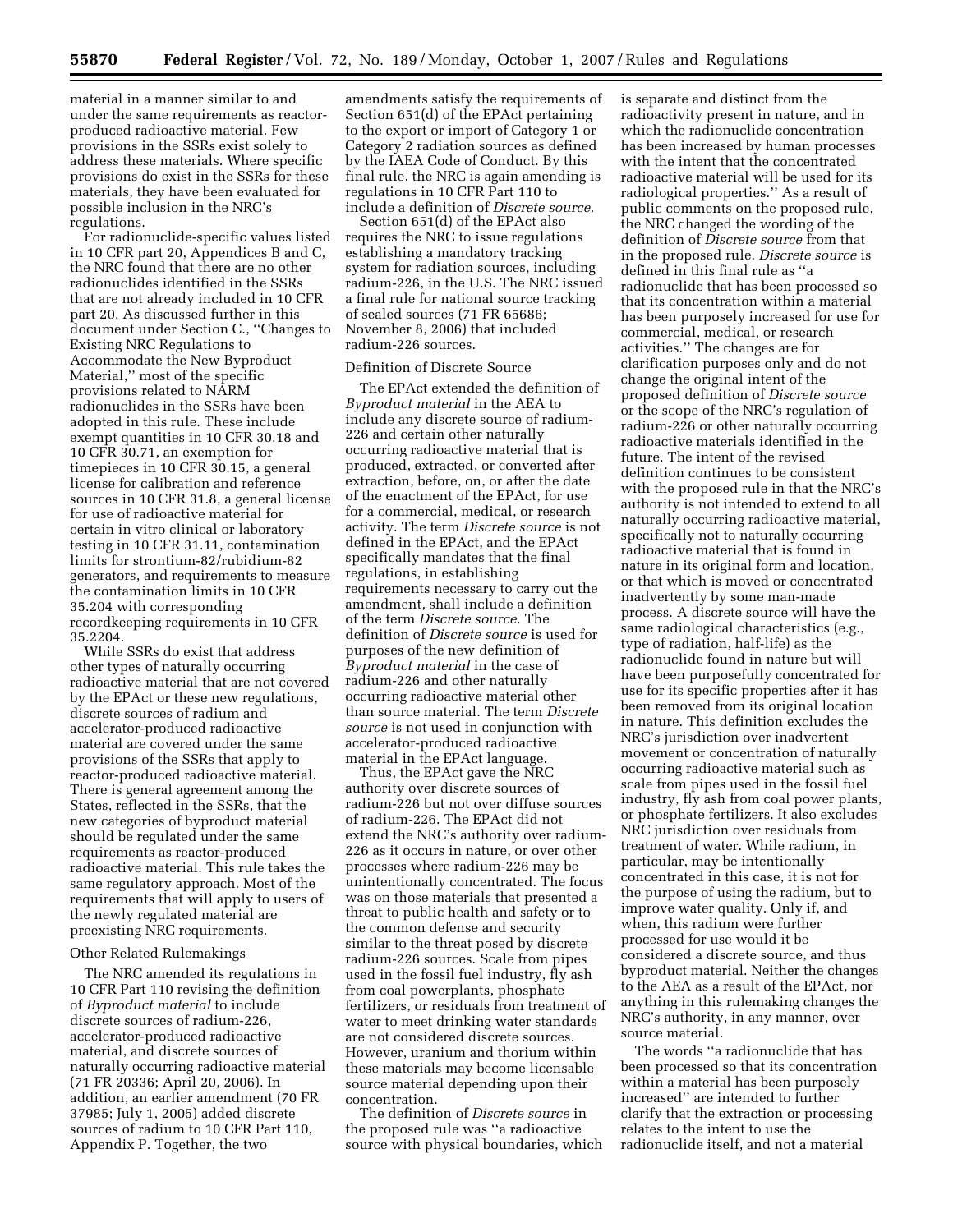that happens to contain the radionuclide, such as fertilizer. The addition of the phrase ''for use for commercial, medical, or research activities'' repeats a constraint that also appears in the definition of *Byproduct material*. The NRC has repeated this constraint in order to ensure that when the term ''discrete source'' is used separately from the term ''byproduct material,'' it will not be interpreted more broadly, but it will be clear that only material which is intended for use for commercial, medical, or research activities is being referenced.

It should also be noted that in accordance with this definition of *Discrete source*, once a discrete source meets the definition of *Byproduct material*, any contamination resulting from the use of such discrete sources of this byproduct material will also be considered byproduct material. This issue is discussed further in this document under ''Summary and Analysis of Public Comments on the Proposed Rule.''

## *C. Changes to Existing NRC Regulations To Accommodate the New Byproduct Material*

The Commission has authority to issue both general and specific licenses for the use of byproduct material and to exempt byproduct material from regulatory control under Section 81 of the AEA. A general license, as provided by regulation, grants authority to a person for certain activities involving byproduct material and is effective without the filing of an application with the Commission or the issuance of a licensing document to a particular person. Requirements for general licensees appear in the regulations and are designed to be commensurate with the specific circumstances covered by each general license.

In considering the expansion of the definition of *Byproduct material* to include discrete sources of radium-226 and accelerator-produced radioactive material, the NRC has evaluated products and materials previously approved by the States for use under an exemption from licensing and under a general license. Generally, the NRC's intent in this rule is to accommodate existing products and materials that were previously regulated by the States under similar provisions, if the potential doses are similar to those expected from other currently regulated products and materials. Many of these products have not been made for some time, so some of the provisions in this rule are limited to items manufactured in the past, which may still be in use or in storage.

The bases of these exemptions and general licenses are primarily the SSRs and also information in NRC's sealed source and device (SS&D) registry. The SS&D registry is the NRC's national database of technical information on sealed sources and devices. Manufacturers or distributors may submit a request to the NRC for an evaluation of a product's radiation safety information and for registration of the product. After satisfactory completion of the evaluation, the NRC issues a certificate of registration to the person making the request, and this certificate is added to the SS&D registry. Many Agreement States have similar registration procedures, and registration certificates for the sources and devices they review are added to the national SS&D registry. The NRC also has included SS&D certificates for NARM, which have been issued by the States. While this is not a complete database with respect to NARM, it includes detailed information about many products containing NARM previously evaluated by the States. In addition to SSRs and the information in the SS&D registry, the specific provisions of the various States also were considered in developing this rule.

Regulating Items Containing Radium-226

Currently, items or products containing radium-226 are unique in that there are no new items in consumer commerce using radium-226 byproduct material. Although certain industrial devices such as moisture density gauges containing radium-226 are still in use, most radium-226 articles have not been produced for at least 20 years. Beginning in the early 1900s, radium-226 was used to make self-luminescent paint and incorporated in watch and clock dials and hands and later used to illuminate airplane instrumentation dials and gauges as well as markers and signs. Beginning in the 1950s, other radionuclides began to replace radium-226 as a self-luminescent material due to the recognition of the radiological hazard associated with radium-226. Currently, the radionuclides of choice for self-luminescent applications are promethium-147 and tritium due to the much reduced radiological hazard vis-avis radium-226.

Based on the National Council on Radiation Protection and Measurements in Report 95, ''Radiation Exposure of the U.S. Population from Consumer Products and Miscellaneous Sources,'' radium-226 has not been used in radioluminescent watches since 1968 and clocks since 1978. In fact, radium-226 timepieces are currently kept

largely as collectors' items and only infrequently used by consumers as timepieces. When originally manufactured, the quantity of radium-226 employed in watch and clock dials and hands varied by timepiece size, manufacturer, model, and from item to item. While the quantity of radium-226 varied in the timepieces, there is a general agreement for typical average and upper bound quantities. Based upon the spectrum of timepiece sizes, wristwatches have the smallest quantity, with pocket watches and clocks having quantities several times higher than wristwatches. The radioactivity associated with wristwatches is generally on the order of several kilobecquerel (kBq) (tenths of a microcurie ( $\mu$ Ci)) with an average of 5.6  $kBq$  (0.15 ( $\mu$ Ci)). Pocket watches may have radioactivity of about 13 kBq (0.35 µCi), and clocks are typically 18 kBq (0.5 µCi). However, collections of pocket watches and clocks are rare when compared to wristwatches.

Before the discontinuation of the manufacturing of timepieces containing radium-226 in the 1970s, radium-226 illuminated timepieces were widely distributed throughout the country as a common consumer product. To date, a large number of radium-226 timepieces are still owned by individuals as valued heirlooms or collectors' items or are on display in museums. Because museums and collectors normally collect a wide range of timepieces, a portion of their collection may contain radium-226 timepieces. Some businesses and a few collectors are also engaged in repairing and refurbishing timepieces either as a hobby or professionally, and these activities may occasionally involve timepieces containing radium-226. Because these timepieces were manufactured before the NRC assumed regulatory authority over radium-226, and because these timepieces are already in public possession, the NRC intends to minimize regulatory impact to individuals, museums, or other entities in possession of these timepieces. In finalizing the rule, the NRC made its determination based on no significant risk to public health and safety and the environment.

In the proposed rule, the NRC proposed to exempt intact timepieces containing no more than  $37 \text{ kBq}$  (1  $\mu$ Ci) of radium-226 per timepiece and repair of no more than 10 timepieces in any one year. In addition, the NRC proposed to generally license no more than 50 timepiece hands and dials used or stored at the same location at any one time. Due to lack of sufficient health and safety information to make a final regulatory decision, the NRC conducted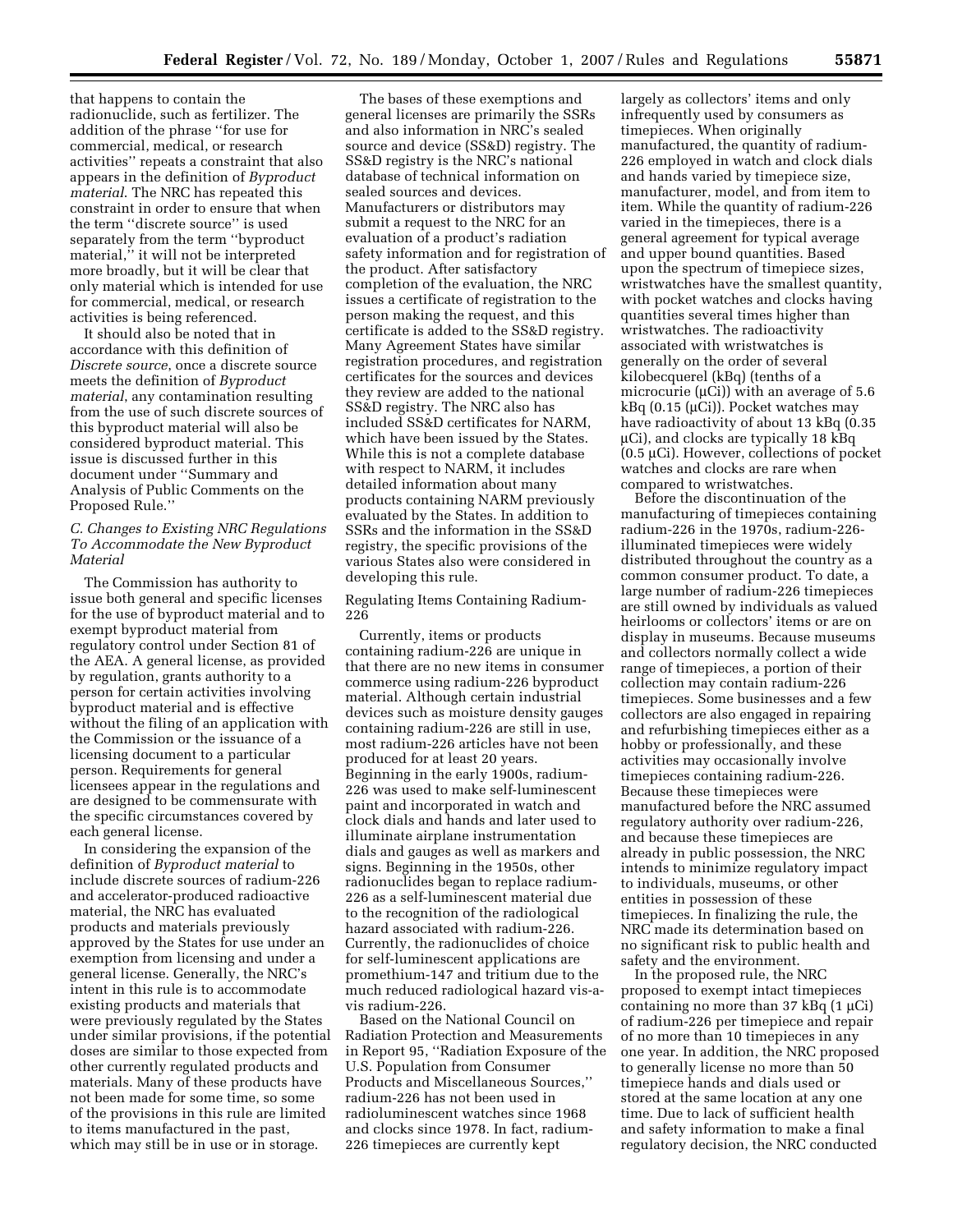a scoping study for estimating potential radiological doses to individuals associated with use, storage, and repair of radium-226 timepieces. The scoping approach taken by the NRC used widely accepted methods and employed conservative assumptions for various scenarios involving use, storage, and repair of radium-226 timepieces. Because the scoping study was designed to be conservative and meaningful and yet easy to perform, it is to be expected that the actual doses would be significantly lower than those predicted by the scoping study.

To evaluate the potential doses associated with the proposed exemption of radium-226 timepieces, 37 kBq (1 µCi) of radium-226 per timepiece was used in the scoping study instead of the typical average activities for timepieces, which provided for additional conservatism. Radon-222 is a decay product in the radium-226 decay series and may be emitted from the timepiece into the surrounding atmosphere and thus result in exposure to an individual in proximity to the timepiece. It is believed that the radon-222 emanating from the paint is almost totally trapped within the watch. Because of the age of radium-226 timepieces, and because there is no established method for quantifying the trapping behavior, the scoping study conducted by the NRC assumed that the entire inventory of decay products instantly escaped and became uniformly distributed into the surrounding building volume. This assumption is obviously very conservative. As a result, the estimated inhalation doses associated with radon-222 are extremely conservative. The scoping study found that the estimated doses to a collector for repair, storage, and use of a radium-226 timepiece range from a fraction of 0.01 millisievert/yr (mSv/yr) [1 millirem/yr (mrem/yr)] to a few mSv/yr (mrem/yr) to over 1 mSv/yr (100 mrem/yr).

At one time, there were repair facilities refurbishing radium timepieces on a regular basis by replacing radium-226 paint with tritium paint. Scraping off the radium-226 paint may have resulted in significant contamination. The NRC is not aware of any current operations in which individuals are still routinely handling radium watches in such a way as to create a contamination problem. Based upon the estimated doses for repairs, the NRC believes that a specific limit on the annual number of repairs is not necessary. As long as these repairs are taking place under a general license, actions could always be taken if the Commission receives information that suggests that the public health and

safety are not being adequately protected.

The NRC's intent is to minimize regulatory impact on those private collectors and museums as much as possible, and to be as consistent as possible with the regulatory approach taken by the Agreement States, many of whom have been regulating radium-226 for several decades. Accordingly, in light of the public comments received, the Agreement States' rulemaking involvement and the results of the scoping study in finalizing the rule, the NRC revised the proposed revisions related to radium-226 timepieces. Primarily, the change made in this final rule is to broaden the general license provision for the radium-226 timepieces. Specifically, the NRC has concluded that a finite number of annual repairs as well as a limitation on the number of nonintact timepieces and timepiece hands and dials is unnecessary and not warranted based upon the NRC's understanding of radium-226 timepieces either in collections or in use. As a result of the scoping study and in response to public comments, the NRC has concluded that it is appropriate to recategorize the repair of timepieces from an activity allowed under an exemption from licensing to one covered by a general license. This categorization is also more consistent with the Agreement States' existing exemption provision.

Although not mandated by regulations, the NRC advises that individual collectors or persons engaged in repair of these devices should use good practices such as wearing gloves when handling radium-226 timepieces, hands, and dials, and washing hands to minimize potential exposure to the radioactive material. In addition, individual collectors should ensure that storage areas are well ventilated to minimize potential exposure due to accumulation of radon-222 gas and should avoid unnecessary exposure to these types of timepieces.

#### Exemptions From Licensing

In 10 CFR Part 30, a number of exemptions from licensing requirements are included. These exemptions allow for certain products and materials containing byproduct material to be used without any regulatory requirements imposed on the user. The two exemptions in 10 CFR 30.19, Selfluminous products containing tritium, krypton-85, or promethium-147, and 10 CFR 30.20, Gas and aerosol detectors containing byproduct material, are class exemptions which cover a broad class of products. Under these provisions, new products can be approved for use

through the licensing process if the applicant demonstrates that the specific product is within the class and meets certain radiation dose criteria. This contrasts with other exemptions for which the level of safety is controlled through such limits as specification of radionuclides and quantities. Section 30.14, Exempt concentrations, and Section 30.18, Exempt quantities, of NRC's regulations, are broad materials exemptions, which allow the use of a large number of radionuclides. The specific radionuclide limits on these concentrations and quantities are contained in tables in 10 CFR 30.70 and 10 CFR 30.71, respectively. The remaining exemptions from licensing are product specific, for which many assumptions can be and have been made concerning how the product is distributed, used, and disposed of. This final rule adds some products and materials containing NARM to some of the previously existing exemptions. The table of exempt concentrations in 10 CFR 30.70 already included all of the radionuclides and associated limits contained in the equivalent section of the SSRs. Thus, the NRC is not revising the exempt concentration table in this final rule.

#### *Exempt Quantities*

Part C of the SSRs includes a list of exempt quantities which are identical to those in 10 CFR 30.71 but includes an additional 13 radionuclides, which are accelerator produced. This final rule adds these 13 radionuclides and their respective quantities, as already included in the SSRs, to the list of exempt quantities in 10 CFR 30.71. The technical bases of these values are similar to those used for the existing values in 10 CFR 30.71.

The NRC considered whether there were additional radionuclides in use under comparable State exemptions that should be accommodated under 10 CFR 30.71. It was noted that a few of the States' regulations for exempt quantities include additional radionuclide-specific values, each appearing in only one or two States' regulations. These radionuclides are specifically exempted in only one or two States; thus, they do not represent nationally recognized exemptions. It was also not clear as to what approach was used to calculate their exemption values. Therefore, the NRC is adding only the 13 radionuclides and values from the SSRs for which there are adequate technical bases, and no further additions to 10 CFR 30.71 are included in this final rule. It is noted, however, that for other byproduct material, excluding alpha emitters, which is the last item on the list in 10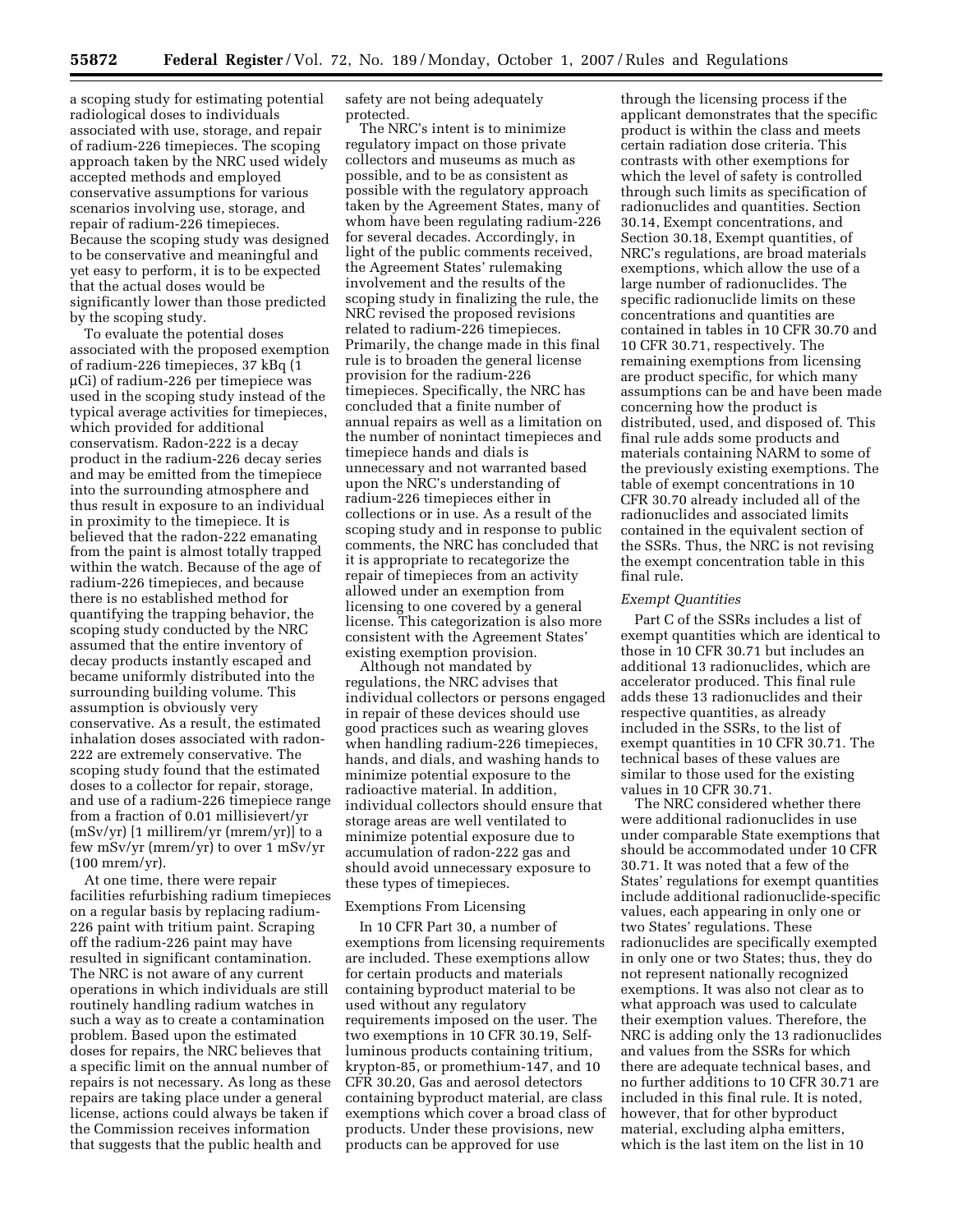CFR 30.71, Schedule B allows for 3.7 kBq (0.1 µCi) to be used as an exempt quantity. This will apply to acceleratorproduced radionuclides as well. Minor changes are also being made to 10 CFR 30.18 to accommodate any materials that may have been received before September 25, 1971, under a general license of a State similar to that then provided in 10 CFR 31.4.

#### *Timepieces Containing Radium-226*

The exemption in 10 CFR 30.15(a)(1) is being revised to include intact timepieces that were manufactured before the effective date of this final rule and containing no more than 37 kBq (1 µCi) of radium-226. This provision is consistent with the SSRs, except that the rule is limited to ''intact'' timepieces. In the final rule, the repair of timepieces was moved from the exemption to the general license to be more consistent with the SSRs and to broaden the general license provision. As discussed earlier, the possession of nonintact timepieces, hands, and dials, and the repair of timepieces would be covered by a new general license. This general license provision should cover most current practices involving radium-226 and minimize impacts upon individual collectors and small businesses. A general license is automatically granted by NRC regulations to any person meeting the general license criteria. No action is required from these persons to obtain a general license, and no license or annual fees are applicable to persons operating under this general license.

## *Self-Luminous Products*

Although the SSR section similar to 10 CFR 30.19 includes an exemption for previously acquired self-luminous articles containing less than 3.7 kBq (0.1 µCi) of radium-226, 10 CFR 30.19 is not being amended to include this exemption. The basis for not including this exemption is that, as currently written, 10 CFR 30.19 only applies to products manufactured and distributed under a specific license issued under 10 CFR 32.22. The SSR exemption does not require that these products be previously manufactured and distributed under a specific license, nor do the SSRs provide for such a license with regard to radium-226. Instead, the possession, use, and transfer of these items will be subject to the general license for certain items and selfluminous products containing radium-226 established in 10 CFR Part 31.

## *Smoke Detectors*

Smoke detectors are included in the class exemption in 10 CFR 30.20 for gas

and aerosol detectors. This exemption is being revised to include previously manufactured detectors containing radium-226. The provision for smoke detectors is different from the SSRs in that the SSRs contain a specific limit of 3.7 kBq  $(0.1 \mu\text{Ci})$  for radium-226 that manufacturers may incorporate into the currently manufactured detectors. However, the SS&D registry includes certificates for smoke detectors categorized as exempt containing up to 74 kBq (2 µCi) of radium-226. While some of these certificates are categorized as ''Active,'' meaning that continued distribution is permitted, a survey of the States with these certificates confirmed that the distribution of radium-226 in smoke detectors was, in fact, a past practice. The provision added to 10 CFR 30.20 for detectors containing radium-226 is limited to detectors previously manufactured and distributed under a specific license issued by a State under comparable provisions to 10 CFR 32.26. Thus, similar standards were used in approving distribution of these detectors for use under an exemption from licensing. This exemption does not cover smoke detectors manufactured earlier with larger quantities of radium-226 and authorized for use under a general or specific license, or smoke detectors that may not have been distributed under a specific license.

#### Distribution to Exempt Persons

The NRC retains the authority for authorizing distribution of products and materials where the end user is exempt from licensing and regulatory requirements by regulation in 10 CFR 150.15(a)(6), which states, in part, that persons in Agreement States are not exempt from the Commission's licensing and regulatory requirements with respect to the transfer of possession or control of any equipment, device, commodity, or other products containing byproduct material to persons who are exempt from licensing and regulatory requirements of the Commission. The NRC does not transfer this authority when a State enters into an Agreement with the NRC. Therefore, persons who initially transfer products containing byproduct material to persons who are exempt from licensing must have a license from the NRC authorizing these activities. These distributors also need a specific license from either an Agreement State or from the NRC authorizing the possession and use of the byproduct material. As a result of the expansion of the definition of *Byproduct material*, the distribution of NARM to exempt persons, including distribution by licensees in Agreement States, will also be authorized only by

the NRC. Currently, the States have only a few licensees authorized to distribute to persons exempt from licensing requirements. These are for exempt quantities of accelerator-produced radioactive material. In finalizing this rule, the NRC has determined that most, if not all, of these distribution licensees already have an NRC license under 10 CFR 32.18 authorizing the distribution of exempt quantities of pre-EPAct byproduct material. For these distribution licensees, only a simple amendment of those NRC licenses will be required as a result of this aspect of this final rule.

#### Existing General Licenses

### *General License for Devices in 10 CFR 31.5*

Section 31.5 is the primary general license provision in 10 CFR Part 31. It covers a broad range of devices ''designed and manufactured for the purpose of detecting, measuring, gauging, or controlling thickness, density, level, interface location, radiation, leakage, or qualitative or quantitative chemical composition, or for producing light or an ionized atmosphere.'' These devices must be distributed under specific licenses issued under 10 CFR 32.51 or equivalent regulations of an Agreement State. There are numerous SS&D certificates for devices containing NARM that have been approved by the States for use under a general license. These are almost all for devices containing cobalt-57, sodium-22, or radium-226. In many cases, models have been approved which are authorized to contain one of these radionuclides or one or more other radionuclides that were byproduct material before the EPAct. They have been evaluated under equivalent, in most cases, or at least comparable, standards by the States. The rule will accommodate generally licensed devices meeting the restrictions of the general license that were previously approved by the States under comparable provisions to 10 CFR 32.51. Active certificates would stand with amendments, if needed, being made to the distributors' licenses to cover the new categories of byproduct material. Any new certificates would be issued by the NRC or the Agreement States under the AEA encompassing the new definition of *Byproduct material*.

The criteria for registration of generally licensed devices under 10 CFR 31.5(c)(13)(i) are revised to include a criterion for registration by general licensees of devices containing 3.7 megabecquerels (MBq) (0.1 millicurie (mCi)) or more of radium-226. This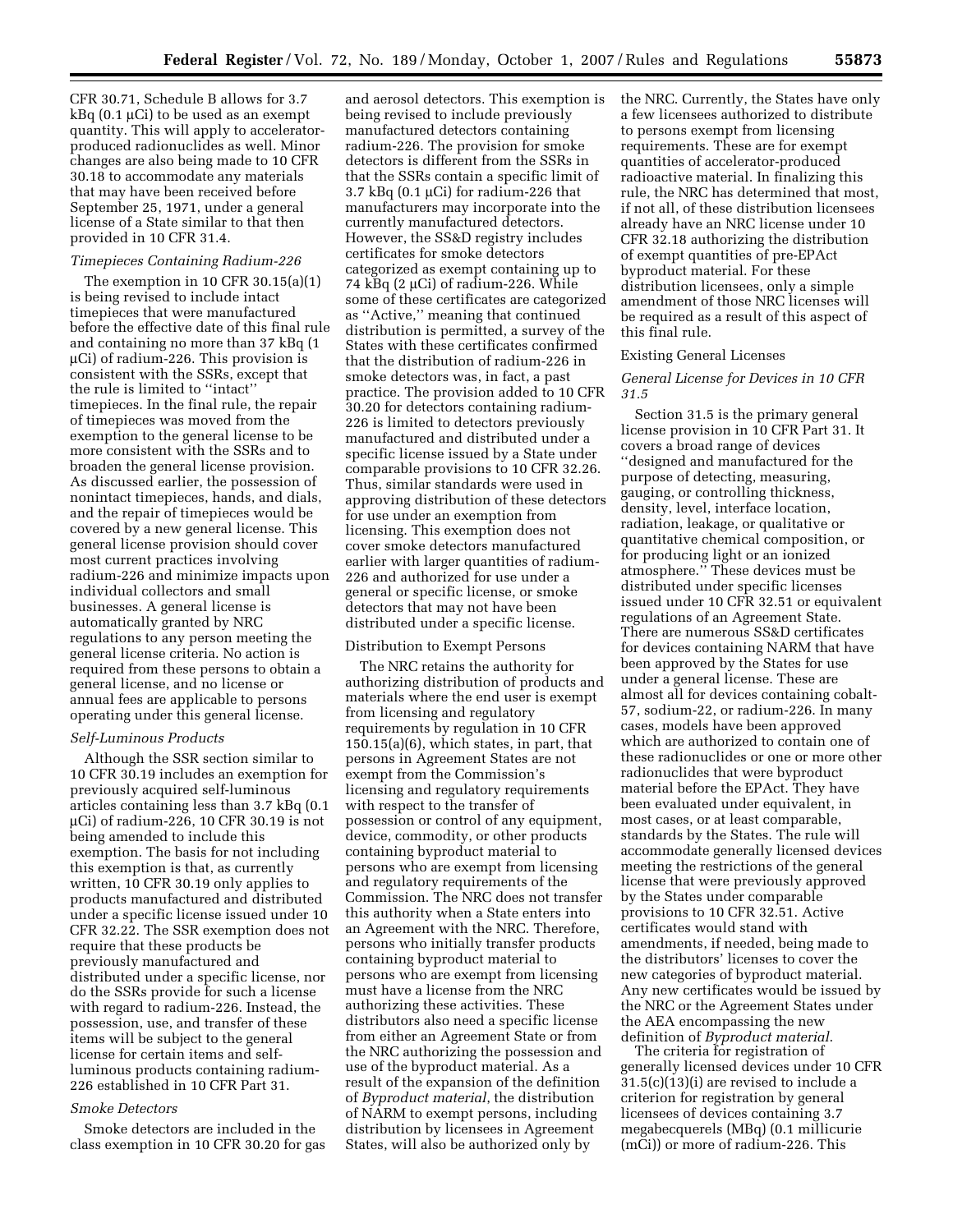registration process is separate and quite and reference sources. This final rule different from the SS&D registry. It requires physical inventories and certification of device information by general licensees, allows the NRC and Agreement States with equivalent regulations to more fully track generally licensed devices meeting these criteria, and serves to remind general licensees of their responsibilities under the general license. SS&D certificates for generally licensed devices that will now come under 10 CFR 31.5 include devices with more than 3.7 MBq (0.1 mCi) of radium-226. These devices will be subject to the registration requirement in 10 CFR 31.5(c)(13). Other certificates, which include devices with radium-226, allow only much smaller quantities. These devices will not be required to be registered. This criterion for registration of radium-226 was chosen because of the low concentration levels which typically are required for decontamination and decommissioning involving radium-226, as well as the relative dispersibility of radium-226. A principal purpose of the registration process concerns reducing losses of devices that could significantly contaminate a smelter, if inadvertently melted. The NRC does not believe there are accelerator-produced materials used in significant quantities in these types of generally licensed devices to warrant registration.

Distributors of NARM have typically also been distributors of pre-EPAct byproduct material. Many of them have not excluded information about transfers of devices containing NARM from reports of transfers made to the NRC on generally licensed devices transferred into the NRC jurisdiction. Therefore, the NRC already has information on some of these devices in its general license tracking system. The NRC will work with the States to examine methods to include State information. It is expected that the registration process will identify additional devices containing registrable quantities of radium-226, as users in many cases will already be registering other devices with the NRC containing other radionuclides and will need to add devices containing radium-226 during the registration process. The requirements in 10 CFR 32.51, 32.51a, and 32.32 applicable to the manufacture or initial transfer of these devices did not need revision to accommodate NARM.

## *Calibration and Reference Sources in 10 CFR 31.8*

Section 31.8 provides a general license for the use of up to 185 kBq (5 µCi) of americium-241 in calibration

adds radium-226 to 10 CFR 31.8, consistent with the SSRs. This general license is only applicable to specific licensees that have calibration and reference sources as defined in 10 CFR 31.8, and simply eliminates certain administrative requirements to address these sources under the specific license. The sources are covered by requirements applicable under the specific license, as well as additional requirements in 10 CFR 31.8. The requirements in 10 CFR 32.57, 32.58, 32.59, and 32.102 applicable to licenses to manufacture or initially transfer these sources are also amended to include radium-226.

## *General License for In Vitro Test Kits in 10 CFR 31.11*

In keeping with the equivalent section of the SSRs, cobalt-57, in units not exceeding 370 kBq (10 µCi) each, is added to the general license in 10 CFR 31.11 for use in certain in vitro clinical or laboratory testing. Also, the requirements in 10 CFR 32.71, which provide the licensing criteria for the manufacturer and distributor of the products used under this general license, are revised to apply to the cobalt-57 products included in the general license.

New General License for Certain Items and Self-Luminous Products Containing Radium-226

The Commission specifically requested information on the types and quantities of products containing radium-226 and any information that could assist the NRC in more fully evaluating the potential impact to public health and safety and the environment due to activities involving radium-226 sources. As discussed earlier, the general license provisions for radium-226 timepieces were changed to remove, from the proposed rule, a limitation on the number of timepieces that could be possessed. In response to public comment, the general license provision within this section for luminous gauges and other luminous products containing radium-226 was also changed with respect to the categories of products covered and the numbers of products allowed to be kept at any one location. This is discussed in this document under the section, ''Summary and Analysis of Public Comments on the Proposed Rule.'' Because 10 CFR 31.2 delineates the applicability of specific provisions in 10 CFR part 30 to the general licenses of 10 CFR part 31, an exemption from the reporting and recordkeeping requirements of 10 CFR 30.50 and 30.51

is added to further reduce the regulatory burden on stakeholders. Furthermore, because many of the circumstances that would require reporting under 10 CFR 30.50 are unlikely to occur, the NRC believes that it is unnecessary to apply these requirements to this general license and that the reporting requirements in 10 CFR 31.12 are adequate.

The new section added to 10 CFR part 31 provides a general license to any person for other products and discrete sources containing radium-226 that are not exempted, and are apparently in the public domain, but were not otherwise covered under a license and are not specifically addressed in the SSRs. The general license includes: (1) Antiquities originally intended for use by the general public and distributed in the late 19th and early 20th centuries, such as radium emanator jars, revigators, radium water jars, radon generators, refrigerator cards, radium bath salts, and healing pads; (2) Nonintact luminous timepieces and timepiece hands and dials not contained in timepieces; (3) Luminous gauges and other items containing radium-226 installed in air, marine, or land vehicles (These include airplanes, helicopters, jeeps, trucks, tanks, ships, landing vessels, artillery pieces, and any other former military use vehicle no longer in control of the military.); (4) All other luminous products, provided that no more than 100 are used or stored at the same location at any one time; and (5) Small radium sources containing no more than 37 kBq (1 µCi) of radium-226 as discrete survey instrument calibration sources, sources contained in radiation measuring instruments, sources used in educational demonstrations (such as cloud chambers, and spinthariscopes), electron tubes, lightning rods, ionization sources, and static eliminators. As discussed earlier, this general license allows any person to acquire, receive, possess, use, or transfer radium-226 contained in the previously mentioned products. Persons who receive, possess, use, or transfer the radium-226 items under the general license are exempt from the provisions of 10 CFR parts 19, 20, 21, and 10 CFR 30.50 and 30.51 to the extent that the receipt, possession, use, or transfer is within the terms of the general license.

The general license prohibits the manufacture, assembly, disassembly, repair, or import of products containing radium-226 except for the repair of timepieces; prohibits export under the general license; and requires that the product only be disposed of by transfer to a specific licensee authorized to receive it or to a disposal facility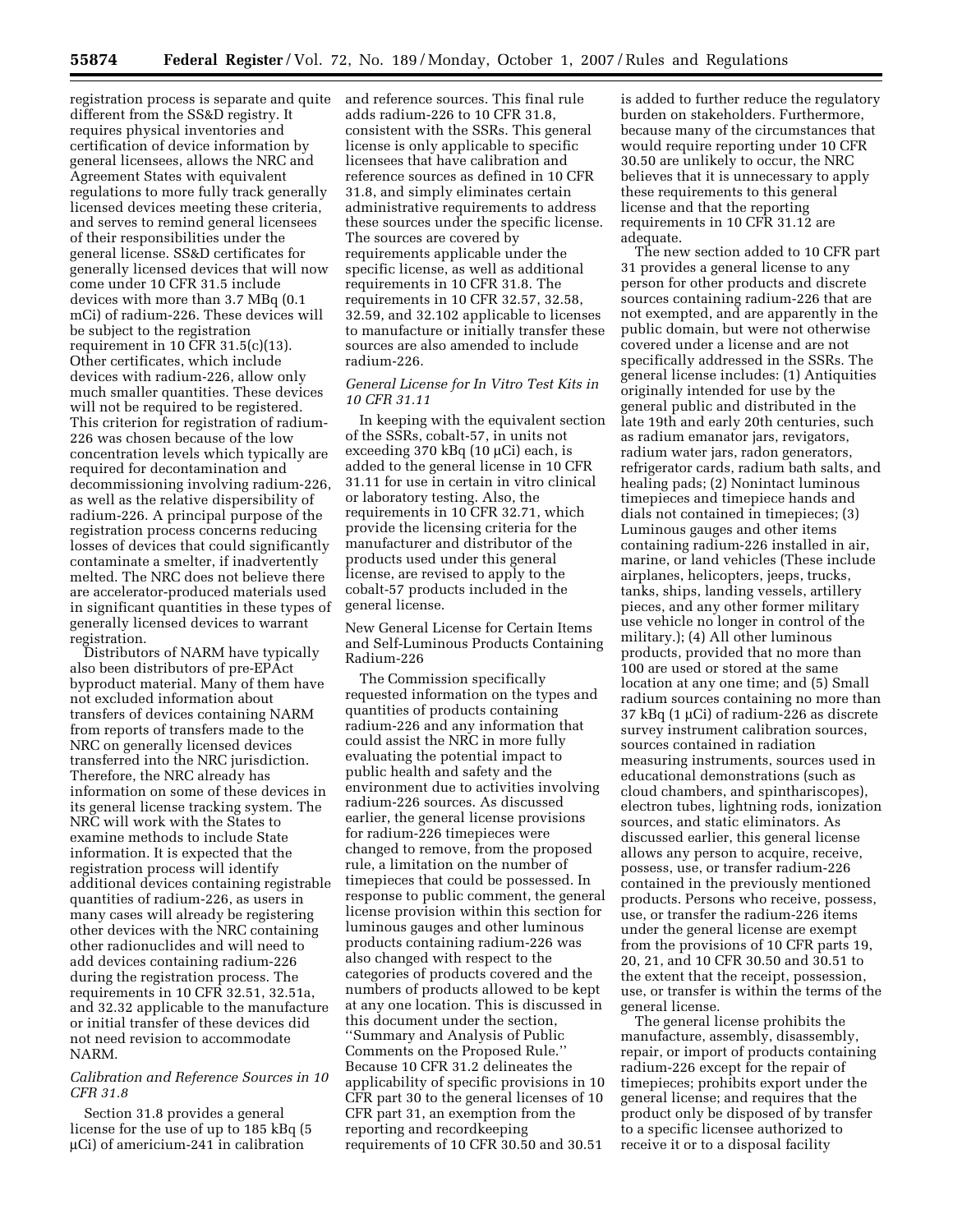authorized to dispose of the material in accordance with any Federal or State solid or hazardous waste law. The general license also prohibits abandonment of the product. The general license requires notifying the NRC if there is any indication of a possible failure of, or damage to, the product that could result in a loss of the byproduct material and requires persons possessing these devices under the general license to respond to written requests for information from the NRC.

It should be noted that 10 CFR 31.2 delineates the terms and conditions of 10 CFR part 30 which apply to general licensees. These provisions generally will not require general licensees to initiate any actions.

It is the NRC's intent, through the general license provision, that the Agreement States, to a large extent, will be able to maintain the existing ''status quo'' in regulating these categories of discrete sources of radium-226. The Agreement States may continue with their programs, including requiring a specific Agreement State license or decommissioning plan when larger numbers of products may be involved or significant contamination of property has resulted.

## Specifically Licensed Sealed Sources and Devices

## *Registration of Safety Information and Licensing of Sealed Sources and Devices*

The NRC is revising 10 CFR 30.32(g) to allow for the specific licensing of sealed sources and devices containing NARM that were previously regulated by the States. Sources and devices registered by the States may be licensed under 10 CFR  $30.32(g)(1)$ , and the user is only required to provide the manufacturer and model number as registered in the SS&D registry.

A new paragraph (3) is also being added to 10 CFR 30.32(g) to allow for the licensing of sealed sources and devices containing NARM for which all of the information otherwise required is not available. This second provision has been added in this final rule as a result of public comment. Previously, if a source or device were not registered in the SS&D registry, the applicant who wanted to use the source or device would be required to submit all of the safety information identified in 10 CFR 32.210(c), because this information had not been submitted previously by the manufacturer or distributor as part of registering the source or device. For older ''legacy'' devices for which the manufacturer is no longer in existence, it may be impossible to provide all of the categories of information identified

in 10 CFR 32.210, as required by 10 CFR 30.32(g)(2). The provision being added as 10 CFR 30.32(g)(3) delineates additional information that will be required to license a source or device for which all of the information previously required is not available. The information must include a description of the source or device, a description of radiation safety features, intended use and associated operating experience, and results of a recent leak test. The NRC licensing staff will review the submitted information to make a licensing decision regarding possession and use of the source and device. This new provision is only applicable to sources and devices containing NARM manufactured before the effective date of this final rule.

The information to be provided must demonstrate that there is reasonable assurance that the radiation safety properties of the source or device are adequate to protect health and minimize danger to life and property. The amount of detail needed to make this finding will depend on such things as the nature of the source or device and the amount of information identified in 10 CFR 32.210(c) that is available. However, generally, the source or device description might include the radionuclide(s), source activity, chemical and physical form, manufacturer's name, distributor's name, model number, construction details such as source or device dimensions, source encapsulation, any labeling, and a radiation profile. A description of device radiation safety features might include shielding, on-off mechanisms or indicators, methods for locking beam shutters, any safety warning labels, type of installation including method of attachment to its mounting if installed in a fixed location and means of relocation if portable, and any automatic safety features. The description of the intended use of the source or device could include how the source or device is used, the types of users, the locations of use, the occasions when persons will be near the device and the frequency of these occasions, and the likely environments to which the source or device will be subjected during normal use and likely accident conditions. A description of associated operating experience using the source or device should describe how the device has been used, particularly if the device will be used in this manner in the future, should include routine maintenance procedures and how frequently performed, should note any operating problems and their resolution, and should identify any parts that were

repaired or replaced. A description of a recent leak test should identify when the swipe was taken and evaluated and describe how the leak test swipe was taken, the results, and who conducted the evaluation.

Applicants are not authorized to remove sources from a device to obtain source details, unless qualified and specifically authorized to perform these activities under a license. For ''uncontained'' sources, applicants will need to use caution and minimize exposure time when attempting to gather details or information directly from the source.

Regulating the Accelerator-Produced Radioactive Material Used in Medical Activities

When reviewing the public comments, it was clear that the discussion in the proposed rule of the NRC's existing regulatory framework for medical products, the distinction between radionuclide production licensing and radioactive drug production licensing, and the commercial and noncommercial distribution provisions, as well as the introduction of the term ''consortium,'' were confusing to commenters. In addition to responding to individual comments on these subjects in the ''Summary and Analysis of Public Comments on the Proposed Rule'' section of this document, the following discussion is provided to give a clearer overview of the NRC's regulatory framework than was provided in the proposed rule discussion, particularly with respect to the delineation between production of radionuclides and radioactive drugs.

Section 651(e) of the EPAct requires the NRC to consider the impact of its regulations on the availability of radioactive drugs to physicians and patients. After consideration, the NRC concluded that its well established regulatory framework for the production, distribution, and use of in vitro test kits, radioactive drugs (which include biologics), and SS&Ds for medical use activities involving byproduct material is also appropriate in large part to similar products containing accelerator-produced radioactive materials. Using the existing regulations could, with minor changes, minimize the impact on the availability of radioactive drugs containing accelerator-produced radionuclides. Therefore, this regulatory framework is applied to the producers, distributors, and medical users of in vitro test kits, radionuclides, radioactive drugs, and SS&Ds containing NARM that are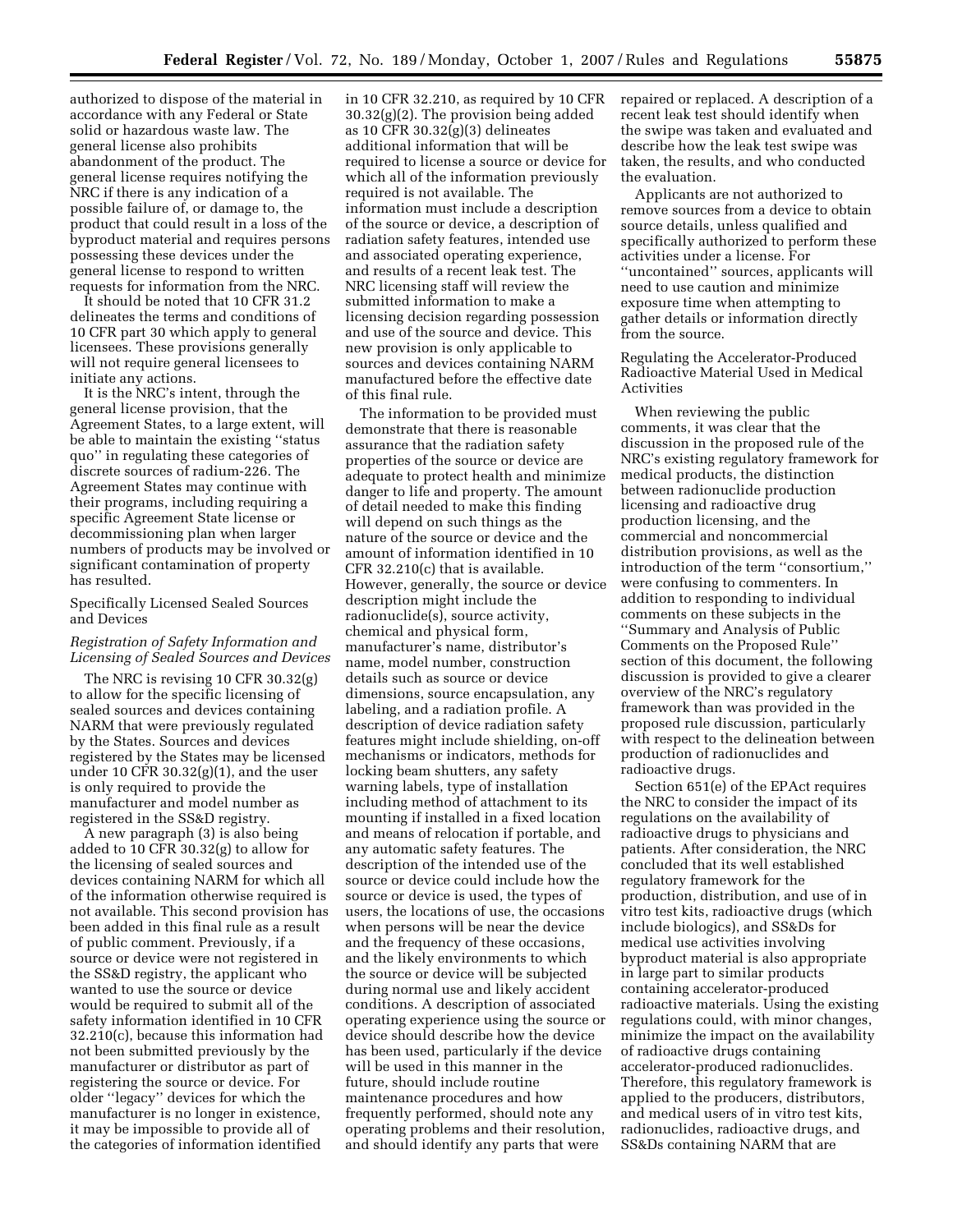included in the EPAct's expanded definition of Byproduct material.

## *Radionuclide Production*

The preexisting regulatory framework is directly applicable to the commercial production and distribution of NARM radionuclides. Longer-lived acceleratorproduced radionuclides used in medicine may include: thallium-201, cobalt-57, and palladium-103. The shorter half-life PET radionuclides may include: fluorine-18, oxygen-15, and carbon-11. The production of radionuclides by accelerators (including PET radionuclides from cyclotrons), as well as the subsequent possession and use of these radionuclides, will be licensed under existing requirements in 10 CFR part 30. The producer of the accelerator-produced radionuclides (including PET radionuclides) can transfer these radionuclides to manufacturers and other specific licensees under the provisions of 10 CFR 30.41. This includes both commercial and noncommercial distribution of accelerator-produced radionuclides (including PET radionuclides) to specifically licensed universities and research laboratories for basic research but not for use on human beings, which is specifically excluded in the definition of Research and development in 10 CFR 30.4.

These radionuclide production facilities include commercial nuclear pharmacies with PET centers, *i.e.*, facilities with cyclotrons used to produce PET radionuclides. The NRC will review applications and the associated radiation safety programs of these radionuclide production facilities in accordance with the criteria in 10 CFR 30.33 and other existing requirements such as 10 CFR parts 19 and 20. In meeting the general training and experience requirement in 10 CFR 30.33(a)(3), these applicants will need to have individuals with training and experience in the production of PET radionuclides, i.e., the processes from insertion of targets in the accelerator or cyclotron to radiochemical isolation, purification, and testing. Individuals, such as radiochemists, physicists, engineers, and others identified by the applicant with appropriate training and experience, will be recognized as authorized users (AUs) under the manufacturer's, producer's, or pharmacy's 10 CFR part 30 license for the production of accelerator-produced radionuclides (including PET radionuclides) using cyclotrons or other types of accelerators. To ensure the continued availability of acceleratorproduced radionuclides used to manufacture or prepare radioactive

drugs, it is expected that individuals, who can demonstrate that they performed the radionuclide production activities using an accelerator at a radionuclide production facility under the NRC's waiver (70 FR 51581; August 31, 2005), will be recognized as AUs as long as their duties and responsibilities do not significantly change. The applicant will be required to document that these individuals were responsible for the production of radionuclides using a cyclotron or accelerator when the waiver was in effect.

The NRC is distinguishing between the ''production of radionuclides'' and 'preparation of radioactive drugs.' Production of radionuclides, which would include production of PET radionuclides using a cyclotron (or other accelerator), is regulated under 10 CFR part 30. Preparation of radioactive drugs for medical use from radionuclides, including PET radionuclides, is regulated under 10 CFR 32.72 and 10 CFR part 35. Preparation of radioactive drugs for medical use may occur at locations other than the production facility. In the proposed rule, 10 CFR 32.72 included a provision to authorize commercial nuclear pharmacies that were not registered with FDA or registered with a State as a PET drug production facility to produce PET radionuclides if their radiation safety programs meet the criteria in 10 CFR 30.33. However, the purpose of 10 CFR 32.72 is to address the criteria and requirements for the production and commercial distribution of radioactive drugs for medical use, and not the production of radionuclides. Therefore, the final rule does not include this provision. Based on a review of the requirements in 10 CFR part 30, no revisions to the regulations are needed to license PET radionuclide production under 10 CFR part 30.

## *10 CFR Part 32 Specific Production and Distribution Requirements.*

Byproduct material may be transferred under 10 CFR 30.41 from one specific licensee to another person authorized to receive the material. However, not all transfers can be made under this provision, and certain transfers (or distributions) require that the manufacturer, preparer, or distributor meet specific provisions of 10 CFR part 32. Specifically, a commercial radioactive drug manufacturer or a commercial nuclear pharmacy must obtain a distribution license issued under 10 CFR 32.71 to distribute certain in vitro test kits to generally licensed medical and veterinary clinical laboratories, and a medical distribution (MD) license

issued under 10 CFR 32.72 to commercially distribute radioactive drugs to 10 CFR part 35 (and equivalent Agreement State) medical use licensees. The proposed rule included revisions to the qualifications for a licensee to obtain a 10 CFR 32.72 MD license to more accurately describe the FDA registration criteria and to include licensees registered with a State as a PET drug production facility. These provisions are unchanged in the final rule. No changes are necessary for MD licenses issued to medical SS&D manufacturers under 10 CFR 32.74. The MD licenses issued under 10 CFR 32.72 and 10 CFR 32.74 authorize distribution for medical use (10 CFR part 35 and equivalent State) licensees. Under the NRC's licensing practice, most of the 10 CFR part 32 distribution licenses do not authorize the possession and use of byproduct material; rather, separate 10 CFR part 30 licenses are issued for this purpose.

PET radioactive drugs are made with radionuclides that are usually very short lived. In addition to the commercial drug manufacturers and commercial nuclear pharmacies, individual hospitals, educational institutions, and Federal facilities may have cyclotrons used to produce PET radionuclides and may also prepare PET drugs from these PET radionuclides. Although most PET radionuclides are very short lived, certain PET radionuclides with longer half-lives may be transported from the production facility to the user's site. The longer-lived PET radionuclides may also be combined with nonradioactive chemicals and biologics to produce new PET radioactive drugs. Hence, there are production and commercial distributions of some PET radioactive drugs (e.g., fluorine-18 deoxyglucose) to medical users (10 CFR part 35 licensees).

## *Consortiums and Noncommercial Distribution*

The extremely short-lived radionuclides used for medical use have to be made into drugs and administered immediately after production, essentially necessitating that the cyclotron be located in the medical facility or in very close proximity. Some educational institutions, medical use facilities, or Federal facilities may form ''consortiums'' with adjacent or nearby hospitals to jointly own or share in the operation and maintenance costs of the PET radionuclide production facility. ''Consortium'' in this context means an association of medical use licensees, and a PET radionuclide production facility, in the same geographical area, that jointly own or share in the operation and maintenance cost of the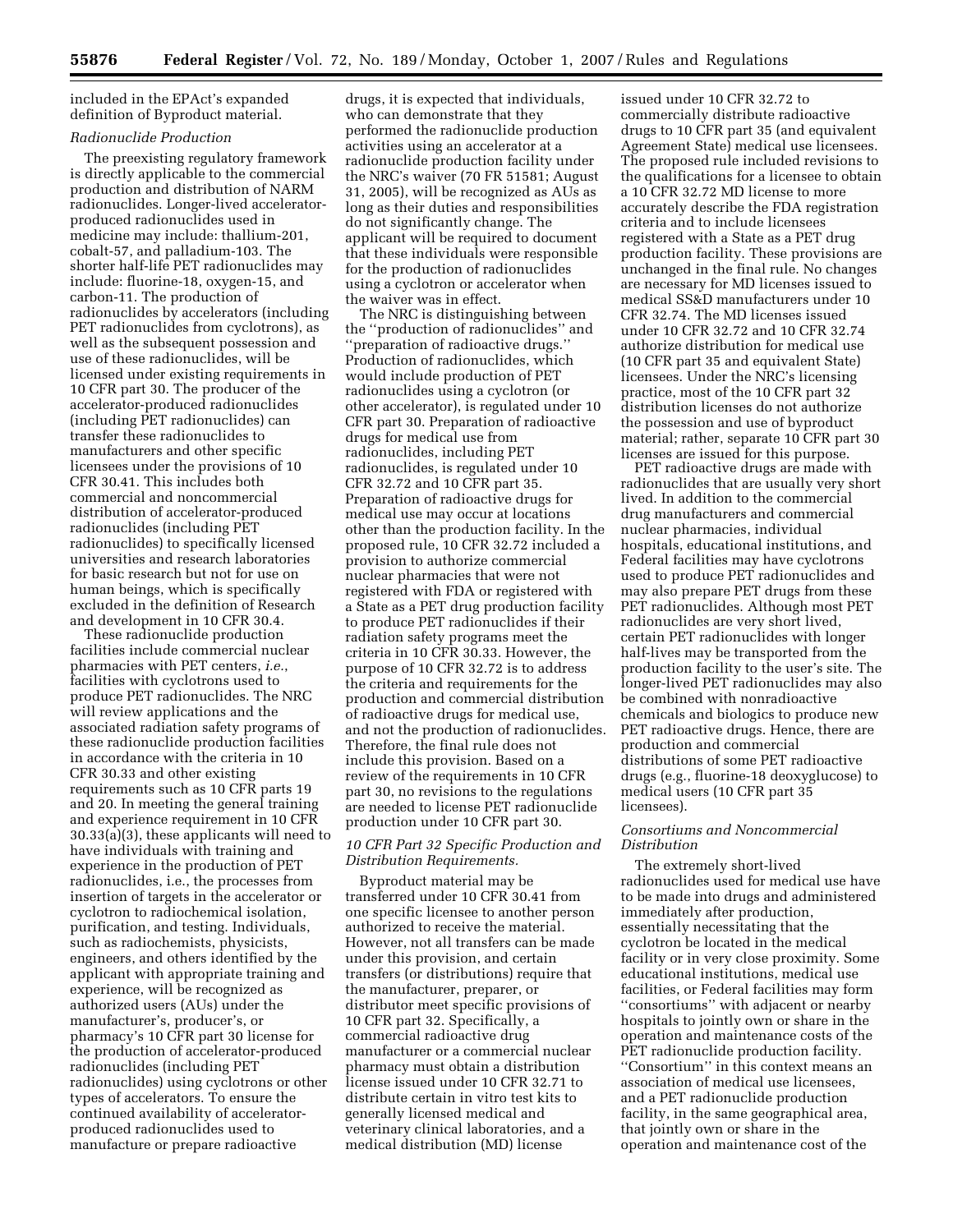PET radionuclide production facility that produces PET radionuclides, for use in producing radioactive drugs within the consortium, for noncommercial distributions among its associated members for medical use. The PET radionuclide production facility within the consortium must be located at an educational institution or a Federal facility or a medical facility. These facilities may produce PET radionuclides and radioactive drugs for members of their consortium and make these PET radionuclides and drugs available to these associated facilities through noncommercial distributions. Before this rulemaking, the NRC's regulations did not allow for the noncommercial distribution of radioactive drugs to medical use licensees. The NRC's regulations in 10 CFR 32.72 for the manufacture, preparation, or transfer of radioactive drugs cover only commercial distribution. Medical uses of drugs under 10 CFR 35.100, 35.200, and 35.300 were previously limited to drugs obtained from a 10 CFR 32.72 licensee, or Agreement State equivalent, or prepared by the medical use licensee under specific provisions in 10 CFR part 35. Because the NRC did not allow noncommercial distribution of radioactive drugs, failure to address noncommercial distribution of PET radioactive drugs in the this final rule would impact the availability of these drugs to physicians and patients.

Therefore, the NRC developed a new regulatory process based upon existing practices to minimize impact on the noncommercial distribution of PET radioactive drugs to medical use licensees within such a consortium. In accordance with this process, a part 35 medical use facility that uses its own cyclotron to produce PET radionuclides for use under its own medical use license, would not need to be licensed for medical distribution under 10 CFR 32.72, but it would have to be specifically authorized under 10 CFR part 30 for the production of PET radionuclides.

The definition of *Consortium*  incorporates the unique features associated with the noncommercial distribution of PET radioactive drugs. For example, the consortium members must be in the same geographical area because of the short half-lives of PET radionuclides, e.g., 1.8 hours for fluorine-18, 20 minutes for carbon-11, and 2 minutes for oxygen-15. The location of the PET radionuclide production facility is limited to an educational institution or a Federal facility or a medical facility because these are the noncommercial facilities

that would have cyclotrons that could produce PET radionuclides.

The NRC will review PET radionuclide production applications and their radiation safety programs in accordance with the criteria in 10 CFR 30.32 and 30.33 and other applicable requirements. In the proposed rule, only the noncommercial transfer of PET radioactive drugs between 10 CFR part 35 medical use licensees was considered. However, the NRC recognized that the entity within the consortium with the PET production operation may not be a medical licensee, but a university or Federal facility. In addition, the radionuclide production facility requires a specific license under 10 CFR part 30. For this reason, the labeling provisions in 10 CFR 35.69, which would only have applied to medical licensees, were relocated from 10 CFR part 35 to 10 CFR part 30.

The new definition of *Consortium* and the provisions for noncommercial distribution are added to 10 CFR 30.4, 30.32, and 30.34 to allow for authorization of the production of PET radioactive drugs for noncommercial transfer to medical use licensees within a consortium. Thus, under these new provisions, a medical use facility, educational institution, or Federal facility with a licensed PET radionuclide production facility within its consortium does not need a medical distribution license under 10 CFR 32.72 if it intends to transfer PET radioactive drugs to members of its consortium. If it intends to commercially distribute PET radioactive drugs or distribute to medical licensees outside of its consortium, then a medical distribution license under 10 CFR 32.72 would be required. In any event, a specific authorization would be required to produce the PET drugs for noncommercial transfer to medical use licensees within its consortium. The requirements for authorization to produce PET drugs for noncommercial transfer to consortium members and the definition of Consortium are being added to 10 CFR 30.4. Specific requirements applicable to this licensed activity are added to 10 CFR 30.34(j). These requirements parallel the requirements for the commercial distribution of PET radioactive drugs, e.g., the licensee is qualified to produce radioactive drugs, the labeling contains consistent information, transport containers are adequately shielded, and radioactivity is accurately determined. Noncommercial distribution of PET radioactive drugs within a consortium may occur among members that are located in the same geographical area

even if in different jurisdictions (e.g., Federal facility or other NRC licensees and Agreement State licensees). Thus, these new provisions are being assigned a Compatibility Category B.

Minor revisions were proposed to 10 CFR part 35 to permit medical use facilities to receive PET radioactive drugs by noncommercial transfer and to permit the medical use licensee to use activity values or activity concentration values for these PET radioactive drugs based on the measurements made by a PET radioactive drug producer within its consortium. The final rule also includes these provisions (in 10 CFR 35.65(b)(2) and (c)(3), 35.100(a), 35.200(a), and 35.300(a)), but the provisions are revised to clarify that the PET radioactive drugs have been produced by, and the measurements made by, the licensee authorized under 10 CFR 30.32(j) to produce PET radioactive drugs for noncommercial transfer to members of its consortium.

## *Authorized Nuclear Pharmacists (ANPs) and Authorized Users (AUs).*

No regulatory changes were needed for ANPs to use all byproduct material (i.e., reactor-produced radionuclides, PET radionuclides, and other accelerator-produced radionuclides) to prepare PET radioactive drugs and other radioactive drugs under the practice of pharmacy. Medical use licensees that receive PET radionuclides that are added to ''cold kits'' may continue to prepare them under the same authorization in 10 CFR 35.100(b), 35.200(b), and 35.300(b) as other unsealed byproduct materials for medical use. However, a minor revision was made to each of these sections to clarify that the ANP and the qualified AU were not authorized under these sections to produce radionuclides.

Further, to ensure the availability of radioactive drugs made from accelerator-produced radionuclides, nuclear pharmacists responsible for the preparation of only PET or other NARM radioactive drugs under the NRC's waiver (70 FR 51581; August 31, 2005) will be ''grandfathered'' and will not be required to meet the new training and experience requirements as long as their duties and responsibilities under the new license do not significantly change. The ''grandfathering'' provisions are included in the revised provisions of 10 CFR 35.57 and 10 CFR 32.72(b)(4). The licensee is required by 10 CFR 32.72(b)(5) or 10 CFR 35.14(a) to document that these individuals were responsible for the preparation of only PET or other NARM radioactive drugs when the waiver was in effect.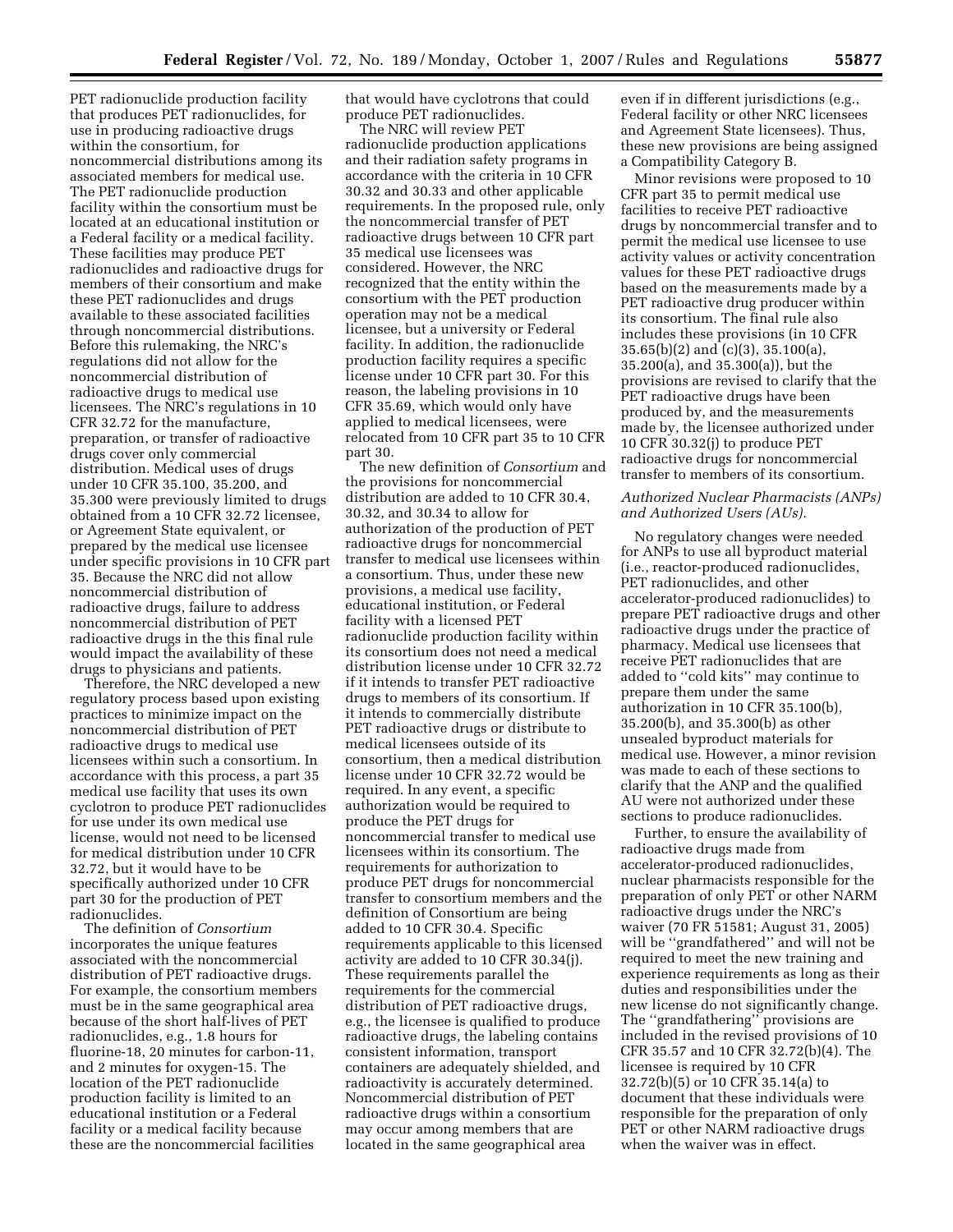To ensure a smooth transition and availability of radioactive drugs and sealed sources made from acceleratorproduced radionuclides for medical use, those individuals, i.e., physicians, podiatrists, dentists, and radiation safety officers (RSOs), who used only NARM byproduct materials for medical uses under the NRC's waiver (70 FR 51581; August 31, 2005) will also be "grandfathered" in 10 CFR 35.57 as long as their duties and responsibilities do not change significantly. These new grandfathering provisions are limited to those who used only NARM during the waiver, because any prior use of ''old'' byproduct material would have been subject to the existing requirements for being an AU or ANP or RSO.

These grandfathering provisions were in the proposed rule. However, the final rule does not include revisions to the definition of an *Authorized user* or *Authorized nuclear pharmacist* in 10 CFR 35.2. The NRC concluded that the definitions did not need to be revised because the grandfathering provisions for the RSOs, medical physicists, nuclear pharmacists, physicians, dentists, and podiatrists, who used only accelerator-produced radioactive material, were included in 10 CFR 35.57. Language has been added to 10 CFR 35.57 to clarify that these individuals qualify as AUs and ANPs for purposes of the regulations in part 35. In addition, these individuals could continue to work as AUs, Authorized medical physicists (AMPs), or ANPs under the notification provisions of 10 CFR 35.13 and 10 CFR 35.14.

The radiation safety knowledge needed to safely use NARM for medical uses or for use in the practice of pharmacy is similar to that for other byproduct material. Therefore, individuals who only used NARM radioactive drugs or sealed sources in the practice of medicine or pharmacy will be authorized for use of all similar byproduct material for the same uses. The reverse is also true that individuals already authorized to use byproduct material in 10 CFR part 35 for medical use or for use in the practice of pharmacy are authorized to use NARM. Further, no changes were made to the training and experience criteria in 10 CFR part 35 for any authorized individual.

## *Actions Taken To Ensure Availability of Accelerator-Produced Radioactive Drugs*

In summary, to minimize the regulatory impact on the availability of accelerator-produced radioactive drugs, the NRC is taking the following actions: (1) Applying its established regulatory framework to the commercial

distribution of these drugs; (2) expanding the regulations to permit production of PET drugs by medical use licensees, educational institution licensees, and Federal licensees for noncommercial distribution to members of their consortium; (3) permitting medical use licensees to use activity or activity concentration values measured by the PET radioactive drug producer in their consortium when determining dosages; (4) ''grandfathering'' current medical and pharmacy users of accelerator-produced radioactive drugs; and (5) retaining the existing training and experience criteria in 10 CFR part 35 for authorized individuals.

In addition, as discussed under ''Implementation Strategy'' in this document, the NRC is revising Parts 30, 32, and 35 to authorize persons that used accelerator-produced radioactive material under the NRC's waiver (70 FR 51581; August 31, 2005) to continue to use these materials after the waiver is terminated, provided that these persons apply for a license or request for a license amendment within the allotted time frames. This regulatory provision allows all persons, including those who manufacture, produce, transfer, receive, acquire, own, possess, or use these materials, to continue with their activities including medical activities until the NRC makes its final licensing decision. This provision also ensures the availability of accelerator-produced radionuclides, radioactive drugs, and sealed sources and devices used for medical uses.

## *Amendments and Notifications for PET Radionuclide Production and Delivery Lines*

The NRC reviewed its regulations in 10 CFR Part 35 to determine if there were radiation safety provisions in its existing regulations that needed revision to incorporate unique radiation safety issues associated with the use of accelerator-produced radionuclides for medical use. The medical use of extremely short-lived radionuclides, e.g., oxygen-15, requires that a PET radioactive drug containing this radionuclide be administered in the imaging and localization medical use area (10 CFR 35.200) immediately after the radionuclide is produced by the cyclotron and processed as a radioactive drug. This necessitates that the medical use area be co-located with the cyclotron or have a PET radioactive drug delivery line from the PET radionuclide production/PET radioactive drug processing area. This introduces the potential for a high radiation area in a medical use area that would otherwise be a low radiation

area. This is a unique situation and was not envisioned when the NRC developed the requirements that permitted licensees to make changes in the areas where byproduct material is used only in accordance with 10 CFR 35.100 or 10 CFR 35.200 without submitting a license amendment. As a result, changes have been made to the requirements in revised 10 CFR 35.13, ''License amendments,'' 10 CFR 35.14, ''Notifications,'' and 10 CFR 35.15, ''Exemptions regarding Type A specific licenses of broad scope.'' The final rule provides that an amendment is required for a limited specific medical use licensee in the unique situation described previously if the changes involved movement of the cyclotron or a PET radioactive drug delivery line from the PET radionuclide production/ PET radioactive drug processing area. Changes to the typical 10 CFR 35.100 and 10 CFR 35.200 medical use areas are not affected. Section 35.15 is revised to clarify that a licensee possessing a Type A specific license of broad scope would not need to meet the notification requirements in 10 CFR 35.14(b)(5) for any changes to the area of use identified in its application where byproduct material is used in accordance with 10 CFR 35.100 or 10 CFR 35.200. This provision was revised from the proposed rule.

## *Strontium/Rubidium Generators*

Contamination limits for strontium-82/rubidium-82 generators and related requirements consistent with similar provisions of the SSRs are added to 10 CFR part 35. The contamination limits are no more than 0.02 kBq of strontium-82 per MBq of rubidium-82 chloride injection (0.02 µCi of strontium-82 per mCi of rubidium-82 chloride), or no more than 0.2 kBq of strontium-85 per MBq of rubidium-82 chloride injection (0.2 µCi of strontium-85 per mCi of rubidium-82). These limits and requirements to measure the contamination for compliance with these limits are added to 10 CFR 35.204, with corresponding recordkeeping requirements added to 10 CFR 35.2204. A corresponding provision for these tests and associated recordkeeping is also added to 10 CFR 30.34 for nonmedical use licensees, such as commercial nuclear pharmacies, using these generators.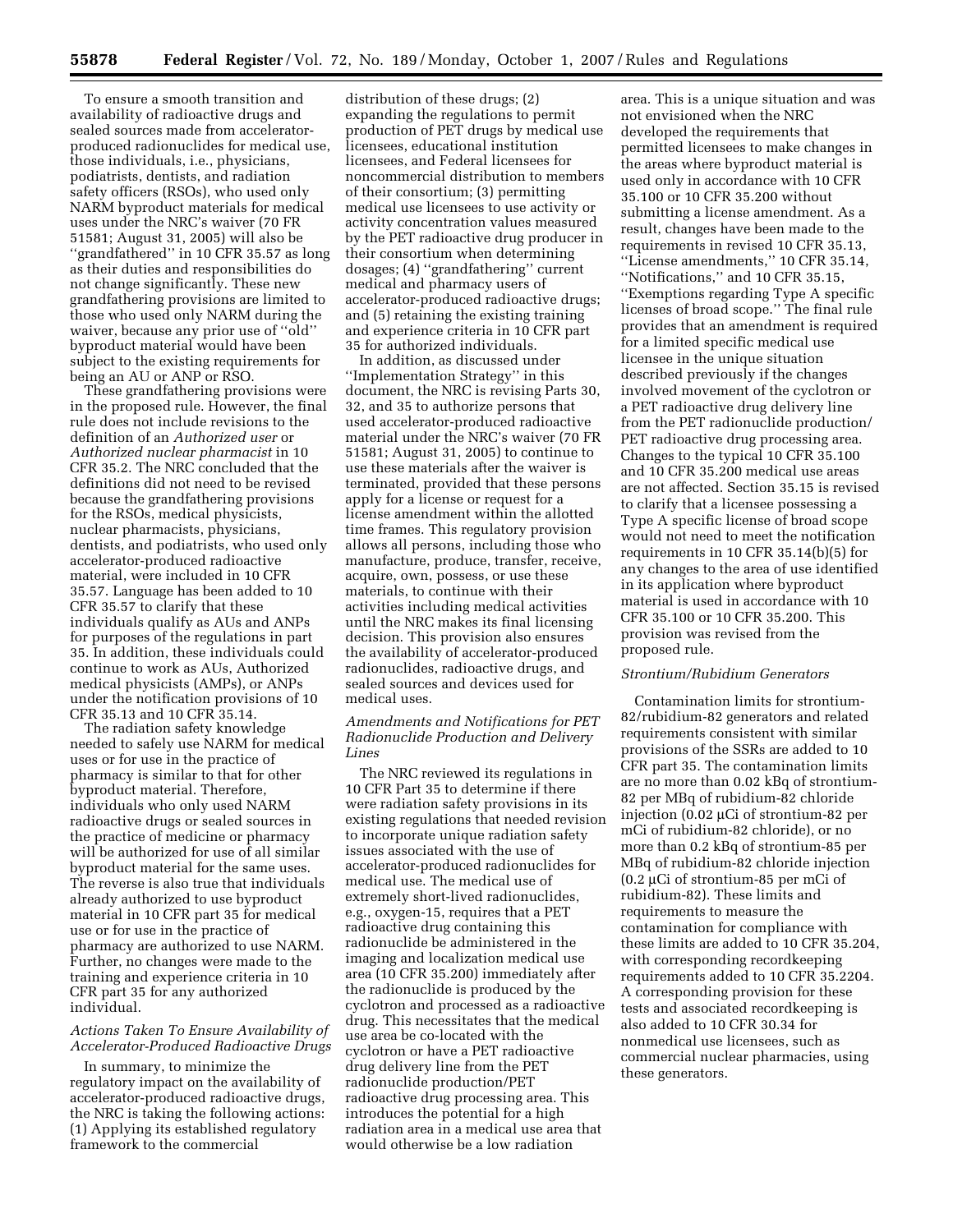Appendix B to Part 20—Annual Limits on Intake (ALIs) and Derived Air Concentrations (DACs) of Radionuclides for Occupational Exposure; Effluent Concentrations; Concentrations for Release to Sewerage

The comparable provisions in Part D of the SSRs do not include any new accelerator-produced radionuclides other than the ones already in 10 CFR part 20, Appendix B. The NRC considered whether some other radionuclide-specific values should be added to 10 CFR part 20, Appendix B. Because nitrogen-13 and oxygen-15 are two of the accelerator-produced radionuclides that are produced for medical uses, the NRC performed a preliminary calculation of values based on dose factors published in National Council on Radiation Protection and Measurements (NCRP) Report No. 123 on Screening Models for Releases of Radionuclides to Atmosphere, Surface Water, and Ground. Certain dose conversion factors were not readily available. Results from these preliminary calculations yielded a derived air concentration (DAC) based on the submersion scenario for both nitrogen-13 and oxygen-15 of about 1.48  $\times$  10<sup>-2</sup> becquerels per milliliter (Bq/ml)  $(4 \times 10^{-6} \mu\text{Ci/ml})$  for occupational exposure and a corresponding effluent concentration of  $7.4 \times 10^{-4}$  Bq/ml (2  $\times$  $10^{-8}$  µCi/ml) for exposure of members of the public. These calculated values are larger than the default values for DAC and effluent concentration by a factor of 40 and 20, respectively, in 10 CFR part 20, Appendix B. Because the approach used in calculating values for nitrogen-13 and oxygen-15 is different from that used for other radionuclides included in 10 CFR part 20, Appendix B, the NRC did not include adding specific values for these radionuclides in the proposed rule. Because certain medical communities had expressed the desire of having specific DACs for these two radionuclides, the Commission specifically requested public comment on the default values, and whether it should include larger specific values for oxygen-15 and nitrogen-13 in the final rule. As a result of comments, these values have been added to 10 CFR part 20, Appendix B, in the final rule. This is discussed further in this document under ''Summary and Analysis of Public Comments on the Proposed Rule.''

#### Emergency Planning

The regulations in 10 CFR 30.32(i)(1) require applications for specific licenses for byproduct material in unsealed form, on foils or plated sources, or sealed in glass in excess of the quantities in 10

CFR 30.72, ''Schedule C—Quantities of radioactive materials requiring consideration of the need for an emergency plan for responding to a release,'' to contain either an evaluation showing that the maximum dose to a person offsite, due to a release of radioactive materials, would not exceed 0.01 sievert (Sv) (1 rem) effective dose equivalent or 0.05 Sv (5 rems) to the thyroid, or an emergency plan for responding to a release of radioactive material. Schedule C also contains a release fraction for each radionuclide against which aspects of the evaluation submitted in place of an emergency plan must be compared in accordance with 10 CFR 30.32(i)(2).

Although Part P, ''Contingency Planning for Response to Radioactive Material Emergencies,'' of the SSRs addresses an emergency plan, a value for radium-226 is not specifically listed. The NRC staff therefore considered NUREG–1140, ''A Regulatory Analysis on Emergency Preparedness for Fuel Cycle and Other Radioactive Material Licensees,'' dated August 1991. NUREG–1140 was used as the technical basis in a past rulemaking effort related to quantities of radioactive materials requiring an emergency plan. NUREG– 1140 provided the basis for 10 CFR 30.72 Schedule C values. Schedule C also contains a default value for alpha emitters of 74 gigabecquerels (GBq) (2 curies (Ci)) (with release fraction 0.001), which would apply to discrete sources of radium-226 absent a specific value being added to the table. However, the quantity value for radium-226 in NUREG–1140 is 3.7 terabecquerels (TBq) (100 Ci) along with a release fraction value of 0.001. This final rule adds radium-226 with the quantity 3.7 TBq (100 Ci) and release value 0.001 to 10 CFR 30.72 Schedule C, which is consistent with the technical basis for the original emergency planning requirements. It is expected that few, if any, licensees, or applicants for a license, would have 3.7 TBq (100 Ci) of discrete sources of radium-226. Because the ''rule of ratios'' applies (See Footnote 1 to 10 CFR 30.72), licenses authorizing other byproduct material, in quantities approaching values that would require emergency planning, which are being amended to add significant quantities of discrete sources of radium-226, could potentially result in authorizing total quantities of byproduct material that would meet the criteria for emergency plan requirements. It is not expected that accelerator-produced radioactive materials are used in significant enough

quantities to affect the applicability of emergency plan requirements.

## Low-Level Radioactive Waste and Decommissioning

## *Low-Level Radioactive Waste*

Section 651(e)(3) of the EPAct mandates that the newly added byproduct material is not considered to be low-level radioactive waste for the purposes of the Low-Level Radioactive Waste Policy Amendments Act (42 U.S.C. 2021b) (LLRWPAA). The intent of this provision is that the newly added byproduct material is not to be impacted by the compact process of the LLRWPAA. This provision does not have an impact on the NRC's policy and requires only a minor change to the regulations to ensure that the term ''lowlevel radioactive waste,'' when used in the NRC's requirements, does not include the newly added byproduct material.

Although the newly added byproduct material is not considered low-level radioactive waste, it does pose a similar hazard, and it does need to be disposed of appropriately. Section 651(e)(3) of the EPAct requires that the newly added byproduct material must be disposed of in a facility that: (1) Is adequate to protect public health and safety; and (2) is licensed by the Commission or by an Agreement State. Even though it is not low-level radioactive waste, this provision clarifies that the newly added byproduct material is to be disposed of in a facility licensed by the NRC under 10 CFR part 61 or the Agreement State requirements, which are compatible to 10 CFR part 61. This provision also allows for the disposal of the newly added byproduct material in a facility licensed by the NRC under other parts of the NRC's regulations, such as facilities licensed under 10 CFR part 40, Appendix A.

To ensure that disposal facilities licensed under 10 CFR part 61 continue to be adequate to protect public health and safety, the NRC must consider the specific health and safety issues associated with disposal of discrete sources of radium. Rather than making any changes to 10 CFR part 61 at this time, the NRC will evaluate any specific disposals of discrete sources of radium at an NRC-licensed disposal facility under 10 CFR 61.58, ''Alternative requirements for waste classification and characteristics.'' The NRC has not identified any other radionuclides being added to the definition of Byproduct material that require any specific evaluations to ensure the proper disposal of waste in accordance with 10 CFR part 61.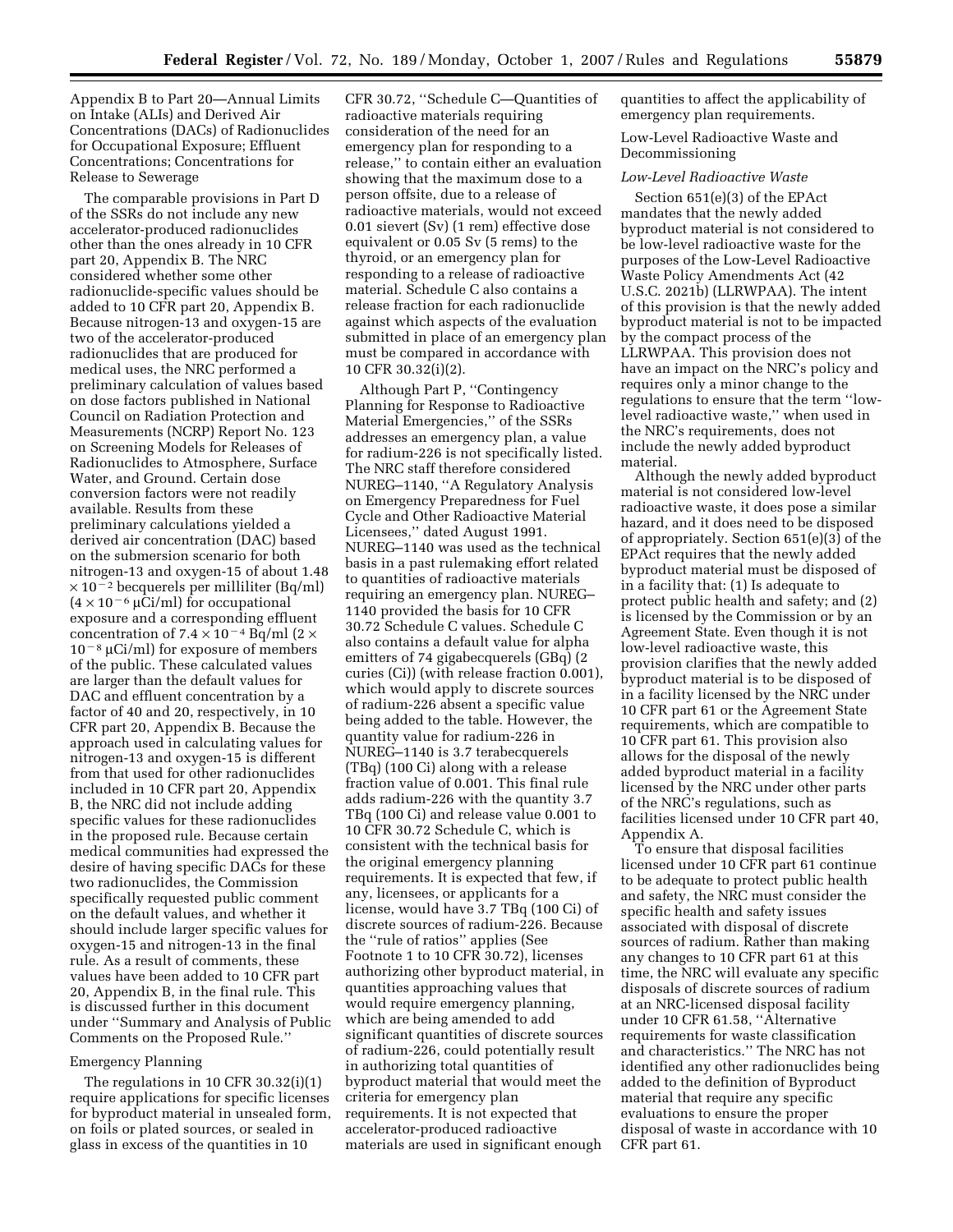Notwithstanding the previously mentioned provisions for the NRC or Agreement State licensing of the disposal facility for the newly added byproduct material, Section 651(e)(3) of the EPAct does not affect the authority of any entity to dispose of the newly added byproduct material at a disposal facility in accordance with any Federal or State solid or hazardous waste law, including the Solid Waste Disposal Act. This means that Federal and State solid or hazardous waste laws can continue to be used as an authority to permit disposal of this newly added byproduct material. Disposal solutions already in place to allow disposal of the newly added byproduct material are unaffected by the EPAct. To implement this provision of the EPAct, the NRC is changing its regulations in 10 CFR Part 20 to redefine Waste to allow disposal of the newly added byproduct material in the NRC-regulated disposal facilities or in a disposal facility permitted under Federal or State solid or hazardous waste laws.

Appendix G of 10 CFR Part 20, the uniform manifesting requirements for low-level radioactive waste, includes numerous requirements containing the words ''low-level radioactive waste'' and ''waste.'' This is potentially confusing because the newly added byproduct material is not low-level radioactive waste in accordance with the provisions of the EPAct. However, no changes have been made to Appendix G to 10 CFR Part 20. The text changes made to the 10 CFR Part 20 regulations to clarify that the newly added byproduct materials are not ''lowlevel radioactive waste'' make it clear that the Appendix G to 10 CFR Part 20 requirements must be met if any of the newly added byproduct material waste is to be disposed of at a facility licensed under 10 CFR Part 61 or an equivalent Agreement State rule.

#### *Decommissioning Issues*

The inclusion of accelerator-produced radioactive material that is used for a commercial, medical, or research activity, in the definition of *Byproduct material*, requires the NRC to ensure that decommissioning funding is adequate at accelerator facilities to adequately decontaminate and decommission their facilities for license termination. Radioactive materials produced in accelerator facilities, that are produced, extracted or converted after extraction for use for commercial, medical, or research purposes and that are no longer residing in the accelerator, are not a concern for decommissioning. However, materials intentionally or incidentally made radioactive as a result

of the production of the radioactive materials for use for commercial, medical, or research purposes must be managed safely. Any radioactive material residing in the accelerator or within the facility that houses the accelerator must be adequately considered for safe operation, and managed appropriately at the time of decommissioning of the acceleratorproduced radionuclide production facility, including the accelerator, and the NRC must ensure that adequate financial assurances are put in place to address the costs of decommissioning when the radionuclide production operation ceases, and the accelerator is shutdown, and the license is terminated. As with all decontamination and decommissioning situations, shortlived radionuclides are expected to decay to safe levels before license termination. Therefore, only radionuclides with a half-life of more than 120 days, that are present in sufficient quantities specified in 10 CFR 30.35, need to be addressed for the purposes of establishing adequate financial assurances for decommissioning.

Similarly, the addition of discrete sources of radium-226 in the definition of *Byproduct material* requires the NRC to ensure that decommissioning funding is adequate for holders of specific licenses for possession of discrete sources of radium-226. Radium-226 is already included in Appendix B of 10 CFR Part 30 to determine the required level of financial assurance for holders of specific licenses in accordance with the requirements of 10 CFR 30.35. Therefore, applicants for specific licenses to possess discrete sources of radium-226 will need to assure that adequate financial assurances are provided for the types of sources and the total amount of radium-226 contained in the sources they will possess. Holders of general licenses for possession of discrete sources of radium-226 do not need financial assurance for decommissioning. However, in accordance with the approach for general and specific licensing of discrete sources of radium-226 being undertaken by the NRC in this final rule, a general licensee may become subject to specific licensing if the accumulated number of discrete sources of radium-226 exceeds the allowable quantities of a general license. If a general licensee becomes subject to specific licensing, the licensee would be required to acquire the financial assurances required under 10 CFR 30.35.

The NRC believes that the financial assurance requirements included in 10 CFR 30.35 are adequate to ensure that any person who will receive a specific license authorizing possession and use of byproduct material will be required to have adequate financial assurance in place for decommissioning the facility. Therefore, the NRC is not changing the regulations governing financial assurance for decommissioning.

The NRC is cognizant of the potential existence of facilities and sites which may be, or have the potential to become, contaminated with significant amounts of radium-226 from past practices or operations. Additionally, the potential exists for significant quantities of discrete sources of radium-226 to have been previously disposed of by both licensees and nonlicensees at their facilities. The existing requirements for licensing and decommissioning in 10 CFR Part 30 are sufficient to address these situations for any facilities that will apply for a specific license or amendment to authorize possession of discrete sources of radium-226 for their current operations. The applications to the NRC, in these cases, would include a facility-specific decommissioning plan that addresses the current contamination and any previous onsite disposals.

There are no similar assurances for any facility that is currently contaminated from discrete sources of radium-226 but is not licensed. With the inclusion of discrete sources of radium-226 in the definition of *Byproduct material*, the NRC acquires the regulatory authority to address these situations where a specific license has not been issued (or where a potential licensee cannot be identified). At this time, there is not enough known about the breadth or depth of these potential radium-226 contamination situations to determine if any additional requirements may be needed to address them. Therefore, the NRC will address these situations on a case-by-case basis as they are identified following the effective date of this final rule.

#### *D. License Application and Annual Fees*

The NRC is required to recover approximately 90 percent of its budget authority each year under the Omnibus Budget Reconciliation Act of 1990 (OBRA–90), as amended. Therefore, the NRC charges licensing, inspection, and annual fees to its applicants and licensees. Each type of fee includes agency and program overhead. The NRC revises these fees each year in light of its current fiscal year budget and other factors, including changes in the regulatory efforts associated with the different classes of licensees.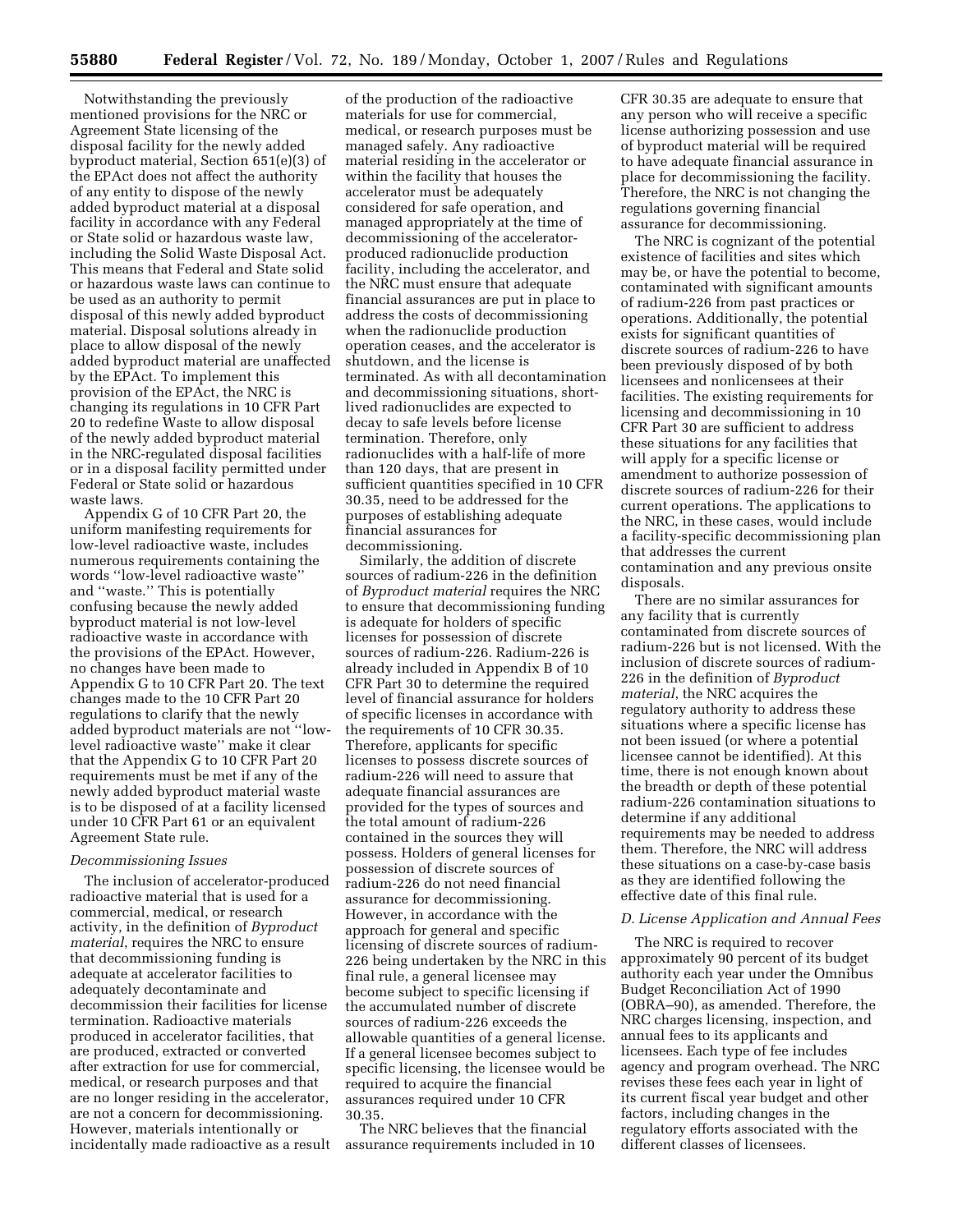Persons applying for a license with the NRC, or requesting an amendment to their current licenses that may result in the addition of a new fee category, are required to pay a license application fee under 10 CFR Part 170, unless exempt under the fee exemption provisions of 10 CFR 170.11. The application fees for materials users are ''flat'' fees that are calculated by multiplying the average professional staff hours needed to process the application by the professional staff-hour rate in 10 CFR 170.20 (\$258 in the FY 2007 final fee rule). An application fee must generally be paid for each applicable fee category.

Additionally, all persons who hold licenses issued by the NRC are subject to annual fees under 10 CFR Part 171, unless exempt under the provisions of 10 CFR 171.11. The 10 CFR Part 171 fee categories, and the associated fees for materials users, are provided in 10 CFR 171.16, and must generally be paid for each applicable fee category. A licensee may request consideration as a small entity for the annual fees which may result in a reduced fee, as described in 10 CFR 171.16.

The annual fees for the materials users fee class are calculated based on the NRC's budgeted resources allocated to regulating these types of licensees, less any receipts received from this fee class for 10 CFR Part 170 activities. The net dollar value of budgeted resources for this fee class is allocated to all materials user fee categories (subclasses) based on the average application and inspection costs associated with each category. This approach provides a proxy for allocating the generic and other regulatory resources to the diverse categories of licensees based on how much it costs the NRC to regulate each fee category. The fee calculation also considers the inspection frequency (priority based), which is indicative of the safety risk and resulting regulatory costs associated with these categories of licenses.

The license application fees schedule is in 10 CFR 170.31. The annual fees schedule is in 10 CFR 171.16. The fee amounts included in the proposed rule were based on the FY 2005 fees. The fee amounts noted in the final rule are based on the final FY 2007 fees. The final 2007 fee rule was published June 6, 2007 (72 FR 31402).

The NRC believes that the majority of the NRC's licensees affected by this final rulemaking will be using radioactive material in a manner similar to their existing authorizations, and their existing fee categories should not change as a result of this rule. However, some licensees may need to amend their licenses to add one or more new fee

categories, if applicable, for new uses and radioactive material now considered byproduct material, i.e., accelerator-produced radioactive material or discrete sources of radium-226.

The NRC is establishing three new fee categories for activities that were not previously covered by its regulations. The new fee categories apply to certain items previously manufactured and selfluminous products containing radium-226 and to the production of accelerator-produced radioactive material. In determining the fees for these new categories, the NRC evaluated existing fee categories that the NRC believes require a similar level of regulatory effort as these newly regulated activities for actions such as licensing, inspection, and event response.

Most individuals and other entities collecting items containing radium-226 are expected to be eligible to be exempt from license under 10 CFR 30.15 or for a general license under the new 10 CFR 31.12, ''General license for certain items and other self-luminous products containing radium-226.'' Therefore, they would be subject to the requirements of 10 CFR 30.15 or 10 CFR 31.12 (e.g. proper disposal of the radioactive material). However, if a person collects more than the number of items or limits specified in these sections, that person will be required to obtain a specific license and be subject to the regulations regarding license application and annual fees. The NRC is establishing a new fee category, 3.R., with a two-tiered fee level, for those persons requiring a specific license for items containing radium-226. The distinction between the two fee levels is based on the number of items or limits specified in 10 CFR 31.12(a)(4) or (5) and the estimate of the level of regulatory effort between the two levels. Licensees who currently possess radium sources in amounts that exceed the general license provisions of 10 CFR 31.12 would be required to add the sources to their specific license. This would normally subject the licensee to the fees in this new fee category. However, if the radium-226 sources are used for operational purposes that are covered under another fee category, the licensee will not be subject to the fees in this new fee category. This exception will not apply if the radium sources are possessed for storage only.

The first new fee Category 3.R.1. is for persons possessing quantities greater than the number of items or limits in 10 CFR 31.12(a)(4) or (5), but less than or equal to 10 times these quantities. Because the estimated level of

regulatory effort is comparable to the level of effort for Category 8, Civil defense, the license application and annual fees for 3.R.1. will be \$590 and \$2,100, respectively. The second new fee Category 3.R.2. is for persons possessing quantities greater than 10 times the number of items or limits in 10 CFR 31.12(a)(4) or (5). The license application and annual fees for this new category, 3.R.2., will be \$1,400 and \$2,700, respectively, comparable to the fees for Category 3.P., ''All other specific byproduct material licenses, except those in Categories 4A through 9D.''

Persons who wish to disassemble, repair, or assemble products containing radium-226 will be required to obtain a specific license and will be subject to the applicable license application and annual fees. The NRC is including this use in fee Category 3.B., ''Other licenses for possession and use of byproduct material issued under 10 CFR Part 30 of this chapter for processing or manufacturing of items containing byproduct material for commercial distribution.'' The license application fee for this category will be \$4,600, and the annual fee will be \$8,400.

The NRC is adding a new fee Category 3.S. for the production of acceleratorproduced radioactive materials. The NRC is adding this new fee category because these production activities need to be distinguished from those activities that only involve the use of alreadyprepared radionuclides. The regulatory effort for the new fee Category 3.S. is estimated to be similar to that for fee Category 3.C. The license application and annual fees for this new category will be \$8,000 for the application fee and \$10,900 for the annual fee. The annual fee for category 3.S. in this final rule is slightly less than that for category 3.C. because the category 3.S. fee does not include a portion of the low-level waste (LLW) surcharge, while the category 3.C. fee does. This is because the licensees in fee category 3.C. directly benefit from the NRC's LLW activities, but the licensees in fee category 3.S. do not. Fee amounts included in this final rule are different from those included in the proposed rule because they are based on the FY 2007 Fee Schedules instead of the FY 2005 Fee Schedules.

#### *E. Implementation Strategy*

Specific provisions are included in this rule, and several actions are planned in conjunction with, or following, the issuance of this final rule covering the newly added byproduct material, including:

(1) Issuance and publication of a Transition Plan for the orderly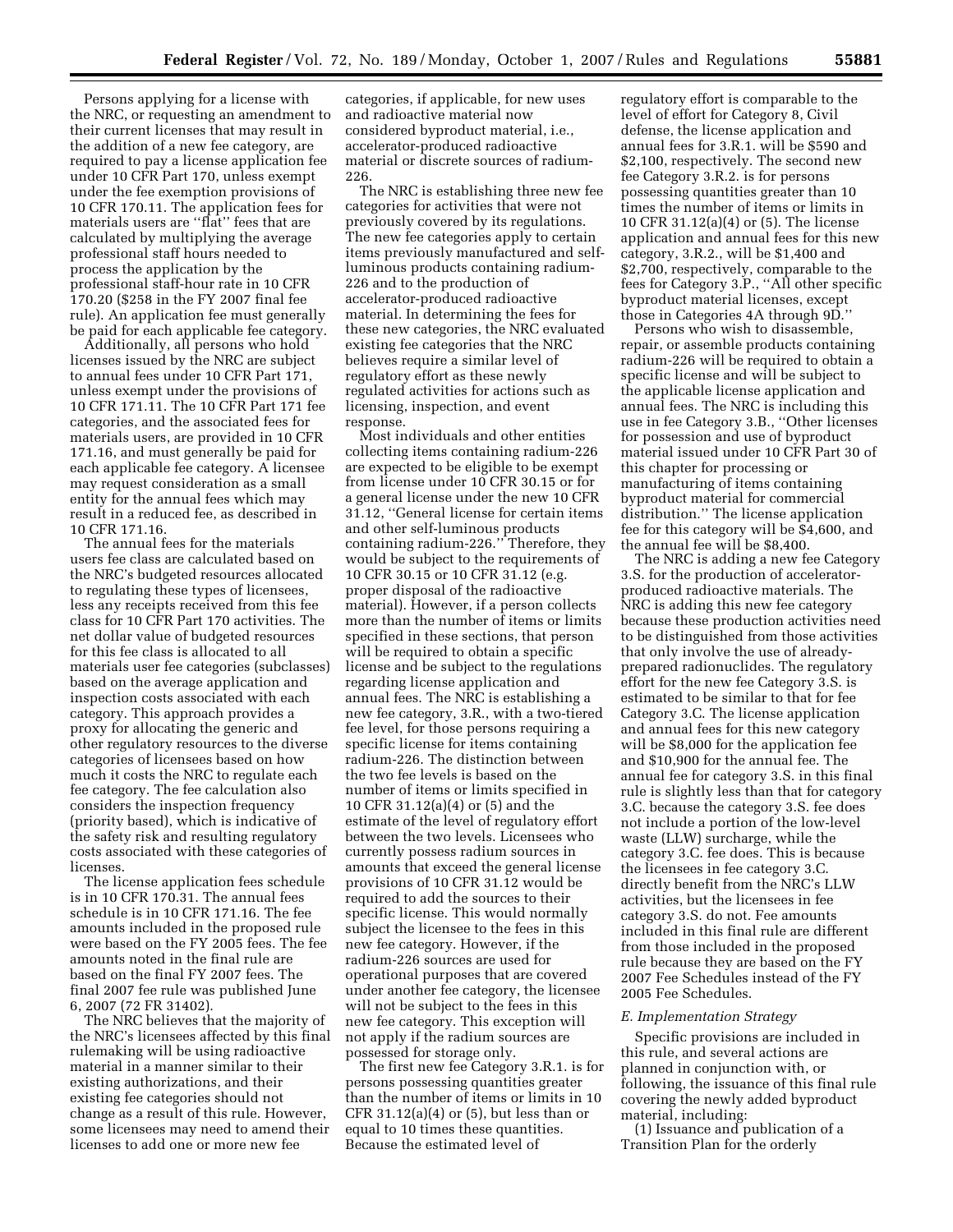transition of regulatory authority for the newly added byproduct material;

(2) Termination of the waiver issued by the NRC (70 FR 51581; August 31, 2005) for the States and users of the newly added byproduct material; and

(3) Inclusion of specific provisions allowing users of the newly added byproduct material to continue with their activities for a period of time while coming into compliance with the newly issued regulations.

## Transition Plan

Section 651(e) of the EPAct requires the NRC, in issuing new regulations for the newly added byproduct material, to prepare and publish a Transition Plan for the orderly transition of regulatory authority over the newly added byproduct material for Agreement and non-Agreement States. The EPAct requires that the Transition Plan describe the conditions under which a State (including U.S. Territories and the District of Columbia) may exercise authority over the newly added byproduct material, and include a statement of the Commission, that any agreement between the Commission and a State under Section 274b. of the AEA, covering byproduct material, and entered into before the date of publication of the Transition Plan, be considered to include the newly added byproduct material. The statement of the Commission is subject to a certification provided by the Governor of the State to the Commission on the date of publication of the Transition Plan that: (1) the State has a program for licensing the newly covered byproduct material that is adequate to protect the public health and safety, as determined by the Commission; and (2) the State intends to continue to implement the regulatory responsibility of the State with respect to the byproduct material. The NRC also will include in the Transition Plan the process it will use to terminate the waiver issued by the NRC on August 31, 2005, and for the transition of regulatory authority following expiration or earlier termination of the waiver.

## Termination of Waiver

The waiver issued by the NRC (70 FR 51581; August 31, 2005) is effective through August 7, 2009 (except terminated August 7, 2006, for the import and export of materials covered by the waiver), unless terminated earlier by the Commission. The waiver applies to Agreement and non-Agreement State regulatory programs and users of the newly added byproduct material, and allows persons owning, using, and otherwise engaging in activities

involving the material to continue with their activities and the States to continue to regulate this material during the applicable waiver period. All persons in States (including U.S. Territories and the District of Columbia) that do not have an agreement with the Commission under Section 274b. of the AEA that covers the newly added byproduct material on or before August 7, 2009, will automatically be subject to the NRC regulatory authority for the material on August 8, 2009. The waiver also may be terminated earlier than August 7, 2009, if the Commission determines that an earlier termination is warranted.

For a new or existing Agreement State that intends to implement the regulatory program of the State with respect to the newly added byproduct material, Section 651(e) of the EPAct requires that the waiver be terminated for the State when the Commission determines that the State has entered into an agreement with the Commission, under Section 274b. of the AEA, that the State program covers the newly added byproduct material, and that the State program for licensing the newly added byproduct material is adequate to protect the public health and safety. The Commission determination and termination of the waiver will be noticed in the **Federal Register**  (Notification of Waiver Termination). Users of the newly added byproduct material currently licensed, or registered, by an Agreement State that continues to implement its regulatory program, with respect to the newly added byproduct material, will continue to be subject to the Agreement State regulatory authority.

With regard to the States that do not have an existing agreement with the Commission under Section 274b. of the AEA (non-Agreement States), the waiver period provides additional time for those States that desire to establish such an agreement for the newly added byproduct materials to develop a program. To establish this agreement with the Commission, the Governor of the current non-Agreement State will need to request an agreement with the Commission. The process of establishing these agreements can take 3 or more years to complete. Options will be considered, on a case-by-case basis, to limit the impact of the transition of authority on affected users of the new byproduct material in the State.

Additional details on the process that the NRC will use to terminate the waiver for Agreement and non-Agreement States and users in these States will be provided in the Commission's Transition Plan, as

required by Section 651(e) of the EPAct. The NRC plans to publish the Transition Plan following publication of this final rule and before the effective date of this final rule.

## Notification of Waiver Termination

The Commission is terminating the waiver for Government agencies and Federally recognized Indian Tribes on the effective date of this final rule because there is currently limited regulatory oversight for the newly added byproduct material at these facilities. Waiver termination is necessary to require Government agencies and Federally recognized Indian Tribes to comply with the new requirements and for the NRC to ensure protection of public health and safety for the newly added byproduct material.

The Commission has also determined that an earlier termination is warranted and is therefore terminating the waiver for persons owning, using, and otherwise engaging in activities involving the newly added byproduct material in the following States on the effective date of this final rule: Delaware, Indiana, Wyoming, and Montana, as well as the District of Columbia, Puerto Rico, and the U.S. Virgin Islands. The effective date of this final rule is 60 days after the date of publication in the **Federal Register**. Waiver termination is necessary to require persons owning, using, and otherwise engaging in activities involving the newly added byproduct material in these States, U.S. Territories, and the District of Columbia to comply with the new requirements and for the NRC to ensure protection of public health and safety for the newly added byproduct material.

#### Implementation Period

Although Government agencies, Federally recognized Indian Tribes, and certain persons owning, using, and otherwise engaging in activities involving the newly added byproduct material in the States of Delaware, Indiana, Wyoming, and Montana, and the District of Columbia, Puerto Rico, and the U.S. Virgin Islands are already being regulated by the NRC for the AEA 11e.(1) and 11e.(2) byproduct material, the NRC is allowing a transitional period for them to submit a license amendment or a new license application for the newly added byproduct material. This final rule allows an additional 6 month period from the effective date of the final rule to apply for a license amendment; and an additional 12 month period from the effective date of the final rule to apply for a new license.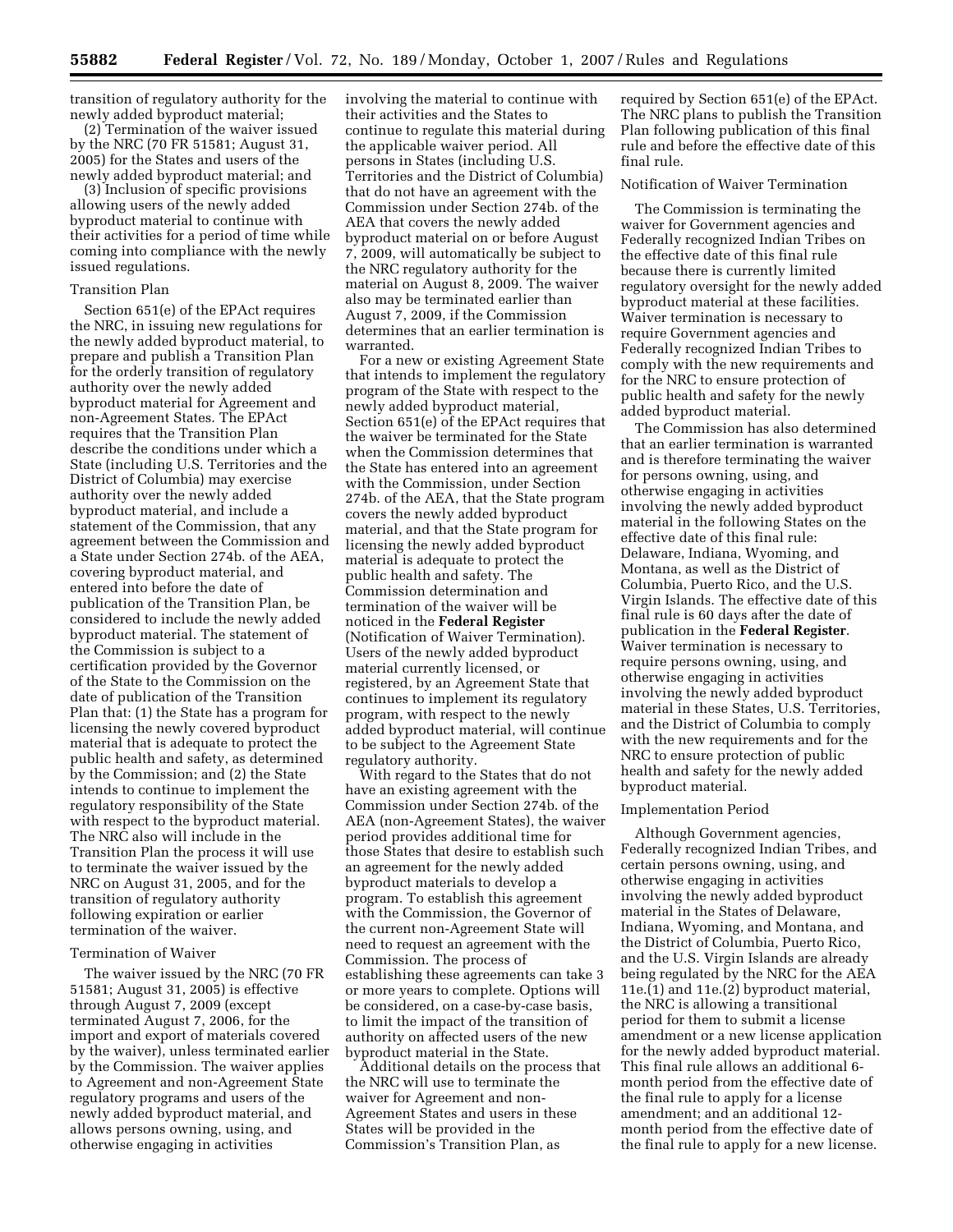In addition, the rule contains specific provisions that gives Governmental agencies, Federally recognized Indian Tribes, and persons owning, using, and otherwise engaging in activities involving the newly added byproduct material, in the States of Delaware, Indiana, Wyoming, and Montana, and the District of Columbia, Puerto Rico, and the U.S. Virgin Islands, the authority to continue to use the newly added byproduct material during the period following the waiver termination until the date of the NRC's final licensing determination, provided that either a license amendment or a license application is submitted within the specified time frame and while complying with all other aspects of the regulations (e.g., event reporting, personnel dosimetry) upon the effective date of this final rule.

For persons owning, using, and otherwise engaging in activities involving the newly added byproduct material, compliance with the rule will be required depending on the date of waiver termination. For certain States and persons, the NRC plans to terminate the waiver earlier than the final date of the waiver, i.e., August 7, 2009. A decision for early termination will depend on a number of factors, including the status of an Agreement State Governor's certification of adequate program for the newly added byproduct material, status of a non-Agreement State's application to become an Agreement State, and activities or areas under exclusive NRC jurisdiction. Upon waiver termination, all persons that possess the new byproduct materials must be in compliance with NRC regulations. It is noted that being in compliance with the NRC regulations includes, for example, meeting the reporting and recordkeeping requirements for the new byproduct material once the waiver is terminated. In addition, such persons will either be required to: (1) apply for license amendments for the new byproduct material within 6 months from the date the waiver is terminated, if they hold an NRC specific byproduct materials license; or (2) submit a license application for the new byproduct material within 12 months from the date the waiver is terminated. It is noted that authorization statements for certain licenses are inclusive of byproduct materials and their uses so that an amendment may not be needed to specifically add NARM to the license.

During the time between the termination of the waiver and the user's application for an NRC license or license amendment, users in Government agencies, Federally

recognized Indian Tribes, and non-Agreement States will be under the NRC's jurisdiction for enforcement purposes. The NRC will handle enforcement cases involving the use of the newly regulated materials on a caseby-case basis. However, should the number of cases involving these materials be larger than anticipated, the staff will prepare additional enforcement guidance to ensure consistency in handling such issues.

## **III. Summary and Analysis of Public Comments on the Proposed Rule**

The proposed rule on Requirements for Expanded Definition of Byproduct Material was published on July 28, 2006 (71 FR 42952). The comment period ended on September 11, 2006. The NRC received 39 comment letters on the proposed rule. Comment letters were submitted from the States, other Federal agencies, professional organizations, universities, medical communities, industries, and individuals. On August 22, 2006, the NRC held a public meeting in Las Vegas, Nevada, on the proposed rule during the comment period. Copies of the public comments and the public meeting transcripts are available for review in the NRC Public Document Room, 11555 Rockville Pike, Rockville, Maryland.

In addition to requesting public comments on the proposed rule, the NRC specifically requested additional information or comments on 15 specific items outlined in Section II.G. of the proposed rule. A synopsis of the items and type of comments received are as follows:

Item 1—Technical Information to Support Exemption of Old Radium-226 Sources. One commenter provided information on potential pressure buildup within radium sources that could lead to the release of radium into the environment. Another commenter provided a reference to an FDA document. There were comments on the availability of information on radium-226 items and on exemption of antiquities. The NRC appreciates the information. A discussion of the comments on exemption of antiquities and associated response is included later in this document under ''Comments Related to Radium-226.''

Item 2—Extent of Use of Accelerators. No comments were received regarding the extent of accelerators that are used to intentionally produce radioactive material and also used to generate particle beams for basic science research. One commenter indicated that the commenter's organization does not operate any particle accelerators for the purpose of producing radioactive

materials and producing particle beams for other uses. Another commenter informed the NRC that it will be building a new accelerator facility where radionuclides will be produced. Item 3—Information on

Decommissioning of Accelerator Facilities. Several comments were received regarding information on decommissioning of accelerator facilities, including accelerator components and facility building materials that may become activated. A detailed discussion of the comments and response is included later in this document under ''Comments on Waste and Decommissioning.''

Item 4—Inclusion of Specific ALI and DAC Values. In response to the NRC's question on whether to develop specific ALI and DAC values for oxygen-15 and nitrogen-13 for inclusion in 10 CFR Part 20, Appendix B, several commenters provided specific DAC values. A discussion of the values and the methodology used can be found later in this document under ''Comments on Other General Requirements.''

Item 5—Exemption of Radium-226 Timepiece Repairs. In regard to the appropriateness of the proposed exemptions to allow repairs of 10 radium-226 timepieces per year, one commenter suggested increasing the proposed limit of 10 per year to 18. The commenter did not provide specific data concerning how active the repair of radium-226 timepieces may be or the safety significance of the proposed exemption. However, there were several comments related to radium-226 exemptions. Detailed discussion of these comments and the associated responses is included later in this document under ''Comments Related to Radium-226.''

Item 6—Health and Safety Information of Radium-226 Sources. The NRC requested information on the health and safety impact from activities involving radium-226 sources, in particular, information to support a technical basis for an exemption as an alternative to the proposed general licensing approach. Several commenters indicated that they believed that an exemption would be preferable to a general license for items containing radium-226, but no specific health and safety impact information was provided. Most commenters agreed that more information about risk is needed to make a final decision. Discussion of comments associated with this issue is included later in this document under ''Comments Related to Radium-226.''

Item 7—Existing and Proposed Fee Categories. The NRC requested information on whether the majority of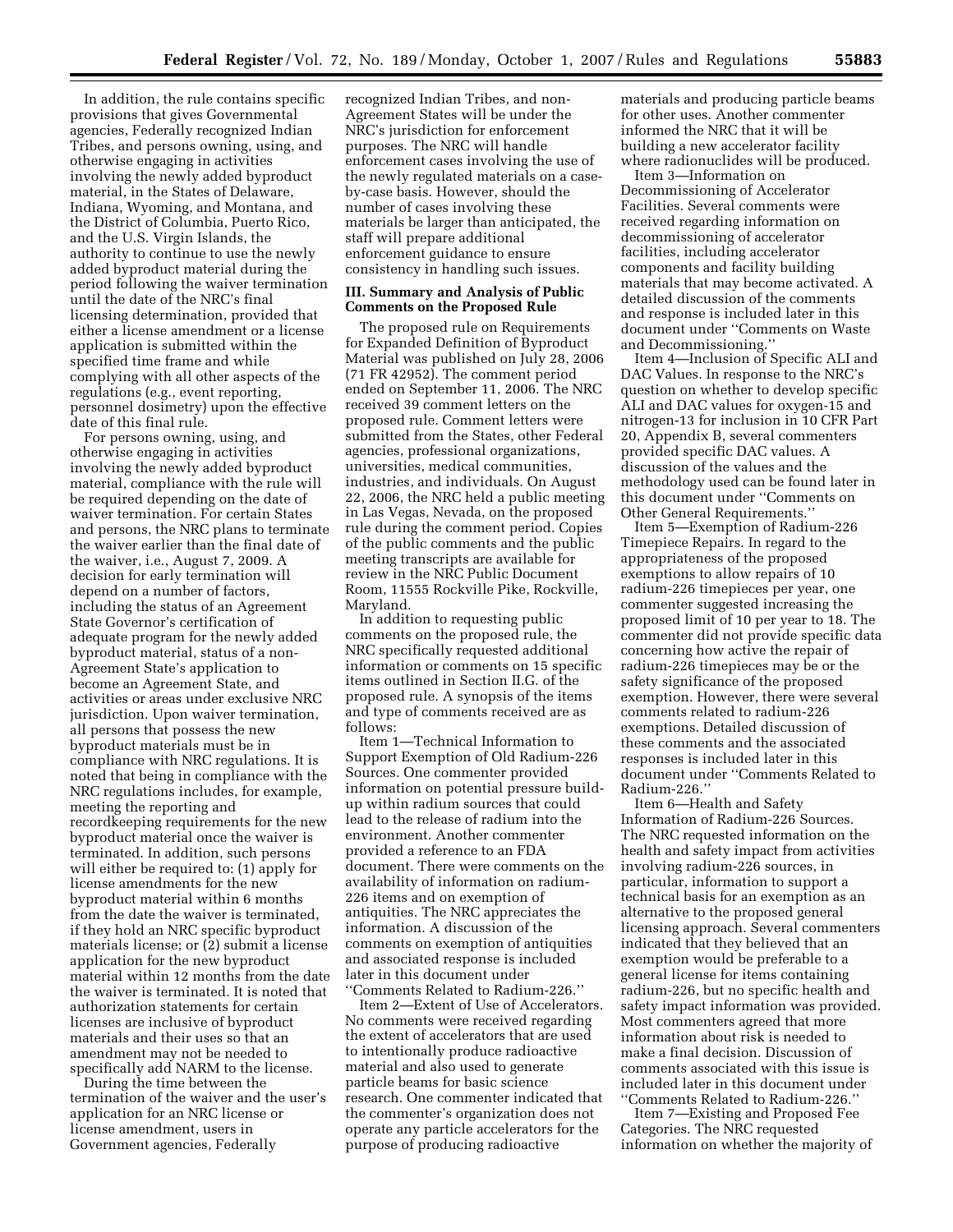licensees would remain in the existing fee categories and whether new NARM licensees would fall under the current fee categories or the new proposed fee categories. No specific information on this issue was received from the commenters. However, several commenters indicated that they believed that there is no need to establish a new fee category for the production of accelerator-produced radioactive material. All of the comments related to fees are discussed later in this document under ''Comments on Licensing Fees and Fee Categories''.

Item 8—Licensing Boundaries for Radium-226 Private Collectors. No information was received on whether private collectors of items or products containing radium-226 would remain within the boundaries of the proposed general license or be required to obtain a specific license and be charged with the associated licensing fees. One commenter recommended that an ''exception'' be extended to certain organizations. A discussion of radium-226 exemptions is included in subsection ''Comments Related to Radium-226,'' and a discussion of fees is included later in this document under ''Comments on Licensing Fees and Fee Categories''.

Item 9—Two-Tiered Fees for Radium-226. No information was received regarding the two-tiered license fees proposed for possession of different quantities of radium-226 items. Comments received on the proposed fee categories and amounts are discussed later in this document under ''Comments on Licensing Fees and Fee Categories''.

Item 10—Effective Date and Implementation Periods. Several comments were received on the proposed effective date and implementation periods of the rule. A discussion is included later in this document under ''Comments on Waiver Termination and Transitioning.''

Item 11—Compatibility Category Designations. All comments related to the compatibility category designations are discussed later in this document under ''Comments Related to Agreement States and Other Government Agencies''.

Item 12—Environmental Assessment. Comments received on the draft Environmental Assessment were considered in the final Environmental Assessment and Finding of No Significant Impact.

Item 13—Information Collections. No comments were received on the information collections aspects of the rule.

Item 14—Regulatory Analysis. No comments were received on the draft Regulatory Analysis.

Item 15—Impact to Small Business. No comments were received on the impacts of the rule on small businesses.

General information and editorial suggestions received on the proposed rule are appreciated but do not need to be discussed in this final rulemaking. Comments associated with nuclear reactors and the high-level waste repository are outside the scope of this rulemaking; therefore, they will not be addressed in this section. All other comments have been grouped into broad categories, and a detailed discussion of the comments and the NRC's responses are as follows:

*Comments Related to Agreement States and Other Government Agencies* 

## Agreement State Compatibility Designations

*Comment:* The comments received on ''compatibility'' are primarily centered around one main concern: Implementation of the requirements for the Compatibility Category of Health and Safety (H&S) for several definitions. The basic concern expressed by these commenters was that the States should not be required to amend their definitions in their State statutes and regulations. In particular, some commenters were concerned about the designation of H&S for the definition of *Byproduct material.* These commenters indicated that they would support an H&S designation if the Statements of Consideration to the final rule provided that the NRC's initial determination of the adequacy of definitions would rely on a Governor's certification that the State's program was ''adequate,'' and that if the Governor's certification was accepted, no changes to the State's definitions would be required. As an alternative, some commenters suggested that the Statements of Consideration recognize that the States could use alternative language in their definitions including the use of the more generic term of ''radioactive material,'' rather than revise the definitions to conform with the new definitions. In the absence of implementing those suggestions, these commenters recommended that the Compatibility Category designation for definitions be changed from H&S to D.

These commenters generally indicated that if those suggestions could not be implemented, they would recommend that the NRC designate the definitions it was changing as Compatibility D.

*NRC Response:* The NRC does not agree with the commenters' assertion that the designation for the definition of *Byproduct material* should be changed from H&S. The NRC also does not agree that the Governor's certification of the adequacy of an Agreement State's program should relate to the need for the State to revise its regulations. However, the States may continue to use the existing definition including *Radioactive material* in State statutes and regulations, although there may be limited areas where a State may need to revise its regulations to include material now under the jurisdiction of the NRC (e.g., exempt distribution for certain materials).

The NRC applied the criteria in Management Directive (MD) 5.9, ''Adequacy and Compatibility of Agreement State Programs,'' in evaluating the compatibility category of the definitions, and determined that a category of H&S is appropriate for the definition of *Byproduct material.* MD 5.9 provides that an H&S designation is appropriate for elements that are not required for compatibility but have been identified as having a particular health and safety role in the regulation of agreement material within the State. In accordance with this designation, the State should adopt program elements, based on those of the NRC, that embody the essential objectives of the NRC program elements because of particular health and safety considerations. A category of H&S is appropriate for the definition of *Byproduct material*  because the absence of the essential objectives of the program element from an Agreement State program could create a situation that could directly result in exposure to an individual in excess of basic radiation protection standards.

MD 5.9 provides that the NRC program elements in Compatibility Category D are those that do not meet the criteria of Compatibility Categories A, B, or C, and thus, do not need to be adopted by the Agreement States for purposes of compatibility. The NRC has determined that a Compatibility D designation is not appropriate for the definition of *Byproduct material*  because if the definition of *Byproduct material* or another term which encompasses all of the byproduct material regulated by the State were not somewhere within the State program (i.e., in statute or in regulations), it is possible that some byproduct material could escape regulatory oversight with a result of exposure to an individual in excess of the 10 CFR Part 20 limits. The State regulatory program must include Sections 11e.(3) and 11e.(4) byproduct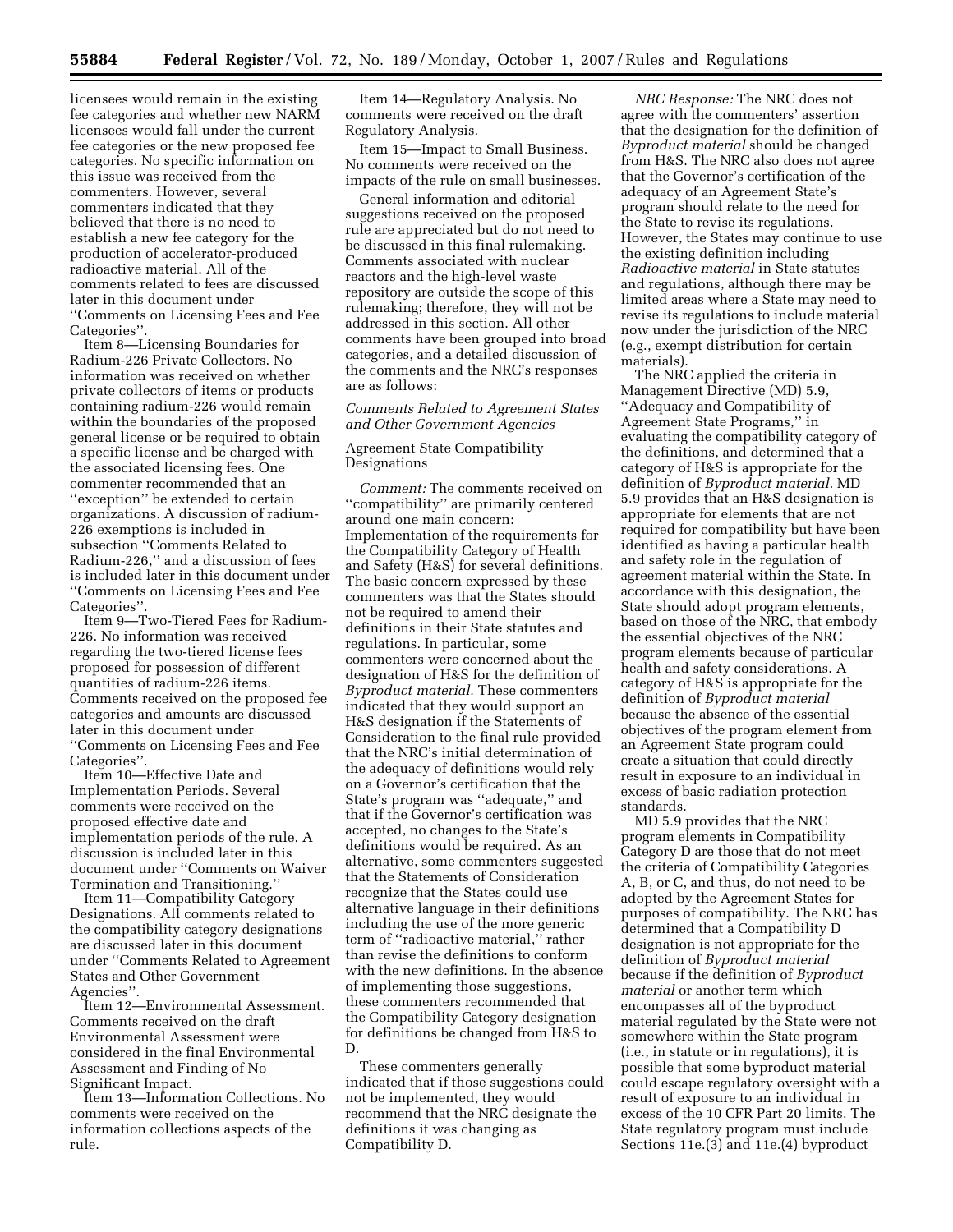material in its regulatory program if the Agreement includes this material, thus, an H&S designation (an assessment of adequacy) is appropriate.

In implementing the Commission's policy on Agreement States, a designation of H&S for the definition of *Byproduct material* will require NRC staff to continue to assure that the essential objectives (i.e. Sections 11e.(3) and (4) byproduct materials are addressed in the regulatory program) are met. The NRC staff notes that under a designation of D, this assurance would not be obtained because program elements designated D are not a required part of an Agreement State program (they could be dropped from or not included in the Agreement State program, and the program could still be found adequate and compatible).

*Comment:* With regard to the definitions in 10 CFR 35.2 of *Authorized nuclear pharmacist, Authorized user,*  and *Positron Emission Tomography (PET),* one commenter recommended that any Agreement State that has rule language essentially the same as the current CRCPD's SSRs should be considered to have compatible rules and should not have to revise those rules regardless of the level of compatibility assigned by the NRC. The commenter further recommended that the NRC might include this recognition in the Statements of Consideration.

*NRC Response:* The NRC has determined that it is not necessary to change the current definitions for an *Authorized user* or *Authorized nuclear pharmacist.* This rule does not change the existing definitions or impact the existing compatibility designation for these definitions. The definition of *Positron Emission Tomography* is not in the SSRs, and it is identified in the final rule as having a designation of "H&S, which assures that the State's regulatory programs adequately address the essential objectives of the NRC program elements when using the term *Positron Emission Tomography.* 

*Comment:* For each of the sections with a Compatibility B Category, it is not clear that the NRC accepts the language of the States that is essentially identical to the SSRs.

*NRC Response:* For the definitions and sections assigned a Compatibility B designation, the NRC cannot automatically accept the States' language; the States' regulations must be reviewed. Agreement State regulations will be reviewed according to Office of Federal and State Materials and Environmental Management Programs (FSME) Procedure 201 (SA–201) and should be submitted within 3 years of publication, in accordance with the

NRC's 1997 Policy Statement on Adequacy and Compatibility of Agreement State Programs (62 FR 46517; September 3, 1997). The NRC notes that portions of the SSRs may be outdated and do not reflect recent amendments (e.g., definitions of *Authorized user* and *Authorized nuclear pharmacist*) and so cannot be used.

*Comment:* Referring to 10 CFR 32.72, a commenter recommends that the NRC specifically recognize that an Agreement State will not be required to amend its comparable regulation, as long as that comparable regulation provides for the same control of the manufacture and initial distribution of radium-226 sources under a general license as was provided in the proposed regulation.

*NRC Response:* The NRC does not agree with the comment. Section 32.72 in 10 CFR Part 30 authorizes specific licensees to manufacture, prepare, and distribute radioactive drugs to medical use licensees. This provision does not include generally licensed material. Further, the NRC is unaware of any radioactive drugs containing radium-226. Agreement States have 3 years to adopt regulatory requirements compatible with 10 CFR 32.72 revisions.

For a specific license to allow the manufacture or initial transfer of calibration or reference sources containing radium-226, under 10 CFR 32.57, for distribution to persons generally licensed, the NRC has included provisions in 10 CFR 31.8 to recognize specific licenses issued for these sources by a State with comparable regulations.

*Comment:* A commenter stated that the NRC's deliberate use of Compatibility B and H&S categories sets the tone that its considerations are preeminent. Another commenter stated that the language of the EPAct indicates that the burden should be on the NRC to bring its regulations into conformance with the Agreement State regulations. The commenter also stated that whether or not the NRC is making an effort to obey the EPAct language to cooperate with the States or use model State standards will depend on whether the NRC accepts the Agreement States' regulations. The commenter believes that the Agreement State regulations do not need to be changed to be exactly like the NRC's.

*NRC Response:* In accordance with AEA Section 274b, for an agreement between the NRC and a State, a State program must be adequate to protect public health and safety and be compatible with the NRC. The EPAct gives the NRC jurisdiction over NARM byproduct material, and does not mandate that the NRC bring its

regulations into conformance with the Agreement State regulations, but only requires that the Commission, to the maximum extent practicable, cooperate with the States and use model State standards. The Commission has fulfilled this mandate by working closely throughout the development of this final rule with OAS, the CRCPD, and other stakeholders, and by considering the model State standards. As discussed previously, the NRC applied criteria laid out in MD 5.9, ''Adequacy and Compatibility of Agreement State Programs,'' which includes criteria for the NRC to designate compatibility and adequacy categories to the NRC's regulations and coordinating amendments for radioactive material included in the Agreement. In promulgating the final rule, these criteria were applied to the definitions and other requirements of the EPAct to determine the appropriate compatibility categories.

#### Interaction With Other Federal Agencies

*Comment:* A commenter asked if any Memorandum of Understanding (MOU) between the NRC and the DOT on byproduct materials would be affected by the changes in the proposed rule.

*NRC Response:* The roles and responsibility between DOT and the NRC in the regulation of the transportation of radioactive material are clearly described in an MOU signed on June 8, 1979, and published in the **Federal Register** (44 FR 38690; July 2, 1979). As delineated in the MOU, the DOT is generally responsible for regulating safety in transportation of all hazardous material, including radioactive material, and the NRC is responsible for regulating safety in receipt, possession, use, and transfer of byproduct, source, and special nuclear materials. The NRC is also responsible for approval of package designs for fissile materials and for other radioactive materials in quantities exceeding Type A limits. In reviewing the language of the existing MOU, the NRC has determined that no change is necessary as a result of this final rule. The MOU stated that the NRC is authorized to regulate, among other things, byproduct material under the AEA of 1954, as amended, and the Energy Reorganization Act of 1974, as amended. Because the EPAct amends the AEA, the expanded definition of *Byproduct material* will automatically be subject to the MOU. In addition, there are routine interactions between the NRC and the DOT, and the DOT is aware of the expanded definition of *Byproduct material.*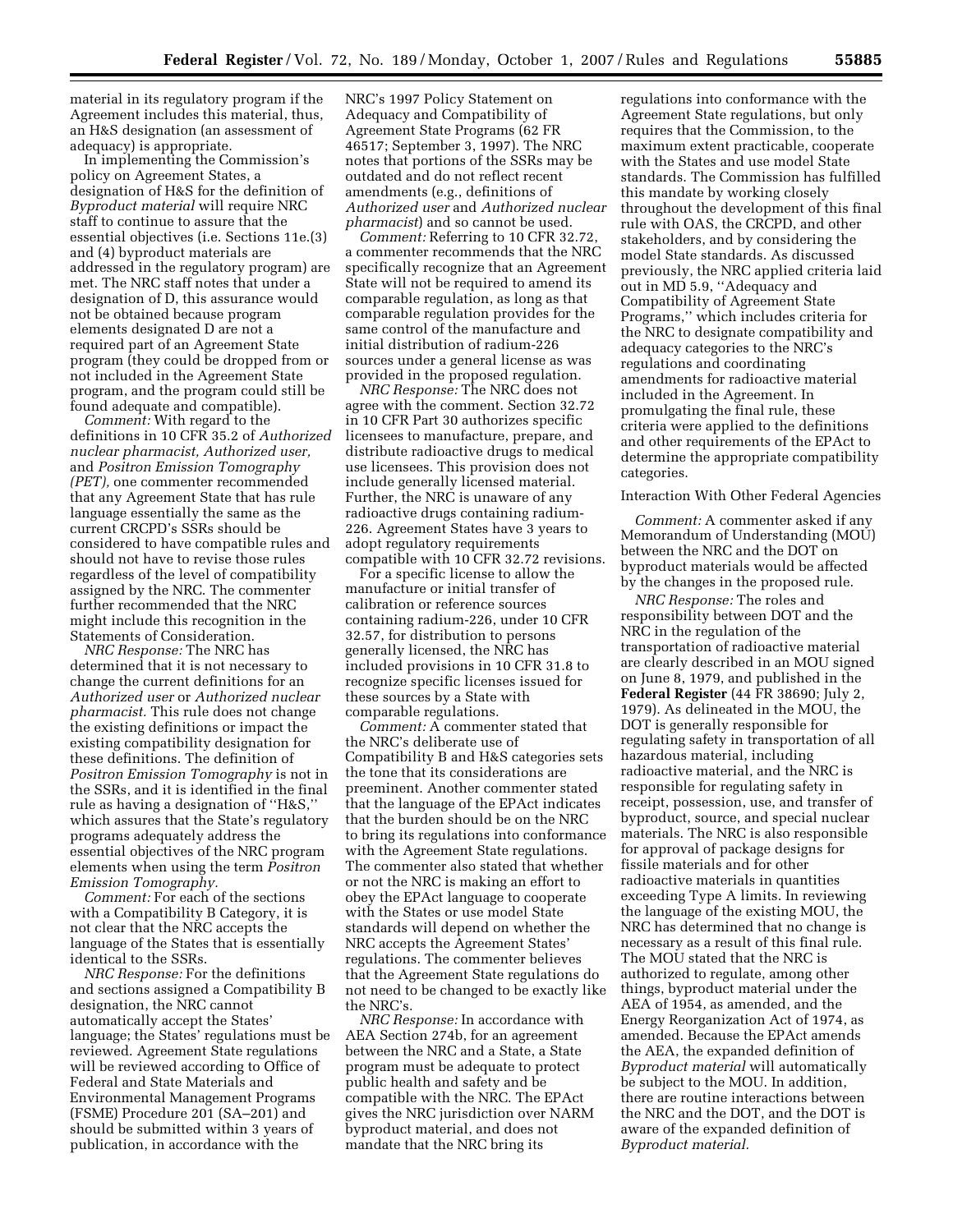*Comment:* A commenter asked if the proposed changes in the regulations would have any impact on accelerators or accelerator radionuclides that are taken to sea or out of the U.S., and if those changes would also impact the EPA's responsibilities, treaty requirements, or Status of Forces agreements. For example, the commenter noted that a research vessel, military hospital, or Centers for Disease Control vessel leaving the U.S. for foreign ports and returning to the U.S. may have an electron microscope or metabolic (Na, Cl, K) studies with accelerator-produced radionuclides on board. The commenter asked if activation from neutron radiography on board these ships would be an issue. The commenter also asked if the proposed changes would affect machines that the U.S. Customs uses to radiograph containers in foreign ports before they are placed on shipboard if the machine is greater than 1 MeV. The commenter also wanted to know how replaced parts of those machines will be handled, whether all parts would be controlled, and whether they could be disposed of in a foreign state.

*NRC Response:* The commenter appears to be concerned, in part, about regulatory requirements pertaining to U.S. originated accelerator-produced radioactive material taken outside of the U.S., i.e., export of accelerator-produced radioactive material. Part 110 of the NRC's regulations governs export and import of radioactive material within the NRC's regulatory jurisdiction. On April 20, 2006 (71 FR 20336), the NRC issued a final rule amending 10 CFR Part 110 to reflect the EPAct's augmentation of the NRC's regulatory jurisdiction to include acceleratorproduced radioactive material. Specifically, the rule added ''accelerator-produced radioactive material'' to the definition of *Byproduct material* in 10 CFR 110.2 and Appendix L to 10 CFR Part 110. Export and import of all byproduct material, including accelerator-produced radioactive material, are governed by 10 CFR Part 110. There is no difference in regulatory treatment between byproduct material produced by an accelerator and byproduct material produced in a reactor.

The commenter also asks whether this rule would affect U.S. Customs' use of ''radiograph machines.'' The NRC does not believe this final rule would have any impact on the Customs and Border Protection's use of radiograph machines because these machines use byproduct material that is already regulated by the NRC because the material is produced in a reactor. With the revised definition

of *Byproduct material,* there will be no difference in regulatory treatment between byproduct material produced by an accelerator and byproduct material produced in a reactor. If the radiograph machine uses the accelerator-produced radioactive material, it would now be subject to the same regulatory requirements as the machine-used byproduct material produced in a reactor. The NRC's or any other requirements on the use of byproduct material in radiograph machines would be no different from the pre-EPAct condition for both the domestic and export context.

Neutron radiograph machines do not use byproduct material; they are actually accelerators. Only neutron beams are generated in these types of radiograph machines for imaging purposes. Because these types of radiograph machines (or accelerators) do not produce radioactive material for use for commercial, medical, or research activities, the NRC has no regulatory authority over these machines or the activation material produced incidental to imaging operation.

*Comment:* A commenter recommended that the NRC pursue an MOU with OSHA in order for the NRC to assume regulatory jurisdiction over the occupational exposure to ionizing radiation in non-Agreement States. The commenter noted that before the expansion of the NRC's jurisdiction over NARM, OSHA had jurisdiction for occupational health and safety in non-Agreement States. The commenter noted that OSHA published a request for information to better understand what, if any, changes OSHA needed to consider in its regulation of the use of ionizing radiation in the workplace (See: Occupational Exposure to Ionizing Radiation—Request for Information; 70 FR 22828; May 3, 2005). The commenter recommended that the NRC work actively with OSHA to streamline the regulatory requirements and eliminate duplication of authority over the use of NARM in non-Agreement States.

*NRC Response:* The NRC has been working, and continues to work, with OSHA and other Federal agencies through the Interagency Steering Committee on Radiation Standards (ISCORS) to coordinate issues and activities, including the development of Federal Guidance for Occupational Exposure to Radiation and regulations related to radiation protection and safety. The NRC recognizes that the existing MOU is now out of date with respect to references of enabling legislation and the respective jurisdictions of the two agencies as a result of the EPAct. However, the

procedures specifying the interactions between OSHA and the NRC and the authority and responsibilities of each agency remain appropriate and valid to cover interactions in the newly enacted jurisdictional framework. Thus, the NRC does not believe that there is an imminent need to reexamine and update the MOU.

*Comment:* Several commenters requested clarification on the NRC's jurisdiction and role regarding radium-226 contaminated sites or old landfills, especially for sites currently under remediation by either the EPA or an authorized State under the RCRA or the Comprehensive Environmental Response, Compensation, and Liability Act (CERCLA, also known as Superfund) programs. One commenter asked if the NRC and EPA have executed an MOU for Superfund sites. Another commenter asked if the NRC/ EPA MOU on decommissioning (2002) will be impacted by this rule. Another commenter suggested that the NRC and EPA should have a dialogue to discuss a collaborative approach to address licensing of discrete sources covered by this rule that are already considered as part of the Superfund efforts. The commenter indicated that such dialogue would complement ongoing coordination between EPA and the NRC under the existing MOU, ''Consultation and Finality on Decommissioning and Decontamination of Contaminated Sites''.

*NRC Response:* Under the EPAct, the NRC has the regulatory authority over any discrete source of radium-226 that is produced, extracted, or converted after extraction, before, on, or after the date of enactment of the act for use for a commercial, medical, or research activity. Hence, the NRC has the jurisdiction over old landfills or disposal sites contaminated with radium-226 due to past operations or disposal of discrete sources of radium-226.

The NRC typically has regulatory authority over sites undergoing radiological decommissioning, even those sites that also contain EPA hazardous materials (CERCLA and RCRA). The NRC and EPA have entered into site-specific agreements via formal letters in which the license for a site undergoing decommissioning was put in abeyance and regulatory authority for decommissioning the site deferred to the EPA. There is no MOU for these agreements because they are rare and very site specific. The NRC anticipates that this site-specific process will continue.

The current MOU ''Consultation and Finality on Decommissioning and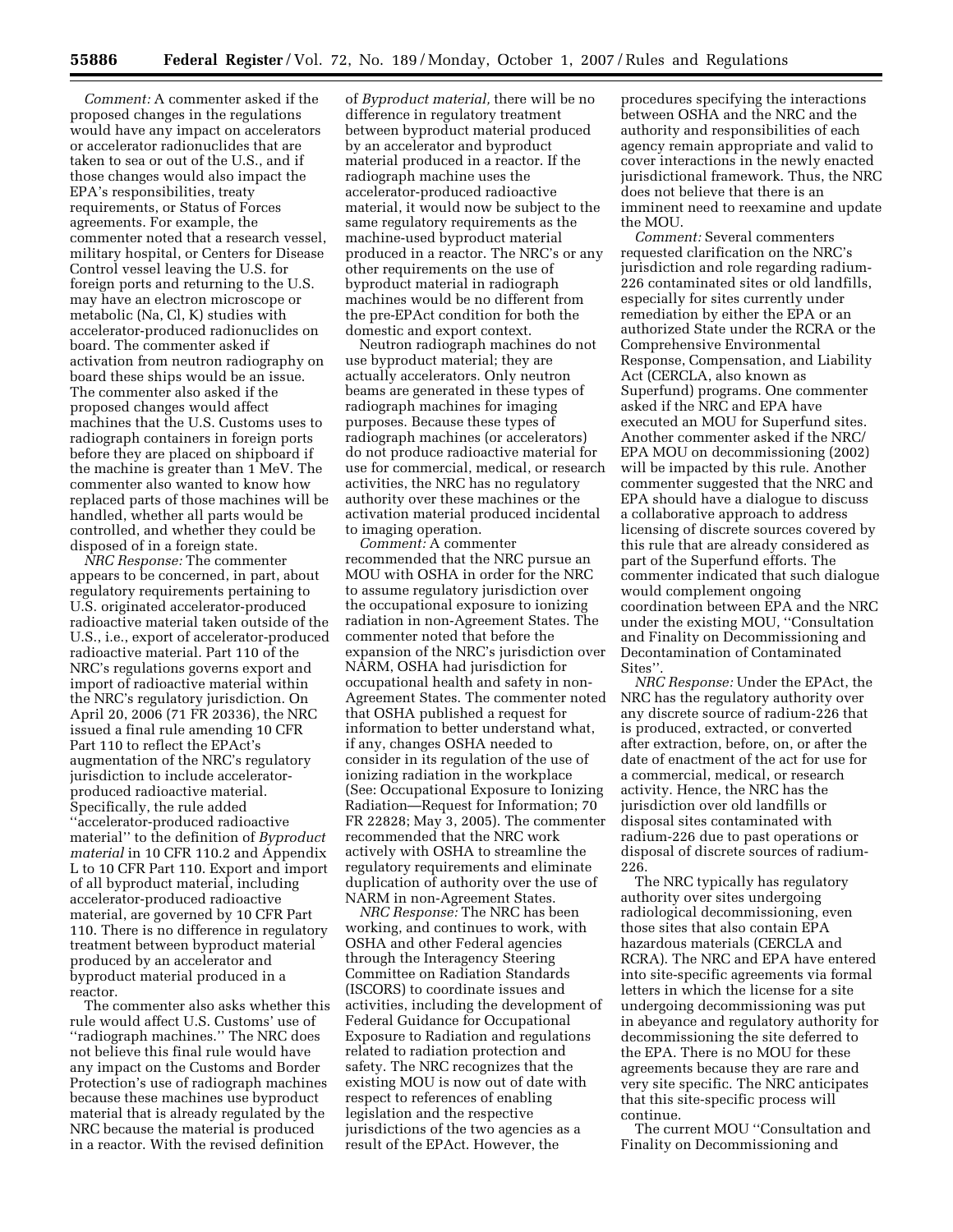Decontamination of Contaminated Sites'' between the NRC and EPA defines the policy for deferral of regulatory authority between the two agencies for radiological decommissioning and decontamination of the NRC-licensed sites. The MOU specifically provides that under certain clearly defined criteria, EPA agrees to a basic policy of EPA deferral to the NRC decisionmaking in the decommissioning of the NRC-licensed sites without the need for consultation. If the criteria are not met, the MOU directs the NRC to consult with the EPA regarding the site. The MOU does not provide for the deferral of regulatory authority from the NRC to the EPA.

The NRC has routine interactions with EPA through ISCORS and through informal communications among staff on a multitude of subject areas. Currently, there are seven subcommittees in ISCORS, including Cleanup, Federal Guidance, Mixed Waste, Naturally Occurring Radioactive Material, Recycle, Risk Harmonization, and Sewage Sludge Subcommittees. The NRC will continue to work closely with EPA though ISCORS and other informal mechanisms regarding decommissioning and decontamination of sites.

Because the NRC had been deferring regulatory authority to the EPA on a site-by-site basis in the past, the NRC believes, at this time, that there may not be a need to revise the existing MOU. Once the NRC has gained sufficient experience in dealing with old disposal sites contaminated with the newly added byproduct material and if significant issues arise regarding shared regulatory authority, the NRC will cooperate with EPA in evaluating the need to amend the existing MOU and in determining an approach in resolving issues in managing these old disposal sites.

*Comment:* A commenter noted that the discussions on current regulatory structures for NARM, and on other Federal agencies' regulatory authority over NARM, do not mention that some Federal licensees, such as licensees who hold a Master Materials License (MML), have established self-regulation requirements for NARM use. The commenter recommended that the NRC should describe the MML licensees' role in the regulation of NARM.

*NRC Response:* MML licensees are the NRC licensees and are required to comply with the NRC regulations. The fact that some MML licensees have established self-regulating requirements for accelerator-produced radioactive material and may have issued permits to

their permittees for these materials is noted.

*Comment:* A commenter stated that requirements under several sections related to a master materials license address ''a permit issued by a Commission master material license broad scope permittee'' with the implication that a broad-scope permittee is required to issue such a permit. The commenter stated that, in most cases, the permittee might issue an authorization or other type of document for an AU. The commenter requested that the regulatory requirement be revised as ''a permit, or other authorization, issued by a Commission master material license broad-scope permittee''.

*NRC Response:* The NRC does not agree that this language is ambiguous. The use of the phrase ''a permit issued by a Commission broad scope licensee'' has been used by the NRC in 10 CFR Part 35 since the 1994 ''Radiopharmacy Rule'' (59 FR 61781; December 2, 1994) to designate the document that the broad-scope Radiation Safety Committee issues to individuals to permit or authorize them to use specific radionuclides for licensed activities. The same term was used in the major revision to 10 CFR Part 35 (67 FR 20370, April 24, 2002) for the same type of documentation issued by the MML broad-scope permittee to individuals at its facility.

## *Comments on Defining the Byproduct Material*

*Comment:* A commenter, discussing the proposed *Byproduct material*  definition in 10 CFR 20.1003 and 30.4, believes the wording ''produced, extracted, or converted after extraction, before, on, or after August 8, 2005,'' was confusing and ambiguous, stating that the phrase, ''before, on, or after August 8, 2005,'' appears to be meaningless and that it was not clear whether the phrase referred only to material ''converted after extraction,'' or to material ''produced, extracted, or converted after extraction''.

*NRC Response:* The phrase, ''before, on, or after August 8, 2005,'' has been incorporated into the definition of *Byproduct material* in the AEA as a result of the language of the EPAct. It is included in the definition in the final rule because it is important to be clear that materials that have been produced, extracted, or converted after extraction at any time, even before promulgation of the EPAct, are included. This phrase is intended to apply to all of these activities, i.e., the production, extraction, and conversion after extraction. Not having such an explicit

phrase in the definition may raise questions regarding applicability of the regulations for materials resulting from past activities.

#### *Definition of Discrete Source*

*Comment:* Commenters generally supported the stated result of the definition as to the limits of NRC's authority and specifically the proposed limitation of the definition to exclude radium-bearing wastes generated by many facilities, including drinking water treatment plants and oil and gas production facilities. One commenter specifically agreed with the definition stating that it captured the important aspects of the discussions at the public and interagency meetings, as well as the original intent of earlier versions of legislation incorporated into the EPAct. However, other commenters expressed concerns about the clarity of the definition. Several commenters stated that some of the provisions in the proposed definition of discrete source, such as the requirements that the source have physical boundaries and that the materials have been concentrated for their radiological properties, were ambiguous and could lead to uneven regulation. The commenters recommended that the NRC revise the proposed definition, and two commenters suggested alternate definitions.

One commenter stated that the phrases ''with physical boundaries'' and ''which is separate and distinct from the radioactivity present in nature'' in the proposed definition of *Discrete source*  could cause confusion. The commenter stated that the requirement for physical boundaries without further description or statement of the purpose of the physical boundaries is ambiguous and leaves room for uneven regulation. Commenters were also concerned with the words, ''which is separate and distinct from the radioactivity present in nature,'' particularly with the usage of ''radioactivity.'' One commenter stated that a workable definition is crucial to keep unintended materials from being captured.

Other commenters expressed concern about the phrase, ''with the intent that the concentrated radioactive material will be used for its radiological properties,'' with one commenter recommending that it be deleted. This commenter noted that it has encountered situations where discrete sources of radium-226 were deposited over a large area of land in which there were discrete nuggets and that there was no way of determining whether the discrete nuggets were produced for their radiological properties or not.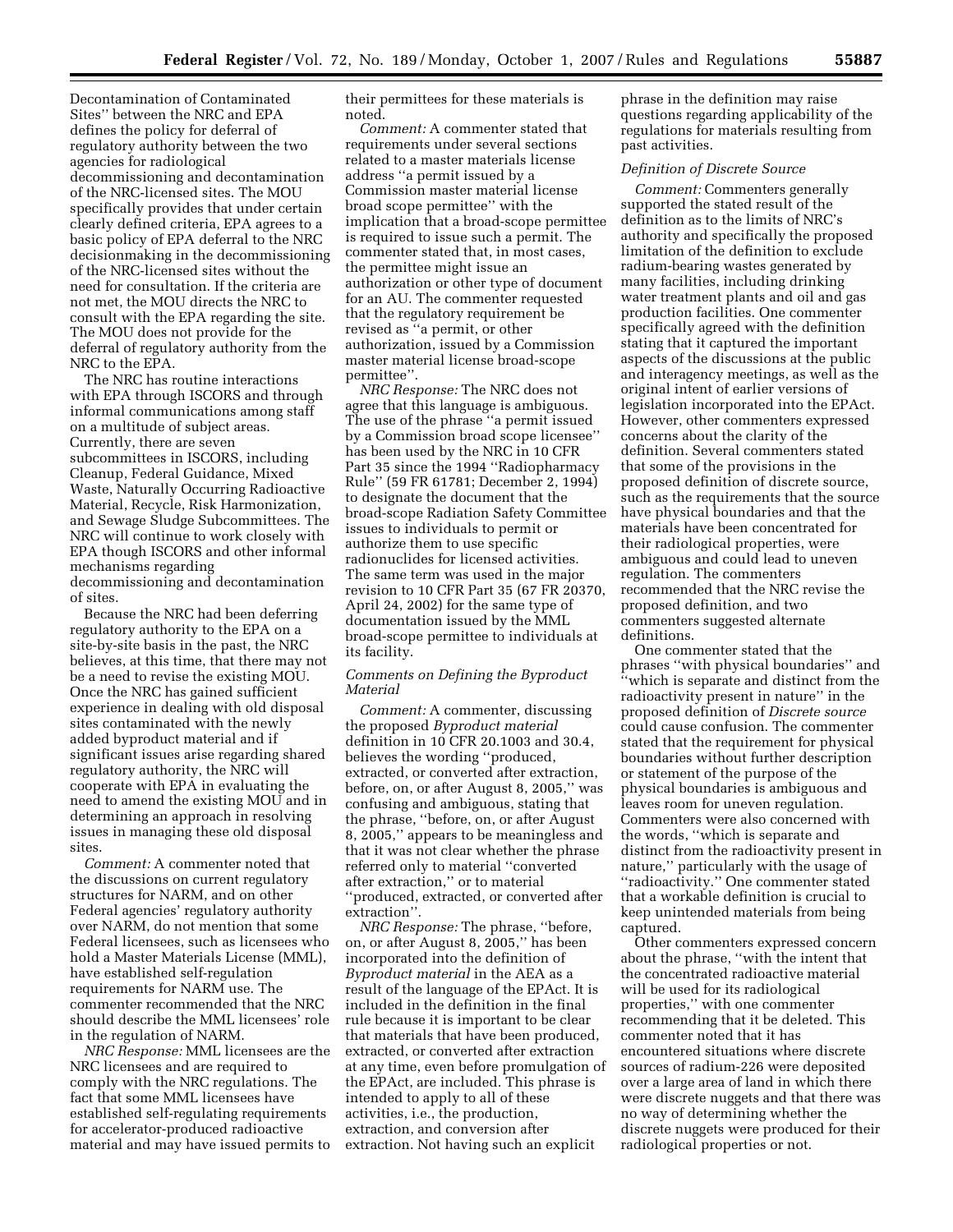*NRC Response:* The proposed definition of *Discrete source* was ''a radioactive source with physical boundaries, which is separate and distinct from the radioactivity present in nature, and in which the radionuclide concentration has been increased by human processes with the intent that the concentrated radioactive material will be used for its radiological properties.'' It is clear from some of the comments that the proposed definition of *Discrete source,* particularly the phrase ''with physical boundaries,'' creates confusion that would, among other things, present problems with the regulation of material no longer in its original form, but which the NRC intends to regulate.

The wording in the final rule has been revised to clarify the ambiguities that gave rise to these comments. The revised definition of *Discrete source* is ''a radionuclide that has been processed so that its concentration within a material has been purposely increased for use for commercial, medical, or research activities''.

With the modification of the definition of *Discrete source* to eliminate the word ''separate'' and the phrase ''with physical boundaries,'' radium contamination resulting from the use of purposely concentrated radium-226 falls within the definition of *Discrete source.* These changes should make it clearer that the NRC's jurisdiction continues through decommissioning. The radiological criteria for unrestricted use in 10 CFR 20.1402 refer to residual radioactivity that is distinguishable from background. Some commenters appeared concerned that for purposes of decommissioning, it would not be possible to distinguish between the atoms of material that had been purposely concentrated for use for its radiological properties from atoms of material present in nature. This concern is not warranted because, in practice, this is not the methodology used to determine the need for decontamination.

The revised definition also removes the requirement that the purpose for concentrating radium-226 (or other identified naturally occurring radioactive material) be specifically for use of its radiological properties. However, this change is not expected to have any practical effect on the regulation of radium-226, as all known uses of radium-226 have been for its radiological properties and not primarily its chemical or physical properties. The only effect of revising the definition would be if a future use is made of a highly radioactive naturally occurring material involving chemical

or physical, but not radiological, properties. To constitute byproduct material as it is now defined in Section 11e.(4) of the revised AEA, this material would have to have been determined by the Commission to meet the standard of threat similar to that of radium-226.

The comments on the definition of *Discrete source* relate mainly to questions concerning what naturally occurring radioactive material will be considered byproduct material, and thus be regulated by the NRC. In revising the definition of *Discrete source,* the Commission has also added the condition that to be a discrete source, the radionuclide has been processed so that its concentration within a material has been purposely increased ''for use for commercial, medical, or research activities.'' The addition of this limiting phrase may appear redundant, as the words ''for use for a commercial, medical, or research activity'' are already in the definition of Byproduct material, and a discrete source is a subcategory of byproduct material. However, the addition of these words to the definition of *Discrete source* ensures an understanding that the term ''discrete source,'' where used in the regulations other than in the definition section of the regulations, will be subject to this limitation.

The Commission interprets the words in the definition of Byproduct material, ''produced, extracted, or converted after extraction for use for a commercial, medical, or research activity,'' to mean a purposeful activity whereby the radium-226, or other specific radionuclide, if identified in accordance with Section 11e.(4) of the revised AEA, is processed for the use of the radium-226 (or other specific radionuclide). This purposeful activity must relate to the radium-226 (or other radionuclide) and not to the overall material that inadvertently contains radium-226, for example, fertilizer. However, this activity need not involve an actual isotopic separation process specifically separating radium-226 from radium-228. In addition, the ''new'' byproduct material consists of the specific radionuclides only, and not the associated material. For example, in a radium salt, the atoms other than those of radium in the salt are not part of the byproduct material. The NRC notes that the original definition of Discrete source, as it had been proposed, was written to contain strict constraints to guard against any potential interpretation that the NRC was extending its jurisdiction in an unintended or unauthorized manner. However, the NRC has found that these constraints were, in a large part,

unwarranted because, as already noted, a discrete source is a subset of the specifically delineated byproduct material that is being regulated and must, therefore, be constrained by the general definition of the new Byproduct material. In this connection, the NRC also removed the words ''distinct from the radioactivity present in nature'' as an unnecessary condition.

*Comment:* Some commenters had questions concerning the regulatory authority over the manufacture of radiological sources and the associated waste management. One commenter noted that the EPAct does not assign responsibility to the NRC for regulating the manufacture of discrete sources, rather, the NRC's responsibility applies after a discrete source is produced. The commenter asked whether the Agreement States would be required to regulate the manufacturing and waste management aspects of source production, and also who is responsible for radiological safety if the manufacturing occurs in a non-Agreement State. Another commenter asserted that the manufacture of radium sources should be specifically licensed, even though the radium may not yet meet the definition of a Discrete source.

*NRC Response:* The EPAct gave the NRC authority to regulate radium-226 that is produced, extracted, or converted after extraction, before, on, or after the date of enactment for use for a commercial, medical, or research activity. Therefore, the NRC does have authority for regulating the manufacture of sources, and the NRC's responsibility applies before, on, or after a source is produced. This should be more evident with the revised wording of the definition of Discrete source. Radium-226 is byproduct material and under the NRC's jurisdiction if it is purposely concentrated and produced, extracted, or converted after extraction, for use for a commercial, medical, or research activity.

Section 30.3, ''Activities requiring license,'' states ''Except as provided in paragraphs (b)(2), (b)(3), (c)(2), and (c)(3) of this section and for persons exempt as provided in this part and part 150 of this chapter, no person shall manufacture, produce, transfer, receive, acquire, own, possess, or use byproduct material except as authorized in a specific or general license issued in accordance with the regulations in this chapter.'' Therefore, the NRC will regulate the manufacture of products involving the intentional use of discrete sources of radium-226, as well as resulting wastes. A specific license will be required for the manufacture of such radium sources.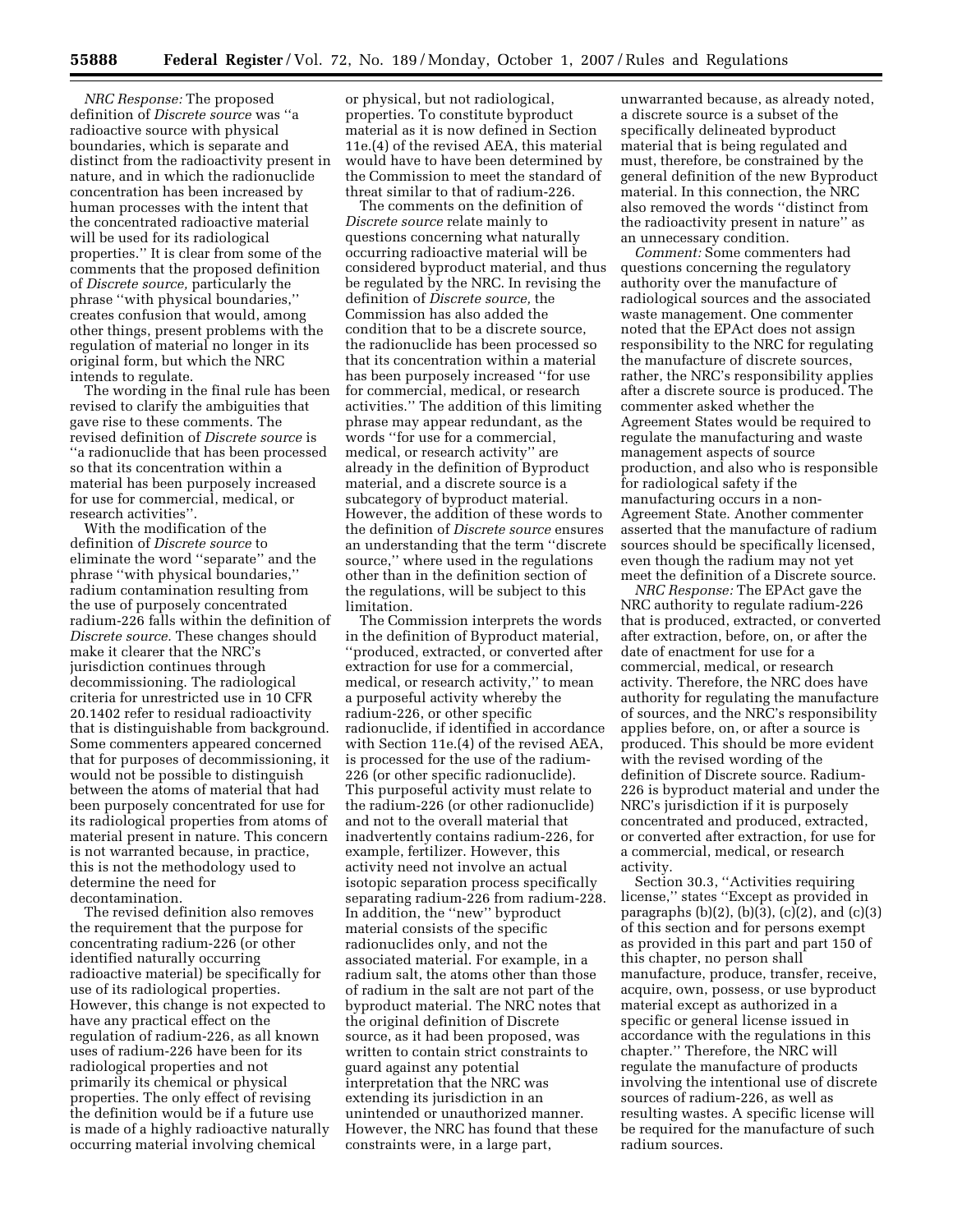*Comment:* A commenter asked if the proposed definition of Discrete source would include sources that are electroplated, i.e., where the radioactivity is on the surface of the source and is not encapsulated and therefore is not separate from nature (such as radium needles).

*NRC Response:* Electroplated sources are included as the wording of the definition in the final rule clarifies.

*Comment:* A commenter recommended that the NRC add the definition of Discrete source to 10 CFR Part 35 in addition to 10 CFR Parts 20 and 30.

*NRC Response:* The NRC Part 35 licensees are required to comply with 10 CFR Parts 20 and 30. The term Discrete source is being defined in those regulations. Therefore, it is not necessary to repeat the definition in Part 35.

Other Naturally Occurring Radioactive Material

*Comment:* Two commenters asserted that they believe the NRC should consider other criteria in addition to the International Atomic Energy Agency Code of Conduct Categories 1 and 2 to determine if there are any other nuclides that would pose a threat to public health and safety and common defense and security similar to that posed by a discrete source of radium-226.

One commenter did not believe that using IAEA Categories 1 and 2 to measure the risk of other nuclides against the risk posed by discrete sources of radium-226 meets the EPAct requirement to consider comparative risk to public health and safety as well as common defense and security. The commenter stated that within the U.S., IAEA Categories 1 and 2 have been associated with ''high-risk'' sources and activities of concern to common defense and security, not to health and safety. The commenter argued that instead, because IAEA regards uncontrolled Categories 1, 2, and 3 sources as potentially dangerous to human health, Category 3 is also a threat, and the NRC's analysis should at least include that Category in addition to Categories 1 and 2.

However, the commenter agreed with the NRC that polonium-210 does not need to be included in the definition of *Byproduct material* under the category of naturally occurring radioactive materials posing a similar risk as radium because the production of polonium-210 discrete sources for commercial, medical, or research use is by activation in a reactor, and therefore it is already regulated as byproduct material.

Another commenter asked if, by using IAEA Categories 1 and 2 to measure other nuclides' comparative risk to radium-226, the NRC meant to only regulate materials that could be fatal or cause permanent injury if they are not safely managed or securely protected. The commenter asked whether discrete sources of radium-226 that do not meet the IAEA Category 1 or 2 definitions would not be regulated in the expanded definition of Byproduct material. The commenter asserted that regulations for radioactive materials should not be based solely on acute effects.

*NRC Response:* The EPAct expanded the definition of *Byproduct material* to include any discrete source of naturally occurring radioactive material, other than source material, that the NRC, in consultation with the Administrator of the EPA, the Secretary of Energy, the Secretary of Homeland Security, and the head of any other appropriate Federal agency, determines would pose a threat similar to the threat posed by a discrete source of radium-226 to the public health and safety or the common defense and security. The legislation, and the proposed rule, do not contain criteria for making such a comparison or determination. The NRC, in its meeting with other Federal agencies, considered the IAEA list of sources in its Code of Conduct that are considered to pose a high risk to human health and safety if not managed safety and securely as a point of initiation for comparison. The NRC did not intend the Code of Conduct listing to be the sole criterion to measure comparative risk to public health and safety. Currently, the NRC, in consultation with other Federal agencies, has not found any other naturally occurring radioactive material that is extracted or converted after extraction that is used for a commercial, medical, or research activity that poses a threat to public health and safety, or to common defense and security, similar to radium-226. Discrete sources of radium-226 much lower in activity than discussed in the IAEA Code of Conduct are addressed in the regulations that will protect public health and safety. For instance, there are no exempt concentration or quantity levels for radium-226 in 10 CFR Part 30. There are Annual Limits on Intake and Derived Air Concentration limits in Appendix B to 10 CFR Part 20 for radium-226. The EPAct has provided a mechanism for the Commission to include additional discrete sources of naturally occurring radioactive material in the future following consultation with other Federal agencies, if the need arises to consider other naturally occurring

radioactive material for byproduct material. The NRC, along with other Federal agencies, will use all of these criteria to determine if there are any other naturally occurring radioactive material posing a threat to public health and safety similar to radium-226. In addition, the NRC did not intend to imply that it was limiting its regulatory authority over radium-226 at quantities which could be fatal or cause permanent damage, or basing its regulations for radioactive material solely on acute effects.

## *Comments Related to Radium-226*

*Comment:* A commenter, noting that radium-226 is a naturally occurring material present in most city water supplies, asked how the NRC proposes to differentiate regulated doses from background doses, and normal levels of radium-226 in building materials from regulated radium-226 contamination. The commenter also noted that because of radium's high excretion rate, bioassays may need to include weekly to monthly fecal analyses to suppress the missed dose to a value less than a few Roentgen Equivalent Man (Rem) per year. The commenter asserted that it is highly unlikely that licensees will be able to determine if a nonoccupational individual received less than 1 mSv (100 mrem).

*NRC Response:* The NRC's regulations in 10 CFR 20.1502 specify the criteria that licensees must address to show compliance with monitoring requirements for occupational dose limits. The regulation requires licensees in monitoring occupational exposure to take into account radiation from both licensed and unlicensed radiation sources under the control of the licensee. Occupational exposure does not include doses from background radiation. It is true that radium is ubiquitous in nature. However, there are methods that can be used to determine and subtract background radiation from dose measurements of occupational dose, such as determining ambient exposure by surveys or monitoring in the absence of byproduct material, and using this information to subtract background component from readings that include a total of both background and occupational exposure.

External exposure from radium-226 sources comes from its daughter product and gamma radiation, and occupational exposure is usually determined by a radiation dosimeter (badge). For internal exposure, a licensee can measure the concentration of radioactive material in the air in the work area, the quantity of radionuclide in the body, the quantity of radionuclide excreted by the body, or a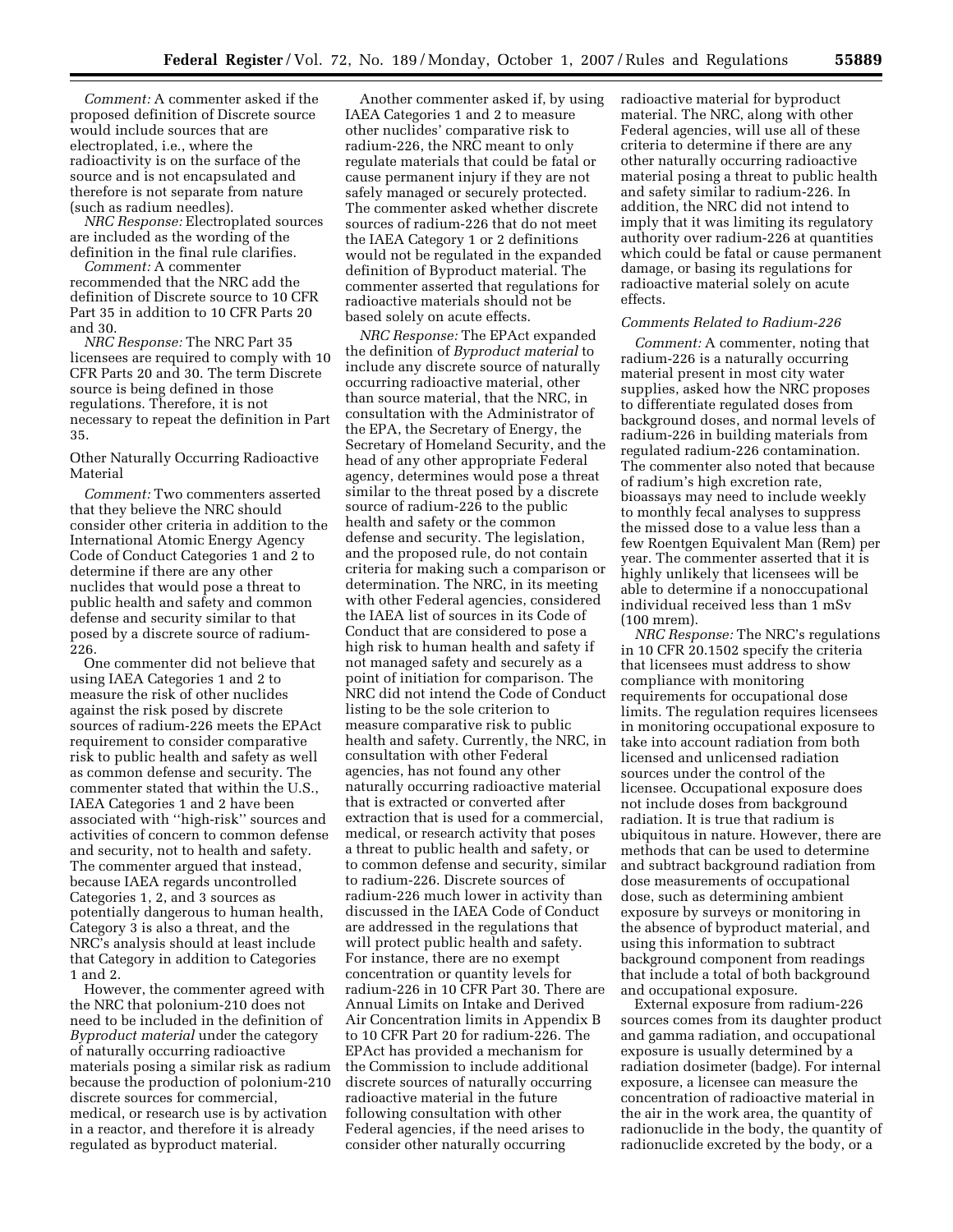combination of all these measurements. Excretion measurement is not the only method to determine dose from internal exposure.

*Comment:* A commenter asked if, for source activity reporting and internal/ external dosimetry, owners would be required to report any information about the radionuclide products that come from radium (daughter products). The commenter asked whether the most current International Commission on Radiological Protection (ICRP)/National Council on Radiation Protection and Measurements (NCRP) internal/external dosimetry standards will be used by the NRC, and if the newer consensus standards regarding actinide uptakes would be acceptable. The commenter also asked whether the American National Standards Institute (ANSI)/ Health Physics Society (HPS) N43.4– 2000 Classification of Radioactive Self-Luminous Light Sources Standard is a reference document that will be used by the NRC.

*NRC Response:* If the daughter products came from byproduct material (i.e., the radium-226 parent was byproduct material), the internal and external exposure would be required to be considered. Daughters from radium-226, which are not byproduct material, would not fall under the NRC's jurisdiction. However, 10 CFR 20.1502 specifies that, for occupational exposure, licensees must take into account radiation from both licensed and unlicensed radiation sources under the control of the licensee.

The current methodology used in 10 CFR Part 20 is from Federal Guidance Report Number 11, ''Limiting Values of Radionuclide Intake and Air Concentration and Dose Conversion Factors for Inhalation, Submersion, and Ingestion,'' for internal dose coefficients, and ICRP 26, ''Recommendations of the International Commission on Radiological Protection, January 1977," for external exposure. Radium-226 values in Appendix B to 10 CFR Part 20 came from the Federal Guidance Report Number 11. The methodologies are not being changed at this time.

The ANSI/HPS N43.4–2000 Standard, Classification of Radioactive Self-Luminous Light Sources, was not specifically referenced in the regulations or in the Statements of Consideration to the proposed rule. The N43.4–2000 Standard classifies certain radioactive self-luminous light sources but does not establish design or safety standards. It is more for the use of the supplier or user to establish design features by providing minimum prototype testing requirements for these

types of sources, and promoting uniformity in the production of these types of light sources.

*Comment:* A commenter stated that under the proposed rulemaking (10 CFR 30.32(g)), any specific license applications authorizing prostate brachytherapy must identify source manufacturers and model numbers of Palladium-103 brachytherapy sources. The commenter suggested that this requirement could be avoided by amending 10 CFR 30.32(g) to remove the requirement for identifying manufacturers and model numbers for sources authorized for any medical uses (specifically those per 10 CFR 35.400).

The commenter also believes that the proposed rule was unclear about how some legacy radium-226 sources that were not eligible for a general license could be specifically licensed per the 10 CFR 30.32(g) requirements.

*NRC Response:* Revision of 10 CFR 30.32(g) to remove the requirement for identifying manufacturers and model numbers for sources authorized for any medical uses (specifically those per 10 CFR 35.400) is outside the scope of this rulemaking effort. However, the NRC is revising 10 CFR 30.32(g) to address the issue of sealed sources to address the information required from licensees that have legacy sources containing the newly defined byproduct materials that are not in the SS&D registry.

*Comment:* A commenter asserted that the radium-226 issues are likely to be much larger and broader than believed. The commenter also noted that there are few consultants available with radium experience and asked whether the NRC has considered that it may have to act as a resource to answer questions and resolve problems.

*NRC Response:* The NRC recognizes that there may be broad issues regarding radium and that, although radium-226 was widely used in the past, there does not appear to be a significant volume of information concerning its health and safety implications and past uses. The NRC plans to develop a link on its public website under Nuclear Materials for ''Frequently Asked Questions'' to try to help answer some of the questions about radium as they arise.

## Regulating Items Containing Radium-226

*Comment:* In response to Question 1 in NRC's request for additional information on issues in the proposed rule, technical information to support an exemption for old radium-226 sources, several commenters discussed the availability of data on the possession and disposal of radium items. The commenters stated that they do not

believe that a consolidated source of information on the items, their location, or owners exists that could provide enough safety information for the NRC to make an informed decision on the regulation of these items.

One commenter recommended that the NRC conduct a systematic study to assess the potential individual and collective (population) radiation doses associated with the use, possession, transfer, and disposal of regulated radium items, especially antiquities, and suggested that the study could be similar to NUREG-1717, "Systematic Radiological Assessment of Exemptions for Source and Byproduct Materials.'' The commenter further recommended that the NRC review NUREG/CP–0001, ''Radioactivity in Consumer Products,'' dated August 1978, for more information on radium in watches, smoke detectors, lightning rods, and other consumer products.

*NRC Response:* The NRC agrees that there does not appear to be a consolidated source of information concerning radium items, their location, or who may be in possession of these items. The NRC staff contacted several organizations, such as the National Association of Watch & Clock Collectors, to alert them of the publication of the proposed rule because they might have an interest in this rulemaking. In addition, these organizations might be able to provide further information to assist the NRC in making regulatory decisions regarding radium items. The NRC staff has also secured the services of a contractor to help it better characterize the likely activities and potential doses to users, initially, from the proposed exemption for radium timepieces, and, at a later date, other radium antiquities that will be subject to general licensing. The NRC staff has used NUREG/CP–0001 as part of its evaluation and has referred the NUREG to its contractor for use in its review. Evaluations of previously manufactured items would be somewhat different than those in NUREG–1717 as no new distribution is being allowed for many of these items.

*Comment:* In response to the NRC's Issue for Public Comment Q.1, a commenter noted that pre-WWII naval warships used radium luminescent buttons as deck edge markers. The commenter was concerned that these marker buttons may not meet the NRC's descriptions of the various radium sources. The commenter suggested that the NRC expand the coverage of radium-226 items beyond light sources in aircraft and medical uses. The commenter also asked if the NRC will bring enforcement actions against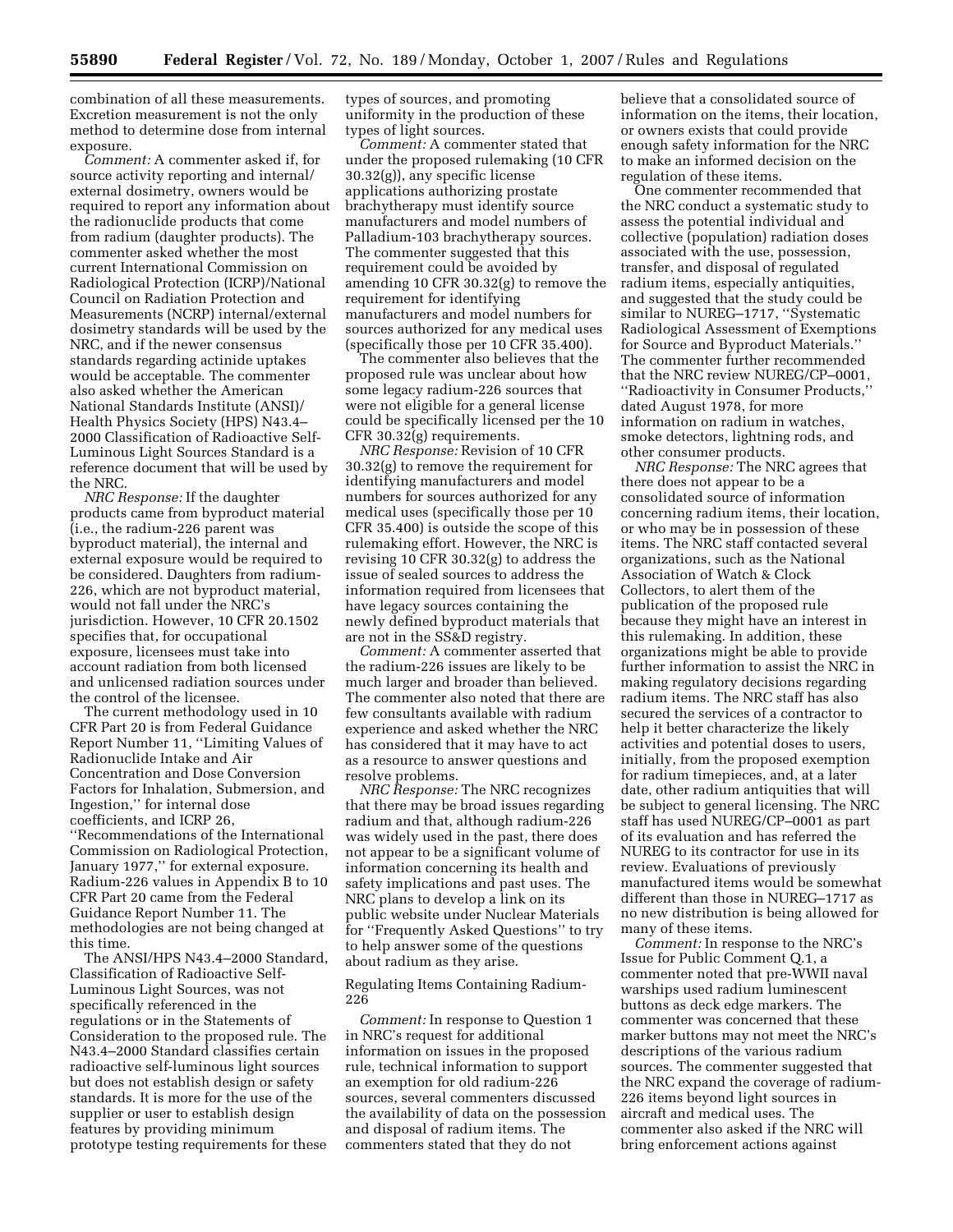persons who discover previously unknown radium-226 items, and who would be financially responsible for those items.

*NRC Response:* The NRC has become aware that radium luminous items were also commonly used on military vehicles and naval ships in addition to aircraft. The NRC believes that vehicles with radium luminous items may be found in military museums and owned by private collectors. With regard to ships, it is the NRC's understanding that the Navy made a concerted effort years ago to remove and dispose of radium luminous items. However, there may be some of these items remaining on ''mothballed'' ships. The NRC agrees that the general license in 10 CFR 31.12 should be expanded to include additional military vehicles. As restructured, the 10 CFR 31.12 general license would automatically apply to all possessors of antiquities originally intended for use by the general public, nonintact timepieces, and timepiece hands and dials no longer installed in timepieces; luminous items installed in air, marine, or land vessels or ships (This would include airplanes, helicopters, jeeps, trucks, tanks, ships, landing vessels, artillery pieces, and any other former military use vehicle no longer under the control of the military.) See discussion under New General License for Certain Items and Self-Luminous Products Containing Radium-226, above; all other luminous products, provided that no more than 100 items are used or stored at the same location at any one time; and small radium sources containing no more than 0.037 MBq (1 µCi) of radium-226. While the general license does not authorize the manufacture, assembly, disassembly, or repair of most of the listed items, the disassembly and repair of timepieces would be allowed. The general license is automatically granted by NRC regulations to persons meeting the general license criteria. No action is required from these persons to obtain a general license. The NRC foresees no issue regarding possession of these items provided that the restrictions on the general license are complied with. The NRC would hold persons who possess the items financially responsible for the items with regard to such things as disposal or meeting other requirements of the general license.

The general license established in 10 CFR 31.12 is revised from the proposed rule as follows: Paragraph (a)(2) is revised to read, ''Nonintact timepieces and timepiece hands and dials no longer installed in timepieces''; paragraph (a)(3) is revised to read, ''Luminous items installed in air, marine, or land

vehicles''; paragraph (a)(4) is revised to read, ''All other luminous items, provided that no more than 100 are used or stored at the same location at any one time''; and paragraph (d) is revised to read, ''The general license in paragraph (a) of this section does not authorize the manufacture, assembly, disassembly, repair, or import of products containing radium-226, except that timepieces may be disassembled and repaired''.

*Comment:* A commenter asked whether the NRC's reporting requirements apply to owners of past accelerators or radium-226 items if they do not presently have control over the item. For example, the commenter noted that wrecked ships and airplanes could contain radium dials, and luminous dial instruments could be disposed of in a sanitary landfill, and the original owners of these items would not necessarily have any knowledge of their current location.

*NRC Response:* The NRC's regulations apply to persons who currently, or will in the future, possess byproduct material. The NRC would not hold persons responsible for reporting any previous possession, transfers, or disposals of materials that may have been disposed into locations such as municipal landfills over which they have no control. However, while the NRC will not hold anyone accountable for past disposals in a landfill, these persons might be accountable under EPA's Superfund regulations.

*Comment:* In response to the NRC's Issue for Public Comment Q.1, a commenter stated that the trade of radium-dial watches has increased in the past 10 years with most of these sold through Internet auction sites or on personal web sites. The commenter does not believe that the majority of the people buying these watches are aware that the watches are radioactive or the degree of their radioactivity and is concerned about the effect of these watches on people who are inadvertently exposed to the watches by their incidental close proximity to someone wearing or carrying one. The commenter also noted that most owners of these watches are not aware that the radiation is still active because the luminous scintillating material in the paint mixture is no longer working. In the commenter's opinion, the sale and use of vintage radium dial watches is not in keeping with the goal of ''as low as is reasonably achievable'' (ALARA).

The commenter stated that many people open these watches to try to repair them, to clean their dials, and to replace hands, that many of these watches are bought and sold in poor condition (e.g., open, not sealed), and

that often a watch is sold with the crystal (glass) missing and the radium paint on the dial exposed to the outside air. The commenter noted that radium powder/dust can and does flake off of exposed dials and broken watch cases.

The commenter indicated that the NRC should require possessors of these kinds of watches to follow the same shipping requirements as businesses, because the watches exhibit the same types of hazards. The commenter recommended that the NRC consider these concerns in connection with defining byproduct material. The commenter does not think activity thresholds will be useful or practical, but that any rulemaking would have to consider ''radium dial watch'' as an entity.

*NRC Response:* To further support the exemption and the related general license with regard to timepieces, the NRC conducted a scoping study to determine the typical and maximum radium activities used in various types of timepieces and the potential exposures that might result to users, collectors, and repair technicians. The results of this study indicate that the doses expected to an individual user, collector, or repair technician are acceptably low.

As directed by the EPAct, the NRC's development of the proposed rule considered the CRCPD's applicable SSRs. As provided in the SSRs, the NRC has included an exemption from licensing for persons who possess intact timepieces that contain no more than 0.037 megabecquerel (1.0 microcurie) of radium. The NRC regulation is more restrictive than the SSRs in that the exemption only applies to intact timepieces. In the proposed rule, the exemption would also have allowed antique collectors and watch repair facilities to repair up to 10 timepieces in any year. In the final rule, however, the allowance for repair is eliminated from the exemption and is now authorized under the general license provision. As noted, the exemption only applies to intact timepieces. Possession of nonintact timepieces, or radium luminous parts such as hands, dials, or faces, and timepiece disassembly and repair would be subject to the general license provided in 10 CFR 31.12.

Shipment of radium timepieces are currently and will continue to be subject to regulations established by the DOT and the United States Postal Service. Such shipments will now also come under the NRC's regulations in 10 CFR Part 71.

The NRC has specifically included radium in the definition of *Byproduct material.* The NRC appreciates that most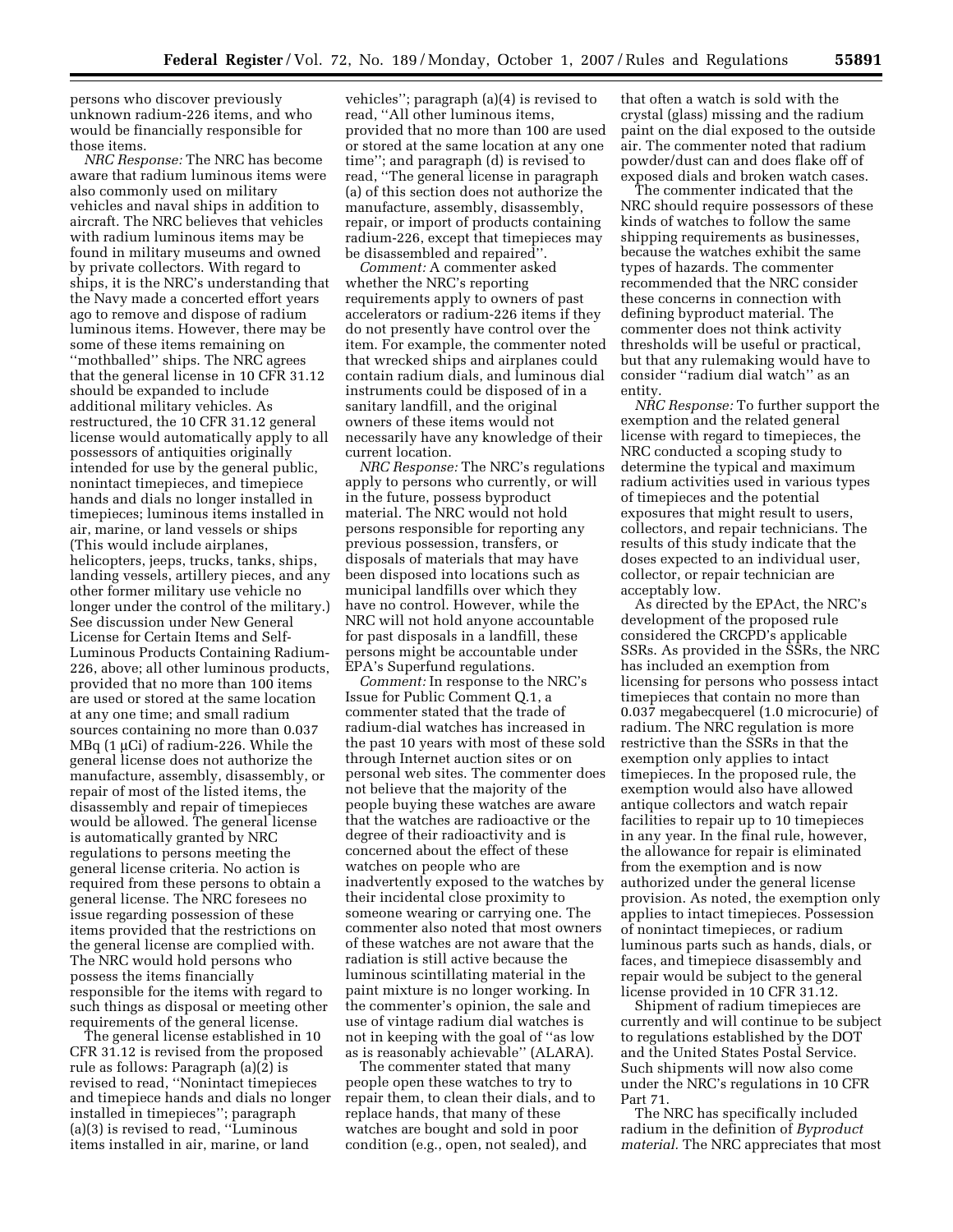consumers will probably not know how much activity there may be in a particular timepiece. However, the NRC's evaluation indicates that most timepieces that were produced in the past contained less than the 1 microcurie (37 kBq) exempt limit. If a particular intact timepiece contains more than 1 microcurie (37 kBq), then possession would fall under the general license provided in 10 CFR 31.12.

*Comment:* In response to the NRC's Issue for Public Comment Q.1, a commenter stated that it has never found or been informed of a leak from any of the double-encapsulated and welded radium-226/beryllium sources in their gauges. The commenter noted that even in some worst-case accidents that occurred, such as compactors running over gauges, no source has leaked radioactive material, and no accident has caused the source to be separated from its shield.

*NRC Response:* The NRC notes that the commenter appears to be describing sources used in portable moisturedensity measuring devices used in roadbed and other construction activities. Generally, these devices are possessed under a specific license, although there is a possibility some devices may have been authorized by a State under a specific license similar to 10 CFR 32.51 for distribution to general licensees under requirements comparable to 10 CFR 31.5. As noted in response to another comment, if a device is generally licensed, a label on the product should indicate its generally licensed status. In either case, the licensing authorization would remain the same. Periodic source leak testing is generally required for such devices.

#### Exemption of Certain Radium-226 Items

*Comment:* One commenter recommended that the proposed limit for repairing timepieces containing radium-226 be increased from 10 to 18 units per year. This commenter also suggested that the limitation should not be restricted by company, but by the number of qualified timepiece repair technicians employed. The commenter suggested that this change is needed to provide necessary consideration for industry consolidation, the emergence of specialized repair centers, and the expansion of geographic markets brought about by the Internet and globalization.

*NRC Response:* The NRC conducted a scoping study regarding potential risk associated with handling timepieces containing radium. Based on the results of the scoping study on the potential health and safety impacts of repairing timepieces containing radium-226

(including the storage of loose parts likely to be associated with repair facilities and not covered by the exemption), the Commission has decided not to limit the number of repairs. However, the repair will be subject to the general license in 10 CFR 31.12. There may be limited circumstances where companies with a number of timepiece repair technicians specifically involved with handing radium-226 should be specifically licensed or may be required to conduct cleanup activities. See additional comment and response discussion on General License of Certain Radium-226 Items and on Specific Licenses for Radium-226.

*Comment:* A commenter disagreed with the NRC's proposal under 10 CFR 30.20 to exempt smoke detectors containing up to 74 kBq  $(2 \mu Ci)$  of radium-226 from the licensing requirements in 10 CFR Parts 20, 30 through 36, and 39. The commenter stated that radiation detection equipment at landfills and scrap facilities are very sensitive and are often set to thresholds less than twice the background radiation. The commenter noted that low activity sources, such as smoke detectors containing up to 74 kBq  $(2 \mu\text{Ci})$  of radium-226, will trigger these detectors and cause the arriving load to be rejected. The commenter stated that this would increase the number of incidents that the States would be required to respond to, which would result in an increased expenditure of time, human resources, and funds. The commenter recommended that these sources should not be allowed to be disposed of in the general waste stream, and that facilities with devices containing these levels of activity should be generally licensed and should be required to dispose of the sources properly.

*NRC Response:* The exemption for smoke detectors is only being expanded to cover detectors previously distributed in accordance with a specific license issued by a State under comparable provisions to 10 CFR 32.26 authorizing distribution to persons exempt from licensing. Smoke detectors meeting this criteria are already exempted by most States. Documentation of the individual safety evaluations made to demonstrate that these detectors meet the applicable safety criteria is incomplete. However, the Bureau of Radiological Health (BRH) of the FDA, in consultation with the States and other Federal agencies including the NRC and its predecessor, the Atomic Energy Commission (AEC), developed NARM guides in the 1970's, to assist the States to develop more uniform regulations for NARM. These

guides included one for gas and aerosol detectors, which was essentially equivalent to the NRC's regulations in 10 CFR 32.26, 32.27 and 32.28. By the late 1970's, the SSRs included comparable provisions. The guide and the SSRs also included a quantity limit of 3.7 kBq (0.1 µCi) for radium-226.

Some information on potential impacts of disposal of these detectors is contained in the Nuclear Energy Agency document, ''Recommendations for ionization chamber smoke detectors in implementation of radiation protection standards, 1977,'' and NUREG/CR–1156, ''Environmental Assessment of Ionization Chamber Smoke Detectors Containing Am-241,'' November 1979. According to these documents, americium-241 had almost completely replaced radium-226 in smoke detectors being sold by the late seventies, and the quantities of radium-226 used had generally been reduced to no more than 3 kBq (1 µCi), typically 1.8 kBq (0.05 µCi). It is not expected that there are large numbers of smoke detectors with radium-226 still in existence, with the smaller quantities being more common among those that are. Thus, it is not expected that large numbers of detectors containing radium-226 would be disposed of concurrently. The disposal of small numbers of such detectors in a landfill or municipal incinerator is not expected to result in a significant impact to public health and safety or the environment.

The commenter was particularly concerned with the cost related to detectors containing radium being detected at landfills and scrap facilities. Exempting from the NRC's regulations those detectors which have been previously exempted from regulation by the States will not add to the number of these incidents nor will not exempting them be able to prevent all such incidents. However, a significant part of the cost is incurred after identification of a source, if it requires a more expensive disposal route. In many cases, once a radioactive source has triggered a monitor, it can still be disposed of at the landfill if this is determined to be an acceptable disposal option. Because the EPAct allows for the disposal of the newly added byproduct material in disposal facilities permitted under Federal or State solid or hazardous waste laws, acceptability at landfills for disposal of an exempted product or material should be improved. What happens after identification will depend, in part, on the label, which would have been required by the State at the time of distribution. If intact and legible, it would indicate whether the product had been exempted from State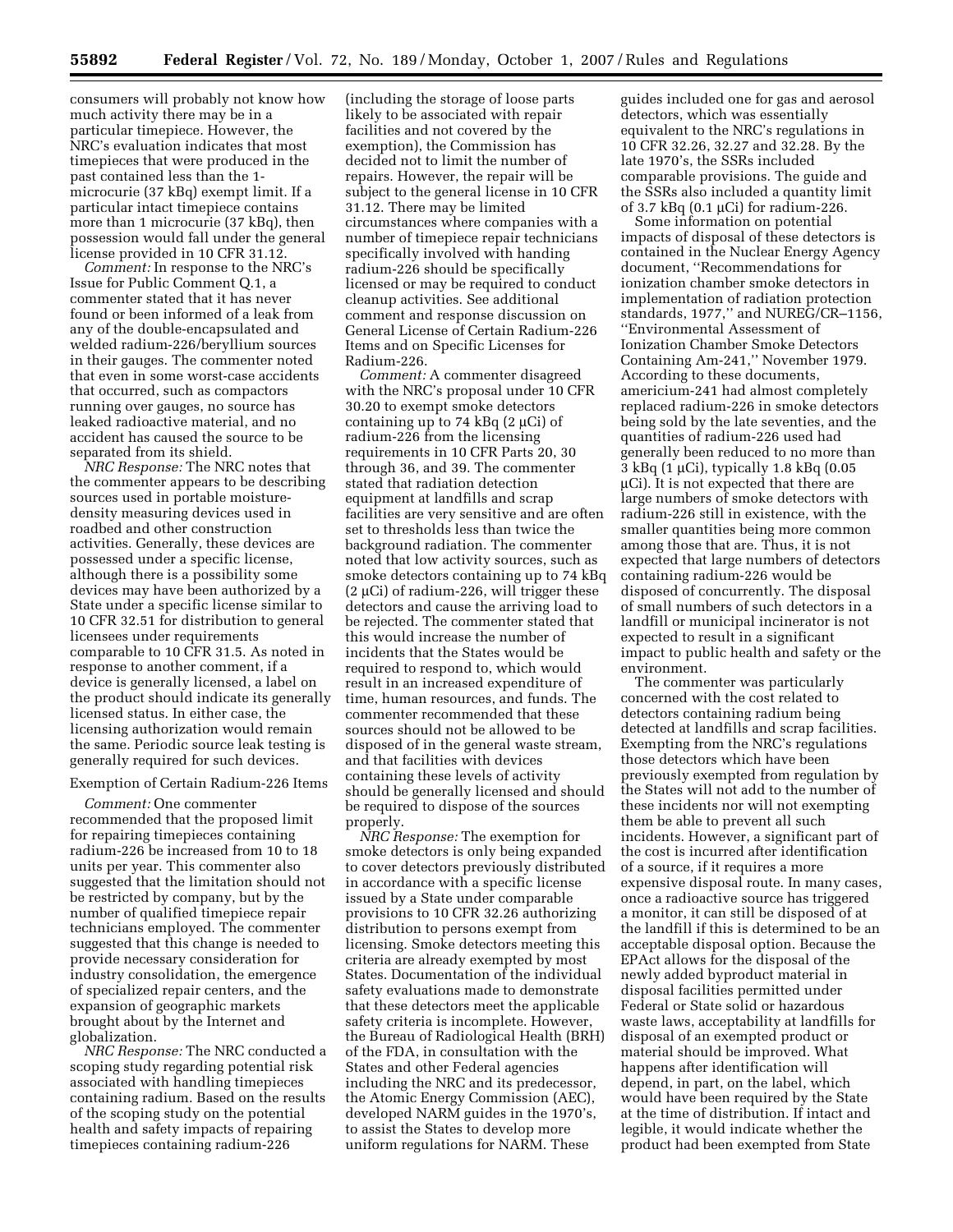regulations or generally licensed. However, the NRC recognizes, as one commenter pointed out, that some landfill operators may not be obligated to accept such material at their facilities.

The Commission continues to consider the exemption of these previously distributed detectors to be justified. The final rule includes this exemption in revised 10 CFR 30.20.

*Comment:* Two of the State commenters stated that the NRC should add 3.7 kilobecquerel (kBq) [0.1 microcurie ( $\mu$ Ci)] of radium-226 to 10 CFR 30.19 for self-luminous products or otherwise include exemption language from the SSRs for low activity radium-226 sources rather than including those sources under a general license. One of these commenters specifically mentioned types of products other than self-luminous products listed in the proposed general license in 10 CFR 31.12 and indicated that they should also be exempt if containing the same low quantity of radium-226. Both of these commenters asserted that there are no problems known to exist with these exempt sources so there is no sufficient reason for the NRC to not exempt them as the States have done for many decades, and stated that if the NRC is aware of some risk to public health and safety from these very low activity sources, then it should provide the information.

*NRC Response:* There is only limited information on these items. However, there is some indication that the applied radium may be subject to such concerns as flaking off due to aging. The NARM guides developed by BRH/FDA in the 1970's included a guide for radioluminous products which contained safety criteria for approval of a product for use under a general license, but not for use under an exemption. The SSRs do not include provisions similar to those in 10 CFR 32.22, 32.23, and 32.24, for the manufacture or initial distribution of self-luminous products for use under an exemption. The SSR provision similar to 10 CFR 30.19 covers only previously acquired products in the case of items containing radium-226. It appears that these products were generally not evaluated under provisions comparable to those in 10 CFR 32.22, 32.23, and 32.24 for self-luminous products. This SSR provision exempts ''articles'' containing radium under the heading ''Self-luminous products.'' While the quantity limit is less than that for watches, the category of product is very open-ended and could include items where the radium is not contained.

For these reasons, the Commission considers it prudent not to exempt this

category of products that is covered by an exemption in the SSRs, or other unspecified products with no more than 3.7 kBq (0.1 µCi) of radium-226. In addition, there are many self-luminous products containing more than 3.7 kBq (0.1 µCi) of radium-226 and most would not be labeled with the quantity or activity of the radium-226. It would be difficult to determine which products would fall under the exemption and which would fall under the general license in 10 CFR 31.12.

*Comment:* One commenter noted the proposed graded approach for different levels of radium-226 sources and also mentioned the discussion in the Statements of Consideration of various approaches used by the non-Agreement States. This commenter responded to the NRC's request for input on whether a general license approach or exemption approach would be better for some of the devices containing radium-226, by saying that an exemption would gather no data, and therefore not be the desired path except for the smallest amounts (e.g., 1 µCi). This commenter also stated that an exemption concentration level of 1 µCi (and an appropriate corresponding exempt quantity limit) could be considered with the specific/general license approach for materials above that de minis amount.

*NRC Response:* The SSRs do not include an exempt quantity or exempt concentration for radium-226. With the exception of an exempt quantity of polonium-210, these exemptions do not include alpha emitters. Given that there are no materials in use that have been previously universally exempt from licensing under State regulations, there is no justification for adding such exemptions now. Without a demonstrated need, the NRC does not consider it prudent to allow introduction of radium-226 into materials and products to be used by persons exempt from licensing or to allow the distribution of radium-226 as exempt quantities.

The requirements for registration of generally licensed devices only apply to those generally licensed under 10 CFR 31.5 and then only if the device contains a radium source of 3.7 MBq (0.1 mCi) or greater. The new general license in 10 CFR 31.12 will not require registration by possessors of the items identified in the regulation nor does the NRC believe there is a need to impose such a regulatory burden on the general licensee.

*Comment:* A commenter recommended that the NRC include an exemption in the final rule for Internal Revenue Service (IRS)-designated 501(c)(3) organizations that existed

before the effective date of the final rule that operate, in whole or in part, as an accredited school of watch and/or clock repair and/or specialty museum with a primary focus on housing and exhibiting timepieces and related objects. The commenter noted that it is important for students to have access to examples of radium parts and watches as part of their training, and museums must be able to preserve and present practices and objects through exhibits to fulfill their educational mission. The commenter stated that without this exemption, the proposed inventory process and licensing fees would create an undue burden on these organizations.

*NRC Response:* The status of an organization as a nonprofit institution and whether its mission is educational are not appropriate bases for exemption from licensing requirements. Exemptions from licensing are based primarily on findings with respect to health, safety, and environmental impacts. It should be noted, however, that organizations categorized as small entities in accordance with 10 CFR 2.810 are eligible for reduced annual licensing fees in accordance with 10 CFR 171.16. Also, a licensee, such as a nonprofit educational institution, may be exempt from application fees under 10 CFR 170.11 and annual licensing fees under 10 CFR 171.11, depending on the licensed activities. Also, a museum or school may possess watches under the exemption in 10 CFR 30.15(a)(1) irrespective of whether other products or activities require these entities to be a general or specific licensee.

General License of Certain Radium-226 Items

*Comment:* Several commenters responded to the NRC's Issue for Public Comment Q.6 request for information on health and safety impact from activities involving radium-226 sources that would support a regulatory framework other than general licensing, such as an exemption. In general, the commenters agreed that an exemption would be preferable to a general license for items containing radium-226; however, most of the commenters also agreed that more information on the risks of these items is needed before a final decision is made.

Several of the commenters, citing a number of reasons, recommended that the NRC create a time-limited exemption for antiquities containing radium-226 until such time as sufficient data are gathered and analyzed to determine whether these items exhibit high enough risk to require a license rather than a permanent exemption.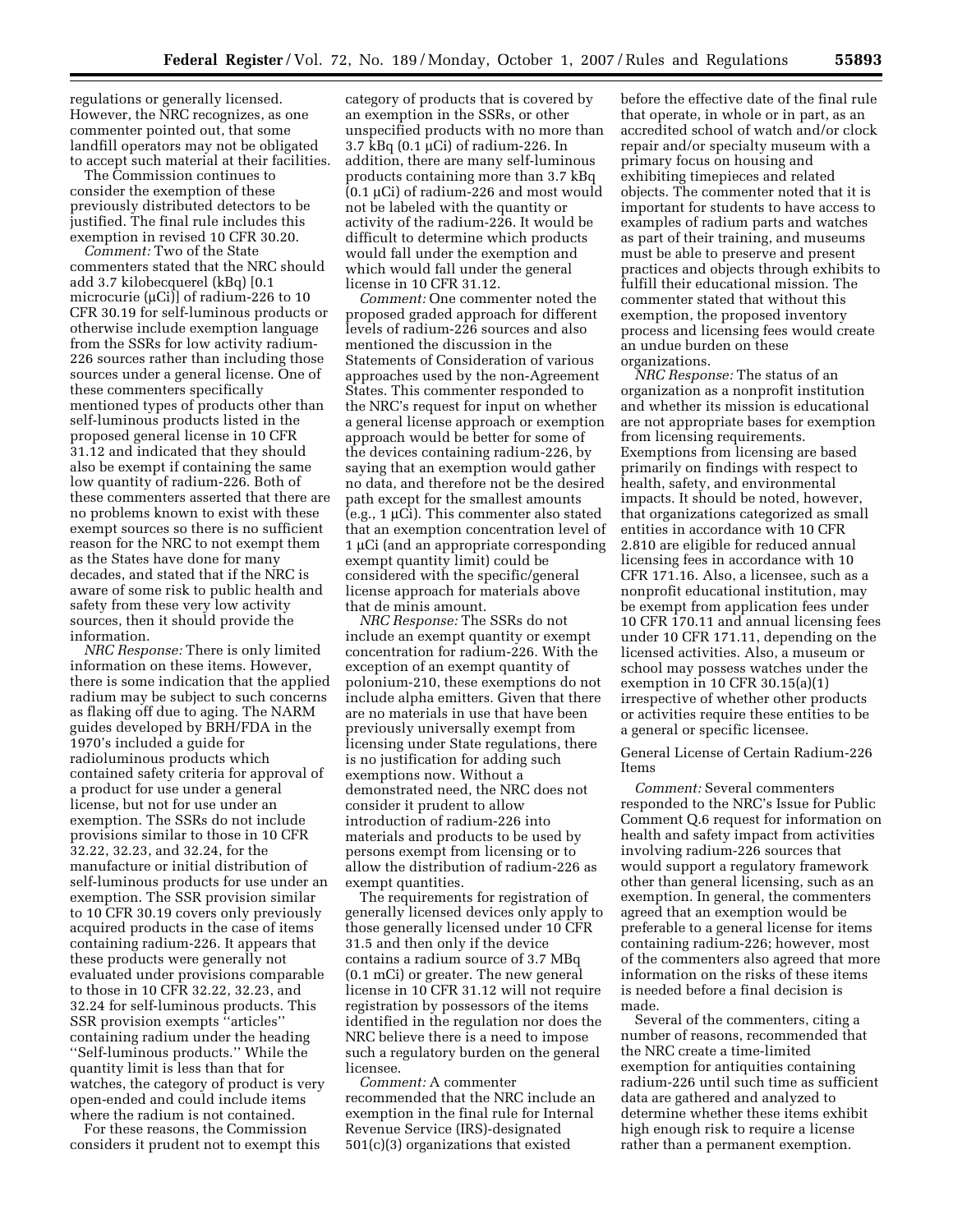Two commenters noted that their States have had to respond to scrap metal yards, steel mills, and municipal waste sites where radium-226 items had caused loads to be rejected and noted that this happens because possessors of these items do not usually know how to safely dispose of them.

Other commenters suggested that an exemption for items containing radium-226 is better as long as enough safety data exist proving a low risk level for these items to justify the exemption and recommended that more investigation, which might include working groups and a public outreach effort, is needed into the safety risks of these items. One commenter noted that such an outreach effort would place a burden on State financial and human resources, and recommended that the NRC conduct a cost-benefit analysis to analyze these impacts on the States.

While the commenters were in general agreement with the NRC's proposed approach regarding the specific constraints in the proposed exemption in 10 CFR 30.15(a) $(1)($ viii), one commenter asked how the NRC proposes to regulate radiological antiquities that are bought and sold on the Internet.

*NRC Response:* The NRC notes that, for the most part, there appears to be no existing regulatory approach for many of the radium items identified in the 10 CFR 31.12 general license, and that very little information exists. Therefore, the NRC believes it is more appropriate to regulate the products under a general license until the NRC has had the opportunity to further document and evaluate these items and practices, and determine whether or not additional exemptions may be appropriate. The NRC also recognizes that many individuals may not be aware that they possess radium items and that ''incidents'' where these items are identified at waste sites may continue into the future.

Based on its initial evaluations, the NRC has been able to find only limited information regarding existing safety data which show a low risk level for these items which is necessary to justify an exemption. The NRC currently has plans to conduct further evaluations, including gathering information concerning the products, to help it better characterize the likely activities and potential doses to users from radium antiquities that will be subject to general licensing. The NRC will consider the commenter's suggestion regarding a public outreach program and the program's impact on State and Federal resources.

The general license in 10 CFR 31.12 allows general licensees to transfer possession of antiquities and other products between general licensees, and this includes antiquities bought and sold over the Internet. The NRC believes this is acceptable while the NRC conducts evaluations and because the limited information available does indicate a low risk associated with these items.

*Comment:* Several commenters discussed the appropriate regulation of the repair and disassembly of items containing radium-226. One commenter stated that it believes a ''prohibition of these activities under general licensure'' is appropriate. The commenter recommended that disassembly, repair, and assembly work on an antique item should be authorized by a specific license, not a general license. Another commenter recommended that facilities disassembling or repairing timepieces containing radium be generally licensed until a study is conducted and completed to assess the potential individual and collective (population) radiation doses associated with this industry.

*NRC Response:* The NRC agrees that the repair and dissassembly of certain items containing radium-226 should only be conducted under a specific license and notes that 10 CFR 31.12(d) prohibits these activities under the general license. The NRC conducted a scoping study on potential exposures regarding activities involving timepieces containing radium-226. Based on the results of the scoping study, the NRC will allow timepiece disassembly and repair under the general license provision.

*Comment:* Several commenters were in support of a general license for items containing radium. One commenter requested clarification of the general license requirements for radium dials, gauges, and buttons installed in aircraft used as static displays, in aircraft used in museums, in aircraft that are in storage for potential re-use as refurbished piloted aircraft, as unmanned drone aircraft (potentially used as targets), or as a source for spare parts, and in dials, gauges, buttons, and/ or painted lettering or numbering that do not have a glass or crystal face covering, or for which the covering is damaged or broken. The commenter also expressed concern that the transfer requirements of proposed 10 CFR 31.12(c)(2) may place an undue burden on the licensees and recommended that the NRC should allow for easier transfer under the general license from one entity to another.

One commenter stated that some museums possess devices containing radium-226 in gauges and other safety devices installed in ground vehicles (e.g., trucks, armored tanks, artillery pieces), portable radios, and submarine instrument panels on display and that public access to these devices is controlled in the same manner as aircraft at these museums. The commenter recommended that the NRC expand the 10 CFR 30.12 general license to include radium containing devices installed on other types of vehicles and equipment besides just aircraft.

Another commenter stated that a common practice on World War II aircraft was to apply radium paint over the words and numbers engraved on cockpit instrument panels so that they were visible in the dark. The commenter noted that in these cases, the painted surfaces are not contained behind glass as in gauges.

*NRC Response:* The rule allowing possession under the general license rule applies to all luminous items installed in aircraft regardless of whether the material is in an intact gauge, a gauge missing a face plate, or as luminous paint applied on the outside of a gauge. The general license also applies to all aircraft regardless if the aircraft is routinely used or in storage.

Paragraph (a) of 10 CFR 31.12 allows any general licensee to transfer any generally licensed item identified in this section to another general licensee for possession and use without restriction. The provisions in 10 CFR 31.12(c)(2) only restrict transfers to specific licensees or as otherwise authorized by the NRC under 10 CFR 20.2008 when the general licensee is intending to dispose of the item.

The NRC agrees that the general license should be extended to include luminous items installed in additional large military transport vehicles no longer under the control of the military and has modified 10 CFR 31.12 to include marine ships and land vehicles in addition to aircraft. The general license also allows for the possession of up to 100 other luminous items, including uninstalled aircraft safety devices.

## Specific License for Radium-226

*Comment:* A commenter stated that there should be a threshold level for possession of radium-226 luminous items that are not contained in an intact product beyond which a specific license is preferable, whether or not the items are intact. The commenter recommended that the NRC consider requiring a specific license for a number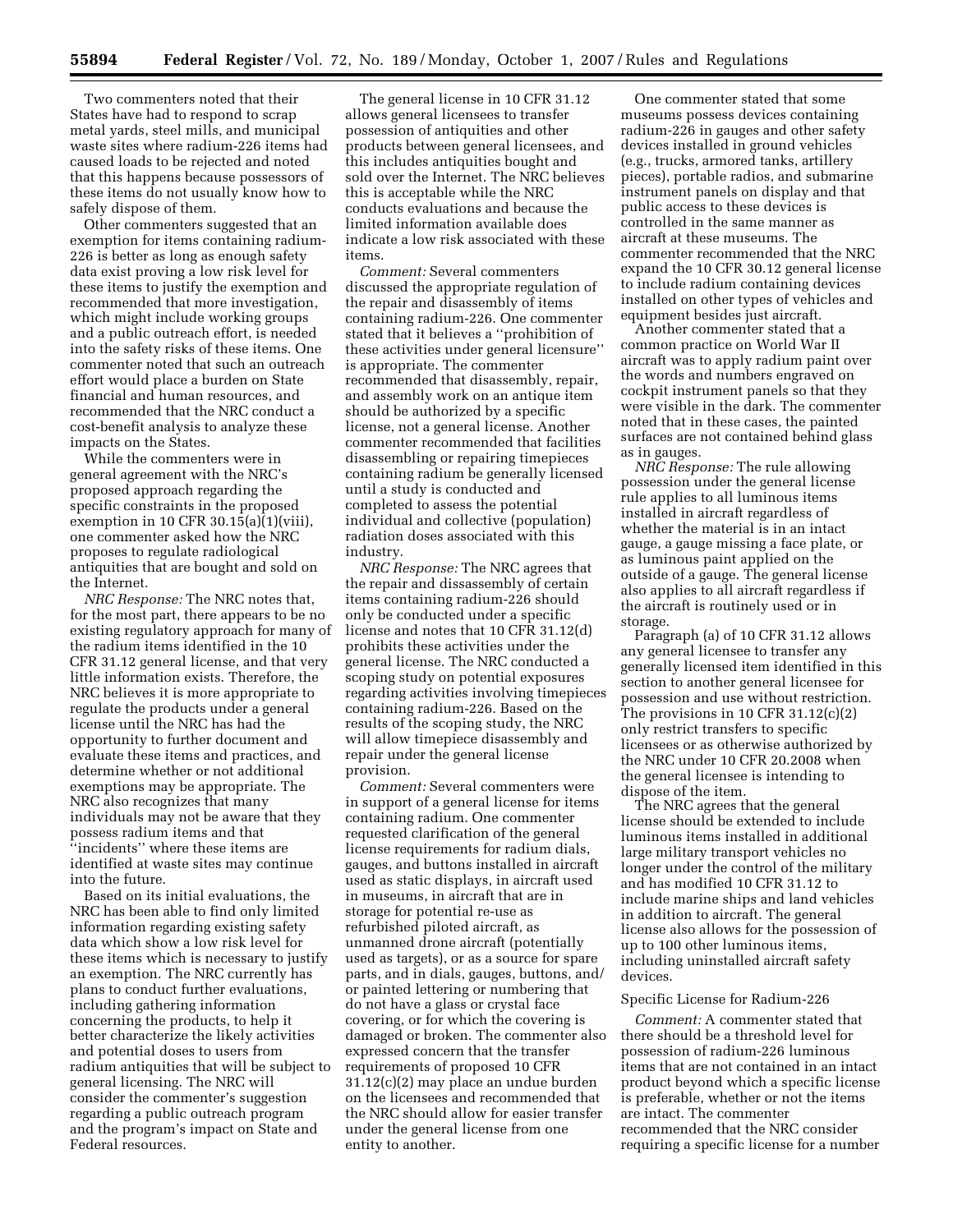of items that is at least the exempt quantity value times 10 to 100. The commenter also stated that commercial transfers of items containing radium-226 should not be treated the same as possession and use and recommended that the NRC require a specific license for commercial transfers.

*NRC Response:* The NRC does not agree, based on other comments and the information currently available, that it should impose more restrictive requirements beyond those provided in 10 CFR 31.12. However, the NRC may consider the commenter's suggestions in a future rulemaking should the results from further evaluations, and characterization of the likely activities and potential doses to users from radium antiquities, indicate a need for additional restrictions in these areas.

*Comment:* With regard to proposed 10 CFR 31.8(b), which relates to the general license for radium-226 in calibration or reference sources, one commenter recommended that the NRC provide a ''grandfather clause for [radium-226] items'' that were approved for manufacture before 10 CFR 32.57 was adopted in its current form. The commenter stated that the States should be able to simply attest that the calibration or reference sources were manufactured to standards or criteria that have been demonstrated through years of use to be adequate to protect the public health and safety and the users of the sources. The commenter asserted that, unless the NRC has knowledge of problems of leaking sources of this type, the NRC should provide clarification that these sources are acceptable as manufactured.

*NRC Response:* ''The general license in 10 CFR 31.8 contains a footnote to include any sources labeled in accordance with the provisions applicable before January 19, 1975, i.e., with labels referring to the AEC before the creation of the NRC. In addition to the revision of paragraph (b) of 10 CFR 31.8, this footnote is being revised to include a requirement that sources containing radium-226 be labeled as required by the authorizing State at the time of manufacture. Therefore, the NRC believes that there is no need for any further grandfathering. Any calibration and reference source (or its container) containing radium-226, that was manufactured or initially transferred under requirements comparable to 10 CFR 32.57, would be labeled accordingly. As suggested by the commenter, the NRC expects that these sources are acceptable as manufactured.

*Comment:* A commenter noted that the proposed 10 CFR 32.59 required testing for leakage ''with a filter paper''

and ''application of moderate finger pressure.'' The commenter believes this is overly prescriptive, prohibiting the use of other materials and requiring the use of ''the fingers.''

*NRC Response:* The requirements referred to by the commenter are the existing requirements for distributors of calibration and reference sources containing americium-241 for use under the general license in 10 CFR 31.8 and equivalent general licenses of the Agreement States, to which radium-226 is being added. It is consistent with the SSRs. The commenter's request for this general revision is outside of the scope of this rulemaking.

## *Comments Related to Accelerator and Accelerator-Produced Radioactive Material*

*Comment:* One commenter believes that the definition of Cyclotron was unclear, noting the statement that particles are ''bent''.

*NRC Response:* To address the commenter's concern, the NRC is revising the definition of Cyclotron to indicate that the charged particles travel in an outward spiral or circular path.

*Comment:* A commenter stated that the definition of Particle accelerator should be revised. The commenter noted that the definition currently states that a particle accelerator is a machine capable of ''discharging the resultant particles or other radiation into a medium at energies in excess of 1 megaelectron volt (MeV).'' The commenter noted that cathode ray tube television sets were developed from early particle accelerators, and that while commercial television sets operate at 0.035 MeV, overzealous application of the rule might include these and other smaller particle accelerators. The commenter also stated that it is possible that any beta-emitting source with energies greater than 1 MeV in a vacuum might also be considered an accelerator. The commenter noted that the ''NRC is now regulating exotic particles such as muons, but that [the commenter's] search of 10 CFR part 20 did not find any reference to muons.'' The commenter noted that the NRC should also ''expect to see extremity doses approaching 50 REM per year for the preparers of the acceleratorproduced medical isotope unit doses'' and apparently that the NRC should consider those health effects in its regulation of NARM.

*NRC Response:* The definition of Particle accelerator has been used by State radiation control programs for many years. The lower limit of 1 MeV was chosen to avoid regulation of lower energy accelerators. Consistent with the intent of the EPAct, the NRC will regulate byproduct material as defined in the EPAct as radioactive material produced by use of a particle accelerator. The NRC will not regulate the possession or operation of any particle accelerators that will not produce the byproduct material that the NRC will regulate. Also, note that the NRC will not regulate particles such as protons or electrons, or exotic particles such as muons generated in these particle accelerators that will not produce byproduct material.

The NRC is aware that high radiation doses are possible from handling accelerator-produced radioactive materials. Because licensees are required to comply with the radiation safety program requirements in 10 CFR Part 20, the NRC expects that licensees will use handling methods and equipment as part of their radiation safety program to prevent high radiation doses. No change is made to the definition.

*Comment:* A commenter noted that for hadronic beams, measurements of energy per nucleon (MeV/nucleon) may provide more useful information (apparently rather than the maximum energy of the accelerated particles). The commenter gave as an example that a 1- MeV proton will have different activation potential than a uranium-238 nucleus with (collectively) 1 MeV.

*NRC Response:* The commenter's view on energy level is noted. Because the NRC only regulates the radioactive material produced by using a particle accelerator and not the radiation beam itself, the activation potential of the beam or particle has no direct impact in the NRC's determination of the regulated material. Radioactive material is defined as byproduct material if it is produced for use for commercial, medical, or research activities and is produced by irradiation or activation in a particle accelerator regardless of the type or energy level of the particle.

*Comment:* A commenter asked if the NRC's jurisdiction over accelerators includes particle beam weapons in space, the ion drive technologies being developed for interplanetary use, or laser wake field accelerators; or if the NRC's jurisdiction would extend to such items and materials as beam energy, interlock requirements, minimization of activated/spallated materials, ion species accelerated/charge state, or minimization of beryllium components (neutron spallation targets). The commenter also asked what parts of an accelerator (e.g., magnets, power supplies, RF cavities, beam pipe, nuts, bolts, wire, shielding, tools) the NRC will regulate. The commenter noted that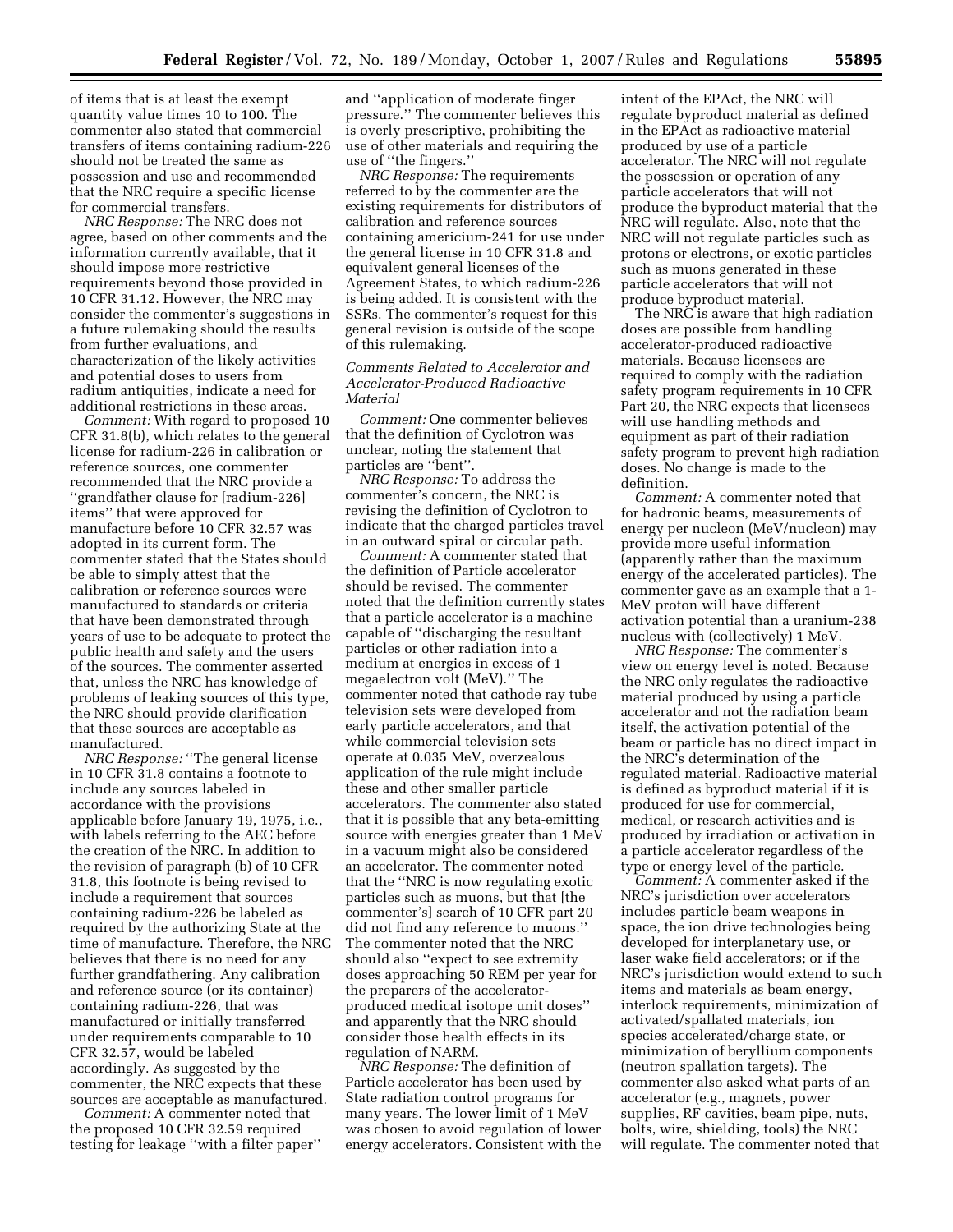these parts are transferred between the DOE-owned/NRC-regulated accelerators and worldwide researchers.

*NRC Response:* The NRC's authority does not include regulating accelerators or parts of an accelerator, nor does it include particles or particle beams. The NRC does not regulate accelerator or accelerator operating parameters. However, certain Agreement and non-Agreement States may regulate accelerators, accelerator operations, and accelerator safety requirements within their State's radiation control programs. Under the EPAct, the NRC will regulate radioactive materials produced in an accelerator used to intentionally produce radioactive material for use for commercial, medical, or research activities. This will also include any activated radioactive material that may still reside within the accelerator as a result of using the accelerator to intentionally produce radioactive material. The determination of the regulated material is based on whether a radioactive material is produced in a particle accelerator for use for commercial, medical, or research activities. In addition to regulating the accelerator-produced radioactive material, the production facility will also be regulated through the NRC or Agreement State licensing process to ensure safe handling of the material and to ensure protection of public health and safety and the environment.

*Comment:* A commenter stated that most activation/spallation in accelerators occurs in high loss areas. The commenter noted that beam dumps can become very radioactive in higher energy machines. The commenter stated that caution should be exercised because the efficiency of Geiger-Mueller (GM) photon counters for photon-only emitting radionuclides that are common in accelerator environments is 0.17 percent as opposed to a GM photoncounting efficiency of 30 percent for medium energy beta emitters.

*NRC Response:* The NRC appreciates the commenter's insight. The NRC expects licensees to be knowledgeable, based on their qualification through training and experience, of the response characteristics of survey and measurement instrumentation relative to the radioactive material being produced or used. Licensee RSOs are required to show evidence of such training and experience as part of the licensing process.

*Comment:* Two commenters asked if entities other than particle accelerator users would be regulated by the NRC. One commenter asked if the NRC will license accelerator producers and distributors. Another commenter asked

who the NRC anticipates will regulate the safety of accelerator facilities and their operation in both Agreement and non-Agreement States. The commenter noted that many States have implemented the SSR accelerator regulations. However, the commenter stated that ''the regulatory responsibility for the radiation safety of the accelerator facility, the production of the radionuclides (licensing of accelerator targets), and the radioactive waste management (specifically, accelerator targets) is unclear in Non-Agreement States, particularly in Federal institutions.''

*NRC Response:* The NRC has no jurisdiction over accelerators; therefore, the NRC will not license or regulate producers, distributors, or users of particle accelerators. The NRC will, however, regulate persons that handle radioactive material from an accelerator that is used to intentionally produce radioactive material for use for commercial, medical, or research activities. Although the NRC will not license or otherwise regulate the sales or distribution of particle accelerators, certain Agreement States and non-Agreement States may have regulatory programs for registration, licensing, and/or safe operation of accelerators.

As provided by the EPAct, the NRC or the Agreement States have the regulatory authority for regulating the accelerator-produced radioactive material, the production of acceleratorproduced radioactive material, and the associated waste. Once the Agreement State certifies, and the NRC determines that the State's program is adequate to protect the public health and safety for the newly added byproduct material, the State will have regulatory authority over the newly added byproduct material. If an Agreement State did not certify or the NRC determined that the State's program is inadequate, the NRC will retain its regulatory authority over the newly added byproduct material. In a non-Agreement State, the NRC has the regulatory authority for all AEA materials including the newly added byproduct material. As for Federal facilities, the NRC has the regulatory authority regardless if the Federal facility is located in an Agreement State or in a non-Agreement State.

*Comment:* Two commenters agreed with the NRC's proposed delineation of particle accelerators into three varieties, especially with the one category specific to accelerators that are operated to produce only particle beams and not radioactive materials. The commenters agreed that these types of accelerators, which include linear accelerators used in radiation therapy, should not be

regulated. One commenter supported the NRC's proposal to not include incidental radioactive material produced by medical linear accelerators in the regulation.

One commenter recommended that the NRC should, in the final rule, include a specific exemption for commercially available linear accelerators used only for medical purposes to treat patients. The commenter recommended modifying the definition of Particle accelerator for such exemption and provided specific language for the modification.

*NRC Response:* Under the EPAct, the NRC only has regulatory authority over accelerator-produced radioactive material and not over the accelerator. Because the NRC can only exempt material or activity under its jurisdiction, it would not be appropriate for the NRC to exempt accelerators in its regulation.

*Comment:* A commenter asked if the NRC would regulate neutron generators as accelerators. The commenter noted that these neutron generators operate by D,T [deuterium, tritium] reactions that use a 4-MeV (2 MeV per nucleon) deuteron to produce up to a 12-MeV evaporation neutron. The commenter stated that confusion will occur if the NRC regulates accelerators based on their acceleration potential. As an example, the commenter stated that a 4- MeV electron will accelerate a nucleon to 4 MeV if only one electron is removed from the electron shell (charge state), but if two electrons are stripped, then the acceleration energy will be 8 MeV (4 MeV  $\times$  2).

*NRC Response:* The NRC will not regulate accelerators nor the operation of an accelerator. The NRC will only regulate the radioactive material produced in an accelerator intentionally operated to produce radioactive material for use for commercial, medical, or research activities. Therefore, the acceleration potential is irrelevant to the NRC's regulatory program. A minimum accelerator potential of 1 MeV is specified in the definition of *Particle accelerator* to be consistent with the SSRs.

If a neutron generated by the accelerator is used to produce radioactive material via neutron activation, and the resulting radioactive material is used for a commercial, medical, or research activity, the radioactive material (and any incidentally produced radioactive material) would be regulated as byproduct material under Section 11e.(3) of the AEA as amended by the EPAct.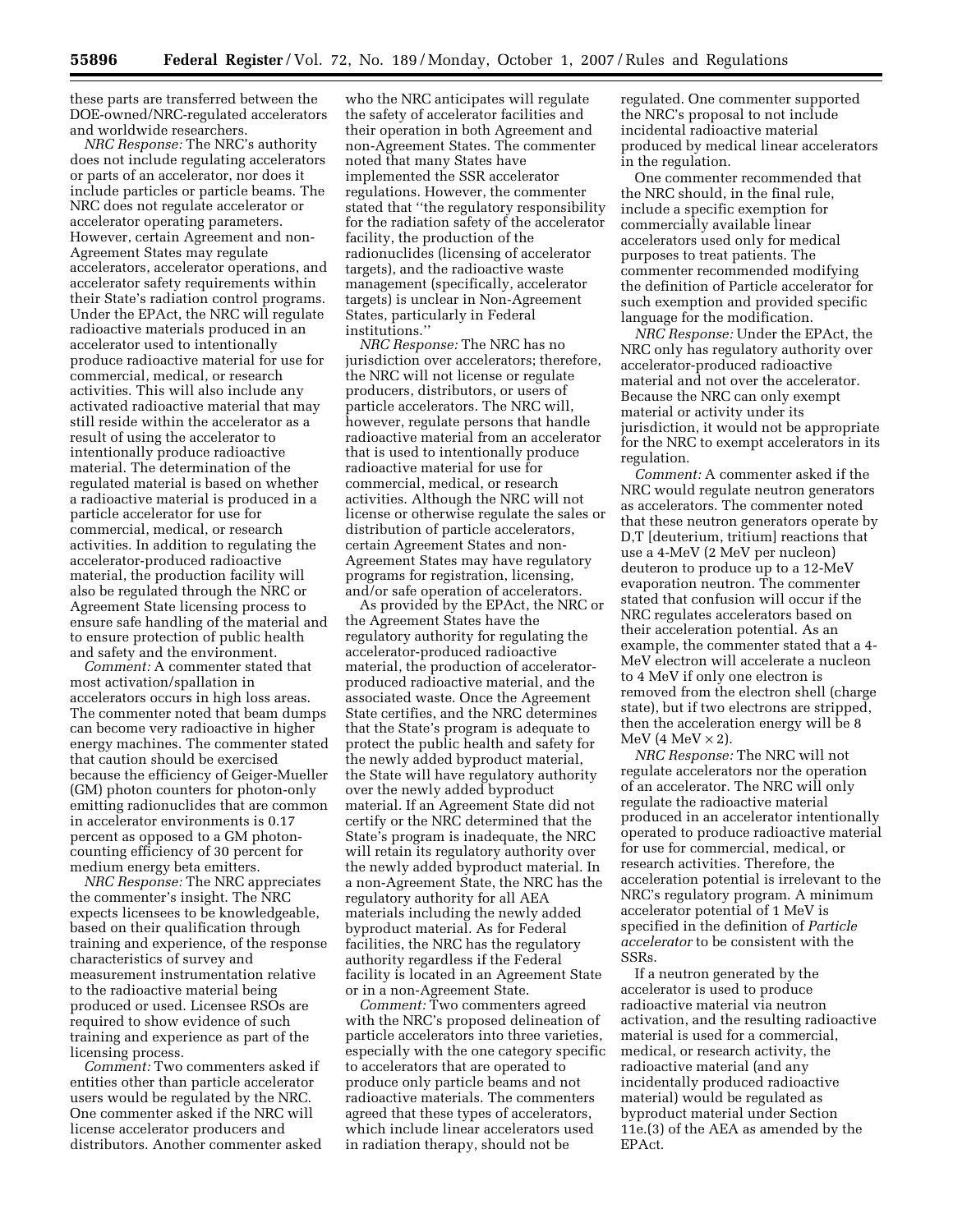*Comment:* A commenter recommended that the NRC add the definition of *Particle accelerator* to 10 CFR Part 35 in addition to 10 CFR Parts 20 and 30.

*NRC Response:* The NRC Part 35 licensees are required to comply with 10 CFR Parts 20 and 30, in which the term *Particle accelerator* is defined. Therefore, it is not necessary to repeat this definition. In addition, including the definition of *Particle accelerator* in 10 CFR Part 35 may inaccurately reflect that Part 35 includes regulations for particle accelerators.

## Accelerator-Produced Radioactive Material

*Comment:* A commenter stated that certain materials have low nuclear binding energy. As with neutron sources using a ''(gamma, N) reaction,'' particle beams can produce substantial neutron fluxes if they strike a beryllium target. The commenter asked whether the NRC would consider the materials activated by these neutrons as byproduct material or accelerator-produced material.

*NRC Response:* Before the EPAct, the NRC regulated americium/beryllium neutron generators but not radium/ beryllium neutron generators because americium-241 was included in the definition of *Byproduct material*, and radium-226 was not. Both generators will now be regulated by the NRC because they both contain byproduct material. The NRC also considers activation products produced by neutron emissions from byproduct material (e.g., californium-252) to be byproduct material. The NRC also regulates the tritium targets in well logging tools and other accelerators that produced neutron beams because tritium is a byproduct material. The EPAct gives the NRC regulatory authority over discrete sources of radium-226 and accelerator produced radioactive materials. Therefore, the NRC now regulates, as byproduct material, the activation products produced by a neutron beam accelerator, when the activation products are used for commercial, medical or research and development uses.

*Comment:* A commenter noted that DOE may begin production of radionuclides and radioactive material accelerators [Reference: See *http:// [www.eh.doe.gov/nepa/eis/eis0310/](http://www.eh.doe.gov/nepa/eis/eis0310/eis0310.html)  eis0310.html* Volume l, Chapter 2a (see page 7 of the first enclosure)]. The commenter asked if this would cause any problems.

*NRC Response:* As an initial matter, the EPAct did not give the NRC jurisdiction over the production of

accelerators. Therefore, the production of radioactive material accelerators would not impact the NRC's regulatory authority. In addition, DOE activities are not subject to licensing unless they fall within the purview of certain activities specified in Section 202 of the Energy Reorganization Act. The production of radionuclides would not fall within the scope of these activities. Therefore, DOE would not need a license to produce radionuclides. With the exception of restrictions in 10 CFR Part 35 for medical use licensees and in 10 CFR Part 30 for general licensees, there are no restrictions on who may transfer the radioactive materials to the NRC licensees. If DOE were to begin to produce radioactive material, it could transfer radionuclides to the NRC licensees provided the NRC licensee was specifically authorized to receive the radioactive material. However, if DOE pursued production of radioactive drugs or sealed sources for direct distribution to medical use licensees, the NRC may have to change its regulations because the existing regulations only allow medical use licensees to obtain these products from a 10 CFR Part 32 licensee. Similar changes may be needed to distribute material to general licensees or to persons exempt from licensing.

*Comment:* A commenter asked if the NRC will allow the use of the most current ANSI/IRCP/NCRP neutron flux to dose conversion factors because the accelerator neutron spectrum may exceed the maximum energy of only 400 MeV listed in 10 CFR Part 20.

*NRC Response:* For those cases in which greater than 400-MeV neutrons are encountered during a licensed activity, the licensee can request prior approval to use a specific ANSI/ICRP/ NCRP neutron flux to dose equivalent conversion.

*Comment:* Three commenters provided their views on the NRC's proposal not to regulate incidental radioactive material produced by accelerators that are operated only to produce particle beams.

Two commenters agreed with the NRC's suggested regulatory approach of not regulating incidental radioactive material produced by accelerators that are operated only to produce particle beams. One commenter indicated agreement with this approach because only small amounts of the incidental radioactive materials are produced in the particle beam-generating process, and those typically have a short halflife. The other commenter agreed because it believed that the incidental radioactive materials are indistinguishable from the particles

produced intentionally in particle beams and would not be an undue burden on licensees. A third commenter disagreed with the NRC's proposed regulatory approach and recommended that all incidentally produced radioactive material be regulated by the NRC regardless of the use of the accelerator. The commenter questioned treating incidental material that was made radioactive from an accelerator used only to produce particle beams differently than incidental material made radioactive from an accelerator used to produce both radioactive material and particle beams. The commenter stated that the incidental accelerator-produced material is radioactive material regardless of the purpose for which the accelerator is being used, and that in certain situations during disposal of the accelerator, the activated internal components of all accelerators will enter the waste stream. Furthermore, the commenter noted that in its experience, some activation products in the accelerator components were still radioactive a month after removal.

*NRC Response:* The NRC agrees that there is essentially no radiological difference between incidental radioactive material made from an accelerator used only to produce particle beams and an accelerator used to produce both radioactive material and particle beams. However, the NRC's authority under the EPAct does not extend to incidentally produced radioactive material unless the incidentally produced radioactive material was made during the process of making radioactive materials for commercial, medical, or research uses.

*Comment:* One commenter agreed with the NRC's proposed approach to regulate intentionally and incidentally produced radioactive materials without regulating the actual possession or operation of the accelerator. However, the commenter requested clarification of the NRC regulatory oversight of the radioactive material produced by an accelerator and the decommissioning of accelerator facilities in a non-Agreement State if the NRC does not have the authority under the EPAct to regulate the possession and operation of the accelerators that produce these materials. The commenter noted that some States do not have licensing requirements for operating an accelerator or for the material an accelerator produces.

*NRC Response:* Although the NRC does not regulate the operation of the accelerator, it will regulate the production of byproduct material and the byproduct material once it is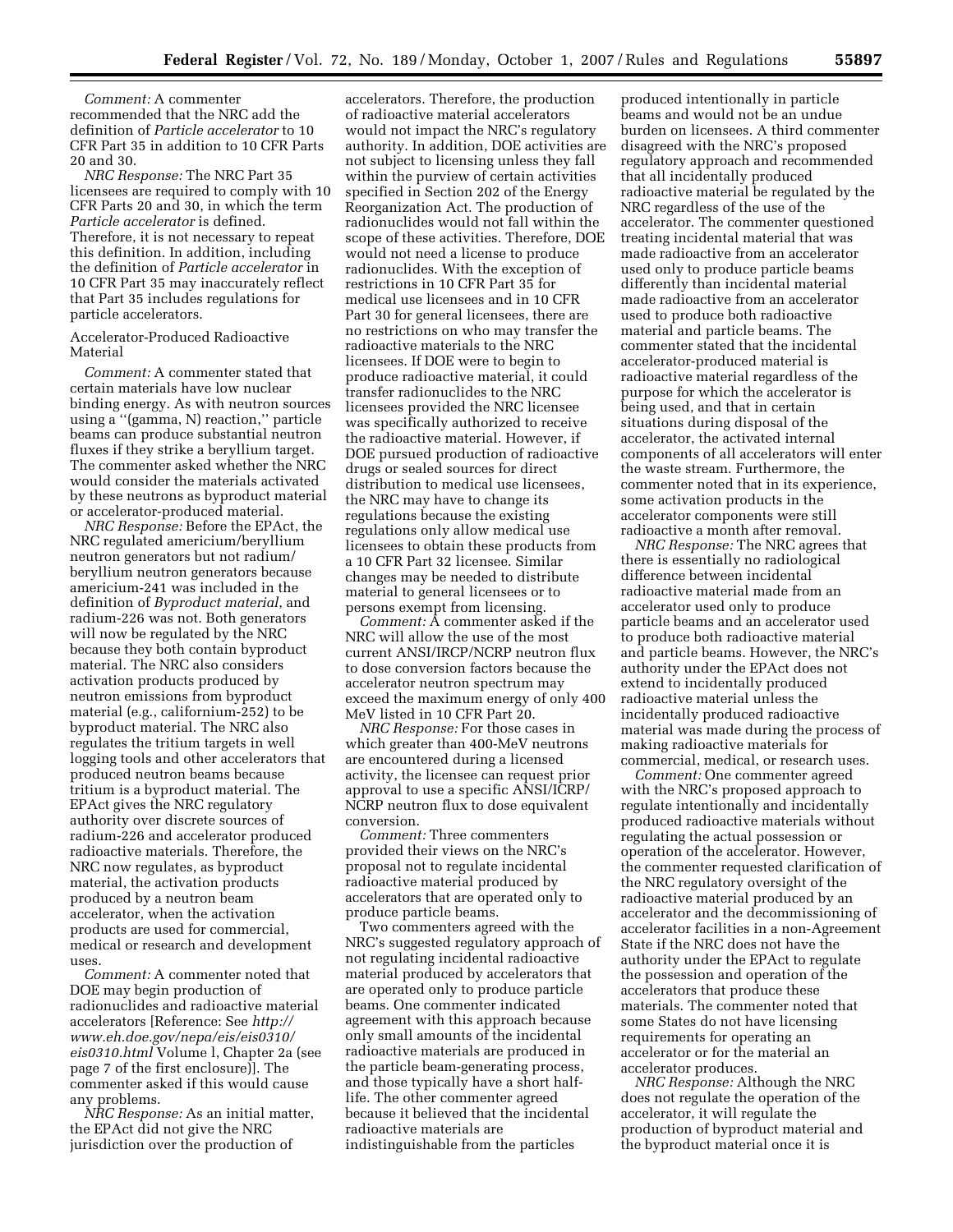produced. The NRC will also regulate the use of the radioactive materials produced by the accelerator including operational steps that expose individuals to radioactive materials being produced, or the radiation from these materials and maintenance processes that involve handling components of the accelerator that have become radioactive. The NRC will issue a specific license to any person, as defined in 10 CFR 30.4, ''Definitions,'' that produces byproduct material with an accelerator, provided the person meets the requirements in 10 CFR 30.33, ''General requirements for issuance of a specific license.'' This license will authorize the production of radioactive materials by the accelerator and the incidental radioactive materials produced during the production process.

Under the provisions of the waiver that the NRC issued on August 31, 2005, a person producing byproduct material with an accelerator may continue that activity until the waiver is terminated. Under the waiver, the person was not required to have a license. When the NRC terminates the waiver under which the person is producing byproduct material with an accelerator, the person is subject to all the NRC regulations pertaining to the production, possession, use, transfer, and disposal of the radionuclides produced by the accelerator, and must apply for a license or an amendment to continue these activities. The person is permitted to continue producing radionuclides with the accelerator until the NRC takes final licensing action provided the person applies for an NRC license (or an amendment to an NRC license) within the time specified in the regulations. Therefore, the NRC's authority applies to the owner and operator of the accelerator facility in a non-Agreement State, and a license does not have to be in place for the transition of authority from a non-Agreement State to the NRC.

The NRC will regulate all radioactive materials and the disposal of components and decommissioning of facilities made radioactive during the use of the accelerator if the accelerator is used to produce byproduct material for a commercial, medical, or research activity. If the accelerator is never used to produce byproduct material for such a purpose, then the NRC will not regulate the incidental radioactive material produced during the operation of the accelerator.

## Regulating Accelerator-Produced Radioactive Material

*Comment:* One commenter noted that the NRC has set up a regulatory

framework that would issue one license for production and distribution and another for possession and use. The commenter recommended that the NRC continue to allow flexibility for the States to either follow the NRC's licensing approach or to streamline the licensing process by combining both license authorizations into a single license. Some States use the single license approach so facilities are not being required to pay multiple fees for multiple licenses or so a single facility with a single operator has only one radiation safety program for the State to evaluate. The commenter concluded that the additional authorizations require only a few extra lines of text in a license document, so the licensee should not have to pay separate licensing fees.

Another commenter requested that the NRC clarify whether a single license might include authorizations under both 10 CFR Part 30 and 10 CFR 32.72 or whether separate licenses are required by the NRC.

*NRC Response:* Licensing procedures are considered as a matter of adequacy for the Agreement States, not compatibility. As long as the license or licenses written by an Agreement State are adequate to assure that the licensed program will protect public health and safety, the licensing procedures need not be the same as those used by the NRC. The NRC will continue to consider the adequacy of Agreement State licensing procedures for all byproduct licenses, including those for the newly added byproduct material, as part of the Integrated Materials Performance Evaluation Program (IMPEP) reviews.

The NRC fees are based on the number of the NRC-regulated activities conducted by the licensee. The NRC regulations list fee categories for the various activities. A license may include more than one fee category, and each fee category has a separate fee to recover the budgeted resources associated with that regulated activity.

The NRC intends to license the production of radionuclides by accelerators as a separate Part 30 license and has developed a separate licensing guide for this activity (i.e., NUREG– 1556, Volume 21, ''Program Specific Guidance About Possession Licenses for Production of Radioactive Materials Using an Accelerator''). Commercial distribution will continue to be licensed under 10 CFR 32.72 for radioactive drugs and under 10 CFR 32.74 for medical sealed sources. This licensing process provides a clear delineation between radionuclide production or radioactive drug manufacture and commercial distribution of radioactive

drugs or medical sealed sources to medical use licensees.

Historically, a radioactive drug manufacturer has to obtain a Part 30 license for possession of the licensed material. A Part 30 license also authorizes the transfer of byproduct material under 10 CFR 30.41 to other licensees, but it does not authorize distribution of radioactive drugs to medical use licensees. Distribution of radioactive drugs containing byproduct material to medical use licensees for medical use must be authorized by a ''Medical Distribution'' (MD) license under 10 CFR 32.72 or 10 CFR 32.74.

The NRC issues MD licenses to commercial nuclear pharmacies for distribution of radioactive drugs to medical use licensees with a Part 30 authorization for possession and use. However, the NRC does not consider commercial nuclear pharmacies to be drug manufacturers, i.e., registered with FDA or a State as a drug manufacturer.

*Comment:* A commenter stated that medical radionuclides can initially produce very high doses of radiation from the exterior of a patient after treatment. The commenter asked whether, because of this, there are any patient releasability issues such as those for the release of iodine-131 therapy patients. The commenter also asked whether there would be any releasability issues for activated or spallated patients.

*NRC Response:* The requirements in 10 CFR 35.75, ''Release of individuals containing unsealed byproduct material or implants containing byproduct material,'' apply to all medical uses and all medical use licensees. It is the licensee's responsibility for a release determination of a patient or human research subject to determine whether he or she: (1) cannot be released under 10 CFR 35.75; (2) can be released with written instructions; or (3) can be released without written instructions. These decisions are based on whether the total effective dose equivalent to any other individual is likely to exceed certain values. These values apply to the evaluation of all patients including activated patients.

*Comment:* Several commenters supported the ''grandfathering'' of individuals (i.e., not requiring individuals to meet new training and experience requirements in order to continue their previous responsibilities), discussed in the Statements of Consideration for individuals producing acceleratorproduced radionuclides and in the proposed rule text for ANPs, medical use AUs, and RSOs. These commenters wanted a grandfathering provision for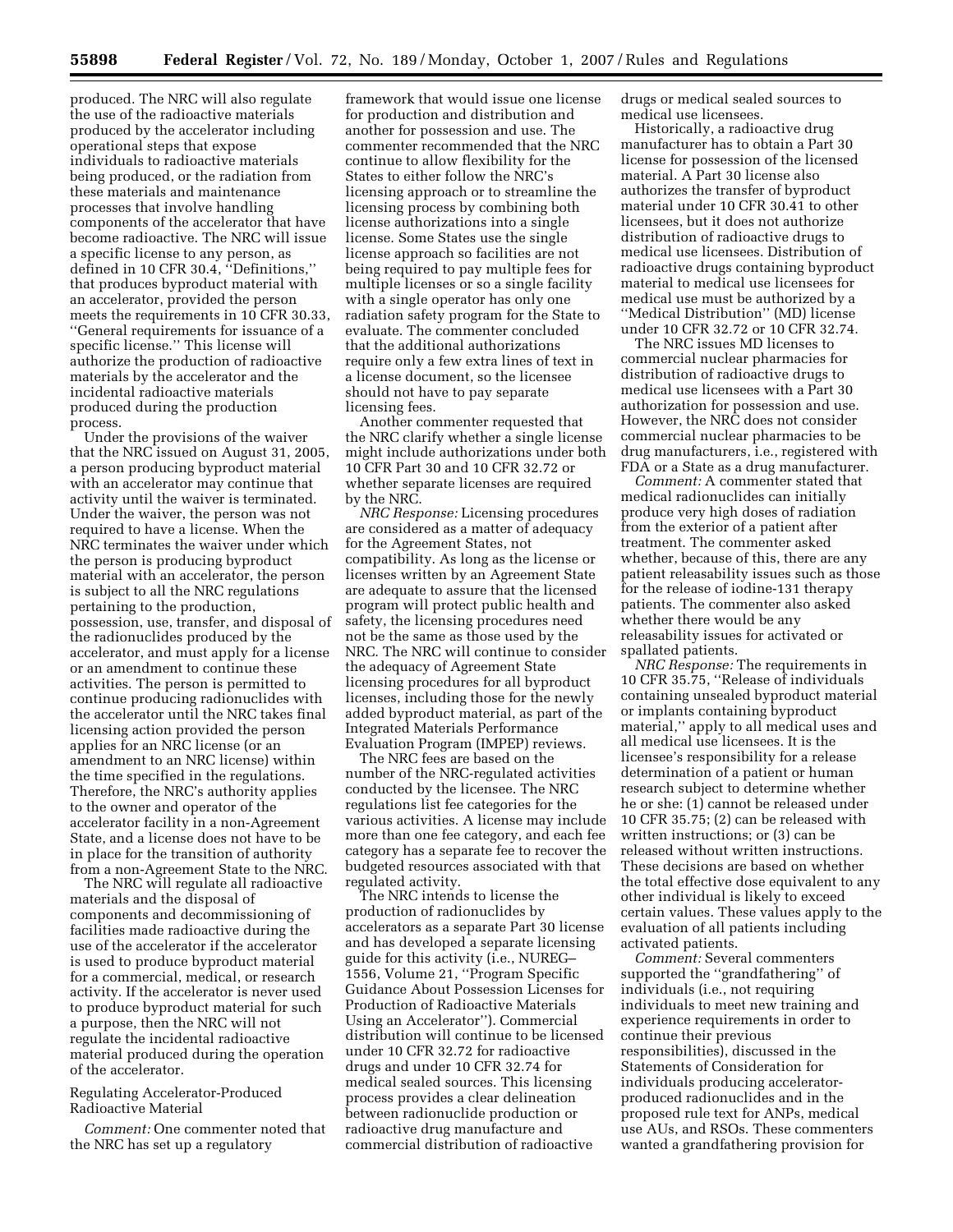AUs responsible for the production and use of PET radionuclides included in 10 CFR Part 30. Some of these commenters requested that the NRC strengthen the language to clarify the extent of the grandfathering authorizations. Several commenters requested that the NRC consider using this rulemaking to resolve other general issues related to grandfathering of AMPs and RSOs. The commenters agreed that individuals already authorized to use byproduct materials in 10 CFR Part 35 should also be authorized to use the newly covered accelerator-produced materials. One commenter wanted the NRC to clarify that the reverse was also true, i.e., individuals who previously only used NARM were now qualified to use all byproduct material.

*NRC Response:* Unlike 10 CFR Part 35 medical use licensees that are required to meet specific training and experience requirements, 10 CFR Part 30 licensees that use accelerators to produce byproduct material are required to meet general performance criteria in 10 CFR 30.33(a)(3). The training and experience of individuals involved in the licensing activities to produce the newly added byproduct material are reviewed during the licensing process to ensure that they are qualified to perform those activities. Because the NRC does not have specific requirements for these individuals, there is no need to provide a ''grandfather provision'' for them. Applicants with accelerators used to produce byproduct material will be required to describe the radiation safety training and work experience of those individuals using materials that they are seeking authorization to use. It is expected that these individuals that used the newly added byproduct materials will be able to document that their radiation safety training and work experience from using these materials are sufficient to meet the general performance criteria and that they be recognized as authorized individuals.

Section 35.57 was amended in the proposed rule to provide that certain authorized individuals who used only the newly defined byproduct material may be grandfathered (i.e., need not comply with the relevant training requirements in Part 35) for performing the same uses. The NRC does not believe that the language in the provisions should be revised.

The NRC has determined that revising the regulations to address general issues related to the grandfathering of AMPs and RSOs would be outside of the scope of this rulemaking. These issues will be addressed separately in response to a petition for rulemaking (PRM–35–20) filed by the American Association of

Physicists in Medicine on September 10, 2006.

*Comment:* There were several comments on the NRC's proposal for the noncommercial transfer of PET radionuclides, drugs, and biologics to other medical facilities in its consortium by a medical use facility that uses its own cyclotron to produce PET radionuclides. One commenter stated that it agreed that facilities authorized by a State to produce PET radionuclides for noncommercial distribution should be allowed to do so without a medical distribution license.

Generally, the commenters agreed that distribution licenses should not be required for distribution of radionuclides from PET facilities to medical facilities under contract to them, but thought it was unclear which facilities would be included in the definition of ''medical facilities in its consortium.'' As an example, one commenter was not sure whether a cyclotron producing PET radionuclides, that is located at a facility owned by Company A but operated under a separate license by a different Company B, would need a commercial distribution license. The commenter also asked for clarification on whether Company B would need a medical distribution license if it also supplied PET radionuclides to other facilities in its geographical area under contract.

Another commenter noted that only noncommercial distribution to a medical consortium was addressed, and not the noncommercial distribution within the consortium in support of research and development. The commenter asked that the NRC expand its proposed regulatory framework to include authorization for licensees producing PET radionuclides, drugs, and biologics to allow noncommercial transfer to any licensee approved for research and development uses of these materials. This commenter also asked the NRC to provide specific guidance on what is considered commercial transfer and noncommercial transfer in advance of requiring license application and amendment submissions for the production of accelerator-produced radionuclides. The commenter's interest was based on its being funded to do research involving nonstandard radionuclides and to make the results available to the research community and others. The commenter asserted that the NRC, in the past, approved similar efforts by universities to produce and supply nonstandard radionuclides not otherwise available.

*NRC Response:* The NRC recognizes that the PET radionuclide production facility may be located in a medical

facility, educational institution, or Federal facility that has formed a consortium to produce PET radioactive drugs for its members. The NRC is adding a definition of *Consortium* in 10 CFR 30.4 to clarify the purpose and members of a consortium. In general, the members of the consortium jointly own or share in the operation and maintenance cost of the PET radionuclide production facility, and the production facility or another member of the consortium produces PET radioactive drugs (including radioactive biologics) only for its consortium member's medical uses. The NRC's authorization for the noncommercial distribution of PET radioactive drugs within a medical use consortium is not dependent on an authorization by a State to produce PET radionuclides for noncommercial distribution. A person or a licensee that has or receives PET radionuclides from a PET radionuclide production facility may request authorization for noncommercial distribution of PET radioactive drugs within its consortium. The NRC will review the request along with the description of the consortium during the licensing review process to ensure eligibility for noncommercial distribution and issuance of the authorization.

For clarification purposes, the NRC, in the final rule, has moved the noncommercial distribution provisions for PET radioactive drugs to 10 CFR Part 30. For noncommercial distribution of PET radioactive drugs, the NRC is applying the same requirements as those included in 10 CFR 32.72 for commercial distribution of these drugs.

Regarding different licensing situations, a university that has both a 10 CFR Part 30 license and a 10 CFR Part 35 license could transfer PET radioactive drugs to its medical facility without a commercial distribution license. If the PET radionuclide production facility produces PET radioactive drugs and is located at a medical facility, but owned, operated, and licensed by another entity under a 10 CFR Part 30 license, then the PET radionuclide production facility licensee would need a 10 CFR 32.72 license to distribute PET radioactive drugs to the medical facility for medical use. If a PET radionuclide production facility produces PET radioactive drugs and wants to distribute excess PET radioactive drugs to other licensees outside its consortium, a 10 CFR 32.72 commercial medical distribution license would be required. In general, a PET radionuclide production facility may transfer excess PET radionuclides to other licensees that are authorized to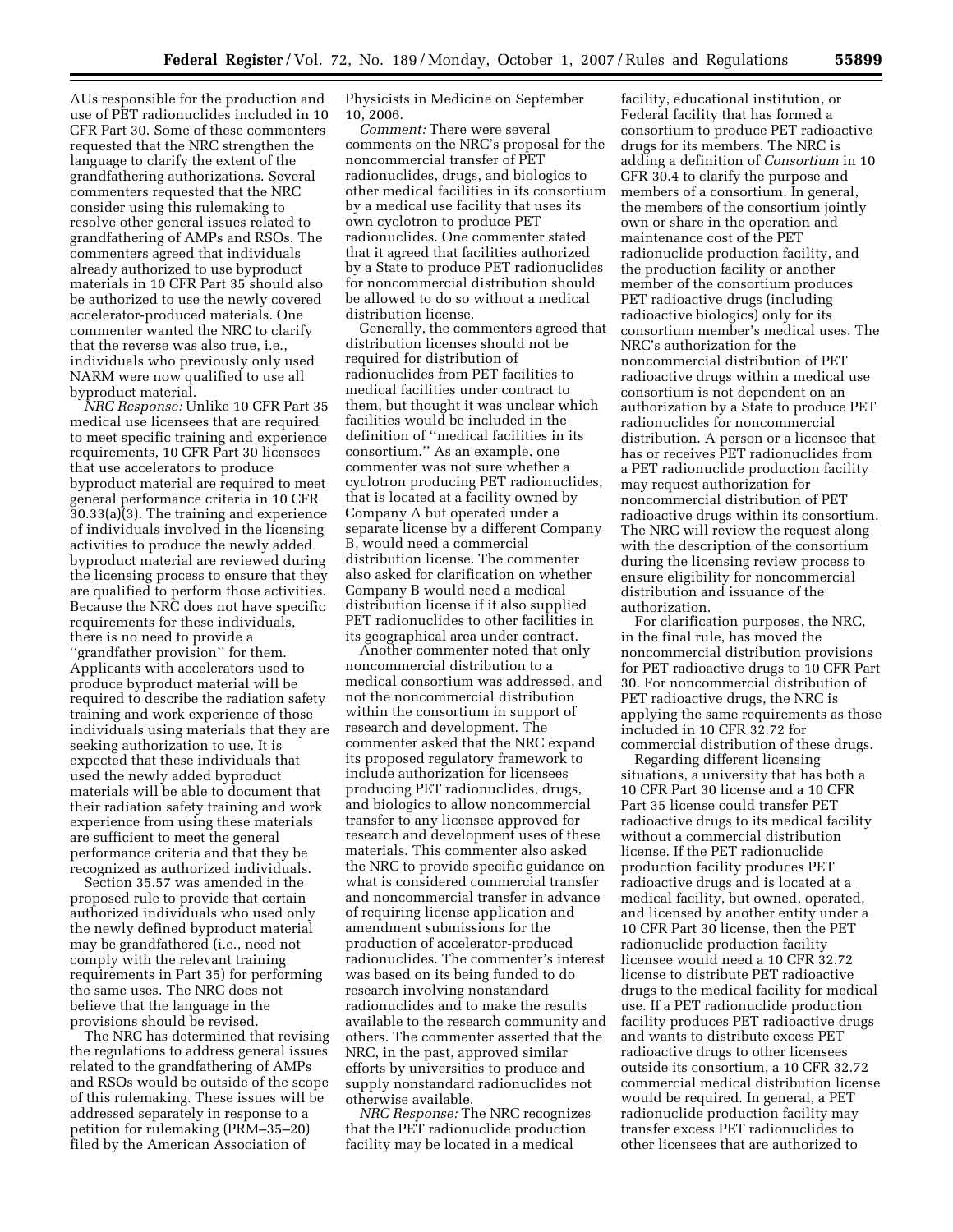receive such PET radionuclide transfer under 10 CFR 30.41. However, if a PET radionuclide production facility produces radionuclides for commercial distribution, then a distribution authorization would be required as well. An applicant's intent regarding noncommercial distribution, transfer, or commercial distribution will be evaluated as part of the licensing review process to ensure that the proper license or authorization is issued.

A PET radionuclide production facility is required to obtain a 10 CFR Part 30 license for production, possession, and use of byproduct material. Under 10 CFR 30.41, a licensee is allowed to transfer byproduct material (including PET radionuclide) to any person authorized to receive such byproduct material. However, as required in 10 CFR Part 35 regulations, medical use licensees can only obtain PET radioactive drugs for medical use from persons meeting specific requirements for commercial distribution of radioactive drugs in 10 CFR 32.72. There are no such limitations for nonmedical use. Therefore, a specific provision would be needed to allow medical use licensees to obtain PET radioactive drugs through noncommercial distribution or from persons not covered under 10 CFR 32.72. A new provision is added in 10 CFR 30.32(j) to allow a PET radionuclide production facility to noncommercially distribute PET radioactive drugs to members of its consortium. Such a provision is not needed for a PET radionuclide production facility to transfer PET radionuclides because transfer is already allowed under 10 CFR 30.41.

*Comment:* A commenter requested that the NRC clarify whether facilities that prepare PET drugs for use in research under Investigational New Drug exemptions (INDs) filed with the FDA, or used in research conducted under approvals granted by Radioactive Drug Research Committees (RDRCs) operating as branches of the FDA under 21 CFR 361.1, would be considered ''registered'' by the FDA.

*NRC Response:* As specified in 10 CFR 30.32(j) and 10 CFR 32.72, being registered with the FDA is only one of the five ways that an applicant can demonstrate that it is qualified to produce PET radioactive drugs for noncommercial or commercial distribution to medical use licensees. Because the NRC neither interprets nor enforces FDA requirements, it is the applicant's responsibility to provide documentation of the proper FDA registration. If there is a question as to whether a specific facility that prepares PET drugs under INDs or RDRCs is ''registered'' by the FDA, the applicant should contact FDA for a determination.

It is important to note that a 10 CFR Part 35 medical use licensee may obtain unsealed byproduct material for uptake, dilution, excretion, imaging, or localization from an NRC or Agreement State licensee that prepared the material for research in accordance with an RDRC-approved protocol or an IND protocol accepted by FDA as permitted in current provisions of 10 CFR 35.100 and 35.200. This provision is separate from the provision that the byproduct material must be obtained from a commercial manufacturer or preparer licensed under 10 CFR 32.72 or by noncommercial distribution from a member of its consortium under 10 CFR 30.32(j).

*Comment:* A commenter expressed concern that language in the proposed rule could place undue burden on health care providers who use cyclotrons for the production of radiotracers by requiring them to meet FDA's Good Manufacturing Practices (GMPs) standard that is applied to commercial entities producing products for sale to the public. The commenter stated that it was inappropriate to apply GMPs to noncommercial production of radiotracers. The commenter stated that: (1) the EPAct does not give the NRC the authority to require health care providers to follow GMPs in their clinical practices; (2) enforcing drug production quality standards falls under FDA's jurisdiction, and the NRC should not enforce FDA requirements; (3) such a requirement would have a detrimental effect on exploration of new treatment pathways; and (4) health care providers have not been required to apply commercial GMP standards previously. The commenter asserted that regulation of cyclotron byproduct material should not include processes involving drug production and patient care. The commenter further indicated that the production of radiopharmaceuticals using a cyclotron is no different than using a molybdenum or rubidium generator.

*NRC Response:* The NRC disagrees that its regulations would require health care providers to follow GMPs in their clinical practice. The NRC requires licensees that distribute radioactive drugs (including radioactive biologics) to medical use licensees to be qualified to produce radioactive drugs for medical use. To demonstrate this qualification, the NRC requires in 10 CFR 30.32(j) and 10 CFR 32.72 that the applicant or licensee submit evidence that it meets at least one of the following criteria: (1) be registered with the FDA, (2) be

registered or licensed with a State agency as a drug manufacturer, (3) be licensed as a pharmacy by a State Board of Pharmacy, (4) be operating as a nuclear pharmacy within a Federal medical institution, or (5) be a PET drug production facility registered with a State agency. The FDA's rule on Good Manufacturing Practice for PET drugs establishes criteria for the production and process/quality controls of PET drugs in PET centers registered with the FDA. While the NRC recognizes the FDA registration in the NRC's regulations, registration with the FDA is only one of five different criteria that licensees may meet to demonstrate they are qualified to distribute radioactive drugs to medical use licensees.

The NRC agrees that the production of radiopharmaceuticals using radionuclides from a cyclotron is no different than using molybdenum or rubidium generators. The producer of the molybdenum generator is registered with the FDA as a drug manufacturer and is licensed by the NRC under both 10 CFR Part 30 and 10 CFR 32.72. The use of the generator to prepare other radioactive drugs is required in 10 CFR 32.72 to be done by a commercial nuclear pharmacy or in 10 CFR 35.200 to be done at the medical use facility by an AU meeting specific training and experience criteria or an ANP. The NRC has applied the same flexibility in recognizing that certain drugs are produced by facilities registered with the FDA or States and that other drugs are prepared by or under the supervision of AUs or ANPs.

*Comment:* A commenter recommended that the NRC should include an exemption for changes that involve the addition or relocation of either a PET radionuclide production area or a radionuclide delivery line from the PET production area from license amendment or the NRC notification requirements for broad scope Type A licenses under 10 CFR 35.15. The commenter stated that this allowance is consistent with the level of authority the NRC has historically granted under this list of exemptions.

*NRC Response:* The NRC agrees with the commenter and revised proposed 10 CFR 35.15(f) to make it clear that a Type A specific license of broad scope is exempt from the notification provisions in 10 CFR 35.14(b)(5). In this final rule, the NRC's licensing practice for Type A specific licenses of broad scope is to have the licensee describe significant facilities, such as the PET radionuclide production area or radionuclide delivery tube, and provide the NRC its criteria for reviewing and approving the addition or relocation of these facilities.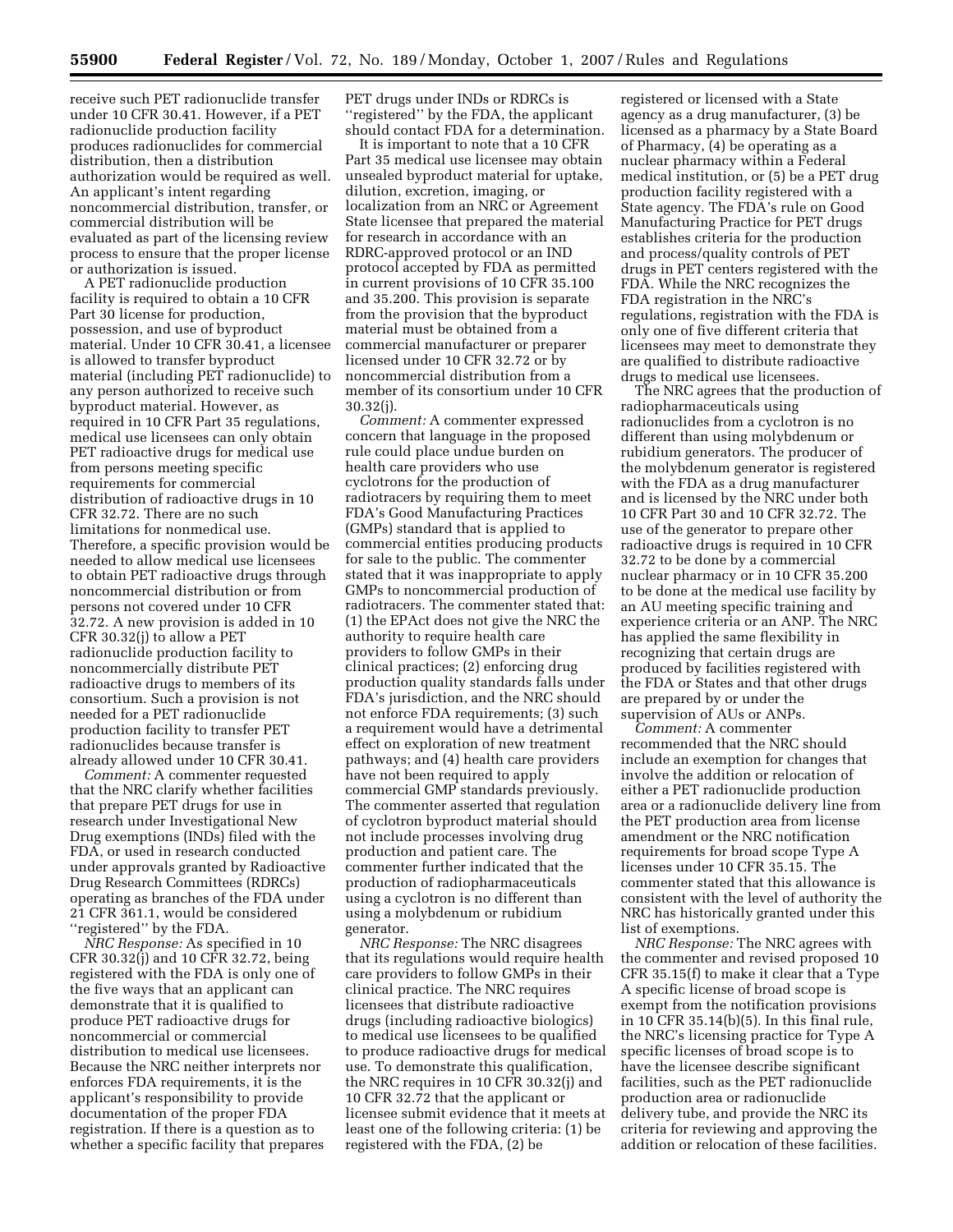The broad scope licensee with a PET radionuclide production facility will need to submit an application to license the production facility and, if applicable, increase its radionuclide possession levels.

# *Comments on Waste and Decommissioning*

## Decommissioning and Decontamination

Comment: A commenter noted that under the proposed rule, activities under the new definition of Byproduct material would need to be licensed within 6 to 12 months after the final rule takes effect. The commenter requested clarification as to whether this new requirement would result in MML licensees having to permit/license all sites containing radium or radium contamination due to radium paint operations or gauge maintenance. The commenter noted that current U.S. Air Force (USAF) policy is to forgo permitting sites, until intrusive characterization of the site has been performed. The commenter requested that the NRC state whether this rule would affect the current USAF policy.

*NRC Response:* As previously discussed, since the publication of the proposed rule, and after considering the comments on the new definition of *Byproduct material,* the Commission has taken a closer look at the scope of the Commission's jurisdiction over the newly added byproduct material including discrete sources of radium-226. The EPAct covers material that is ''produced, extracted, or converted after extraction, before, on, or after August 8, 2005, for use for commercial, medical, or research activity.'' Notwithstanding that a discrete source of radium-226 may have originated from a commercial supplier, the Commission has determined that discrete sources of radium-226 still under the control of the military do not constitute ''commercial use'' under the EPAct and are, therefore, outside the Commission's jurisdiction. Defining ''commercial use'' to include all material supplied to the military from a commercial supplier would result in virtually all military use of this material to be ''commercial use.'' This would vitiate any distinction that the EPAct intended to make for military use, as opposed to commercial use, by excluding military use from its coverage.

However, this exclusion from the coverage of the EPAct only applies to a certain type of military use, i.e., NARM used for ''military operations.'' The term ''military operations'' covers what is traditionally understood as the military's primary mission for national

defense, including warfare, combat, and battlefield missions, and, of course, training for battlefield missions. NARM used, or available for use, for these purposes would be excluded from the coverage of the EPAct and from the coverage of this rule. If the material is intended for use in military operations, it is excluded from the coverage of this rule notwithstanding the fact that it was originally produced by a commercial supplier. In addition, ''military operational'' material includes material still under the control of the military, i.e., in storage, or material that may be subject to decontamination and disposal. Other use of NARM by the military would be covered by this rule.

The NRC no longer authorizes specific byproduct material use licensees to bury licensed materials at their facility. Although the MML licensee cannot issue permits for new burial sites, licensees are required under 10 CFR 30.35 to maintain documentation of information that is necessary for decommissioning.

*Comment:* A commenter stated that Actinide/radium-226 surface contamination levels less than 1000– 1500 dpm/100cm2 are typically not detectable at 1–2 sigma counting statistics. The commenter stated that radium-226 captured in clothing/porous materials could have much higher counting errors and asked if the NRC has accepted the technological shortfall for detection of radium-226 and proposed an alternative.

*NRC Response:* Licensees are required to ''demonstrate'' to the NRC that post remediation contamination levels meet the release criteria for their sites. ''Demonstration'' includes specifically addressing instrumentation used for detecting and measuring the contamination. If instruments can't detect the contamination, other means to identify contamination levels must be addressed in the licensee's Decommissioning Plan. The NRC guidance documents NUREG–1757, ''Consolidated NMSS Decommissioning Guidance,'' and NUREG–1575, ''Multi-Agency Radiological Survey and Site Investigation Manual,'' both address instrumentation.

*Comment:* Two commenters requested that the NRC modify its regulations in 10 CFR 30.36 to allow a longer time frame of at least 10 years for completion of decommissioning for accelerator production facilities. One commenter stated that decommissioning of a particle accelerator and its associated facility can range from a return of a selfshielded cyclotron unit to the manufacturer to a major cleanup of an older accelerator unit and its facility.

The commenter stated that cost for decommissioning will be significantly impacted by the time frame allowed to complete this action. Under the current 10 CFR 30.36 regulations, completion of decommissioning for an accelerator production facility could be required in as little as 48 months following cessation of operation. On the other hand, under 10 CFR 50.82, decommissioning of a power reactor is required to be completed within 60 years following cessation of operation. Hence, the commenter requested that the NRC modify its regulations in 10 CFR 30.36 to allow a longer time frame of at least 10 years for completion of decommissioning for accelerator production facilities.

*NRC Response:* The NRC's regulations in 10 CFR 30.36 require that the site or any separate building or outdoor area that has not been used for 2 years must be promptly remediated if the remediation activities are allowed by the existing license. If remediation activities are not allowed under an existing license, the licensee must develop a decommissioning plan and submit a request for a license amendment within 1 year. The decommissioning process must be completed within 2 years, unless an alternative schedule for completion of decommissioning is approved by the Commission.

The level of effort for decommissioning a radioactive material production facility depends on many factors such as the design, age, operating condition, and usage of the accelerator and the type of facility where the accelerator is located. Decommissioning activity can range from simply a return of a self-shielded cyclotron unit to the original manufacturer to a more complicated cleanup of an older accelerator unit and its facility. Because alternative schedules for decommissioning are allowed within the existing regulations, there is no need to modify 10 CFR 30.36.

*Comment:* In response to the NRC's request for comments on the decommissioning of accelerator facilities and accelerator components, one commenter requested clarification in Part 35 that the term decommissioning does not apply to the removal or replacement of a linear accelerator used for medical treatment. Another commenter recommended that the NRC include a specific exemption that states that ''decommissioning'' does not include: (a) replacement of one medical accelerator for another; (b) upgrading of a medical accelerator; (c) replacement of one cyclotron for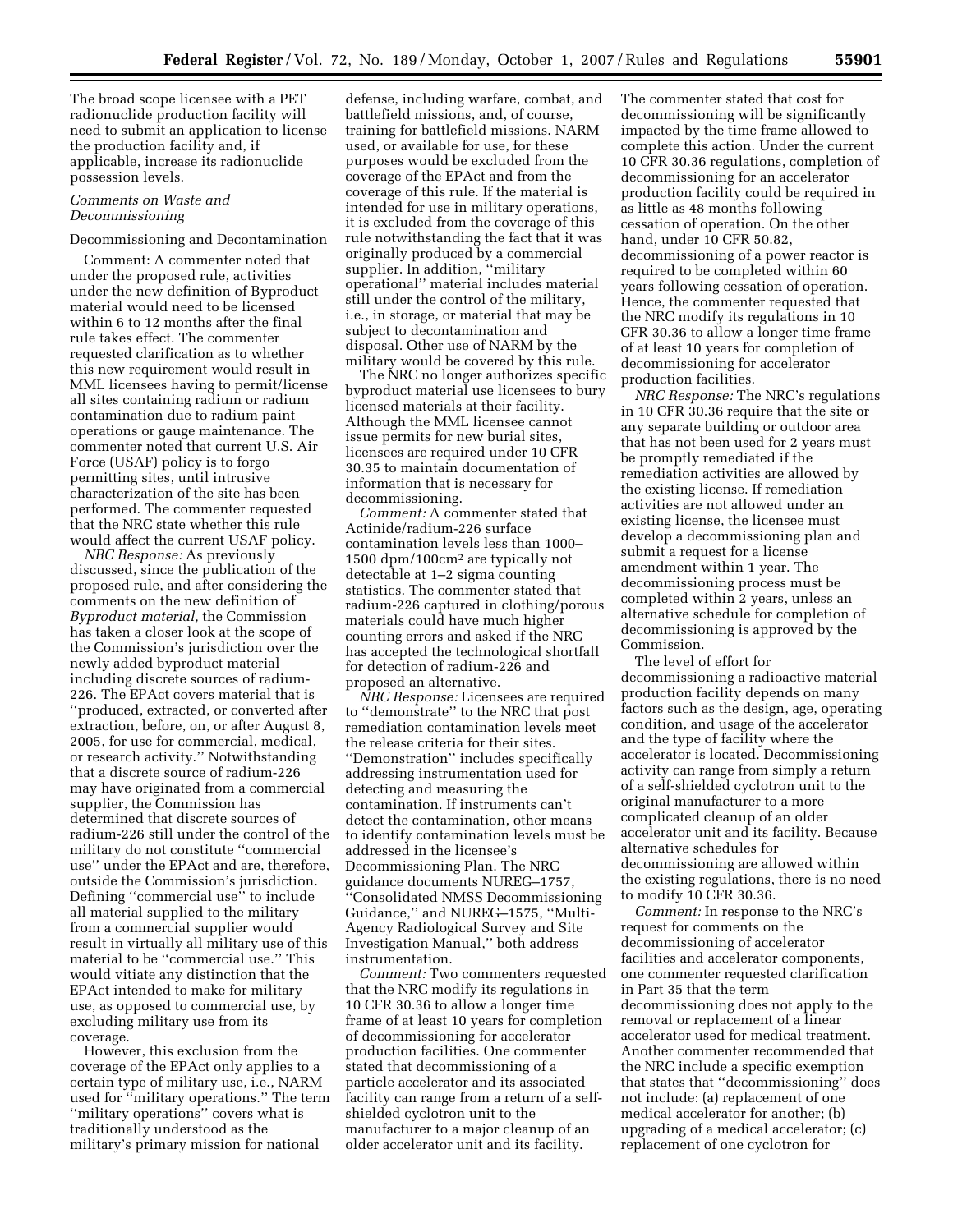another within the same facility; or (d) upgrading of an existing cyclotron.

*NRC Response:* The EPAct gave the NRC the authority to regulate any material that has been made radioactive by use of a particle accelerator and is produced, extracted, or converted for use for a commercial, medical, or research activity. Under the EPAct, the NRC only has authority over the radioactive material and not over accelerators including linear accelerators used for medical treatment. Because linear accelerators used for medical treatment do not produce radioactive material that is used for commercial, medical, or research activities, the NRC will not be regulating the activated material that may be produced during medical treatment.

Because medical linear accelerators and activated material associated with these types of accelerators are not regulated by the NRC, no specific exemption is needed for non-NRC regulated material, including replacement or upgrade of a medical linear accelerator. Decommissioning regulations are not applicable to nonregulated material such as a medical linear accelerator.

Replacement or upgrade of a cyclotron is not typically considered a decommissioning activity; therefore, an exemption for such activity would not be required. However, if the cyclotron is used to produce radioactive material for commercial, medical, or research activities, and accelerator components become activated incidental to the production of radioactive material, both the radioactive material and the components would be regulated as licensed material. The activated components would require decommissioning upon cessation of licensed activity. If licensed activity continues, the replacement or upgrade of a cyclotron or its activated components would be addressed in the license. The removed cyclotron and its activated components are considered licensed material and would be treated as radioactive waste.

*Comment:* A commenter stated that the NRC should address volumetric contamination of materials by activation/spallation and recommended that the NRC develop release criteria for the various accelerator-produced radionuclides.

*NRC Response:* For decommissioned sites, the release criterion for unrestricted use is 25 mrem per year (0.25 mSv per year) as listed under 10 CFR Part 20, Subpart E, and 10 CFR 30.36, including all radionuclides and all pathways. If an accelerator is used to produce regulated material, and

accelerator components become activated incidental to the production of the regulated material, the activated components would be licensed and subject to 10 CFR Part 20, Subpart E, and 10 CFR 30.36 requirements.

Even though the NRC has, in the past, considered exposure criteria for release of waste and contaminated scrap, no rule has been adopted regarding exposure criteria. Currently, the NRC does not plan to develop release criteria for various accelerator-produced radionuclides. Activated waste produced in an accelerator will be treated like any other radioactive waste. Guidance regarding decommissioning and waste disposal can be found in NUREG–1757, ''Consolidated NMSS Decommissioning Guidance.''

*Comment:* Two commenters asked whether the NRC will be proposing acceptable de minimus values, release criteria, or remediation criterion for surficial and volumetric radium contamination on building structures and soil that can be generally applied to decommissioning operations. One commenter asked if the NRC accepts 5 pCi/gram of soil as volumetric de minimus values that EPA or States have approved for radium-226 contamination release value at certain remediation sites

*NRC Response:* Currently, there are no de minimus values or release criteria for decommissioning sites. As provided in 10 CFR 20.1402, the release criterion for unrestricted use is 25 mrem per year (0.25 mSv per year) for all sources and all pathways. The NRC will only accept a release value of 5 pCi/gram (0.185 Bq) for radium-226 contamination in soil if the site will also meet the NRC's release criterion of 25 mrem per year (0.25 mSv per year).

The NRC does have screening values for building surfaces and surface soil concentrations. Screening values are based on the 25-mrem per year (0.25 mSv per year) release criterion and can be used to simplify decommissioning efforts where low levels of contamination exist. Screening values are listed in tables included in Appendix B of NUREG–1757, ''Consolidated Decommissioning Guidance-Decommissioning Process for Materials Licensees,'' for each radionuclide for building surfaces and soil surfaces. These screening values are not de minimus values. Unlike de minimus values, the screening values were developed under certain site conditions (e.g., type of facility, depth of soil contamination, type of surface contamination); therefore, screening values may only be used if a site meets these specific conditions. For a site with

mixed radionuclides, the ''unity rule'' (or sum of the fractions rule) applies, and screening values would change depending on the site's isotopic mixture. There are only a few sites that can use the screening method for decommissioning because sites are very different from each other, and most sites do not meet the conditions for using screening values.

*Comment:* One commenter provided some insight on a radium-226 dosimeter calibration source breach at a facility in the 1950s and indicated that current survey equipment has difficulty detecting actinide contamination under 1000–1500 dpm/100cm2. The commenter stated that if the radium-226 breach occurred before the 1970s, it is likely that the contamination still exists. Because the NRC has taken authority over all past, present, and future radium-226 sources, the commenter asked whether the NRC's authority includes authority over the contamination resulting from a radium-226 source breach.

*NRC Response:* Under the EPAct, the NRC has the regulatory authority over all past, present, and future discrete sources of radium-226 and any contamination associated with the discrete sources. However, the NRC does not intend to require nonlicensed owners of properties that may be contaminated with radium-226 to obtain licenses. If contamination is discovered at a nonlicensed person's facility, such as contaminated buildings or grounds, the NRC will work with the facility owner to perform decommissioning of the site. If the site presents a significant threat to the public health and safety, the NRC may order the owner to obtain a license and to perform decommissioning of the site. In addition, the NRC may seek assistance from EPA to consider listing the site on EPA's National Priority List and clean up the site under the CERCLA or Superfund Program. Any arrangement between the NRC and EPA regarding regulatory authority over decommissioning would be agreed upon on a site-specific basis.

*Comment:* One commenter indicated that a number of gaslight and luminous production sites are abandoned, and some are Superfund sites. The commenter asked whether the NRC has the financial ability to clean up these sites.

*NRC Response:* The NRC does not perform or provide funds for cleanup of contaminated sites because the NRC does not have authority in spending Federal funds for conducting cleanup activities. The NRC relies solely on licensees or property owners to perform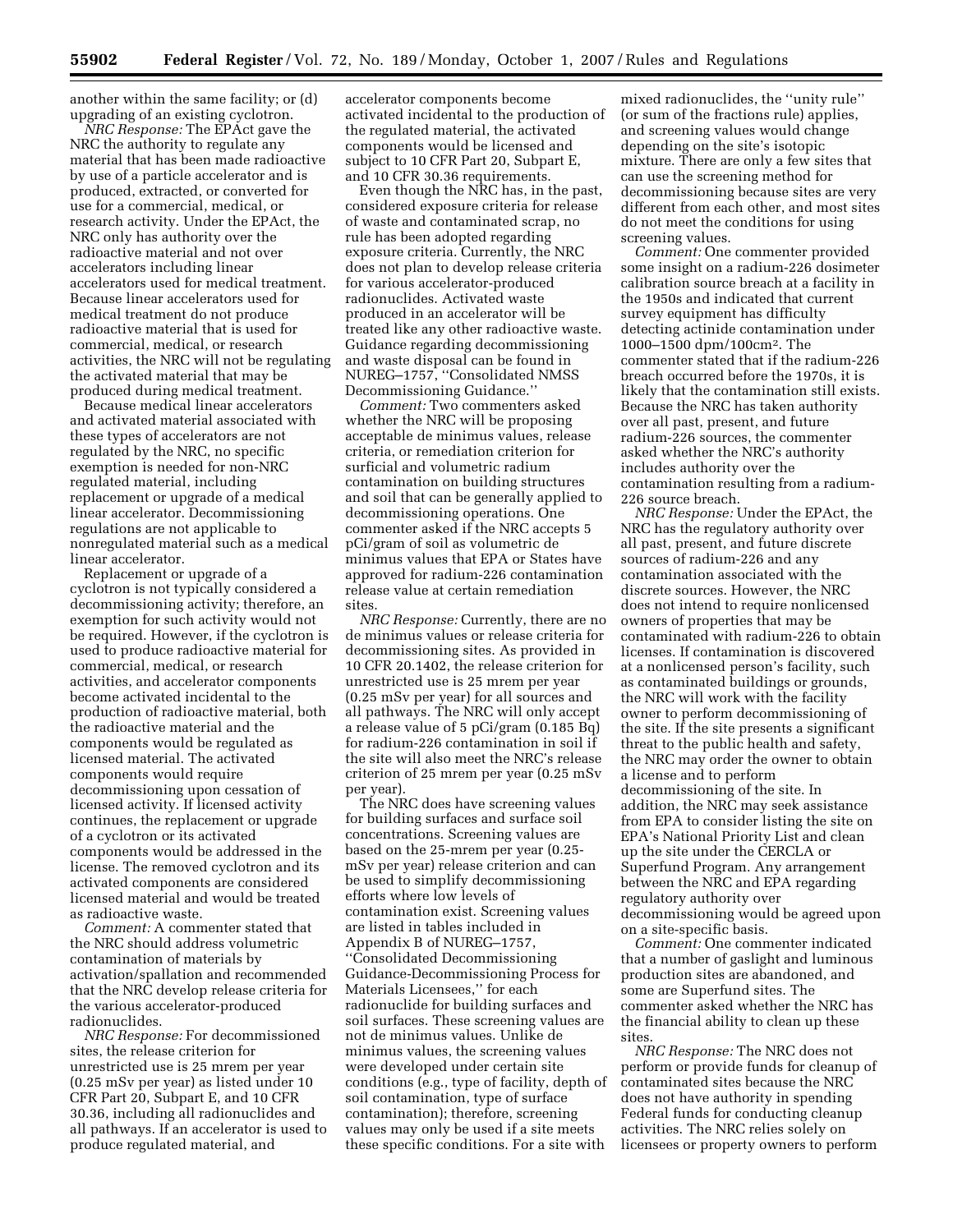the necessary cleanup work. Unlike the NRC, EPA has the funds under the CERCLA or Superfund Program to evaluate the extent of the contamination and to conduct the cleanup efforts. EPA also has the statutory authority to recover the cost associated with the cleanup activities from the potentially responsible parties.

*Comment:* One commenter asked whether there will be any requirements for the NRC's review of radiumcontaminated sites that have been remediated before the effective date of this rule.

*NRC Response:* The NRC does not intend to revisit sites that have already been remediated. If sites are discovered to be contaminated with sufficient quantities of radionuclides to potentially warrant additional decommissioning, the NRC will contact and work with the owner of the property to re-commence the decommissioning process.

*Comment:* One commenter asked how the NRC will review decommissioning plans and final status surveys for sites where AEA Section 91(b) materials may be the predominant contaminant with respect to AEA materials regulated by the NRC and whether there is a limit of the NRC's interests in these sites.

*NRC Response:* Decommissioning of a licensed facility falls under the requirements of 10 CFR part 20, Subpart E, and 10 CFR 30.36. The NRC will review decommissioning plans and the final status survey to ensure that the licensed facility meets the release criterion of 25 mrem per year (0.25 mSv per year) for unrestricted use for all radionuclides and all pathways. The NRC will use this approach for all sites that are contaminated by any licensed material including sites where unlicensed radionuclides such as Section 91(b) material contribute to the dose estimates in the all-pathway analysis. The NRC has no regulatory authority over a site that is contaminated with only Section 91(b) material and not licensed material.

*Comment:* One commenter raised a question on whether the NRC will subsume the predominant regulatory role for remediation of sites that predate the USAF MML and were established under AEC purview.

*NRC Response:* The NRC has the predominate regulatory role in the decommissioning of sites under the MML. Sites containing licensed material must be decommissioned under 10 CFR part 20, subpart E, and 10 CFR 30.36 requirements regardless of whether such sites predate the MML or were under the purview of AEC.

*Comment:* Two commenters expressed their concern regarding the statement in the Statements of Consideration for the proposed rule that only radionuclides with a half-life of more than 120 days, that are present in sufficient quantities to cause a public health and safety concern, need to be addressed for the purpose of establishing adequate financial assurances for decommissioning leading to license termination. One commenter requested that the final rule include specifications of which radionuclides and the threshold amounts would be sufficient to lead to license termination. Another commenter recommended that the term ''sufficient quantities'' be defined in terms of 10 CFR part 20 dose limits.

*NRC Response:* In the proposed rule, the term ''sufficient quantities'' is referring to quantities of radionuclides with a half-life of more than 120 days for the purpose of establishing adequate financial assurance for decommissioning leading to license termination. The specific quantities are established in 10 CFR 30.35. For unsealed byproduct material in quantities exceeding 105 times, or for sealed sources or plated foils in quantities exceeding 1012 times the applicable quantities in Appendix B to 10 CFR part 30, the licensee is required to submit a decommissioning funding plan. For unsealed byproduct material in quantities exceeding 103 but less than or equal to 105 times, or for sealed sources or plated foils in quantities exceeding 1010 but less than or equal to 1012 times the applicable quantities in Appendix B to 10 CFR part 30, the licensee is required to submit either a decommissioning funding plan or a certification that financial assurance for decommissioning had been provided in the amount prescribed in 10 CFR 30.35(d). Revising the quantities requiring financial assurance is beyond the scope of this rule.

For license termination, the release criterion for unrestricted use is 25 mrem per year (0.25 mSv per year) as listed under 10 CFR part 20, subpart E, and 10 CFR 30.36. All radionuclides, regardless of the quantities present, must be considered in the all-pathway analysis in demonstrating compliance with the release criteria.

#### Waste Disposal

*Comment:* One commenter asked whether radioactive waste site licenses will need to be changed to reflect the newly regulated radioactive materials and whether it is the waste site licensee's responsibility to incur the cost of changing the license.

*NRC Response:* Waste site licenses may or may not need to be amended to include newly regulated radionuclides. The need for amending a license will depend on how the existing license identifies the licensed material (listed as a group of radionuclides or listed by each individual radionuclide). The cost for a license amendment would be the responsibility of the licensee.

*Comment:* One commenter asked whether there are disposal sites that can inexpensively dispose of consumer products and luminous light sources. If not, the commenter stated that abandonment may become the only method of disposal.

*NRC Response:* There are radioactive waste disposal sites, licensed by the Agreement States, and hazardous or solid waste disposal sites, permitted by the EPA or its authorized States, available for disposal of the newly added byproduct material. Disposal charges are set by each of the disposal facilities based on the type of material and the contamination level. It is the licensee's responsibility to locate a disposal facility that could accept the waste and to negotiate disposal cost.

There are also certain manufacturers that accept returned or spent sources from their customers. In the past, DOE has, in certain unique situations, cooperated with the NRC and the CRCPD in collecting certain orphaned sources for storage and/or disposal at DOE facilities due to lack of disposal options. However, these programs are typically limited in scope and designed for urgent needs.

In general, consumer products are manufactured by a specific license and distributed to consumers as an exempt product. These consumer products contain very small amounts of radioactive material in order to meet the stringent criteria for an exempt product. There are no disposal requirements for exempted products based on the amount of the radioactive material present and the negligible impact to public health and safety. Hence, exempt products are allowed to be disposed of in municipal landfills.

*Comment:* One commenter was concerned regarding the disposal of exempted smoke detectors containing radium-226.

*NRC Response:* This issue is discussed earlier in this document under ''Exemption of Certain Radium-226 Items.''

*Comment:* One commenter asked if the NRC will accept decay-in-storage as a method of disposal for acceleratorproduced medical radionuclides. The commenter also asked whether decayin-storage could also be applied to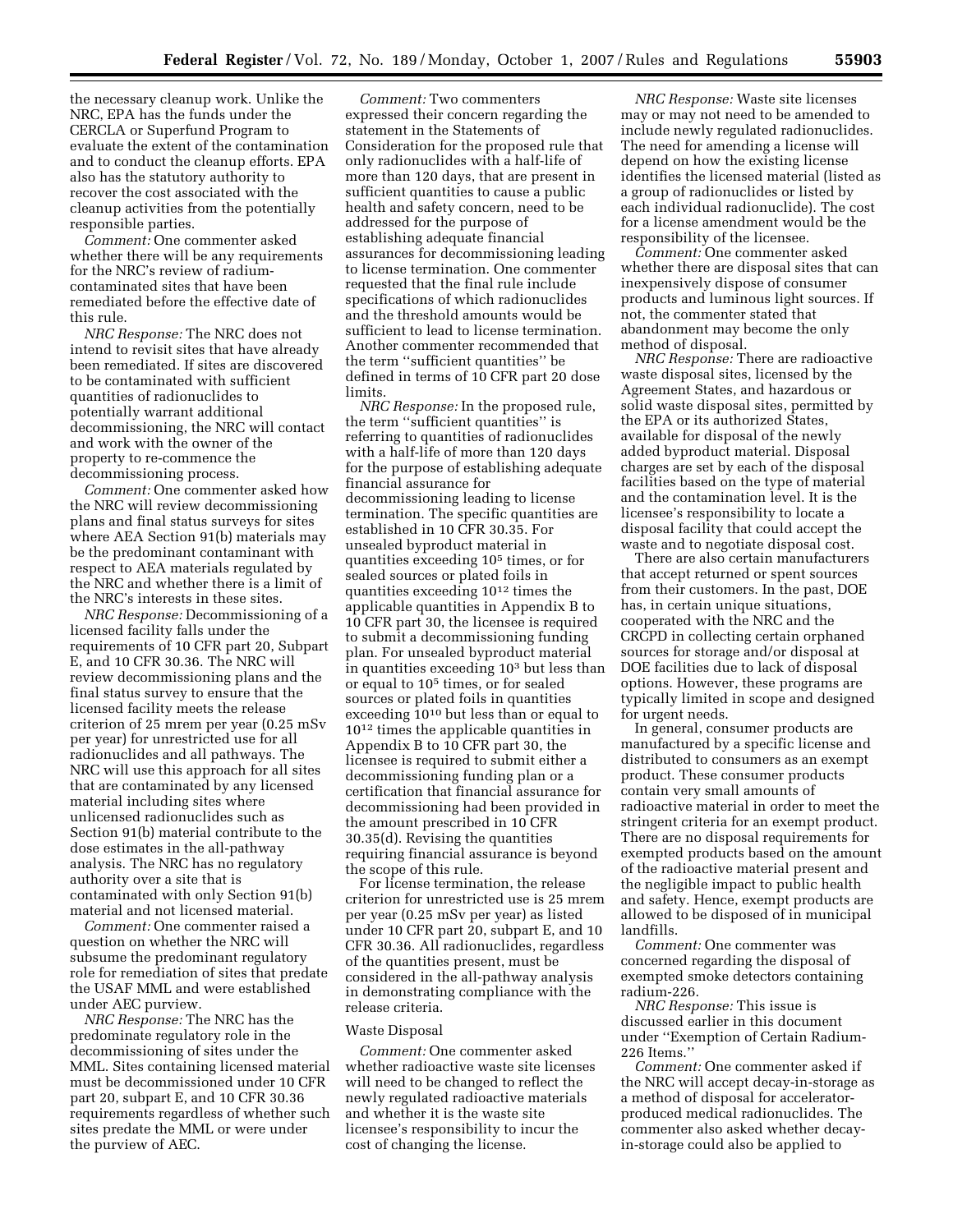accelerator components that are volumetrically activated or spallated, and whether the time period under which the accelerator is turned off or in a low energy mode could be counted as the decay-in-storage time.

*NRC Response:* Decay-in-storage has been, and will continue to be, an accepted means for disposal of radionuclides with short half lives, including medical radionuclides. Activated components either within or removed from the accelerator will be treated as any other radioactive source. Therefore, activated components contaminated with short-lived radionuclides with half lives less than 120 days will be allowed to use decayin-storage as a disposal method. Activated components contaminated with radionuclides with half lives greater than 120 days would either have to be disposed of as radioactive waste or have to be addressed later during decommissioning as part of the license termination process.

*Comment:* For decay-in-storage or disposal, a commenter asked whether accelerator-produced medical radionuclide users will be able to ignore short-lived radionuclides. As an example, the commenter noted that many ''hundreds of thousands'' of fluorine-18 disintegrations on the skin surface will produce only microrem doses to the skin or deep tissue.

*NRC Response:* All acceleratorproduced radionuclides, including short-lived radionuclides, will be regulated. Licensees may not ignore short-lived radionuclides in meeting the NRC's regulatory requirements. However, licensees may use decay-instorage as a means for disposal in accordance with the NRC criteria.

*Comment:* One commenter stated that decommissioning of accelerator facilities can result in the removal of building materials and accelerator parts that are activated. Recycling and disposal of material that meet the NRC's materials contamination limits may still trigger detectors at landfill and scrap facility checkpoints. The commenter recommended that the NRC consider exposure criteria for release of these materials.

*NRC Response:* In the past, the NRC has considered development of exposure criteria for release of waste and scrap through the rulemaking process. Due to public comments on the rulemaking effort, the NRC decided to defer the rulemaking to a later date, and no rulemaking on this issue was promulgated.

Sites released for unrestricted use based on the 25-mrem per year (0.25 mSv per year) criterion specified in 10 CFR Part 20, Subpart E, have no restrictions placed on the use of the site or disposition of material located on the site or disposal of waste or materials from the site. If a detector is triggered at a landfill, the operator of the landfill should notify the State or another regulatory authority. Typically, the NRC would be notified of the event, but, in most cases, no action would be taken because the material met the NRC's release criteria.

If the site is discovered to be recontaminated to levels above the release criteria, the NRC may contact the site owner or former licensee to begin the decommissioning process.

*Comment:* A commenter concurred with the NRC's proposed approach towards waste disposal to change Part 20 to redefine the definition of *Waste* to allow disposal of the newly added byproduct material in the NRCregulated disposal facilities or in a disposal facility permitted under Federal or State solid or hazardous waste laws. However, the commenter questioned whether such an approach may be arbitrary or capricious, since other similar low-level wastes may still fall under the Compact jurisdiction (i.e., Section 11e.(1) byproduct material). The commenter suggested that this situation could be avoided by managing the radium as radioactive material instead of byproduct material.

*NRC Response:* The commenter appears to be concerned that it may be arbitrary to treat some byproduct materials as low-level waste and some as non-low-level waste and suggested to manage the newly added byproduct material as radioactive material instead of as byproduct material. However, the EPAct defines the newly added byproduct material, i.e., discrete sources of radium-226 and accelerator-produced radioactive material, as a byproduct material. Defining the newly added byproduct material as radioactive material would be inconsistent with the statutory requirement. In addition, the NRC only has authority to regulate AEA material and not all radioactive material. Because the discrete source of radium-226 is a byproduct material, and byproduct material is only a subset of radioactive material, treating radium-226 as radioactive material instead of byproduct material would have the appearance that the NRC has regulatory authority over all radioactive material.

The EPAct provides an additional disposal approach for the newly added byproduct material to include disposal at a disposal facility permitted under Federal or State solid or hazardous waste laws. This approach is consistent with many existing State programs that

regulate naturally occurring and accelerator-produced radioactive material as radioactive material and not as byproduct material. In addition, this approach would enhance proper and timely disposal of the newly added byproduct material. Similar to low-level waste disposal facilities, disposal facilities permitted under Federal or State solid or hazardous waste laws also need to consider all radionuclides as source terms in conducting the performance assessment and in formulating the waste acceptance criteria to ensure protection to public health and safety and the environment.

*Comment:* One commenter concurred with providing multiple options for disposal of the newly added byproduct material but was not sure if this is consistent with some compacts' definitions. The EPAct and the NRC state that the new byproduct material is not low-level radioactive waste (LLW) such that it is not to be impacted by the compact process of the Low-Level Radioactive Waste Policy Amendments Act (LLRWPAA). The commenter stated that this seems ''backward,'' as the Rocky Mountain Compact specifically captures radium in its definitions and traditionally has treated discrete radium as LLW.

*NRC Response:* Although the newly added byproduct material would not be considered LLW with respect to the compact process of the LLRWPAA, the newly added byproduct material may still be disposed of at an LLW disposal site. The EPAct provides additional options for disposal of the newly added byproduct material and does not prohibit the existing option of LLW disposal.

*Comment:* Because the newly added byproduct material would be allowed to be disposed of in either the NRCregulated disposal facilities or in a disposal facility permitted under Federal or State solid or hazardous waste laws, a commenter asked if waste disposed of in a CERCLA site would incur ''potential responsible parties'' (PRP) status should the solid or hazardous waste facility fail.

*NRC Response:* Currently, disposal sites already dispose of radium-226 and other accelerator-produced and naturally occurring radioactive material as daughter products or as radioactive waste. The EPAct allows these disposal sites to continue with their current practice. Therefore, nothing would change for these disposal sites under the new regulations. The EPA has jurisdiction over any site that becomes a CERCLA or a Superfund site, and the EPA has the statutory authority to recover cleanup cost from PRPs. Under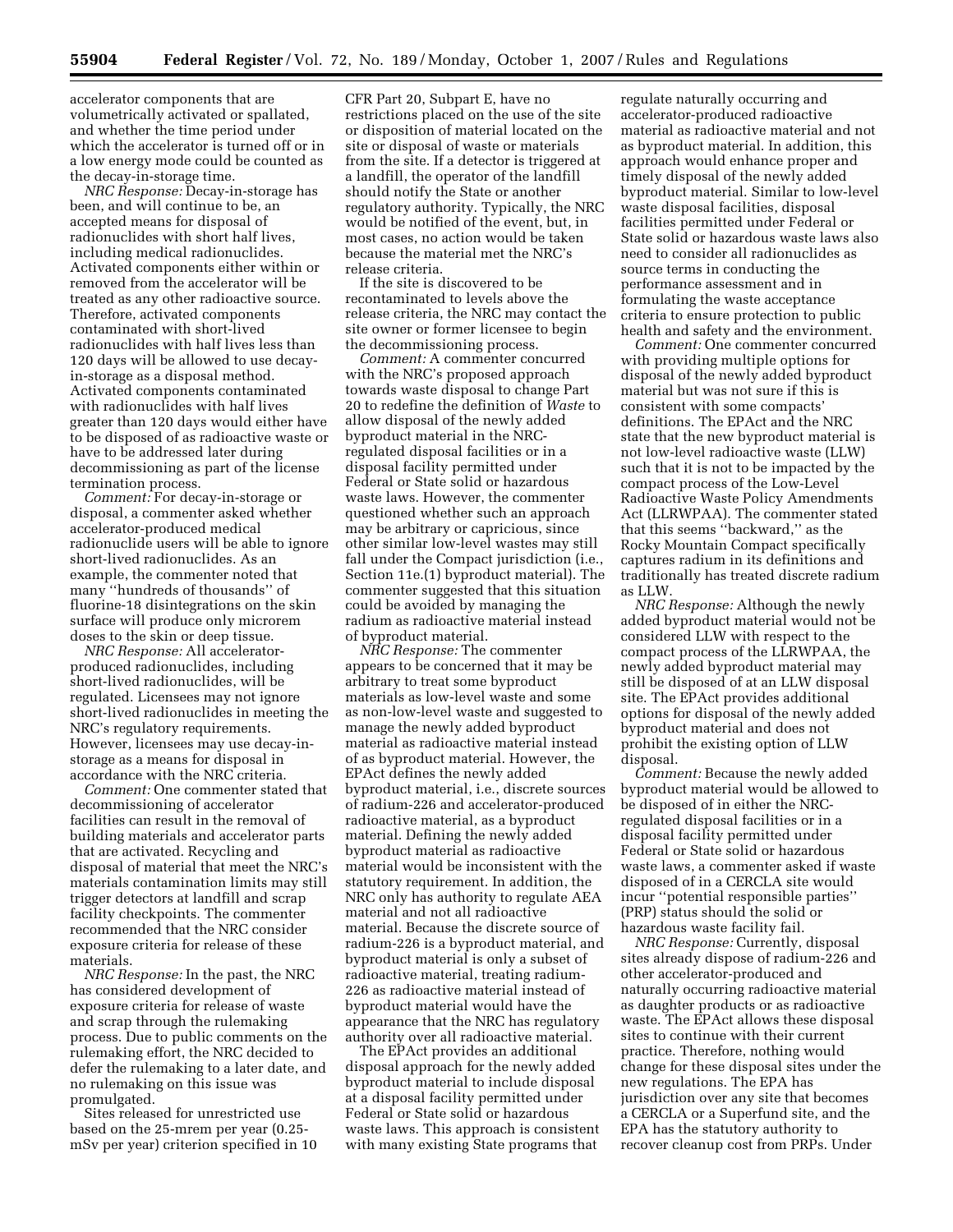the Superfund, any party who is associated with the site, used the site, disposed of material at the site, or contributed to the contamination at the site could all be considered as a PRP and liable for the cleanup.

*Comment:* A commenter indicated that any disposals in solid or hazardous waste facilities must take into account potential release of radium from the discrete source and therefore radon. The commenter suggested that discrete sources can be further encapsulated before burial as a treatment to reduce the potential for radium leakage and mitigate the potential for radon.

*NRC Response:* Disposal facilities need to consider all radionuclides and their daughter products when conducting the performance assessment and when developing the waste acceptance criteria regarding the type of radioactive waste that may be safely disposed of at the site. Depending on the performance assessment and the waste acceptance criteria, certain disposal facilities may require additional treatment of certain wastes to control the daughter products or migration of certain radionuclides. However, the NRC sees no reason to require further encapsulation of discrete sources before disposal because waste forms would depend on site-specific waste acceptance criteria for each disposal site.

## Financial Assurance

*Comment:* Two commenters strongly support an exemption for facilities with 18-MeV or less cyclotrons from the requirements of 10 CFR 30.35 for financial assurance for decommissioning because they do not believe these cyclotrons are capable of producing activation products in the quantity sufficient to trigger the financial assurance requirements. One commenter stated that this approach should be the standard in all non-Agreement States. In addition, these commenters stated that many burdensome expenditures are associated with calculating and securing financial assurance for decommissioning, including expensive concrete bunker boring and analysis. These costs would inevitably put some existing medical and scientific accelerator facilities out of business and would also deter prospective hospitals and educational institutions from obtaining onsite cyclotrons, potentially impacting patient access to services. In support of an exemption, one commenter stated that it could provide data to the NRC on incidental activation resulting from a 16.5-MeV cyclotron running at

maximum beam current at maximum duty cycle.

*NRC Response:* Although the commenters do not believe cyclotrons operating at 18-MeV or less are capable of producing activation products in the quantity sufficient to trigger the financial assurance requirements, supporting data have not been provided to the NRC. Financial assurance is required for the cost associated with decommissioning. Cost for decommissioning a cyclotron depends heavily on the complexity of decommissioning activities, which would be impacted by multiple factors such as design of the cyclotron, operating conditions, maintenance practices, and usage period. A standardized approach would not be suitable for all cyclotrons with various designs. The NRC's financial assurance regulations require financial assurance for decommissioning costs based on the type, quantity, half-life, and physical form of the radionuclides authorized in the license. The regulations implement a graded approach that requires increased financial assurance as the authorized quantity of licensed material increases. If the license authorizes a quantity above a threshold amount, financial assurance is required. Financial assurance is required because the cost of decommissioning should be borne by the organization that obtains the benefits of using the licensed material. The need for financial assurance increases where the decommissioning activities are complex or costly.

The cost of preparing a cost estimate for decommissioning cannot be avoided because the licensee must perform its obligation to decommission the facility at the end of licensed operations. Likewise, the cost of characterizing the extent of contamination cannot be avoided because characterization is necessary to prepare a decommissioning plan.

A licensee can reduce its financial assurance costs in several ways allowed by the regulations. The licensee can reduce its licensed possession limits to a level below the threshold that requires financial assurance, or to a level that allows lower amounts of financial assurance. The financial assurance regulations permit a licensee to submit a site-specific decommissioning funding plan. If the prescribed amounts of financial assurance exceed a reasonable estimate of decommissioning costs, the licensee may submit a site-specific decommissioning funding plan to justify a lower amount of financial assurance. Information relevant to the amount of radioactive material that must be

removed to permit license termination, and the cost of doing so, can be presented in the license application.

The financial assurance regulations allow for a number of different financial instruments to provide financial assurance, which allows the licensee to select the lowest cost alternative. Consequently, the NRC does not anticipate creating an exception from financial assurance requirements for cyclotron licensees.

*Comment:* One commenter stated that the NRC should urge the Agreement States to adopt their current requirements for decommissioning through IMPEP for Agreement States.

*NRC Response:* Agreement States are required under AEA Section 274 b. to adopt the NRC's regulations according to the compatibility designations within 3 years. Agreement State programs are regularly evaluated through IMPEP reviews. The NRC has worked, and will continue to work, closely with the Agreement States to ensure that State programs are compatible with the NRC.

*Comment:* One commenter indicated that there should also be surety requirements for decommissioning of facilities used to manufacture sealed sources.

*NRC Response:* If the manufacturer of sealed sources has possession limits that exceed the threshold amount, it will be required under existing NRC regulations to provide financial assurance. Threshold quantities are included in 10 CFR 30.35.

*Comment:* One commenter stated that decommissioning funding should account for activation products because some activation products, such as rebar and steel structural components from accelerator facilities, have half lives longer than 120 days and could pose a disposal issue. Gamma exposure due to activated products could be an issue in certain scenarios. If a licensee were to abandon its facility, the potential certainly exists for new legacy sites that the NRC is trying to avoid.

*NRC Response:* If an accelerator is used to produce regulated material, and accelerator components become activated incidental to the production of the regulated material, the activated components would be licensed and subject to 10 CFR Part 20, Subpart E, and 10 CFR 30.36 requirements. In accordance with 10 CFR 30.35, financial assurance for decommissioning of licensed material is required based on the radionuclides and threshold quantities authorized in the license. Financial assurance provides funds for the licensee to conduct decommissioning activities or to hire a third-party contractor to decommission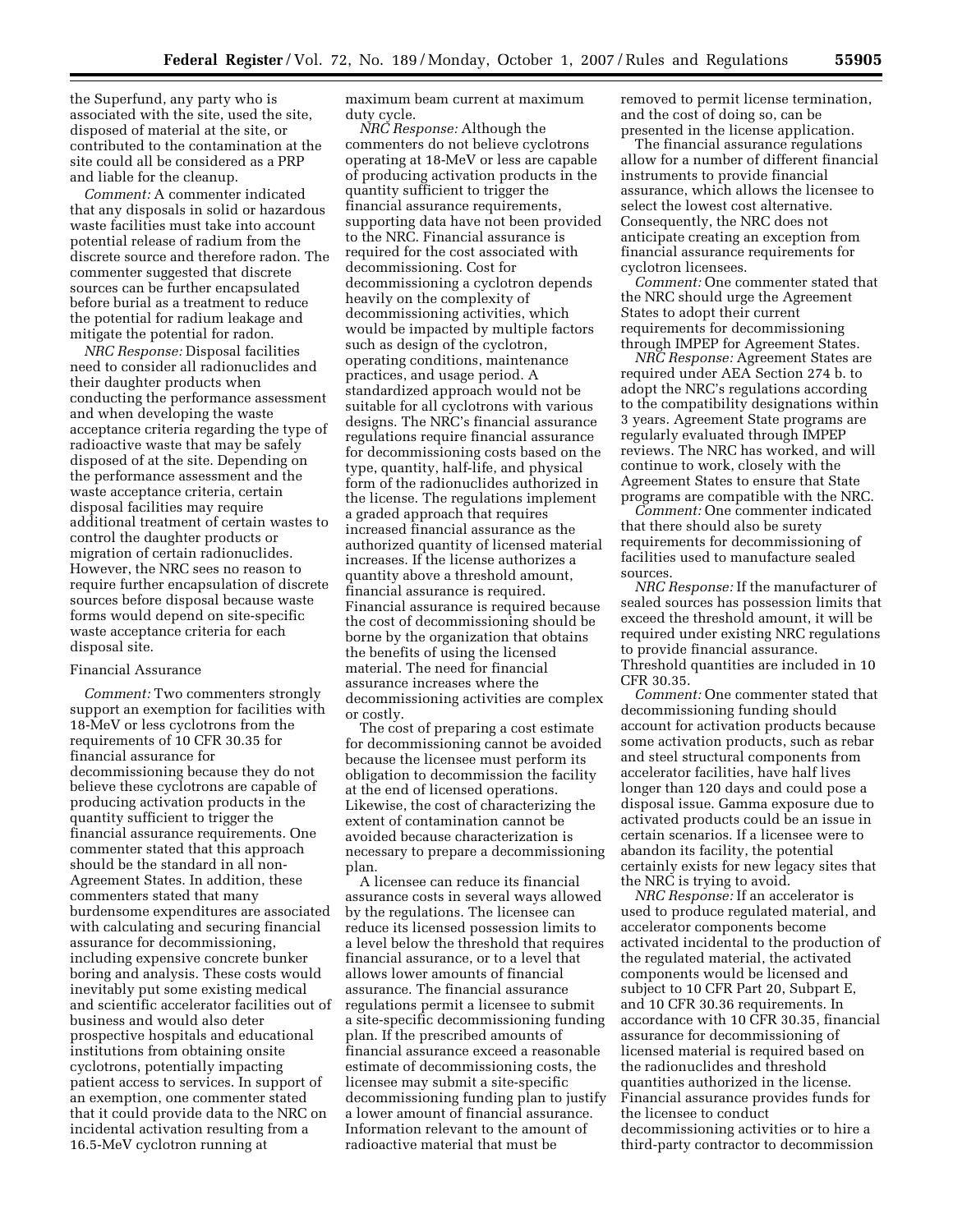a facility. These funds could be used in the event a licensee abandoned its facility.

### *Comments on Other General Requirements*

# 10 CFR Part 20, Appendix B, Derived Air Concentration (DAC)

*Comment:* Several commenters recommended that the NRC should use specific values for nitrogen-13 and oxygen-15 in 10 CFR part 20, appendix B. One commenter stated that the use of default values does not allow the licensee to use a risk-based approach for compliance.

Most of the commenters endorsed the DAC values for nitrogen-13 and oxygen-15 calculated by Dr. Michael Stabin at Vanderbilt University. The commenters noted that Dr. Stabin based his calculations on EPA Federal Guidance Report No. 12 (FGR–12) in conjunction with exposure limits and times used by the NRC in other calculated values in 10 CFR part 20, Appendix B. The commenters also noted that the dose conversion values from FGR–12 are used by the NRC in other applications and for other radionuclides currently in 10 CFR part 20, appendix B.

The commenters recommended that the DAC values for nitrogen-13 and oxygen-15 calculated by Dr. Stabin should be rounded to one significant number and added to part 20, appendix B.

*NRC Response:* In Section G of the proposed rulemaking, the NRC requested comments on a number of specific issues, including the adequacy of the applicable default ALIs and DACs in 10 CFR part 20, appendix B, for oxygen-15 and nitrogen-13, and whether staff should develop larger specific values for these radionuclides. All six commenters addressing this issue believed that specific values for DAC should be used rather than the current default DAC value of  $10^{-7}$  and  $10^{-9}$ microcuries per milliliter of air for occupational and member of the public, respectively. Reasons given that the default values in 10 CFR part 20, appendix B, were not appropriate included: (1) They are unnecessarily restrictive default values that can result in unjustified cost for unnecessary radiological monitoring and controls; (2) the use of default values in general does not allow the licensee to use a riskbased approach to compliance; (3) values in the proposed rule would be unreasonably low; and (4) FGR–12 dose conversion values are endorsed and used by the NRC in other applications, such as dose modeling in support of the License Termination Rule.

One commenter submitted an analysis and DAC values for nitrogen-13 and oxygen-15 to be incorporated in 10 CFR part 20, appendix B, Table 1, Column 3, and Table 2, Column 1, for the DAC occupational value and air effluent concentration value. This was endorsed by several commenters. The analysis used dose equivalent conversion factors for submersion in a semi-infinite cloud from FGR–12, ''External Exposure To Radionuclides in Air, Water, and Soil,'' along with exposure parameters used by the NRC in other calculations in 10 CFR part 20, appendix B.

Models describing deposition and retention in the respiratory tract, levels and times of absorption to blood, and the biokinetics involved were not available. The ICRP publications for workers or members of the public do not have dose coefficients for radionuclides with half-lives less than 10 minutes. ICRP Publication 53, Radiation Dose to Patients from Radiopharmaceuticals (1987), does have dose coefficients for inhalation of these radionuclides, but the biokinetic models generally are not directly applicable to worker intakes or environmental emissions. Because information was not available for dose conversion factors for intakes of oxygen-15 and nitrogen-13 to compare with the dose conversion factors for submersion, the NRC arranged for a study during the comment period. The purpose of the study was to develop scientifically sound inhalation dose coefficients for occupational and public exposures to forms of nitrogen-13 and oxygen-15, in order to compare DAC values from inhalation with DAC derived from submersion in contaminated air. The study developed biokinetic models describing deposition and respiratory tract retention, levels and time for absorption into blood, and systemic biokinetics of absorbed activity. Dose coefficients and derived air concentrations were developed for inhalation of nitrogen-13 as a gas and as ammonia, and oxygen-15 as molecular oxygen and as water vapor. The dose coefficients for submersion in air contaminated with nitrogen-13 and oxygen-15 were taken from FGR–12. These coefficients for air submersion are virtually identical because of their similar photon emissions.

The study verified that the limiting dose is from submersion in a cloud of the radionuclide and also arrived at limiting values for submersion that were submitted by the commenter, above, and that were endorsed by three other commenters. In light of the supporting documentation and technical basis for providing a specific value for the DACs for oxygen-15 and nitrogen-13 from

submersion in a semi-infinite cloud, the NRC is incorporating values of 4E–6 microcuries per milliliter for the occupational value in Table 1, Column 3, and 2E–8 microcuries per milliliter for the effluent concentration in Table 2, Column 1, of Appendix B to 10 CFR part 20, for submersion values of both radionuclides.

## Other Comments on Exemptions and General License

*Comment:* Some commenters agreed with the NRC's proposed delineation of particle accelerators into three varieties. The commenters agreed that the category of accelerators operated to produce only particle beams and not radioactive material, which include linear accelerators used in radiation therapy, should not be regulated. One commenter supported the NRC's proposal not to regulate incidental radioactive material produced by medical linear accelerators.

The commenters recommended that the NRC expand the exclusion in the final rule to include a specific exemption for commercially available linear accelerators used only for medical purposes to treat patients. One of the commenters recommended that the following or similar language may be appropriate: ''Particle accelerator means any machine capable of accelerating electrons, protons, deuterons, or other charged particles in a vacuum and of discharging the resultant particulate or other radiation into a medium at energies usually in excess of 1 megaelectron volt and does not include machines that only produce particle beams and not radioactive materials. For purposes of this definition, accelerator is an equivalent term.''

*NRC Response:* The NRC regulates radioactive material produced by using particle accelerators but does not regulate particle accelerators, including linear accelerators. Therefore, the NRC cannot include in its regulations the exemption suggested by the commenters. The definition for particle accelerator incorporated in the NRC regulation is the same as the definition found in the SSRs. The commenter suggested adding a statement to the definition indicating that it does not include machines that produce particle beams and not radioactive material. The NRC does not believe this statement needs to be added because the NRC does not regulate accelerators and revising the definition of *Particle accelerator* as suggested by the commenter would introduce unnecessary confusion and inconsistency with State regulations.

*Comment:* A commenter noted a potential case in which the use of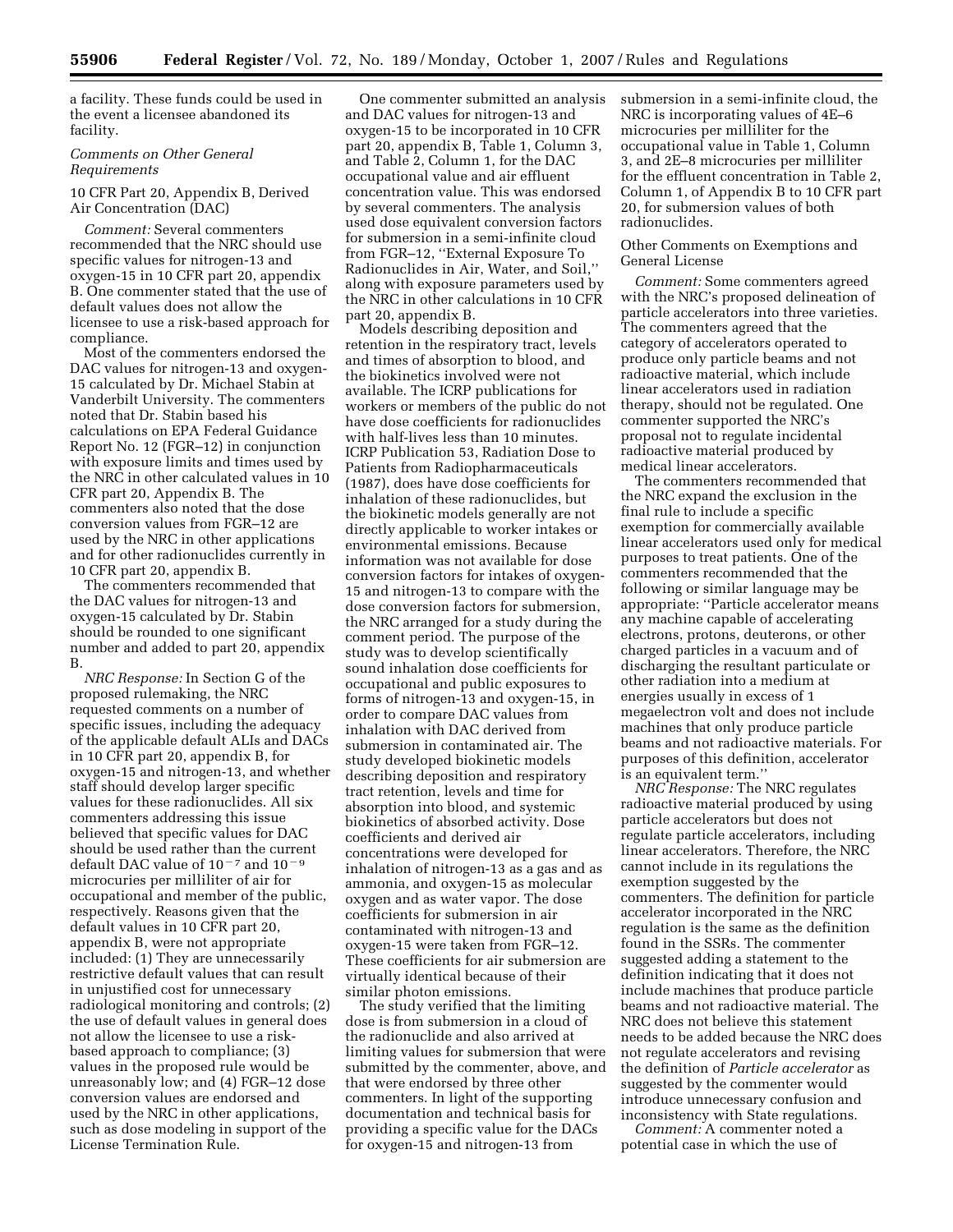byproduct material may not be covered by the proposed regulations. The commenter asked if a person, in an Agreement State who received byproduct material before September 25, 1971, for use under an Agreement State's general license similar to the general license then provided in 10 CFR 31.4, could still possess the radioactive material under 10 CFR 30.18(b). The commenter asserted that the new 10 CFR 30.18(b) should cover the old byproduct material as well as newly regulated accelerator-produced radioactive material.

*NRC Response:* The Commission agrees that the proposed wording of 10 CFR 30.18 did not cover materials distributed for use under the previous equivalent general license of Agreement States that may now be used within the NRC's jurisdiction. The wording has been corrected in the final rule to address this comment.

*Comment:* A commenter noted that in the Section-by-Section Analysis under Section 30.18 exempt quantities, it was stated that Paragraph (b) would be revised to include accelerator-produced radioactive material that had been received or acquired under the general license in 10 CFR 31.4. The commenter did not believe that 10 CFR 31.4 provided coverage of acceleratorproduced radioactive material.

*NRC Response:* The Commission agrees that the Section-by-Section Analysis on this provision did not appropriately describe the proposed change, and this is corrected in this notice.

*Comment:* A commenter stated that the discussion for general licenses in 10 CFR 31.5 does not address consistency with 10 CFR 35.65, which authorizes sealed source possession. The commenter requested clarification of regulatory requirements for sealed sources under 10 CFR part 35 that are also generally licensed under 10 CFR 31.5. A similar clarification was also suggested with respect to the general license in 10 CFR 31.8.

In addition, the commenter noted that the proposed rule does not address possible alternative licensing methods for a generally licensed sealed source that is subject to registration requirements and fees but that might also be listed as a sealed source on a specific license and achieve the same level of regulatory oversight and tracking. Further, the commenter stated that the discussion does not clearly indicate whether the requirements in 10 CFR 31.5 are for all sealed sources or only registered sealed sources.

*NRC Response:* The possession and use of a source or device is not

authorized by both a general and a specific license concurrently, or by more than one general license. The general license in 10 CFR 31.5 only covers sealed sources incorporated into a device, although in some cases, a specialized source housing may also be considered a device. The general license in 10 CFR 31.8 only covers americium-241, and now radium-226, calibration and reference sources with a maximum possession limit of 5 µCi (185 kBq) at any one time in any one place. All devices under 10 CFR 31.5 and sources under 10 CFR 31.8 must have a label that identifies them as generally licensed devices or sources.

The regulations in 10 CFR 35.65 provide specific authority for medical use licensees to receive, possess, and use certain specifically licensed sealed sources and other byproduct material. This section does not authorize the possession of generally licensed sources or devices. Although a 10 CFR part 35 licensee may also possess sealed sources and devices as authorized by these general licenses, it does so under the general license provisions of 10 CFR 31.5 and 10 CFR 31.8.

A specific licensee may use a source or device authorized under a general license under the authority of its specific license if the licensee requests transferring the authority from the general license to the specific license and provides assurance that requirements of both licenses are met. This practice normally arises because of the registration and fees associated with certain devices covered by the 10 CFR 31.5 general license.

Devices being authorized for use under 10 CFR 31.5 and equivalent Agreement State regulations are evaluated for registration in the SS&D registry. In large part, SS&D certificates for devices containing radium-226 and accelerator-produced radioactive material have been added to the SS&D registry, as a means of sharing this information amongst the States, even though NRC did not regulate these materials in the past. If these devices have been authorized under State regulations that are similar to NRC requirements, the NRC would accept these devices containing radium-226 or accelerator-produced radioactive material as generally licensed under 10 CFR 31.5, and would also expect users to follow the requirements of 10 CFR 31.5 without regard to whether or not the State registered the device in the SS&D registry before the effective date of this final rule.

### *Comments on Licensing Fees and Fee Categories*

*Comment:* One commenter felt that the discussion in the Statements of Consideration for the proposed rule related to license application and annual fees was not clear in providing the average professional staff hours for the licensing categories, and suggested that to assist stakeholders in reviewing this proposed rulemaking, the average and total professional staff hours be listed by categories. The commenter suggested that the breakdown for these categories, and any possible changes in the annual fee for existing licenses that might require an amendment based on the proposed rule, be in 0.25 full time equivalent (FTE) units. The commenter also felt that the discussion related to accelerator-produced radioactive material was unclear as to whether the discussion applied only to commercial distribution or also applied to noncommercial distribution.

*NRC Response:* The FTE breakdown for the proposed new fee categories could be calculated based on the hourly rate and the time spent in reviewing license applications or in conducting inspections. The average license application hours used to calculate the license application fees (as presented in the proposed rule), for the proposed new fee categories 3.R.1, 3.R.2, 3.S., and the proposed revised 3.B. fee category, are 2.3, 5.4, 24, and 17.7, respectively. These values could be calculated by dividing the FY 2005 application fees by the hourly rate of \$197, as described in the proposed rule.

As explained in the proposed rule, the annual fees for the materials users fee class are calculated based on the NRC's budgeted resources allocated to regulating these types of licensees, less any receipts received from this fee class for 10 CFR part 170 activities. The net dollar value of budgeted resources for this fee class is allocated to all materials users fee categories (subclasses), based on the average application and inspection hours associated with each fee category. The average inspection hours (associated with the annual fees presented in the proposed rule) for the proposed new fee categories 3.R.1, 3.R.2, 3.S., and revised 3.B. fee category, are 11.2, 12.2, 21.8, and 18.6, respectively.

The NRC's fee calculations are described in further detail each year in its fee rulemakings and supporting documentation. These rulemakings include details on the FTE and contract dollars allocated to the materials users fee class, for each agency-planned activity level. On February 2, 2007 (72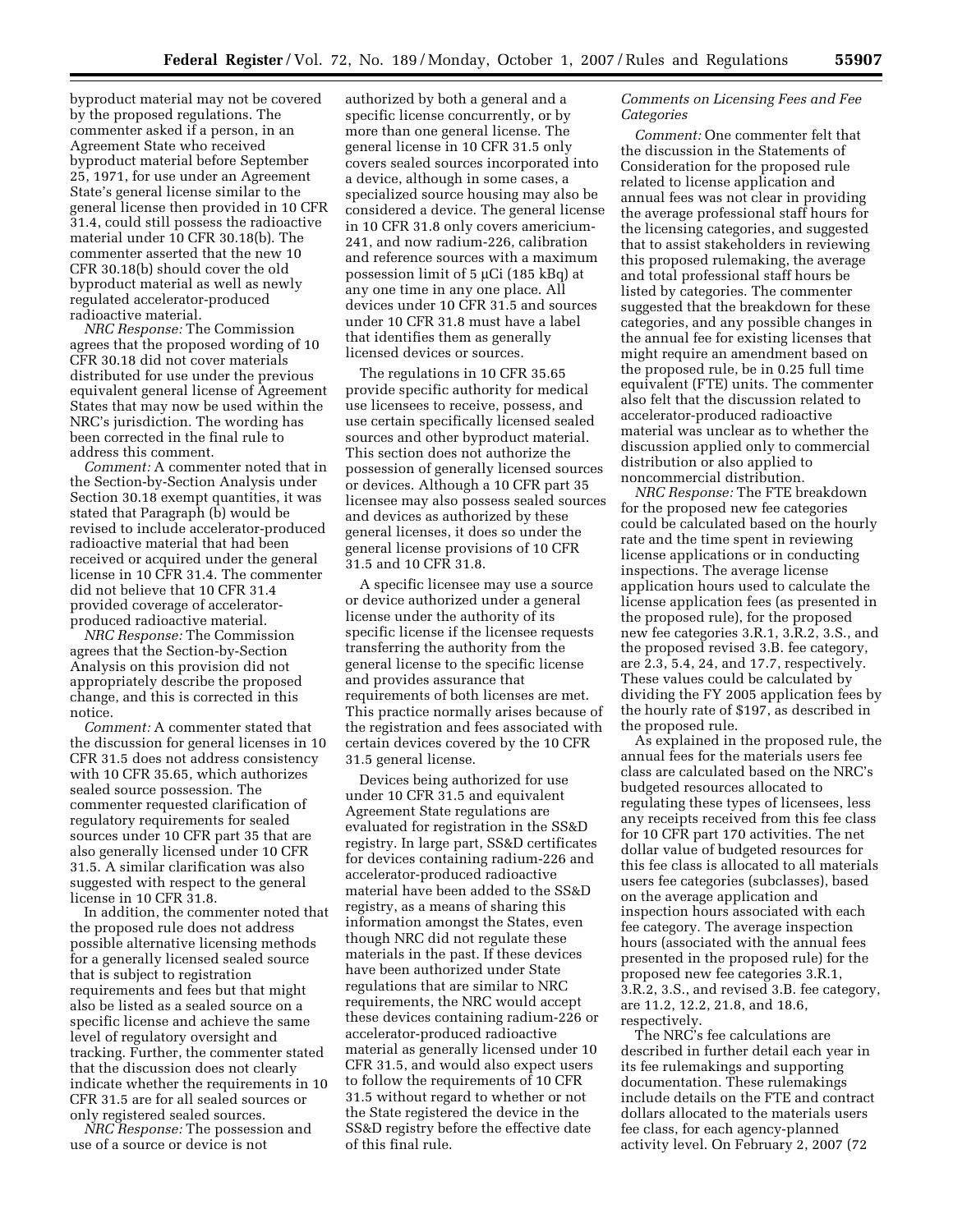FR 5108), the NRC published in the **Federal Register** its FY 2007 proposed fee rule. The proposed fee rule, and its supporting documentation, presents and explains the fee calculations for all fee categories, including the new fee categories included in this rule. The final 2007 fee rule was published June 6, 2007 (72 FR 31402). Note that the NRC does not plan to assess fees for the new fee categories of 3.R.1, 3.R.2, and 3.S. until the effective date of this final rule.

The new fee category 3.S. applies to production of accelerator-produced byproduct material, i.e., a radionuclide production facility. Because specific provisions for noncommercial distribution of PET radioactive drugs within a consortium, which includes a PET radionuclide production facility, have been added to 10 CFR 30.32(j), there is no additional fee for noncommercial distribution of PET radioactive drugs. If an acceleratorproduced radionuclide production facility wants to commercially distribute radioactive drugs, then the existing fee categories 3.C. and 3.D. would apply for the commercial distribution portion as well as the new fee category 3.S. for the radionuclide production portion of the activities.

*Comment:* A number of commenters did not agree that there was a need to establish the new fee category for the production of accelerator-produced radioactive materials, 3.S., in Section II.G.(7). These commenters felt that the existing fee categories covered byproduct materials whose possession, use, processing, manufacturing, distribution, and redistribution were similar to accelerator-produced byproduct material. One commenter stated further that using these existing fee categories was consistent with the NRC's conclusion regarding the ''grandfathering'' of medical uses, and that the choice of existing fee categories should be based on the type of particle accelerators used and the types and quantities of radioactive materials being produced. This commenter stated that the establishment of a new fee category was inconsistent with the NRC's attempt to minimize impact on the noncommercial distribution of PET radionuclides, drugs, and biologics.

While not supporting the 3.S. fee category, another commenter requested that, if retained, the language of the final rule explicitly state that fee category 3.S. would be applied per facility, not per accelerator, and that the NRC should be mindful that additional costs would inevitably be passed on to the health care system and patients.

*NRC Response:* The NRC is retaining the new fee category 3.S. because the NRC incurs budgeted resources in regulating the production of acceleratorproduced radioactive material, which are in addition to the budgeted resources the NRC incurs in regulating the activities covered by existing fee categories. Therefore, the NRC believes a separate fee for this activity is appropriate. The fee is applicable for each licensed facility regardless of how many accelerators reside in the facility.

*Comment:* One commenter recommended that exceptions be extended to IRS-designated 501(c)(3) organizations operating in whole or in part as an accredited school of watch and/or clock repair and/or specialty museum with a primary focus on housing and exhibiting timepieces and related objects.

*NRC Response:* Exemptions of persons from the NRC's regulations for timepieces and repairs of timepieces are discussed earlier in subsection ''Comments Related to Radium-226.'' In 10 CFR 170.11 and 171.11, the NRC lists fee exemptions for license fees and annual fees for certain licensees, including those for nonprofit educational institutions. In 10 CFR 170.3 and 171.5, a nonprofit educational institution is defined as ''a public or nonprofit educational institution whose primary function is education, whose programs are accredited by a nationally recognized accrediting agency or association, who is legally authorized to provide a program of organized instruction or study, who provides an educational program for which it awards academic degrees, and whose educational programs are available to the public.'' Historically, the NRC has not included any fee exemptions for museums. Because the final rule contains exemption for intact timepieces containing less than 37 kBq (1 µCi) of radium-226 and general license provisions for various items containing radium-226, the NRC does not expect this rule to have major impacts on museums that would necessitate the NRC to establish a fee exemption in its regulations. Under 10 CFR parts 170 and 171, an applicant or a licensee may file a fee exemption request with the NRC, and the NRC will evaluate each request on a case-by-case basis. Requests for a fee exemption must be filed with the NRC within 90 days from the effective date of this final rule establishing the annual fees for which the exemption is sought. However, filing of an exemption request does not extend the date on which the bill is payable.

## *Comments on Waiver Termination and Transitioning*

*Comment:* A commenter noted that some non-Agreement States may continue to require licenses or registration for the production of accelerator-produced radioactive materials, along with their associated fees. The commenter stated that some States have already indicated that they will require a NARM license regardless of whether an NRC license is required. The commenter stated that this situation would expand, rather than streamline, regulation of radioactive materials.

The commenter noted that it understood that the States will continue to regulate radiation-producing accelerators because the NRC will not have jurisdiction over the possession and operation of these machines. The commenter stated that the NRC should be aware of its concern that some States will not discontinue their current license requirements for the resulting accelerator-produced materials and recommended that the NRC address this in its Transition Plan.

*NRC Response:* Upon expiration of the waiver, non-Agreement States will no longer have authority to license the radioactive material produced in an accelerator for use for commercial, medical, or research activities. The production of the radioactive material, however, is only one facet of the operation of the accelerator. Because the NRC only has regulatory authority over the radioactive material and not the accelerator, some non-Agreement States may continue to license the accelerator and its operation. It is possible that certain producers of radioactive material may be required to hold two licenses: One from the State for possession and operating the accelerator, and one from the NRC for the possession and use of the byproduct material produced by the accelerator. This would not be an issue for the Agreement States because the Agreement State will be the only regulatory authority for radiation control within its State.

The NRC has worked very closely with both Agreement States and non-Agreement States in developing the Transition Plan. The Transition Plan includes various scenarios and implementation guidance to ensure a smooth regulatory transition. On October 25, 2006, the NRC transmitted the proposed Transition Plan to the States for comments. The NRC will consider State comments in finalizing the Transition Plan and plans to publish the final Transition Plan subsequent to the publication of the final rule but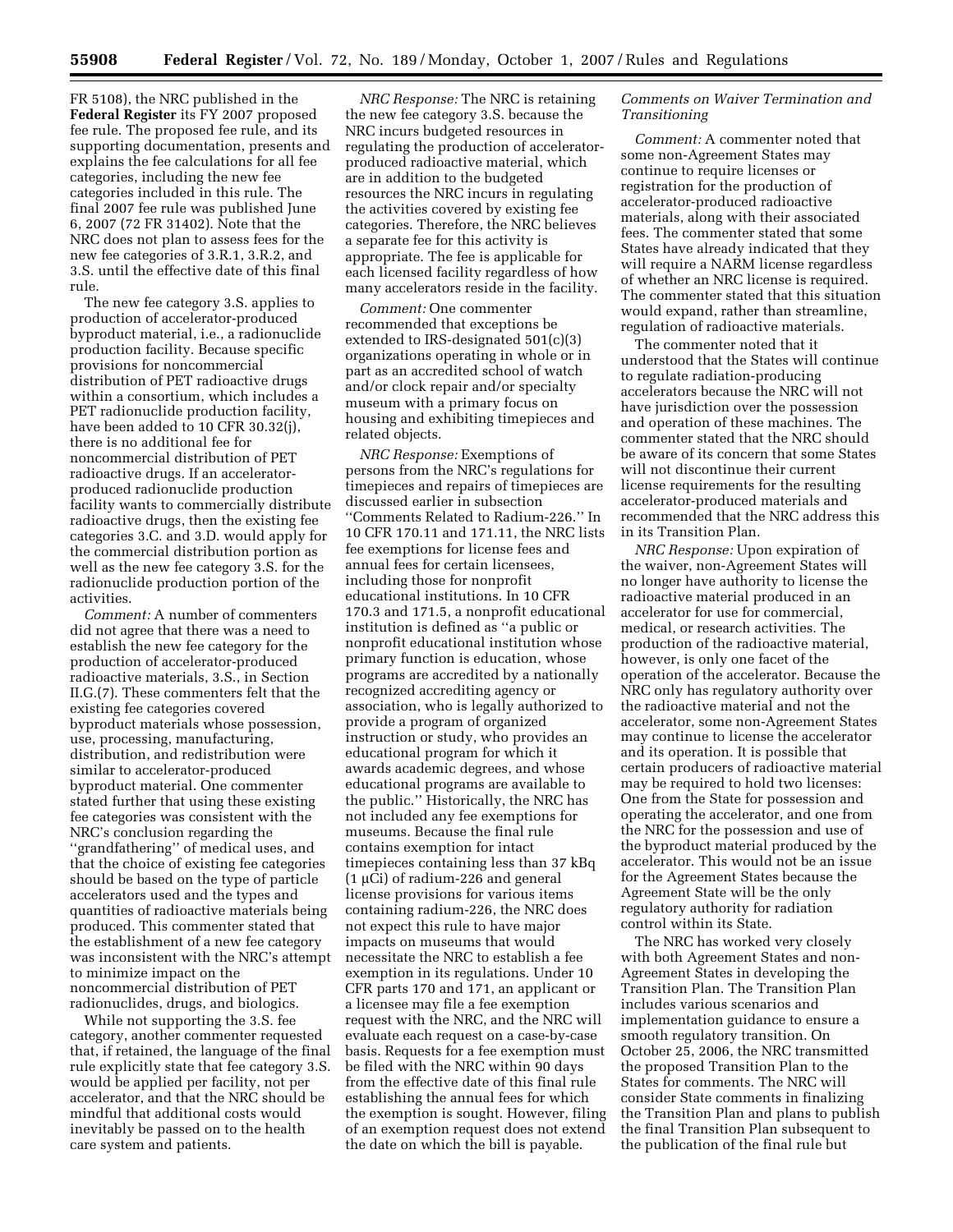before the effective date of this final rule.

*Comment:* A commenter requested that to protect the supply chain with regard to radiopharmaceuticals, the NRC should work closely with OAS and the CRCPD, as well as the States themselves, to address any licensing or transactional issues that may arise as a result of the transition of authority.

*NRC Response:* The NRC has worked closely with OAS and CRCPD and involved the Agreement States and non-Agreement States throughout the rulemaking process and the development of the Transition Plan. The NRC is committed to continued cooperation with the States during the transition process.

*Comments:* A number of respondents emphasized the importance of stakeholder education and guidance to assure a smooth transition to the NRC's regulatory control. Two commenters expressed interest in the development of a comprehensive guidance document to be released upon implementation of the rule, and another commenter mentioned assistance to stakeholders through an outline of proposed revisions to the existing regulatory guidelines. One commenter also offered its organization's publications, websites, and meetings to assist the NRC with outreach to the medical user community.

*NRC Response:* The NRC is developing guidance in a separate action parallel to this rulemaking. A writing team was established in July 2006 to amend existing guidance and, if necessary, to develop new guidance within the NUREG–1556, ''Consolidated Guidance About Materials Licenses,'' series of volumes to reflect the new authority over discrete sources of radium-226 and the acceleratorproduced radioactive material. The NRC is in the process of revising Volume 9, ''Consolidated Guidance About Materials Licenses Program-Specific Guidance About Medical Use Licenses'' and Volume 13, ''Consolidated Guidance About Materials Licenses Program-Specific Guidance About Commercial Radiopharmacy Licenses.'' The NRC is developing new guidance, Volume 21, ''Consolidated Guidance About Materials Licenses Program-Specific Guidance About Possession Licenses for Production of Radioactive Materials Using An Accelerator.'' The NUREG–1556 series provides guidance in areas of the NRC's jurisdiction and may be helpful to Agreement States. The NRC made the draft final guidance publicly available for comment after the draft final rule was made publicly available. The draft guidance documents were provided for comment to the States and the Advisory Committee on Medical Uses of Radioisotopes at that time. The NRC expects to finalize the guidance documents near the effective date of this rule (60 days after publication). The guidance documents are being published for use by current or potential NRC licensees. It is important to note that some Agreement States may already have similar guidance documents.

*Comment:* A commenter requested the NRC to confirm that on the effective date of the proposed rule, holders of licenses that authorize the use of licensed material at temporary job sites, where the NRC maintains jurisdiction, would be able to amend them to include accelerator-produced radionuclides. The commenter also requested the NRC to confirm that once such licenses were amended, the licensees would be able to perform activities using acceleratorproduced materials authorized in the licenses, at temporary locations within non-Agreement States, upon termination of the waiver period on August 8, 2009.

*NRC Response:* On the effective date of this final rule or on the date of waiver termination, if that date is later, persons who use accelerator-produced radionuclides at temporary job sites may continue those activities regardless of whether they have an NRC license, provided that: (1) The person, with an NRC license that does not authorize use of byproduct material at temporary job sites where the NRC has jurisdiction, applies for an amendment to its license to authorize uses at these temporary job sites on or before 6 months from the effective date of this final rule or on the date of waiver termination, if that date is later; or (2) The person without an NRC specific license applies for a license on or before 1 year from the effective date of this final rule or on the date of waiver termination, whichever is later.

If the person already has an NRC license authorizing the use of byproduct material at temporary job sites where the NRC has jurisdiction, the person may continue those activities. With the amended definition of *Byproduct material* in the NRC's regulations, the term ''Byproduct material'' in the existing license will be interpreted as including accelerator-produced radioactive material. It is possible that an amendment may be needed to increase the maximum activity limits or add specific sealed sources or devices to the license.

If the person did not use acceleratorproduced materials at temporary job sites before the date of waiver termination, and its existing license

does not authorize the use of byproduct material at temporary job sites, the person must apply for and receive a license or amendment before using these materials.

*Comment:* Two commenters stated that if the NRC required the States to change their statutes, then the effective date for the final rule should be extended by 5 years in order for Agreement States to amend their State statutes and regulations. One commenter stated that it agreed with the proposed effective date for the final rule and other implementation periods only if the NRC did not require such a change from the States.

*NRC Response:* The NRC does not believe that changes to the State statutes would be required by this rulemaking. The NRC will apply existing policies and procedures to work with the Agreement States in implementing this rule. These existing policies and procedures allow considerable flexibility by the States in meeting the compatibility requirements. The Agreement States will have up to 3 years to adopt the compatible requirements of this rule. The NRC will continue to work with the States to resolve any issues that may arise.

*Comment:* A commenter called attention to the discussion in the Statements of Consideration for the proposed rule concerning the termination of the waiver issued by the NRC on August 31, 2005. The commenter noted that the discussion included a reference to a ''special arrangement'' that would need to be made between a State and the NRC if the State had not become an Agreement State by August 7, 2009, when the waiver will terminate. The commenter requested additional information on what would constitute a ''special arrangement'' between a State and the NRC, and how one could be obtained.

*NRC Response:* The NRC has considered this comment and has determined that the wording referred to by the commenter did not accurately describe the Commission's intent in this regard. What the Commission intended to convey was that it understands that situations may arise which may delay the completion and effective date of an Agreement. If an Agreement cannot be completed for a State before the waiver expires on August 8, 2009, the staff will determine, on a case-by-case basis, options to limit the impact of the transition of authority on affected users of the new byproduct material in the State.

The NRC has been communicating with the non-Agreement States that the Commission believes might be seeking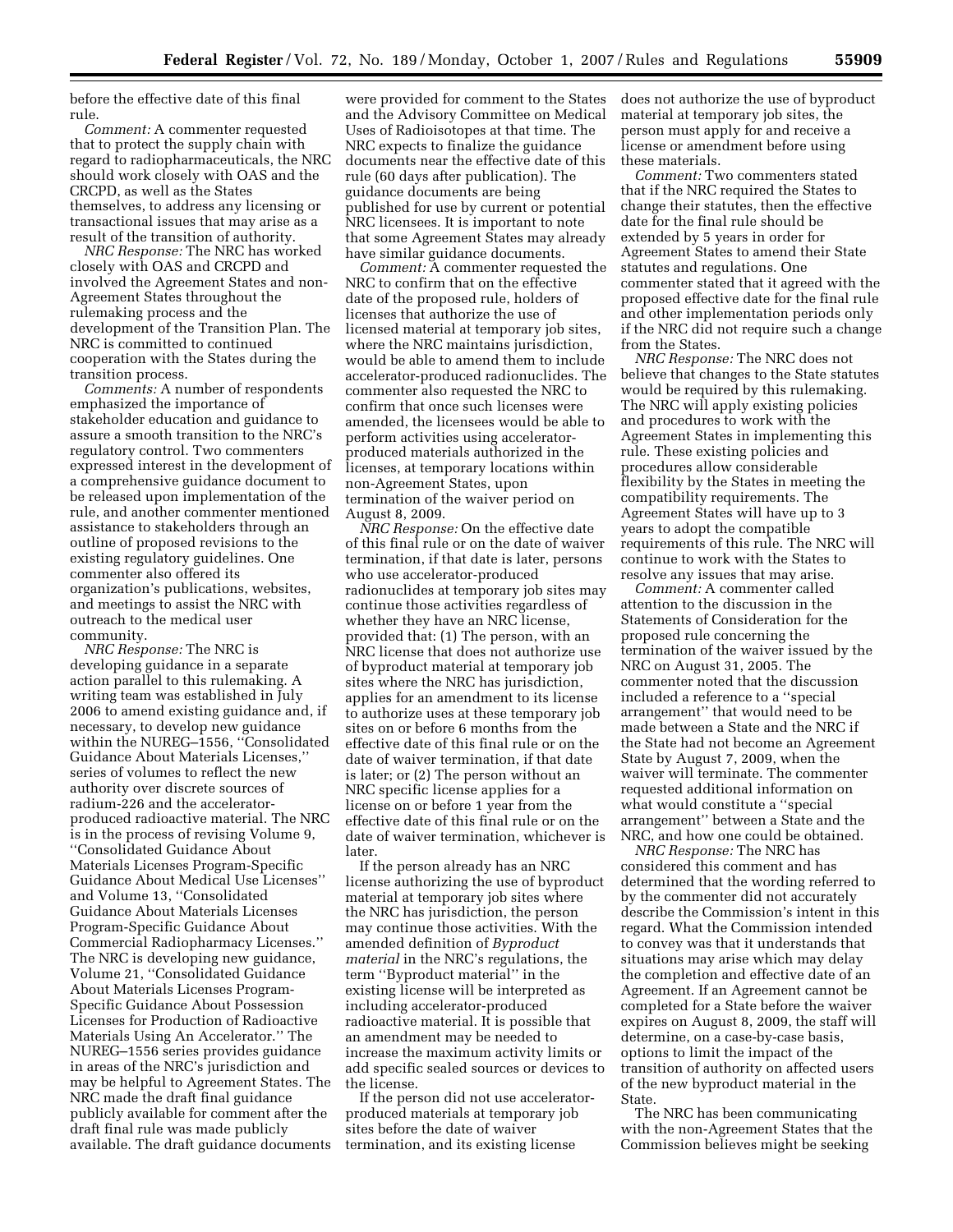an Agreement in order to avoid this type of situation. The Commission will continue to closely coordinate with these States and monitor the process of completing any Agreements with these States in order to decrease the likelihood that this type of situation will arise.

*Comment:* A commenter recommended that the NRC clarify whether any additional actions are needed on the part of licensees that are currently covered by the waivers issued to the States.

*NRC Response:* The waiver was issued to all persons, including individuals and licensees as well as States, that acquire, deliver, receive, possess, own, use, or transfer the newly regulated byproduct material. No actions are needed on the part of these entities. Once the waiver is terminated, these persons or licensees are required to comply with the requirements of this rule or the corresponding requirements of the Agreement States.

*Comment:* A commenter felt that the discussion in the Statements of Consideration for the proposed rule under termination of the waiver for government agencies was not consistent with an earlier discussion in the Supplementary Information that concluded that radioactive materials would continue to be used in a manner protective of public health and safety. The commenter believed that the later discussion appeared to equate regulatory oversight with outcomes more protective of public health and safety. The commenter felt that the basis for concluding the waivers to be acceptable for a period of time, and then requiring termination of those waivers, should be explained.

*NRC Response:* The NRC does not agree that there are inconsistencies, as stated by the commenter, in the discussion in the Statements of Consideration for the proposed rule. As explained in the discussion concerning issuance of the waiver on August 31, 2005, the NRC was given regulatory authority over the new byproduct material when the EPAct became effective. Therefore, although the NRC did not have regulations in place that would specifically apply to this material, persons continuing to engage in activities involving the newly regulated byproduct material, and States seeking to continue to regulate this byproduct material would be in technical violation of the AEA. The NRC determined that it would be prudent to establish a mechanism to allow these activities to continue while the NRC established a regulatory framework for the new byproduct material. Section

651e(5) of the EPAct provides that the Commission could achieve this goal through issuing a waiver of the requirements of Section 651(e) if the Commission determined that the waiver was in accordance with the protection of public health and safety and the promotion of the common defense and security. The Commission determined that the waiver that it issued on August 31, 2005, met this requirement. However, the EPAct also mandated that any such waiver issued would have to expire no more than 4 years after the date of the enactment of the EPAct. Therefore, the waivers must expire no later than August 8, 2009, although under the EPAct, the Commission may terminate waivers at an earlier time if it finds such termination is warranted.

As explained in the discussion concerning the termination of the waiver, the NRC established a Transition Plan, as required by Section 651(e) of the EPAct, to facilitate an orderly transition of regulatory authority once the Commission had established a regulatory framework for regulating the new byproduct material. This regulatory framework has now been established through promulgation of this final rule. In accordance with the provisions of the Transition Plan, and to facilitate the transition of regulatory authority in an orderly manner, the waivers will be terminated in stages for users of the new byproduct material. As explained in the discussion for termination of the waiver for Government agencies and Federally recognized Indian Tribes, the Commission determined to terminate the waiver for these entities on the effective date of the final rule because there is currently limited regulatory oversight for the newly added byproduct material at these facilities. Options will be considered, on a caseby-case basis, to limit the impact of the transition of the authority on affected users of the new byproduct material in the State. Terminating the waiver for these entities at that time will provide for regulatory oversight of the newly added byproduct material.

*Comment:* A commenter stated that it holds Agreement State licenses and licenses from the NRC that authorize ''radioactive material'' for a broad range of radionuclides, i.e., any byproduct material with atomic numbers 1 through 83 or any byproduct material with atomic numbers 84 through 102. It also holds NRC licenses that authorize ''byproduct material'' for the same broad range of radionuclides. The commenter requested that the newly regulated byproduct materials be authorized under the current license authorizations until the licenses are renewed or

amended. The commenter recommended that one way to accomplish this would be to provide a general license for specific licensees containing broad scope authorizations. As an alternate approach, the commenter suggested that the rule could provide that licensees authorized for such activities as using, receiving, or possessing radionuclides with a range of atomic numbers are similarly authorized with respect to the newly regulated radionuclides. The commenter stated that these licensees already have the controls in place to allow for safe handling of the new radionuclides and that the blanket authorization will save the licensees and the NRC paperwork and expenses. The commenter suggested that the NRC could request information by letter on which licensees are handling the newly regulated radionuclides.

*NRC Response:* From the commenter's description of its NRC specific license authorization, it should already be authorized to use the newly regulated byproduct material. With the amended definition of Byproduct material in the NRC regulations via this rule, the use of Byproduct material in an existing license will be interpreted as authorizing all radioactive materials that fall under the newly expanded definition of Byproduct material. With the broad authorization in the specific license, a license amendment would only be needed if the quantity possessed for one or more particular radionuclides exceeds the individual limits specified in the existing license authorization. If an amendment is needed, the regulations provide that all licensees have 6 months from the effective date of this final rule or from the waiver termination date to submit an amendment request. In addition, the amended regulation would allow licensees to continue to use the newly regulated materials until the NRC takes final licensing action provided that the amendment request was submitted within the allotted time. The NRC believes that it has already provided adequate relief in its regulations to assure a smooth transition once the licensee's waiver is terminated, and that neither a general license nor a rule change is necessary for this purpose.

*Comment:* Two commenters requested that the NRC allow sufficient time for users to prepare for the regulatory change by simultaneously terminating all waivers August 7, 2009, and not chance the supply disruption of PET radionuclides, drugs, and biologics. The commenter stated that there were many differing State regulations for NARM, and that a step-by-step approach to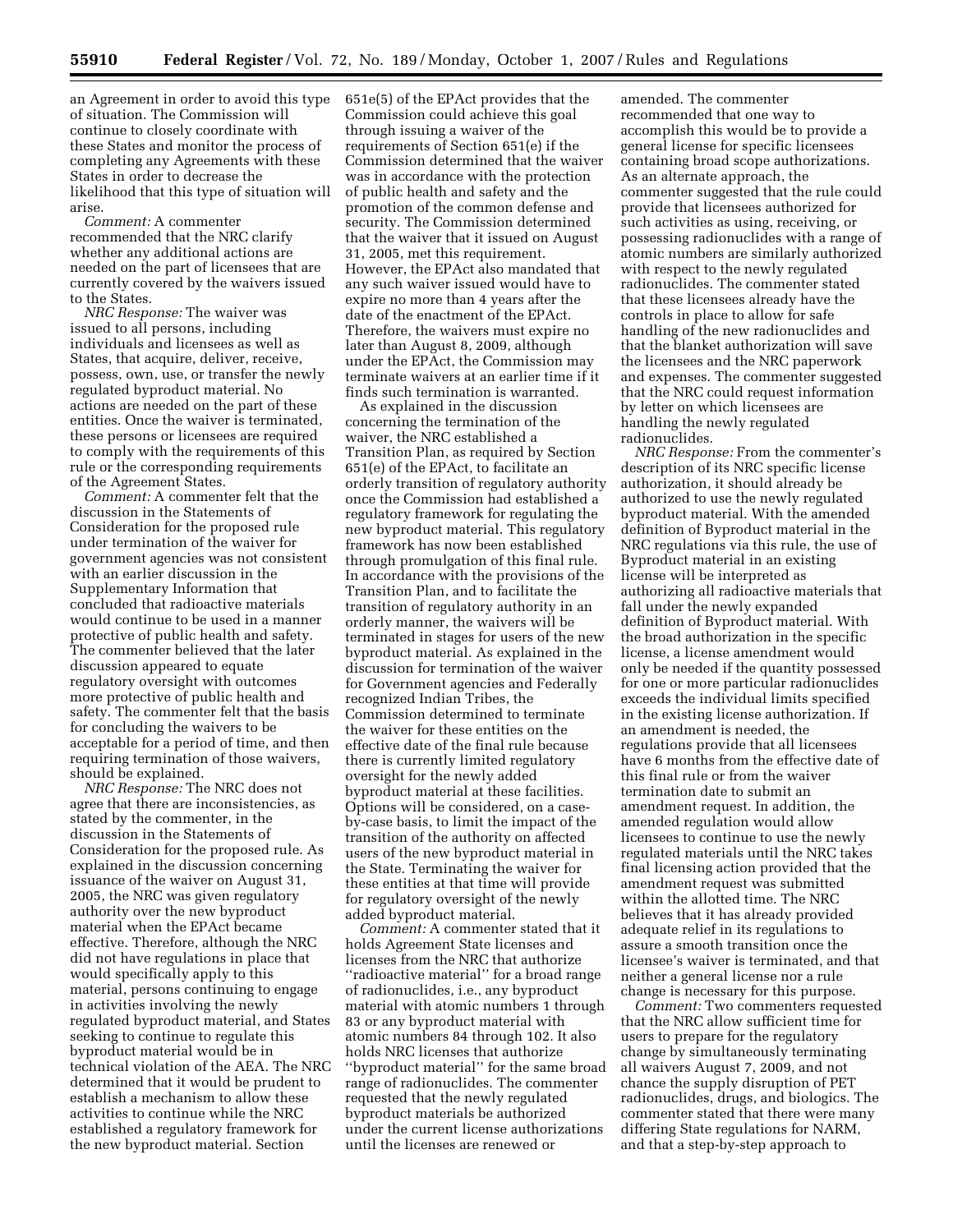terminating State waivers could leave unintended voids in the regulations, thus disrupting supplies of PET radionuclides. Another commenter requested that the NRC terminate all waivers at the same time on August 7, 2009, to avoid disruption. The commenter stated that acceleratorproduction facilities, which were designed and built to meet less restrictive State regulations, may require significant time to be modified to meet the NRC's regulations, and older facilities may require special approvals from the NRC.

*NRC Response:* The EPAct requires that all waivers must be terminated no later than 4 years after the date of enactment of the EPAct. As explained in the discussion concerning the termination of the waiver, the NRC established a Transition Plan, as required by Section 651(e) of the EPAct, to facilitate an orderly transition of regulatory authority once the Commission had established a regulatory framework for regulating the newly added byproduct material. This regulatory framework has now been established through promulgation of this final rule.

The NRC recognizes the importance of minimizing disruption of PET radionuclides, drugs, and biologics and that many States have regulatory programs for NARM. While all of the waivers cannot be terminated in conjunction with the August 7, 2009, statutory deadline, the NRC is revising the proposed rule [10 CFR 30.3(c)(2) and (c)(3), 10 CFR 32.1(c)(2), 10 CFR 35.11(c)(2), and 10 CFR 35.13(a)(2)] to provide for some waivers to be terminated in conjunction with the expiration of the waiver on August 7, 2009. One aspect of the implementation approach in the proposed rule provided that requests for licensing actions (e.g., amendments or new applications) would need to be received by the NRC on or before August 7, 2009, or earlier, depending upon the date of the waiver termination. This would essentially mean waivers would need to be terminated in August 2008, in order to provide all affected persons the same amount of time, as discussed in the draft Transition Plan, to submit licensing actions to the NRC. In response to the comment, the NRC is revising the proposed rule to provide for some waivers to be terminated in conjunction with the expiration of the waiver on August 7, 2009. The NRC plans to terminate waivers in stages starting from the effective date of this final rule and ending on August 7, 2009. When the waiver is terminated for persons in a State, all persons in that State have to

comply with the NRC regulations for the newly defined byproduct material, regardless of whether a license has been issued by the NRC. If the waiver has not been terminated for the State, all persons in the State are still permitted under the waiver to continue to use the newly defined byproduct material.

The NRC does not agree that supplies of PET radionuclides will be disrupted. Under the waiver, PET radionuclide production facilities can continue to produce PET radionuclides. Once the waiver is terminated, a PET radionuclide production facility may continue to produce PET radionuclides while its license application or amendment request is under review, provided that a license application is submitted within 1 year or an amendment request within 6 months from the date of waiver termination. Medical use licensees can continue to receive PET radionuclides from these production facilities or PET radioactive drugs from drug manufacturers or commercial nuclear pharmacies either under the waiver or under the NRC's regulations allowing continued operation provided that the license application or amendment request was submitted within the allotted time.

*Comments:* Two commenters stated that the transition time created by the waiver was critical for the non-Agreement States so that patient care and research activities could continue without interruption. These commenters requested that the NRC maintain the waiver until the local medical and scientific communities become fully prepared for the new licensing costs and requirements.

*NRC Response:* The EPAct authorized the NRC to grant waivers for 4 years from the date of enactment of the Act; it did not include any provisions that would allow the NRC to extend the waiver beyond the statutory deadline of August 8, 2009. The NRC recognizes the importance of continuing patient care and research activities without interruption and the need for local medical and scientific communities to have adequate time to become fully prepared for the new licensing costs and requirements.

The NRC has taken several steps to ensure a smooth transition of the NRC's regulatory authority over the newly defined byproduct material. In addition to preparing a Transition Plan, the NRC has, in this rulemaking, included regulatory provisions for persons or licensees in a non-Agreement State to continue using the newly defined byproduct material after the waiver is terminated for that State provided a license application or an amendment

request is submitted within the allotted time frame. The NRC believes that its transitioning approach and the regulatory provisions will provide adequate time for licensees to transition to the new regulations without interrupting patient care or research for the following reasons: First, most medical and scientific communities in the non-Agreement States are already using both the traditional byproduct materials and the newly defined byproduct materials in similar uses; therefore, regulatory impact, including licensing fees and radiation safety programs, to these people should be minimal to none. Second, the NRC has made rulemaking-related documents and draft rules publicly available to keep stakeholders informed. Third, the NRC has allowed time for applicants to prepare new license applications or amendment requests in the regulations, during which they may continue to use the newly regulated byproduct material to provide for a smoother transition.

*Comment:* Two commenters were concerned that a ''phased-in'' approach for terminating the waivers issued in August 2005 had not been structured to allow for the transfer of PET radionuclides, drugs, and biologics to an NRC licensee from a radionuclide or drug production facility using accelerators that has not yet had the waiver terminated. One commenter asked for clarification of potential impacts to the medical community due to early termination of the waiver to Federal facilities such as Veterans Hospitals (i.e., could Federal facilities still accept radioactive drugs from companies that are still covered under the waiver).

*NRC Response:* The NRC's phased waiver termination plan will not affect the transfer of PET radionuclides, drugs, and biologics to an NRC licensee from a PET radionuclide production facility that has not yet had the NRC waiver terminated. For example, a Government agency that is currently receiving PET radionuclides or drugs under the waiver may continue to be able to receive PET radionuclides or drugs from a PET radionuclide and drug producer or distributor when its waiver is terminated. Upon waiver termination, the Government agency's existing license or MML permit may already be authorized to receive PET drugs if the license or MML permit is for all *Byproduct material.* If the Government agency has used PET radionuclides and drugs under the waiver and the license (or MML permit) needs to be amended, the Government agency may continue to use the PET radionuclides and drugs while preparing the amendment and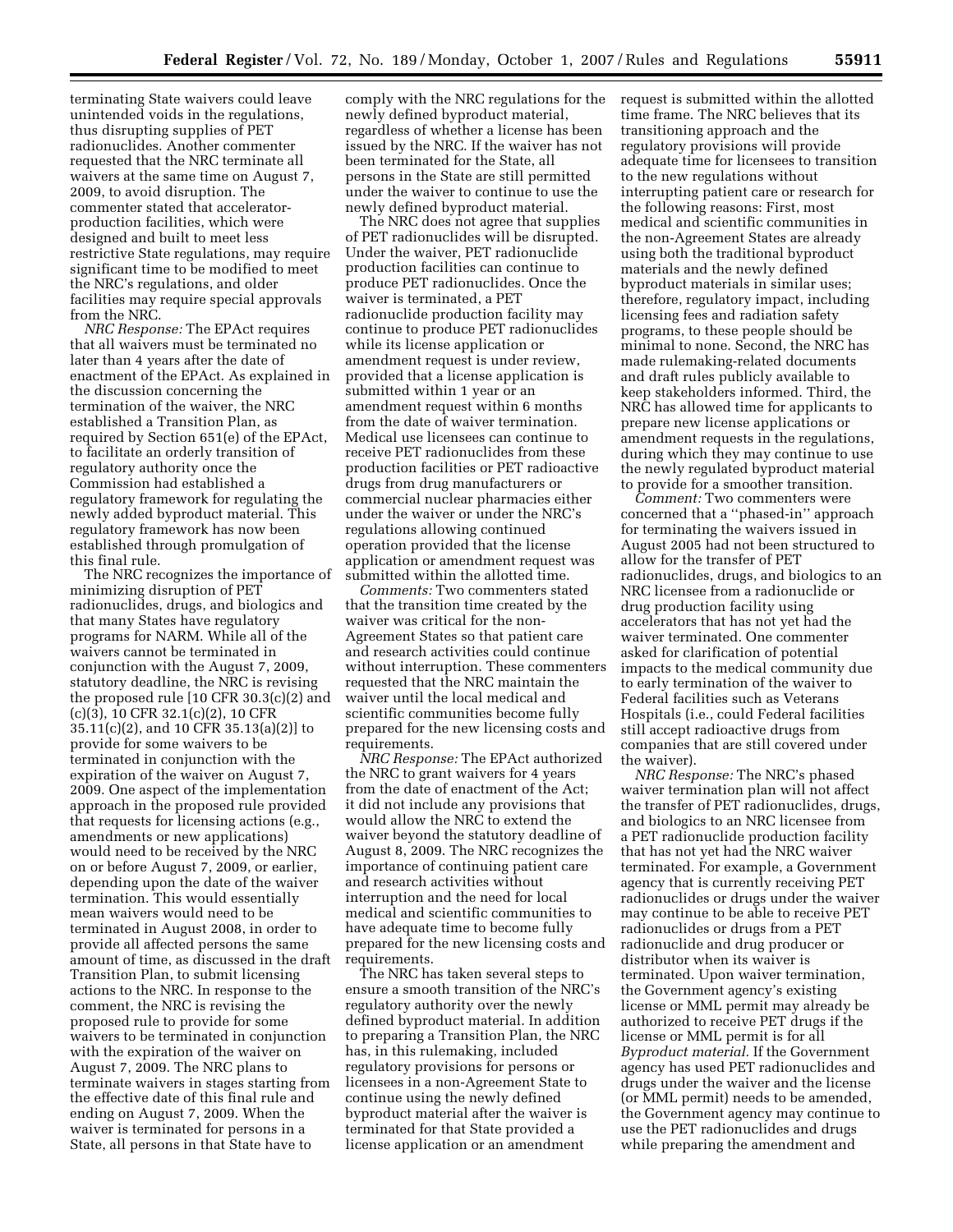until the NRC (or the MML licensee) makes its final licensing decision, provided that an amendment request is submitted within 6 months from the date of waiver termination. If the Government agency used PET radionuclides and drugs under the waiver and did not have an NRC license (or MML permit), the Government agency may still continue to use the PET radionuclides and drugs while preparing a new license application and until the NRC (or the MML licensee) makes its final licensing decision, provided that a license application is submitted within 1 year from the date of waiver termination.

While all of the waivers cannot be terminated in conjunction with the August 7, 2009, statutory deadline, the NRC is revising the proposed rule [10 CFR 30.3(c)(2) and (c)(3), 10 CFR 32.1(c)(2), 10 CFR 35.11(c)(2), and 10 CFR 35.13(a)(2)] to provide for some waivers to be terminated in conjunction with the expiration of the waiver on August 7, 2009. The NRC plans to terminate waivers in stages starting from the effective date of this final rule and ending on August 7, 2009.

These same principles would apply to the PET radionuclide and drug producers or distributors. After this rule becomes effective, the PET radionuclide and drug producers or distributors may continue to operate until the waiver is terminated for them. Once the waiver is terminated, they may continue to operate if the existing license authorizes all ''byproduct material'' or as authorized by this rule while preparing a new license application or an amendment request or while waiting for the NRC's final licensing decision, provided that the license application or amendment request is submitted within the allotted time as stated in this rule.

## **IV. Section-by-Section Analysis of Final Revisions**

### **Part 20—Standards for Protection Against Radiation**

The authority citation for this part is revised to reflect the EPAct.

#### *Section 20.1003—Definitions*

The definition of *Byproduct material*  is revised to reflect the new definition as mandated in Section 651(e) of the EPAct.

Definitions for *Accelerator-produced radioactive material, Discrete source*, and *Particle accelerator* are added.

A definition of *Waste* is added to clarify that, as mandated by the EPAct, byproduct material as defined in Sections 11e.(3) and 11e.(4) of the AEA is not low-level radioactive waste as defined in the LLRWPAA.

*Section 20.1009—Information Collection Requirements: OMB Approval* 

Reference to § 20.2008 is added.

*Section 20.2001—General Requirements* 

Paragraph (a)(4) is revised to include the new § 20.2008 which addresses disposal of waste.

### *Section 20.2006—Transfer for Disposal and Manifests*

Paragraph (e) is added to require the use of uniform manifests for disposal of byproduct material as defined in Sections 11e.(3) and 11e.(4) of the AEA if intended for ultimate disposal at a land disposal facility licensed under 10 CFR Part 61.

# *Section 20.2008—Disposal of Certain Byproduct Material*

This section is added to part 20 to address disposal requirements for byproduct material as defined in Sections 11e.(3) and 11e.(4) of the AEA.

*Appendix B to Part 20—Annual Limits on Intake (ALIs) and Derived Air Concentrations (DACs) of Radionuclides for Occupational Exposure; Effluent Concentrations; Concentrations for Release to Sewerage* 

The List of Elements table is revised to include the elements nitrogen and oxygen that are now considered byproduct material. Tables 1, 2, and 3 are revised to specifically include nitrogen-13 and oxygen-15 and their associated values.

# **Part 30—Rules of General Applicability to Domestic Licensing of Byproduct Material**

The authority citation for this part is revised to reflect the EPAct.

# *Section 30.3—Activities Requiring License*

This section is revised to inform Government agencies, Federally recognized Indian Tribes, other licensees, and other persons who possessed and used byproduct material as defined in Section 11e.(3) of the AEA under the provisions of NRC's waiver (70 FR 51581; August 31, 2005) which sections of the regulations will apply to them when their waiver is terminated before issuance of an amendment or new license for byproduct material. For the Government agencies and Federally recognized Indian Tribes, requirements for the newly added byproduct material will apply to them on the effective date of the final rule.

This section is also revised to allow for transition for Government agencies, Federally recognized Indian Tribes,

other persons, and other licensees, who possessed and used byproduct material as defined in Section 11e.(3) of the AEA under the waiver, to continue to use these materials while applying for and receiving licenses or amendments to existing licenses. This section revises the authority and responsibilities of persons or licensees that do not file for the license or amendment within the required time with respect to receipt, use, possession, and disposal of byproduct material and the decommissioning of facilities.

## *Section 30.4—Definitions*

The definition of *Byproduct material*  is revised to be consistent with the new definition in the AEA, with the exception that it does not include byproduct material as defined in Section 11e.(2) of the AEA.

The following definitions are added to this section: *Accelerator-produced radioactive material, Consortium, Cyclotron, Discrete source*, and *Particle accelerator.* 

### *Section 30.15—Certain Items Containing Byproduct Material*

This section is revised to add paragraph (a)(1)(viii) to authorize 0.037 MBq (1 µCi) of radium-226 per timepiece in intact timepieces manufactured before the effective date of the final rule.

#### *Section 30.18—Exempt Quantities*

Paragraph (b) is revised to include byproduct material received or acquired before September 25, 1971, under a general license provided in 10 CFR 31.4 or by a State provision similar to 10 CFR 31.4.

## *Section 30.20—Gas and Aerosol Detectors Containing Byproduct Material*

Paragraph (a) is revised to apply to gas and aerosol detectors manufactured or distributed before the effective date of the final rule in accordance with a specific license issued by a State with comparable provisions to 10 CFR 32.26.

## *Section 30.32—Application for Specific Licenses*

Paragraph (g) is revised to accept information from sealed source or device registrations with regard to NARM issued by the States under provisions comparable to 10 CFR 32.210 as a basis for licensing the use of sources and devices. The paragraph is also revised to allow a basis for licensing sources or devices containing NARM, that were manufactured before the effective date of the final rule, are not registered with the Commission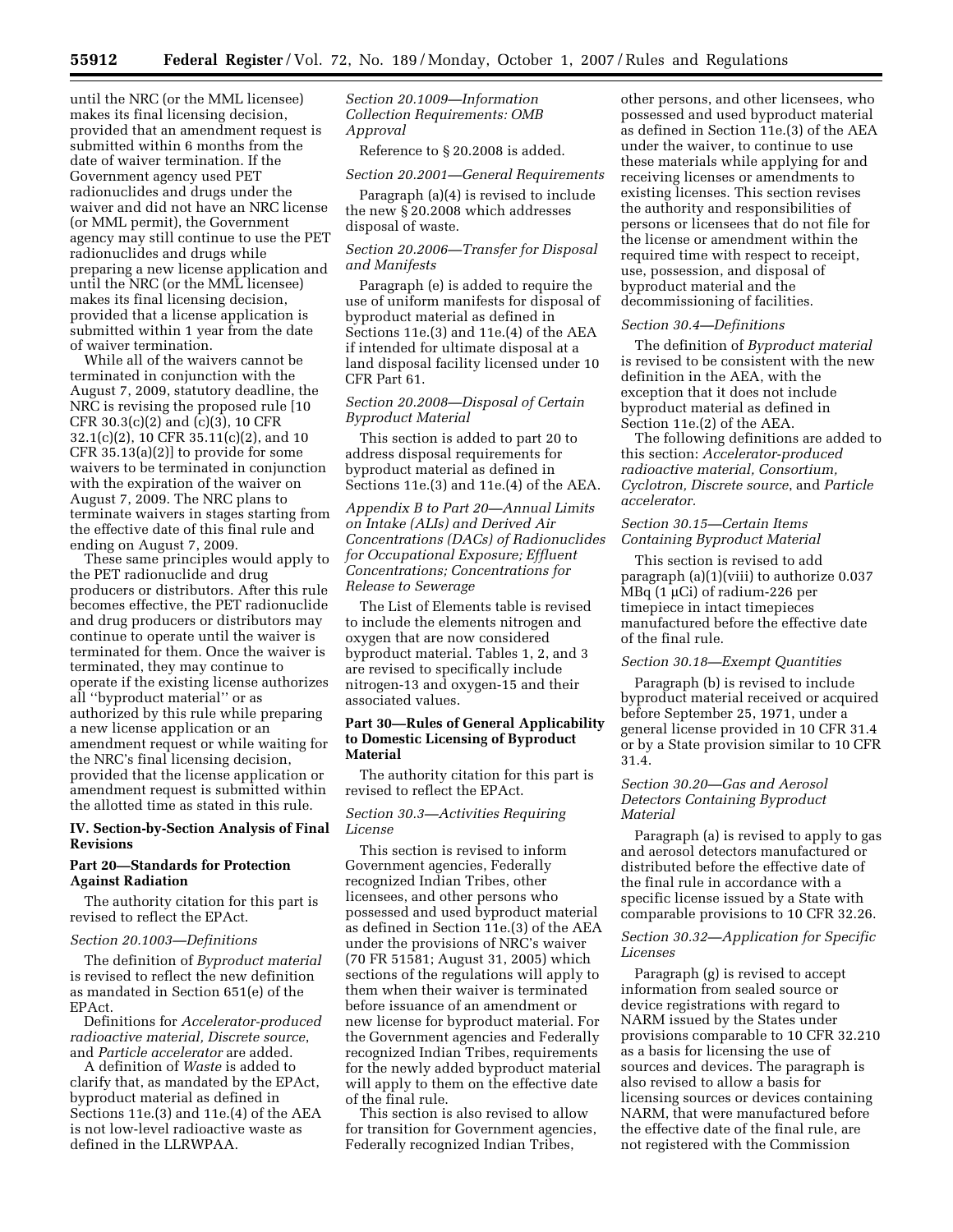under 10 CFR 32.210 or with an Agreement State, and for which all the information identified in 10 CFR 32.210 is unavailable.

Paragraph (j) is added to this section to inform an educational institution, a medical facility, or a Government facility applicant of the information required by the NRC to authorize the production of PET radioactive drugs used for medical uses under 10 CFR part 35 for the noncommercial transfer to medical facilities in its consortium.

### *Section 30.34—Terms and Conditions of Licenses*

Paragraph (g) is revised to require licensees to measure strontium-82 and strontium-85 contamination before use of the first eluate when eluding strontium-82/rubidium-82 generators.

Paragraph (j) is added to clarify that nothing in the authorization under 10 CFR 30.32(j) relieves the licensee from complying with FDA, other Federal, or State requirements for radioactive drugs, and to include requirements associated with the labeling and production of PET radioactive drugs by licensees authorized under the provisions of 10 CFR 30.32(j) to produce PET radioactive drugs for the noncommercial transfer to medical use licensees in their consortium. This section also requires licensees to use the notification process in 10 CFR 32.72 when permitting qualified authorized nuclear pharmacists to work as ANPs.

#### *Section 30.71—Schedule B*

Schedule B is revised to include 13 radionuclides that are now considered byproduct material and their associated exempt quantities.

*Section 30.72—Schedule C—Quantities of Radioactive Materials Requiring Consideration of the Need for an Emergency Plan for Responding to a Release* 

The table in Schedule C is revised to specifically include radium-226 and its associated values.

# **Part 31—General Domestic Licenses For Byproduct Material**

The authority citation for this part is revised to reflect the EPAct.

# *Section 31.4—Information Collection Requirements: OMB Approval*

Reference to §31.12 is added.

*Section 31.5—Certain Detecting, Measuring, Gauging, or Controlling Devices and Certain Devices for Producing Light or an Ionized Atmosphere* 

Paragraph (b)(1) is revised to add authority under the general license for

byproduct material contained in devices which have been manufactured or initially transferred and labeled in accordance with the specifications contained in an equivalent specific license issued by a State with comparable provisions to 10 CFR 32.51.

Paragraph (c)(13)(i) is revised to add radium-226, with an activity of at least 3.7 MBq (0.1 µCi) to the criteria for devices requiring registration.

## *Section 31.8—Americium-241 and Radium-226 in the Form of Calibration or Reference Sources*

The section heading and paragraph (a) are revised to include radium-226 in a general license for calibration and reference sources.

Paragraph (b) is revised to recognize sources manufactured or initially transferred in accordance with the specifications contained in a specific license issued by a State with comparable provisions to 10 CFR 32.57.

Paragraph (c)(1) is revised to include an activity limit of  $0.185$  MBq ( $5 \mu$ Ci) of radium-226.

Paragraph (c)(2) is revised to include radium-226 in the labeling requirement, with the provision added to footnote 1 that, for those sources manufactured before the effective date of the final rule, sources containing radium-226 shall be labeled in accordance with the applicable State regulations at the time of manufacture or import.

Paragraphs  $(c)(4)$ ,  $(d)$ , and  $(e)$  are revised to include radium-226.

## *Section 31.11—General License for Use of Byproduct Material for Certain In Vitro Clinical or Laboratory Testing*

Paragraphs (a) and (c) are revised to include cobalt-57 in the list of authorized byproduct material for use in in vitro clinical or laboratory testing.

Paragraph (d) is revised to allow receipt of prepackaged units that are labeled in accordance with a specific license issued by a State with comparable provisions to 10 CFR 32.71.

## *Sections 31.12, 31.13, and 31.14 Are Redesignated as §§ 31.21, 31.22, and 31.23, Respectively*

## *Section 31.12—General License for Certain Items and Self-luminous Products Containing Radium-226*

This section is added to the regulations to add a general license for certain items and self-luminous products containing radium-226 that were manufactured before the effective date of the final rule. The general license addresses radium-226 contained in products such as antiquities; timepieces; luminous items installed in air, marine, or land vehicles; all other

luminous products; and small radium sources containing no more than 0.037 MBq  $(1 \mu\text{Ci})$  of radium-226.

The general license exempts persons from the provisions of 10 CFR parts 19, 20, and 21, and 10 CFR 30.50 and 10 CFR 30.51.

The general license includes requirements for notification, reporting, disposal, and certain prohibitions. However, the general license allows timepieces containing radium-226 to be disassembled and repaired.

# **Part 32—Specific Domestic Licenses To Manufacture or Transfer Certain Items Containing Byproduct Material**

The authority citation for this part is revised to reflect the EPAct.

#### *Section 32.1—Purpose and Scope*

A new paragraph (c) is added to inform Government agencies, Federally recognized Indian Tribes, other licensees, and other persons who manufacture or initially transfer items containing accelerator-produced radioactive material or discrete sources of radium-226 for sale or distribution to persons exempted from the licensing requirements of part 30 of this chapter, and persons generally licensed under part 31 or part 35 of this chapter, and radioactive drugs and sources and devices to medical use licensees, that the requirements in part 32 will apply to them when their waiver is terminated before issuance of an amendment or new license for such activities. The requirements will apply to Government agencies and Federally recognized Indian Tribes on the effective date of the final rule.

This paragraph allows Government agencies, Federally recognized Indian Tribes, other persons, and other licensees who manufacture or initially transfer items containing acceleratorproduced radioactive material or discrete sources of radium-226 for sale or distribution to persons exempted from the licensing requirements of part 30 of this chapter, persons generally licensed under part 31 or part 35 of this chapter, and radioactive drugs and sources and devices to medical use licensees to continue to manufacture or initially transfer these items to such persons when their waiver is terminated before issuance of an amendment or new license for such activities.

# *Section 32.57—Calibration or Reference Sources Containing Americium-241 or Radium-226: Requirements for License to Manufacture or Initially Transfer*

The heading and the section are revised to add radium-226.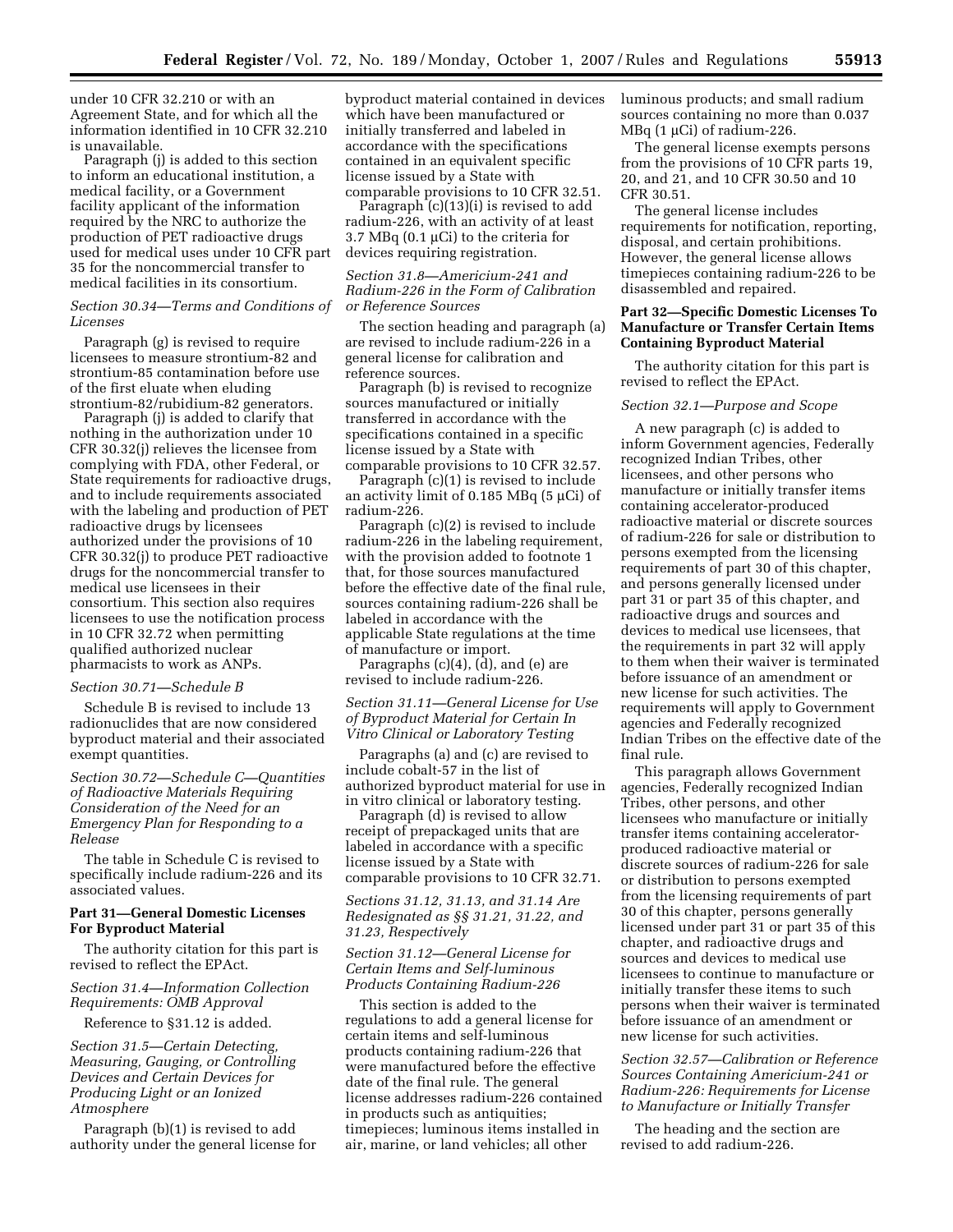*Section 32.58—Same: Labeling of Devices* 

This section is revised to include radium-226 in the example label.

*Section 32.59—Same: Leak Testing of Each Source* 

This section is revised to include radium-226.

## *Section 32.71—Manufacture and Distribution of Byproduct Material for Certain In Vitro Clinical or Laboratory Testing Under General License*

Paragraph (b)(8) is added to include cobalt-57, in units not exceeding 0.37 MBq (10 μCi) each, to the list of authorized byproduct material approved for distribution.

Paragraph (c)(1) is revised to include cobalt-57.

# *Section 32.72—Manufacture, Preparation, or Transfer for Commercial Distribution of Radioactive Drugs Containing Byproduct Material for Medical Use Under Part 35*

Paragraph (a) is revised to ensure that the NRC's regulation encompasses all drug manufacturers that are registered with the FDA or a State agency. The description of who is registered with the FDA was updated to conform with FDA regulations.

Paragraph (b) is revised to recognize nuclear pharmacists, who prepared only accelerator-produced radioactive drugs, before the effective date of the final rule and authorized nuclear pharmacists identified on permits issued by master material licensees or by a master material permittee of broad scope, to work as authorized nuclear pharmacists at a commercial nuclear pharmacy under the notification process in 10 CFR 32.72.

# *Section 32.102—Schedule C—Prototype Tests for Calibration or Reference Sources Containing Americium-241 or Radium-226*

The heading and section are revised to include radium-226.

# **Part 33—Specific Domestic Licenses of Broad Scope for Byproduct Material**

The authority citation for this part is revised to reflect the EPAct.

#### *Section 33.100—Schedule A*

This table is revised to add four additional radionuclides and their associated values.

#### **Part 35—Medical Use of Byproduct Material**

The authority citation for this part is revised to reflect the EPAct.

# *Section 35.2—Definitions*

The definitions of *Cyclotron* and *Positron Emission Tomography (PET) radionuclide production facility* are added.

#### *Section 35.10—Implementation*

Paragraph (a) is added to clarify that Government agencies and Federally recognized Indian Tribes possessing and using accelerator-produced radioactive material and discrete sources of radium-226 for medical use must comply with the requirements in this part on the effective date of the final rule. The paragraph also informs other persons using this material for medical use when they must comply with the requirements of this part.

#### *Section 35.11—License Required*

Paragraph (a) is revised, and paragraph (c) is added to allow Government agencies, Federally recognized Indian Tribes, and other persons who possessed and used accelerator-produced radioactive materials or discrete sources of radium-226, under the provisions of the NRC's waiver (70 FR 51581; August 31, 2005), to have time to apply for and receive a new medical use license and allow them to continue to use these materials, provided the new license was applied for in the time required. This section also provides the time period for applying for a new license.

#### *Section 35.13—License Amendments*

Paragraph (a) is modified to allow Government agencies, Federally recognized Indian Tribes, and other licensees that possessed and used accelerator-produced radioactive materials or discrete sources of radium-226, under the provisions of the NRC's waiver (70 FR 51581; August 31, 2005), to continue to use this material provided that they submit an application to amend their licenses in the specified time required. This section also provides the time period for amending licenses.

A new paragraph (b)(5) is added to permit physicians and pharmacists who only used accelerator-produced radioactive materials or discrete sources of radium-226 during the NRC's waiver (70 FR 51581; August 31, 2005) to use the notification process.

Paragraph (e) is modified to require an amendment before a licensee adds to, or changes, areas of use identified in the application or on the license, including areas used in accordance with either 10 CFR 35.100 or 35.200 if the change includes the addition or relocation of either an area where PET radionuclides are produced or a PET radioactive drug

delivery line from the PET radionuclide/PET radioactive drug production area. Other areas of use where byproduct material is used only in accordance with either 10 CFR 35.100 or 10 CFR 35.200 continue to be excluded from this requirement.

#### *Section 35.14—Notifications*

Paragraph (a) is revised to address information needed for NRC notification of nuclear pharmacists and physicians who used only accelerator-produced radioactive materials and discrete sources of radium-226 who have not been identified on a license or permit during the NRC's waiver (70 FR 51581; August 31, 2005).

Paragraph (b) is revised to retain, in the notification requirements, any additions or changes in 10 CFR 35.100 or 10 CFR 35.200 areas of use, if the changes do not involve additions or relocations of either an area where PET radionuclides are produced or a PET radioactive drug delivery line from the PET radionuclide/PET radioactive drug production area.

# *Section 35.15—Exemptions Regarding Type A Specific Licenses of Broad Scope*

Paragraph (f) is revised to clarify that the broad scope licensee is exempted from making the notification of addition or changes in 10 CFR 35.100 or 10 CFR 35.200 areas of use.

## *Section 35.57—Training for Experienced Radiation Safety Officer, Teletherapy or Medical Physicist, Authorized Medical Physicist, Authorized User, Nuclear Pharmacist, and Authorized Nuclear Pharmacist*

A new paragraph (a)(3) is added to grandfather RSOs, medical physicists, or nuclear pharmacists who used only accelerator-produced radioactive materials or discrete sources of radium-226, or both, during the NRC's waiver (70 FR 51581; August 31, 2005) from training requirements and to recognize them as RSOs, AMPs, or ANPs for those same materials and uses.

A new paragraph (b)(3) is added to grandfather physicians, dentists, or podiatrists who used only acceleratorproduced radioactive materials or discrete sources of radium-226, or both, under the NRC's waiver (70 FR 51581; August 31, 2005) from training requirements and to recognize them as AUs for those same materials and uses.

# *Section 35.63—Determination of Dosages of Unsealed Byproduct Material for Medical Use*

This section is revised to add a new provision in paragraphs (b)(2) and (c)(3)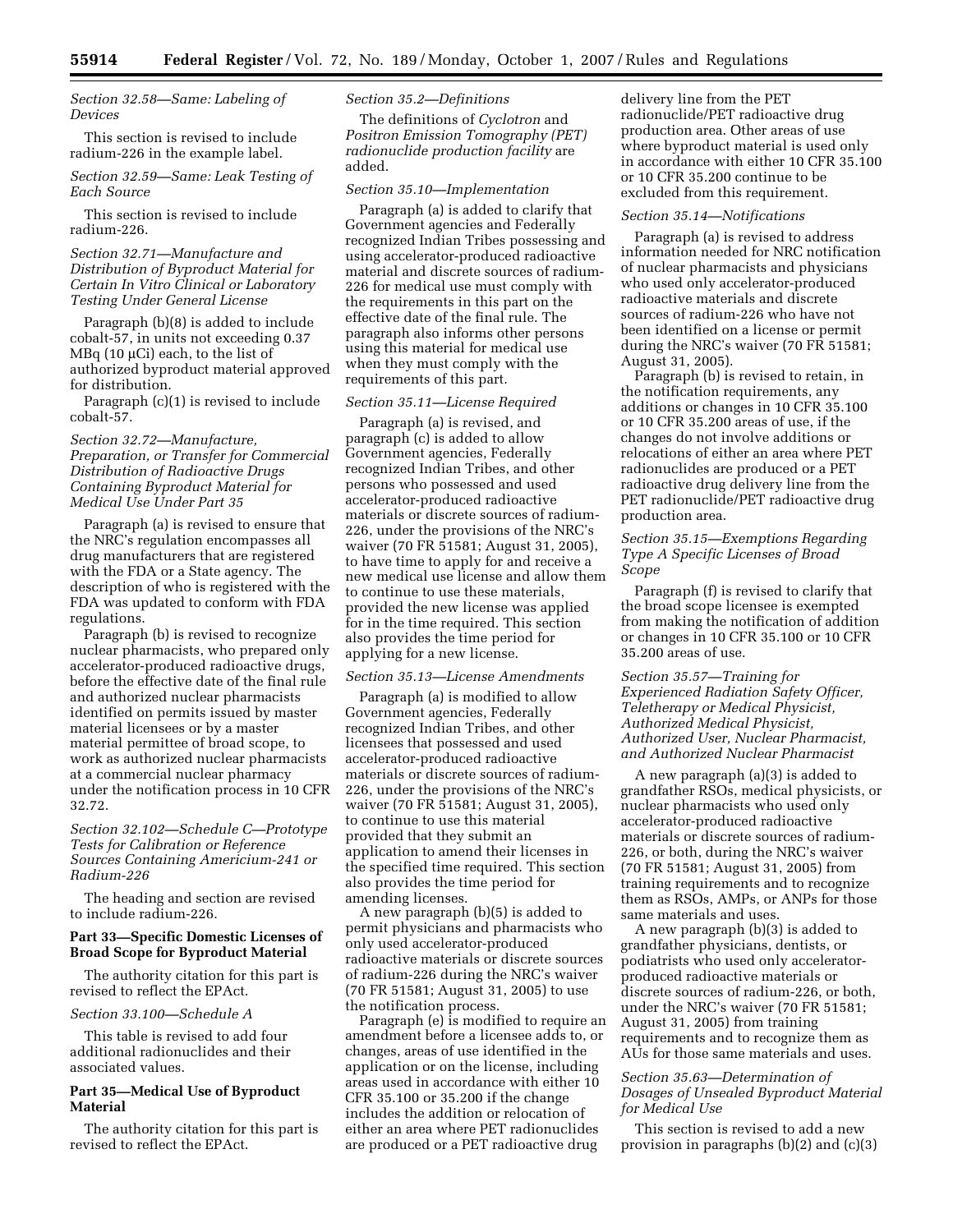to include PET radioactive drug producers licensed under 10 CFR 30.32(j) for the production of PET radioactive drugs transferred noncommercially to members of their consortium.

*Section 35.100—Use of Unsealed Byproduct Material for Uptake, Dilution, and Excretion Studies for Which a Written Directive is Not Required* 

Paragraph (a) is revised to permit medical use licensees to obtain PET drugs from PET radioactive drug producers licensed under 10 CFR 30.32(j) for the production of PET radioactive drugs transferred noncommercially to members of their consortium.

Paragraph (b) is revised to continue to clarify that 10 CFR 35.100 licensees are not allowed to produce PET radionuclides.

## *Section 35.200—Use of Unsealed Byproduct Material for Imaging and Localization Studies for Which a Written Directive is Not Required*

Paragraph (a) is revised to permit medical use licensees to obtain PET drugs from PET radioactive drug producers licensed under 10 CFR 30.32(j) for the production of PET radioactive drugs transferred noncommercially to members of their consortium.

Paragraph (b) is revised to clarify that 10 CFR 35.200 licensees are not allowed to produce PET radionuclides.

# *Section 35.204—Permissible Molybdenum-99, Strontium-82, and Strontium-85 Concentrations*

The section heading is revised to add strontium-82 and strontium-85.

Paragraph (a) is revised to address acceptable strontium-82 and strontium-85 concentrations when eluting strontium-82/rubidium-82 generators.

Paragraph (c) is revised and redesignated, and a new paragraph (c) is added to address measuring requirements for strontium-82 and strontium-85.

## *Section 35.300—Use of Unsealed Byproduct Material for Which a Written Directive is Required*

Paragraph (a) is revised to permit medical use licensees to obtain PET drugs from PET radioactive drug producers licensed under 10 CFR 30.32(j) for the production of PET radioactive drugs transferred noncommercially to members of their consortium.

Paragraph (b) is revised to clarify that 10 CFR 35.300 licensees are not allowed to produce PET radionuclides.

*Section 35.2204—Records of Molybdenum-99, Strontium-82, and Strontium-85 Concentrations* 

The section heading is revised to add strontium-82 and strontium-85, and this section is revised to include a recordkeeping requirement of the strontium-82 and strontium-85 concentration tests required by 10 CFR 35.204(b) and (c).

## **Part 50—Domestic Licensing of Production and Utilization Facilities**

The authority citation for this part is revised to reflect the EPAct.

#### *Section 50.2—Definitions*

The definition of *Byproduct material*  is revised to be consistent with the new definition as mandated by the EPAct, with the exception that it will not include byproduct material as defined in Section 11e.(2) of the AEA.

# **Part 61—Licensing Requirements for Land Disposal of Radioactive Waste**

The authority citation for this part is revised to reflect the EPAct.

#### *Section 61.2—Definitions*

The definition of *Waste* is revised to clarify that, as mandated by the EPAct, byproduct material, as defined in Sections 11e.(3) and 11e.(4) of the AEA, is not low-level radioactive waste as defined in the LLRWPAA.

## **Part 62—Criteria and Procedures for Emergency Access to Non-Federal and Regional Low-Level Waste Disposal Facilities**

The authority citation for this part is revised to reflect the EPAct.

## *Section 62.2—Definitions*

The definition of *Low-level radioactive waste (LLW)* is revised to clarify that byproduct material, as defined in Sections 11e.(3) and 11e.(4) of the AEA, is not considered low-level radioactive waste.

## **Part 72—Licensing Requirements for the Independent Storage of Spent Nuclear Fuel, High-Level Radioactive Waste, and Reactor-Related Greater Than Class C Waste**

# *Section 72.3—Definitions*

The definition of *Byproduct material*  is revised to be consistent with the definition in 10 CFR 30.4. This definition is consistent with the definition of *Byproduct material* in the EPAct, with the exception that it will not include byproduct material as defined in Section 11e.(2) of the AEA.

# **Part 110—Export and Import of Nuclear Equipment and Material**

The authority citation for this part is revised to reflect the EPAct.

#### *Section 110.2—Definitions*

Definitions of *Accelerator-produced radioactive material, Discrete source,*  and *Particle accelerator* are added.

# **Part 150—Exemptions and Continued Regulatory Authority in Agreement States and in Offshore Waters Under Section 274**

The authority citation for this part is revised to reflect the EPAct.

#### *Section 150.3—Definitions*

The definition of *Byproduct material*  is revised to be consistent with the definition in the EPAct.

A definition of *Discrete source* is added.

# **Part 170—Fees for Facilities, Materials, Import and Export Licenses, and Other Regulatory Services Under the Atomic Energy Act of 1954, as Amended**

The authority citation for this part is revised to reflect the EPAct.

## *Section 170.3—Definitions*

The definition of *Byproduct material*  is revised to be consistent with the new definition in the AEA, with the exception that it does not include byproduct material as defined in Section 11e.(2) of the AEA.

# *Section 170.31—Schedule of Fees for Materials Licenses and Other Regulatory Services, Including Inspections, and Import and Export Licenses*

This section is revised to include licenses that are not included in existing fee categories. Fee Category 3.B. is revised to include licenses for repair, assembly, and disassembly of products containing radium-226. Two new fee categories, 3.R. with additional subcategories and 3.S., are added to include fees for possession of items or products containing radium-226, which exceed the number of items or limits specified in 10 CFR 31.12, and for production of accelerator-produced radioactive material.

# **Part 171—Annual Fees for Reactor Licenses and Fuel Cycle Licenses and Materials Licenses, Including Holders of Certificates of Compliance, Registrations, and Quality Assurance Program Approvals and Government Agencies Licensed by the NRC**

The authority citation for this part is revised to reflect the EPAct.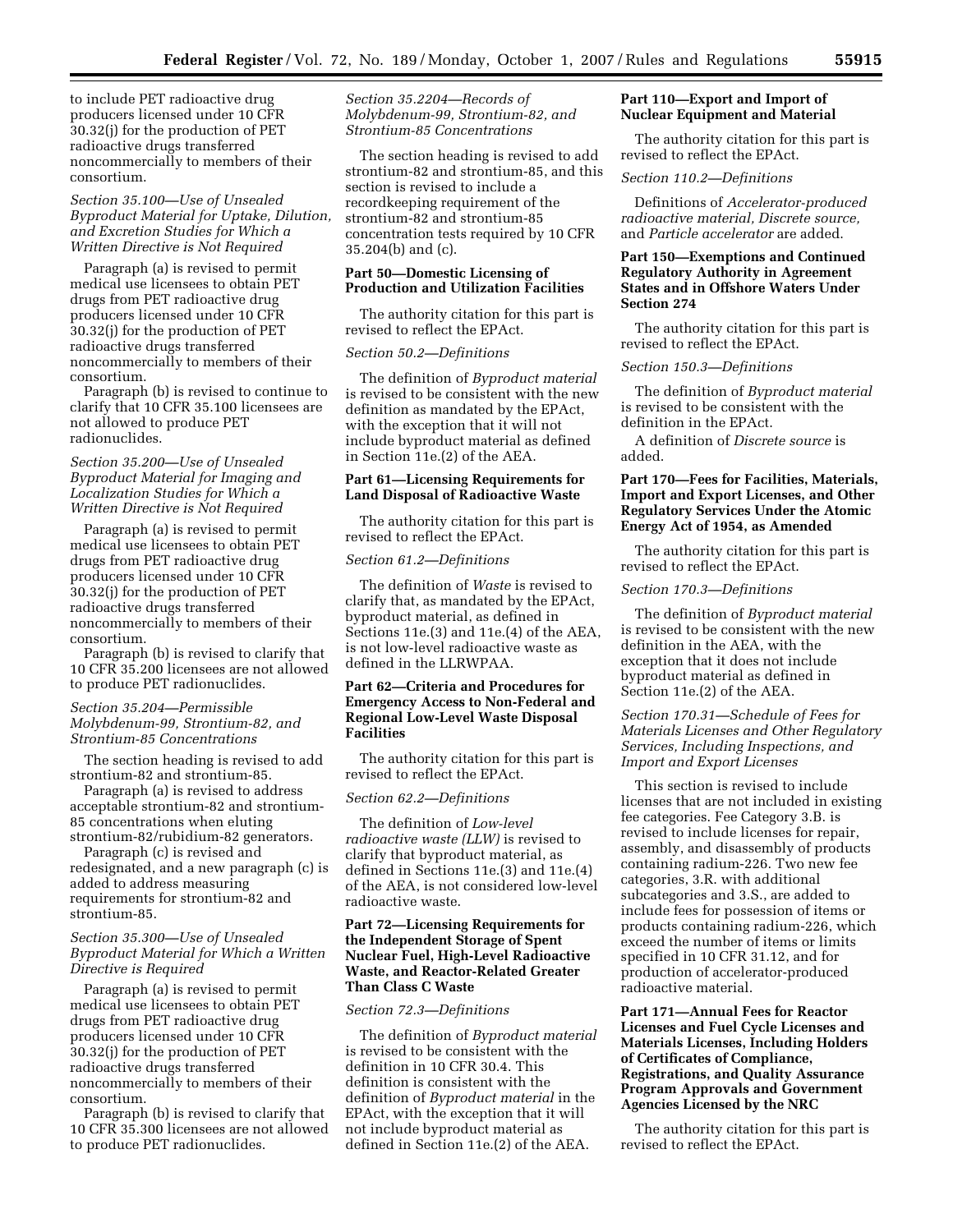#### *Section 171.5—Definitions*

The definition of *Byproduct material*  is revised to be consistent with the new definition in the AEA, with the exception that it does not include byproduct material as defined in Section 11e.(2) of the AEA.

*Section 171.16—Annual fees: Materials Licenses, Holders of Certificates of Compliance, Holders of Sealed Source and Device Registrations, Holders of Quality Assurance Program Approvals, and Government Agencies Licensed by the NRC* 

This section is revised to include licenses that are not included in existing fee categories. Fee Category 3.B. is revised to include licenses for repair, assembly, and disassembly of products containing radium-226. Two new fee categories, 3.R. with additional subcategories and 3.S., are added to include fees for possession of items or products containing radium-226, which exceed the number of items or limits specified in 10 CFR 31.12, and for production of accelerator-produced radioactive material.

# **V. Criminal Penalties**

For the purpose of Section 223 of the Atomic Energy Act (AEA), the Commission is amending 10 CFR Parts 20, 30, 31, 32, 33, 35, 50, 61, 62, 72, 110, 150, 170, and 171 under one or more of Sections 161b, 161i, or 161o of the AEA. Willful violations of the rule would be subject to criminal enforcement.

#### **VI. Agreement State Compatibility**

Under the ''Policy Statement on Adequacy and Compatibility of Agreement State Programs'' approved by the Commission on June 30, 1997, and published in the **Federal Register** (62 FR 46517; September 3, 1997), this rule would be a matter of compatibility between the NRC and the Agreement States, thereby providing consistency among the Agreement States' and the NRC's requirements. The NRC staff analyzed the rule in accordance with the procedure established within Part

III, ''Categorization Process for NRC Program Elements,'' of Handbook 5.9 to Management Directive 5.9, ''Adequacy and Compatibility of Agreement State Programs'' (a copy of which may be viewed at *http://www.nrc.gov/reading[rm/doc-collections/management](http://www.nrc.gov/reading-rm/doc-collections/management-directives)directives/).* 

The NRC program elements (including regulations) are placed into four compatibility categories (See the Compatibility Table in this section). In addition, the NRC program elements can also be identified as having particular health and safety significance or as being reserved solely to the NRC. Compatibility Category A are those program elements that are basic radiation protection standards and scientific terms and definitions that are necessary to understand radiation protection concepts. An Agreement State should adopt Category A program elements in an essentially identical manner to provide uniformity in the regulation of agreement material on a nationwide basis. Compatibility Category B are those program elements that apply to activities that have direct and significant effects in multiple jurisdictions. An Agreement State should adopt Category B program elements in an essentially identical manner. Compatibility Category C are those program elements that do not meet the criteria of Category A or B, but the essential objectives of which an Agreement State should adopt to avoid conflict, duplication, gaps, or other conditions that would jeopardize an orderly pattern in the regulation of agreement material on a nationwide basis. An Agreement State should adopt the essential objectives of the Category C program elements. Compatibility Category D are those program elements that do not meet any of the criteria of Category A, B, or C, above, and, thus, do not need to be adopted by Agreement States for purposes of compatibility.

Health and Safety (H&S) are program elements that are not required for compatibility but are identified as having a particular health and safety

role (i.e., adequacy) in the regulation of agreement material within the State. Although not required for compatibility, the State should adopt program elements in this H&S category based on those of the NRC that embody the essential objectives of the NRC program elements because of particular health and safety considerations. Compatibility Category NRC are those program elements that address areas of regulation that cannot be relinquished to Agreement States under the AEA, as amended, or provisions of Title 10 of the Code of Federal Regulations. These program elements are not adopted by the Agreement States. The following table lists the parts and sections that would be revised and their corresponding categorization under the ''Policy Statement on Adequacy and Compatibility of Agreement State Programs.'' A bracket around a category means that the section may have been adopted elsewhere, and it is not necessary to adopt it again.

The definition of *Byproduct material*  in the AEA was expanded by Section 651(e) of the EPAct to incorporate certain discrete sources of radium-226 and certain accelerator-produced radioactive materials. The definition of *Byproduct material* in 10 CFR parts 20, 30, 50, 72, 150, 170, and 171 is amended to reflect the changes to the AEA. The definition of *Byproduct material* in parts 50, 72, 170, and 171 is reserved to the NRC. The definition of *Byproduct material* in 10 CFR parts 20, 30, and 150 are categorized as H&S. This designation is for regulatory program elements that have particular health and safety significance. The H&S designation indicates that the definition is needed for purposes of ''adequacy.'' If NARM is included in the Agreement between the NRC and the Agreement State, then NARM would be a necessary program element of the Agreement State program to adequately ensure public health and safety. The definition of *Discrete source*  has also been identified in this rule as H&S because it is part of the definition of *Byproduct material.* 

## COMPATIBILITY TABLE

| Section | Change | Subject                                                                         | Compatibility |       |
|---------|--------|---------------------------------------------------------------------------------|---------------|-------|
|         |        |                                                                                 | Existing      | New   |
|         |        | Definition: Byproduct Material (add 11e.(3) & 11e.(4) $\vert$ [A]<br>material). |               | [H&S] |
|         |        |                                                                                 |               | H&S   |
|         |        |                                                                                 |               | H&S   |
|         |        |                                                                                 |               |       |
|         |        |                                                                                 |               |       |
|         |        | \$20,2008).                                                                     |               |       |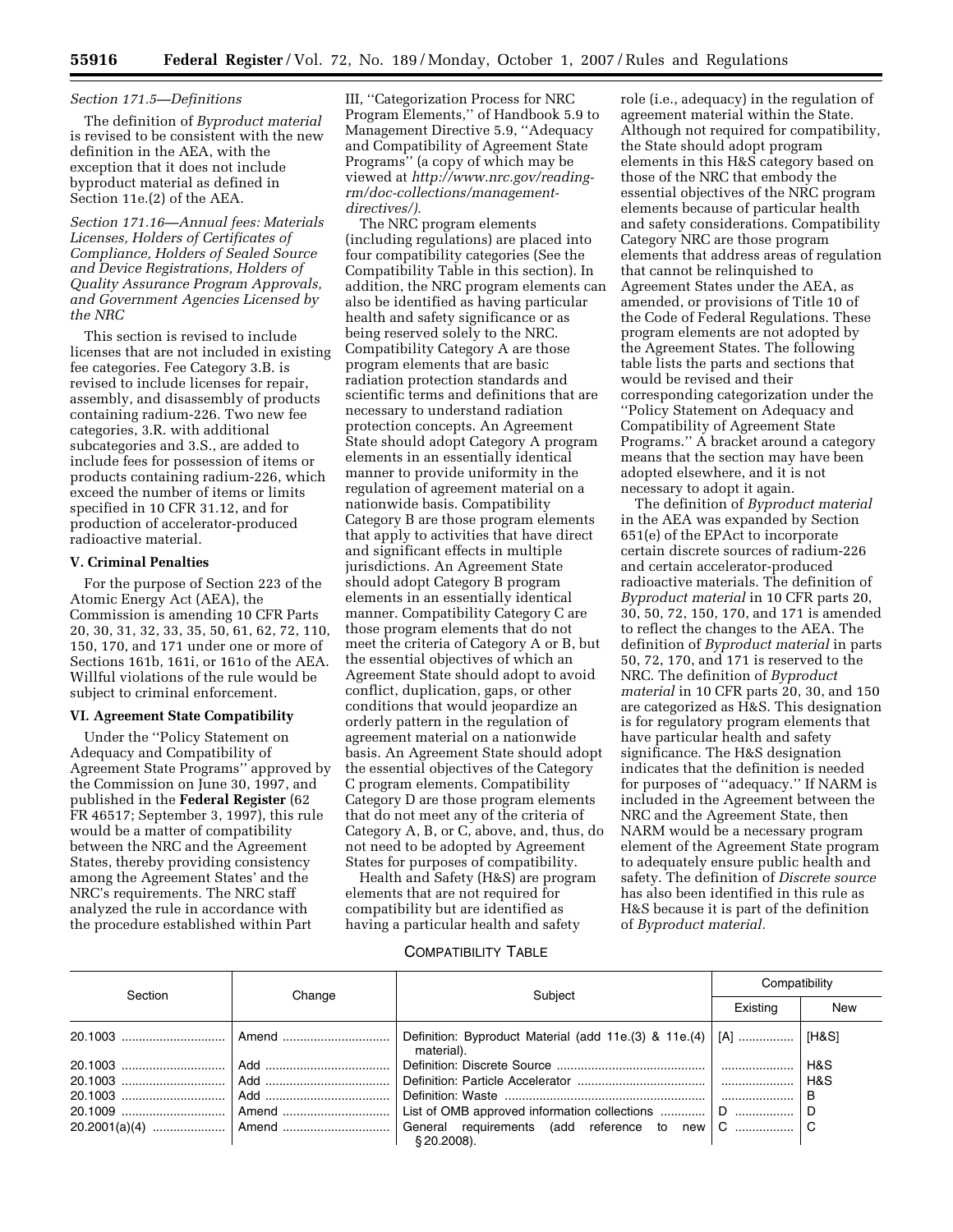▀

# COMPATIBILITY TABLE—Continued

|                          | Change | Subject                                                                                                                                                                                                                                                              | Compatibility                |              |
|--------------------------|--------|----------------------------------------------------------------------------------------------------------------------------------------------------------------------------------------------------------------------------------------------------------------------|------------------------------|--------------|
| Section                  |        |                                                                                                                                                                                                                                                                      | Existing                     | New          |
|                          |        | Transfer for disposal and manifests (add 11e.(3) and<br>11e.(4) byproduct material).                                                                                                                                                                                 |                              | B            |
|                          |        | Disposal of 11e.(3) and 11e.(4) byproduct material<br>(new section).                                                                                                                                                                                                 |                              | B            |
| Appendix B to Part 20    | Amend  |                                                                                                                                                                                                                                                                      | A                            | Α            |
|                          | Amend  | Activities requiring license (add reference to para-<br>$graph(c)$ ).                                                                                                                                                                                                | C                            | C            |
|                          |        | Activities requiring license (requirements that apply to<br>Government agencies and Federally recognized In-<br>dian Tribes at waiver termination).                                                                                                                  |                              | <b>NRC</b>   |
|                          |        | Activities requiring license (authorization for Govern-<br>ment agencies and Federally recognized Indian<br>Tribes to possess and use 11e.(3) materials while                                                                                                        |                              | <b>NRC</b>   |
|                          |        | applying for a license amendment).<br>Activities requiring license (authorization for Govern-<br>ment agencies and Federally recognized Indian<br>Tribes to possess and use 11e.(3) materials while                                                                  |                              | <b>NRC</b>   |
|                          |        | applying for a new license).<br>Activities requiring license (requirements that apply to<br>all other persons at waiver termination).                                                                                                                                |                              | D            |
|                          |        | Activities requiring license (authorization for all other<br>persons to possess and use 11e.(3) materials while<br>applying for a license amendment).                                                                                                                |                              | D            |
|                          |        | Activities requiring license (authorization for all other<br>persons to possess and use 11e.(3) materials while<br>applying for a new license).                                                                                                                      |                              | D            |
|                          |        | Activities requiring license (continuation of authority<br>for failure to submit amendment or license).                                                                                                                                                              |                              | D            |
|                          | Amend  | Definition: Accelerator-produced radioactive material<br>Definition: Byproduct material (add 11e.(3) & 11e.(4)<br>material).                                                                                                                                         | <br>[A]                      | H&S<br>[H&S] |
|                          |        |                                                                                                                                                                                                                                                                      |                              | C            |
|                          |        |                                                                                                                                                                                                                                                                      |                              | D            |
|                          |        |                                                                                                                                                                                                                                                                      |                              | H&S          |
|                          |        |                                                                                                                                                                                                                                                                      |                              | H&S          |
| $30.15(a)(1)(viii)$      |        | Certain items containing byproduct material (add ra-<br>dium-226 intact timepieces and limited repairs).                                                                                                                                                             | <b>B</b><br>(all $§ 30.15$ ) | В            |
|                          | Amend  | Exempt quantities (add 11e.(3) material)                                                                                                                                                                                                                             | <b>B</b><br>(all $§ 30.18$ ) | в            |
|                          | Amend  | Gas and aerosol detectors containing byproduct ma-<br>terial (grandfather 11e.(3) detectors).                                                                                                                                                                        | B<br>(all $§ 30.20$ )        | В            |
|                          | Amend  |                                                                                                                                                                                                                                                                      | C                            | C            |
|                          |        | Application for specific licenses (add noncommercial<br>transfer of PET drugs).                                                                                                                                                                                      |                              | В            |
|                          | Amend  | Terms and conditions of licenses (add strontium-82/   D<br>rubidium-82 generators).                                                                                                                                                                                  |                              | H&S          |
|                          |        | Terms and conditions of licenses (add noncommercial<br>transfer of PET drugs).                                                                                                                                                                                       |                              | В            |
|                          | Amend  |                                                                                                                                                                                                                                                                      | <b>B</b>                     | В            |
|                          | Amend  | Schedule C-Quantities of radioactive materials re-<br>quiring consideration of the need for an emergency<br>plan for responding to a release (add radium-226).                                                                                                       | H&S                          | H&S          |
|                          | Amend  | List of OMB approved information collections                                                                                                                                                                                                                         | D                            | D            |
| $31.5(b)(1)$ & $(c)(13)$ | Amend  | Certain detecting, measuring, gauging, or controlling<br>devices and/or an ionizing atmosphere (add de-<br>vices with NARM approved by States).                                                                                                                      | <b>B</b><br>(all $\S 31.5$ ) | B            |
|                          | Amend  | Americium-241 in the form of calibration or reference<br>sources (add radium-226).                                                                                                                                                                                   | D                            | D            |
|                          | Amend  | General license for use of byproduct material for cer-<br>tain in vitro clinical or laboratory testing (add cobalt-<br>57).                                                                                                                                          | D                            | D            |
|                          |        | General license for certain items and self-luminous<br>products containing radium-226 (new section).                                                                                                                                                                 |                              | C            |
|                          |        | Purpose and scope (requirements that apply to Gov-<br>ernment agencies and Federally recognized Indian<br>Tribes at waiver termination and authorization to<br>manufacture and distribute items with 11e.(3) mate-<br>rial while applying for amendment or license). |                              | <b>NRC</b>   |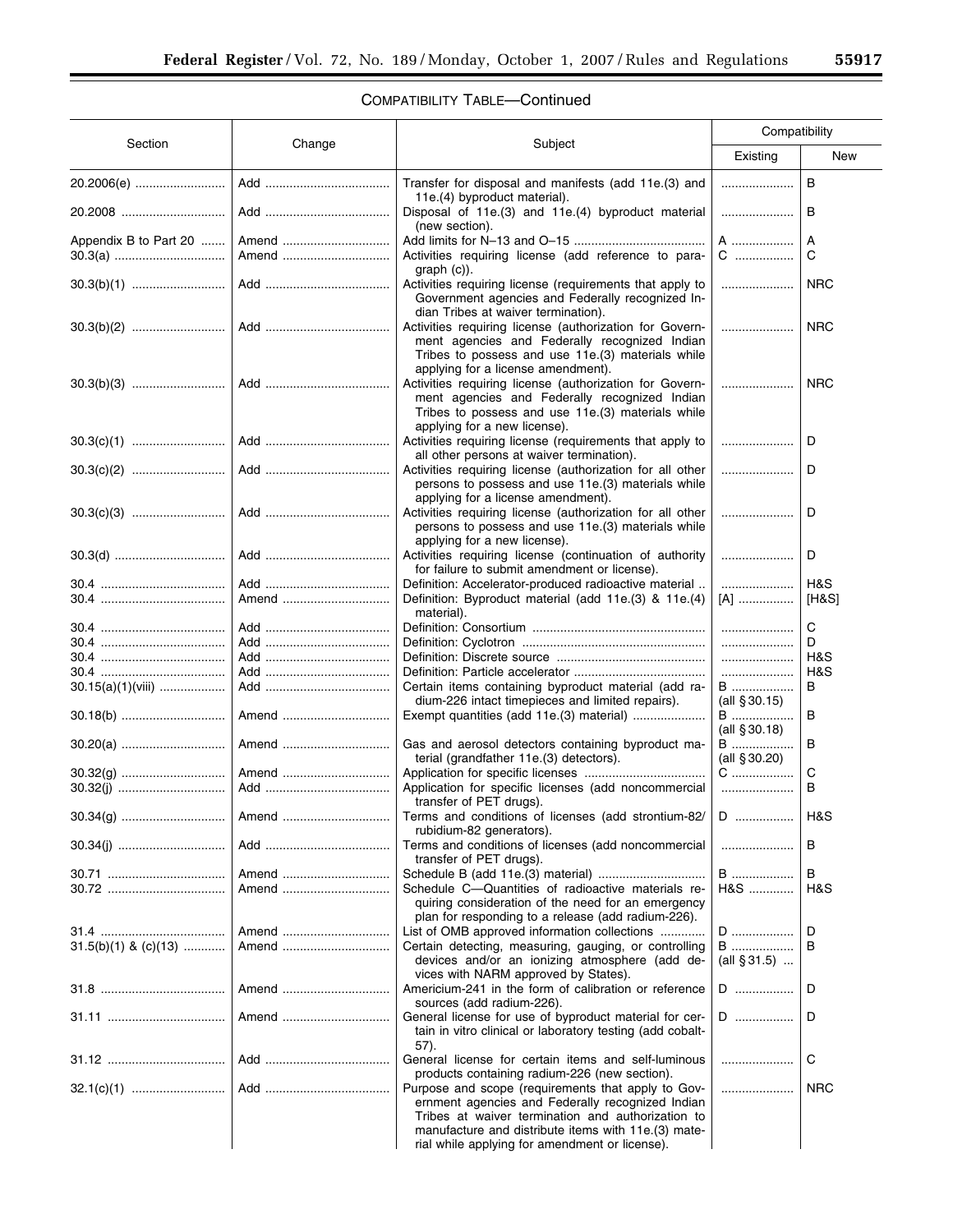$\equiv$ 

# COMPATIBILITY TABLE—Continued

|                                                |                |                                                                                                                                                                                                                                                                     | Compatibility |            |  |
|------------------------------------------------|----------------|---------------------------------------------------------------------------------------------------------------------------------------------------------------------------------------------------------------------------------------------------------------------|---------------|------------|--|
| Section                                        | Change         | Subject                                                                                                                                                                                                                                                             | Existing      | New        |  |
|                                                |                | Purpose and scope (requirements that apply to all<br>other persons at waiver termination and authoriza-<br>tion to manufacture and distribute items with<br>11e.(3) material while applying for amendment or li-<br>cense).                                         |               | D          |  |
|                                                | Amend          | Calibration or reference sources containing ameri-<br>cium-241: Requirements for license to manufacture<br>or initially transfer (add radium-226).                                                                                                                  | <b>B</b>      | в          |  |
|                                                | Amend          | Same: Labeling of devices (add radium-226)                                                                                                                                                                                                                          | B             | в          |  |
|                                                | Amend          | Same: Leak testing of each source (add radium-226)                                                                                                                                                                                                                  | B             | В          |  |
| $32.71(b)(8)$ & $(c)(1)$                       |                | Manufacture and distribution of byproduct material for<br>certain in vitro clinical or laboratory testing under<br>general license (add cobalt-57).                                                                                                                 | B             | В          |  |
| $32.72(a)(2)(i)$ , (iii), (iv), (v),<br>& (b). | Amend          | Manufacture, preparation, or transfer for commercial<br>distribution of radioactive drugs containing byprod-<br>uct material for medical use under part 35 (recog-<br>nize FDA and State registrations of PET facilities<br>and pharmacist using 11e.(3) material). | B             | B          |  |
|                                                | Amend          | Schedule C---prototype tests for calibration or ref-<br>erence sources containing americium-241 (add ra-<br>dium-226).                                                                                                                                              | B             | в          |  |
| $33.100$                                       | Amend          | Schedule A (add beryllium-7, cobalt-57, radium-226,<br>& sodium-22).                                                                                                                                                                                                | D             | D          |  |
|                                                |                |                                                                                                                                                                                                                                                                     |               | D          |  |
| 35.10(a)                                       |                | Definition: Positron Emission Tomography (PET)<br>radionuclide production facility.<br>Implementation (requirements that apply at waiver ter-                                                                                                                       |               | H&S<br>D   |  |
|                                                |                | mination).                                                                                                                                                                                                                                                          |               |            |  |
|                                                | Redesignated   |                                                                                                                                                                                                                                                                     |               | D          |  |
| 35.11(a)                                       | Amend          |                                                                                                                                                                                                                                                                     | C             | С          |  |
|                                                |                | License required (authorize medical use of 11e.(3)<br>materials by Government agencies and Federally<br>recognized Indian Tribes while applying for license).                                                                                                       |               | <b>NRC</b> |  |
|                                                |                | License required (authorize medical use of 11e.(3)<br>materials by all other persons while applying for li-<br>cense).                                                                                                                                              |               | D          |  |
|                                                | Amend          | License amendments (authorize medical use of<br>11e.(3) materials by Government agencies and<br>Federally recognized Indian Tribes while applying<br>for amendment).                                                                                                |               | <b>NRC</b> |  |
|                                                | Amend          | License amendments (authorize medical use of<br>11e. (3) materials by all other licensees while apply-<br>ing for amendment).                                                                                                                                       |               | D          |  |
|                                                |                | License amendments (grandfather physicians and<br>pharmacists that used 11e.(3) material).                                                                                                                                                                          | D             | D          |  |
|                                                |                | License amendments (clarify amendment need)                                                                                                                                                                                                                         | $\mathsf D$   | D          |  |
| $35.14(a)$ and $(b)(5)$                        | Amend<br>Amend | Notifications (using notification to allow continued op-<br>eration for certain 11e.(3) material).<br>Exemptions regarding Type A specific licenses of                                                                                                              | D<br>D        | D<br>D     |  |
| $35.57(a)(3)$ & (b)(3)                         |                | broad scope (clarify the exemption).<br>Training for experienced Radiation Safety Officer, tel-                                                                                                                                                                     |               | D          |  |
| $35.63(b)(2)(ii)$ & $(c)(3)$                   | Amend          | etherapy or medical physicist, authorized user, and<br>nuclear pharmacist (grandfather RSO, AMP, ANP,<br>and AU who used only 11e.(3) material).<br>Determination of dosages of unsealed byproduct ma-                                                              | H&S           | H&S        |  |
|                                                |                | terial for medical use (recognize State licenses and<br>State requirements).<br>Determination of dosages of unsealed byproduct ma-<br>terial for medical use (recognize State licenses of                                                                           |               | H&S        |  |
| $35.100(a)$ & (b)                              | Amend          | PET facilities).<br>Use of unsealed byproduct material for uptake, dilu-<br>tion, and excretion studies for which a written direc-<br>tive is not required (allow use of PET radionuclides).                                                                        | H&S           | H&S        |  |
| $35.200(a)$ & (b)                              | Amend          | Use of unsealed byproduct material for imaging and<br>localization studies for which a written directive is<br>not required (allow use of PET radionuclides).                                                                                                       | H&S           | H&S        |  |
|                                                | Amend          | Permissible molybdenum-99 concentrations<br>(add<br>strontium-82 & strontium-85).                                                                                                                                                                                   | H&S           | H&S        |  |
|                                                |                | Permissible molybdenum-99<br>concentrations<br>(add<br>strontium-82 & strontium-85.                                                                                                                                                                                 |               | D          |  |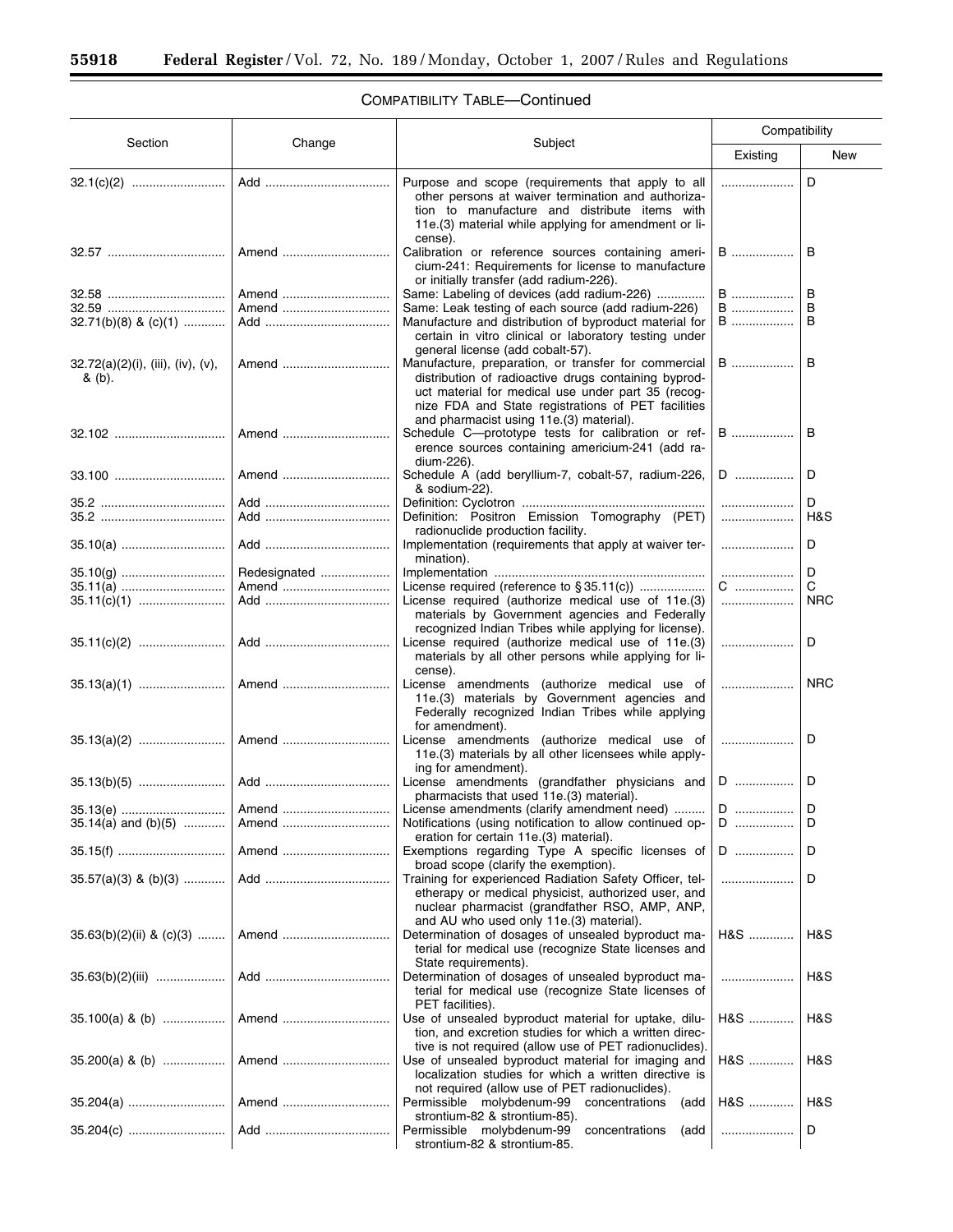|         |        |                                                                                                                          | Compatibility |            |  |
|---------|--------|--------------------------------------------------------------------------------------------------------------------------|---------------|------------|--|
| Section | Change | Subject                                                                                                                  | Existing      | New        |  |
|         |        | Use of unsealed byproduct material for which a writ-<br>ten directive is required (allow use of PET radio-<br>nuclides). | $H&S$         | D<br>H&S   |  |
|         |        | Records of molybdenum-99 concentrations (add D<br>strontium-82 & strontium-85).                                          |               | D          |  |
|         | Amend  | Definition: Byproduct material (add 11e.(3) & 11e.(4)  <br>material).                                                    | NRC           | <b>NRC</b> |  |
|         |        | Definition: Waste (clarify 11e.(3) & 11e.(4) material) $\dots \mid B \dots \dots \dots$                                  |               | B          |  |
|         |        | Definition: Low-level radioactive waste (clarify 11e.(3)<br>& 11e.(4) material).                                         | NRC           | <b>NRC</b> |  |
|         | Amend  | Definition: Byproduct material (add 11e.(3) & 11e.(4)<br>material).                                                      | NRC           | <b>NRC</b> |  |
|         |        | Definition: Accelerator-produced radioactive material                                                                    |               | <b>NRC</b> |  |
|         |        |                                                                                                                          |               | <b>NRC</b> |  |
|         |        |                                                                                                                          |               | <b>NRC</b> |  |
|         |        | Definition: Byproduct material (add 11e.(3) & 11e.(4)<br>material).                                                      | A             | H&S        |  |
|         |        |                                                                                                                          |               | H&S        |  |

10 CFR Parts 170 and 171 address areas that generally are applicable only to the NRC's regulatory program; therefore, no compatibility designation is assigned.

### **VII. Voluntary Consensus Standards**

The National Technology Transfer and Advancement Act of 1995 (Pub. L. 104–113) requires that Federal agencies use technical standards that are developed or adopted by voluntary consensus standards bodies unless the use of such a standard is inconsistent with applicable law or otherwise impractical. In this final rule, the NRC is assuming regulation of certain discrete sources of naturally occurring radioactive material and acceleratorproduced radioactive material in addition to those byproduct materials already under the NRC's jurisdiction. This action does not constitute the establishment of a standard that establishes generally applicable requirements.

The EPAct requires that the NRC use model State standards to the maximum extent practicable in developing and issuing regulations for the newly expanded definition of Byproduct material. In developing this final rule, the NRC has consulted with Agreement and non-Agreement States about their regulations. To the maximum extent practicable, the NRC has incorporated the CRCPD's SSRs into this final rule.

#### **VIII. Environmental Assessment and Finding of No Significant Environmental Impact: Availability**

The Commission has determined under the National Environmental Policy Act of 1969, as amended, and the Commission's regulations in Subpart A of 10 CFR part 51, that this rule is not a major Federal action significantly

affecting the quality of the human environment and therefore an environmental impact statement is not required. The Commission has prepared an environmental assessment for this final rule.

Amendments to the NRC's regulations incorporate new materials into the NRC's byproduct material regulatory program and establish new program elements where needed. Before the EPAct, the regulation of NARM, other than source material, was left primarily to the individual States. Although efforts were made by several States to provide a uniform regulatory environment, particularly for accelerator-produced radioactive material, there is currently no nationwide consistency to the regulation of NARM. The amendments to the NRC's regulations will provide a uniform regulatory environment for the acquisition, possession, use, transfer, and disposal of NARM. This uniform regulatory environment has been developed in cooperation with the States, using model State standards in existence to the maximum extent practicable. Because the approach for developing the generic NRC requirements started with the existing generic requirements for acceleratorproduced radioactive material that had already been developed by the States for the SSRs, little change is expected to the byproduct material regulatory programs already in place for the Agreement States. Consequently, for Agreement States, the primary foreseeable impact of the regulatory changes applicable to accelerator-produced radioactive

material is that the regulations will be uniformly applied by all Agreement States. Therefore, for the regulation of accelerator-produced radioactive material by the Agreement States, these amendments to the NRC's regulations are not expected to have any adverse environmental impacts.

In non-Agreement States, these amendments to the NRC's regulations generally impose more restrictive requirements on the acquisition, possession, use, transfer, and disposal of accelerator-produced radioactive materials. In situations where the new NRC requirements are more restrictive than those already imposed by individual States' existing regulations, the result will likely be a positive impact on the environment. In situations where the NRC's requirements are less restrictive than the individual State's regulations, it is likely that the licensee will, in large part, continue with its current practices, and no substantial impact on the environment is anticipated. Therefore, it is expected that the overall environmental impacts of the regulation of accelerator-produced radioactive material in non-Agreement States will be positive.

The effects of the amendments to the NRC's regulations applicable to discrete sources of radium-226 and discrete sources of other naturally occurring radioactive material will be greater for the non-Agreement States than for the Agreement States because certain non-Agreement States do not have a regulatory program addressing this material. The imposition of regulations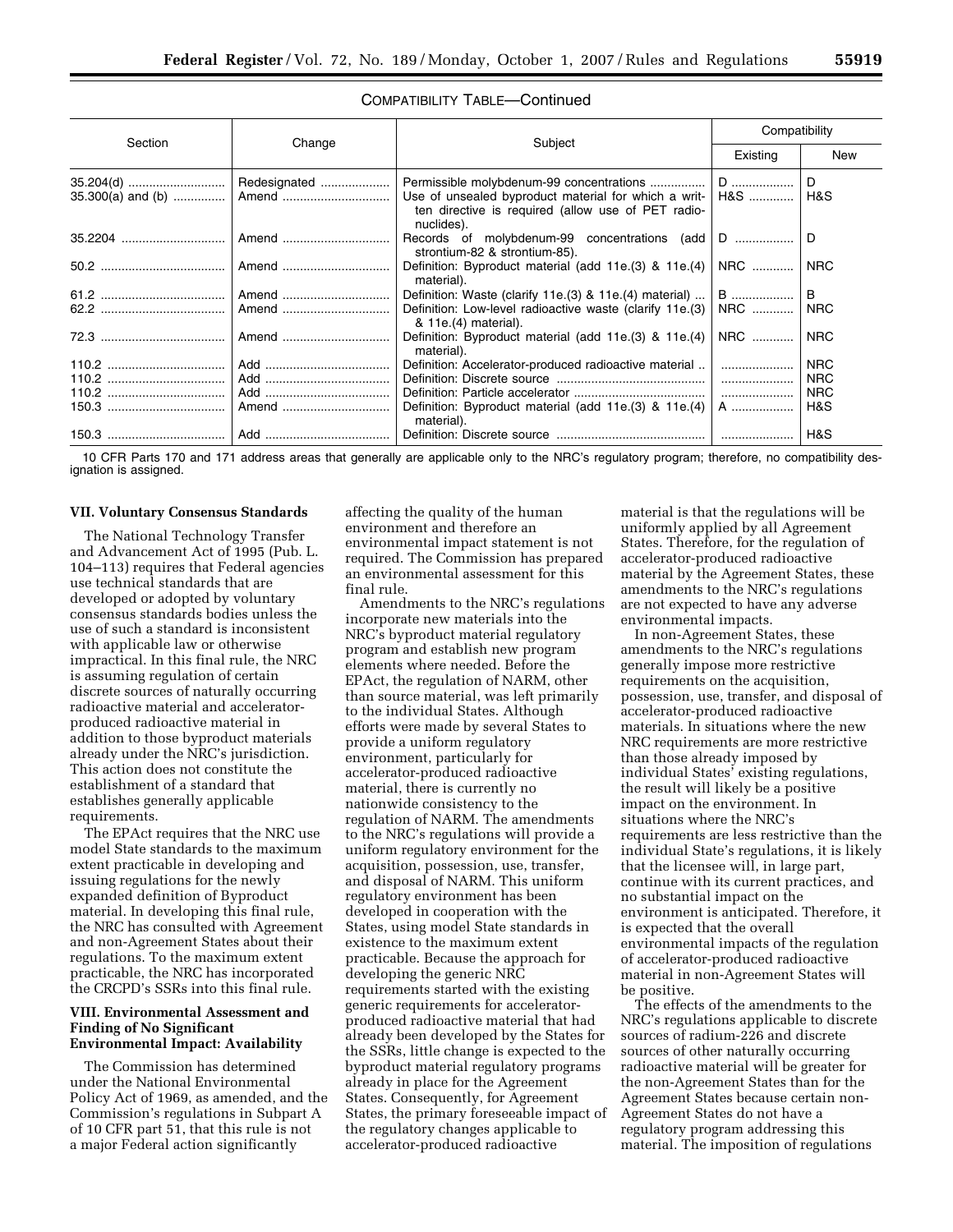on the acquisition, possession, use, transfer, and disposal of these discrete sources of naturally occurring radioactive material will provide greater assurance that these activities are performed in a manner that is expected to be less harmful to the environment than would be assured without these regulations. Therefore, the effect of the NRC's regulations applicable to discrete sources of naturally occurring radioactive material is anticipated to be beneficial to the environment, and it is expected that the overall environmental impacts will be positive.

Therefore, the determination of the environmental assessment is that there will be no significant impact to the human environment from this action.

The NRC sent a copy of the environmental assessment and the proposed rule to every State Liaison Officer and requested their comments on the environmental assessment. No significant comments were received that changed this conclusion.

# **IX. Paperwork Reduction Act Statement**

This final rule amends information collection requirements contained in 10 CFR Parts 19, 20, 30, 31, 32, and 35 that are subject to the Paperwork Reduction Act of 1995 (44 U.S.C. 3501 *et seq.*). These requirements were approved by the Office of Management and Budget, approval numbers 3150–0044, –0014, –0017, –0016, –0001, –0010, and –0120. The changes to 10 CFR Parts 33, 50, 61, 62, 72, 110, 150, 170, and 171 do not contain new or amended information collection requirements.

The burden to the public for these information collections is estimated to average 24 hours per response, including the time for reviewing instructions, searching existing data sources, gathering and maintaining the data needed, and completing and reviewing the information collection. Send comments on any aspect of these information collections, including suggestions for reducing the burden, to the Records and FOIA/Privacy Services Branch (T–5 F52), U.S. Nuclear Regulatory Commission, Washington, DC 20555–0001, or by Internet electronic mail to

*[INFOCOLLECTS@NRC.GOV](mailto:INFOCOLLECTS@NRC.GOV)*; and to the Desk Officer, Office of Information and Regulatory Affairs, NEOB–10202 (3150– 0044, –0014, –0017, –0016, –0001, –0010, and –0120, Office of Management and Budget, Washington, DC 20503.

#### *Public Protection Notification*

The NRC may not conduct or sponsor, and a person is not required to respond

to, a request for information or an information collection requirement unless the requesting document displays a currently valid OMB control number.

## **X. Regulatory Analysis**

The Commission has prepared a regulatory analysis on this regulation. The regulatory analysis examines the costs and benefits of the alternatives considered by the Commission.

The regulatory analysis is available for inspection in the NRC Public Document Room, 11555 Rockville Pike, Rockville, MD, and may be downloaded from the rule forum Web site at *[http://](http://ruleforum.llnl.gov) [ruleforum.llnl.gov](http://ruleforum.llnl.gov)*. Single copies of the regulatory analysis are available from Catherine R. Mattsen, Office of Federal and State Materials and Environmental Management Programs, U.S. Nuclear Regulatory Commission, Washington, DC 20555–0001, telephone (301) 415– 6264, e-mail *[crm@nrc.gov](mailto:crm@nrc.gov)*.

## **XI. Regulatory Flexibility Certification**

In accordance with the Regulatory Flexibility Act of 1980 (5 U.S.C. 605(b)), the Commission certifies that this rule will not have a significant economic impact on a substantial number of small entities. The majority of companies that own these businesses do not fall within the scope of the definition of ''small entities'' set forth in the Regulatory Flexibility Act or the Small Business Size Standards set out in regulations issued by the Small Business Administration at 13 CFR part 121.

Section 651(e) of the EPAct expanded the definition of Byproduct material in Section 11e. of the AEA to include any discrete source of radium-226, any material made radioactive by use of a particle accelerator, and any discrete source of naturally occurring radioactive material that would pose a similar threat to the public health and safety or the common defense and security as a discrete source of radium-226 that is extracted or converted after extraction for use in a commercial, medical, or research activity. This rulemaking amends the NRC's regulations to include this newly defined byproduct material. This amendment will potentially affect large numbers of individuals, businesses, or licensees engaged in activities involving discrete radium-226 sources or acceleratorproduced radioactive material used for commercial, medical, or research activities. Many individuals, businesses, or licensees qualify as small business entities as defined by 10 CFR 2.810. However, the rule is not expected to have a significant economic impact on these individuals, businesses, or

licensees because the NRC is using the existing regulatory framework to regulate these materials and is allowing sufficient time for individuals, businesses, and licensees to implement the requirements for this radioactive material. Based on the regulatory analysis, the NRC believes that the selected alternative reflected in the amendment is protective of public health and safety and is not overly burdensome to accomplish the NRC's regulatory objective. The NRC also notes that several Agreement States have imposed similar requirements on their licensees either by rule, order, or license condition.

#### **XII. Backfit Analysis**

The NRC has determined that the backfit rule (10 CFR 50.109, 70.76, 72.62, or 76.76) does not apply to this rule because this amendment does not involve any provisions that would impose backfits as defined in 10 CFR Chapter 1. Therefore, a backfit analysis is not required.

## **XIII. Congressional Review Act**

In accordance with the Congressional Review Act of 1996, the NRC has determined that this action is not a major rule and has verified this determination with the Office of Information and Regulatory Affairs of OMB.

## **List of Subjects**

# *10 CFR Part 20*

Byproduct material, Criminal penalties, Licensed material, Nuclear materials, Nuclear power plants and reactors, Occupational safety and health, Packaging and containers, Radiation protection, Reporting and recordkeeping requirements, Source material, Special nuclear material, Waste treatment and disposal.

#### *10 CFR Part 30*

Byproduct material, Criminal penalties, Government contracts, Intergovernmental relations, Isotopes, Nuclear materials, Radiation protection, Reporting and recordkeeping requirements.

## *10 CFR Part 31*

Byproduct material, Criminal penalties, Labeling, Nuclear materials, Packaging and containers, Radiation protection, Reporting and recordkeeping requirements, Scientific equipment.

#### *10 CFR Part 32*

Byproduct material, Criminal penalties, Labeling, Nuclear materials, Radiation protection, Reporting and recordkeeping requirements.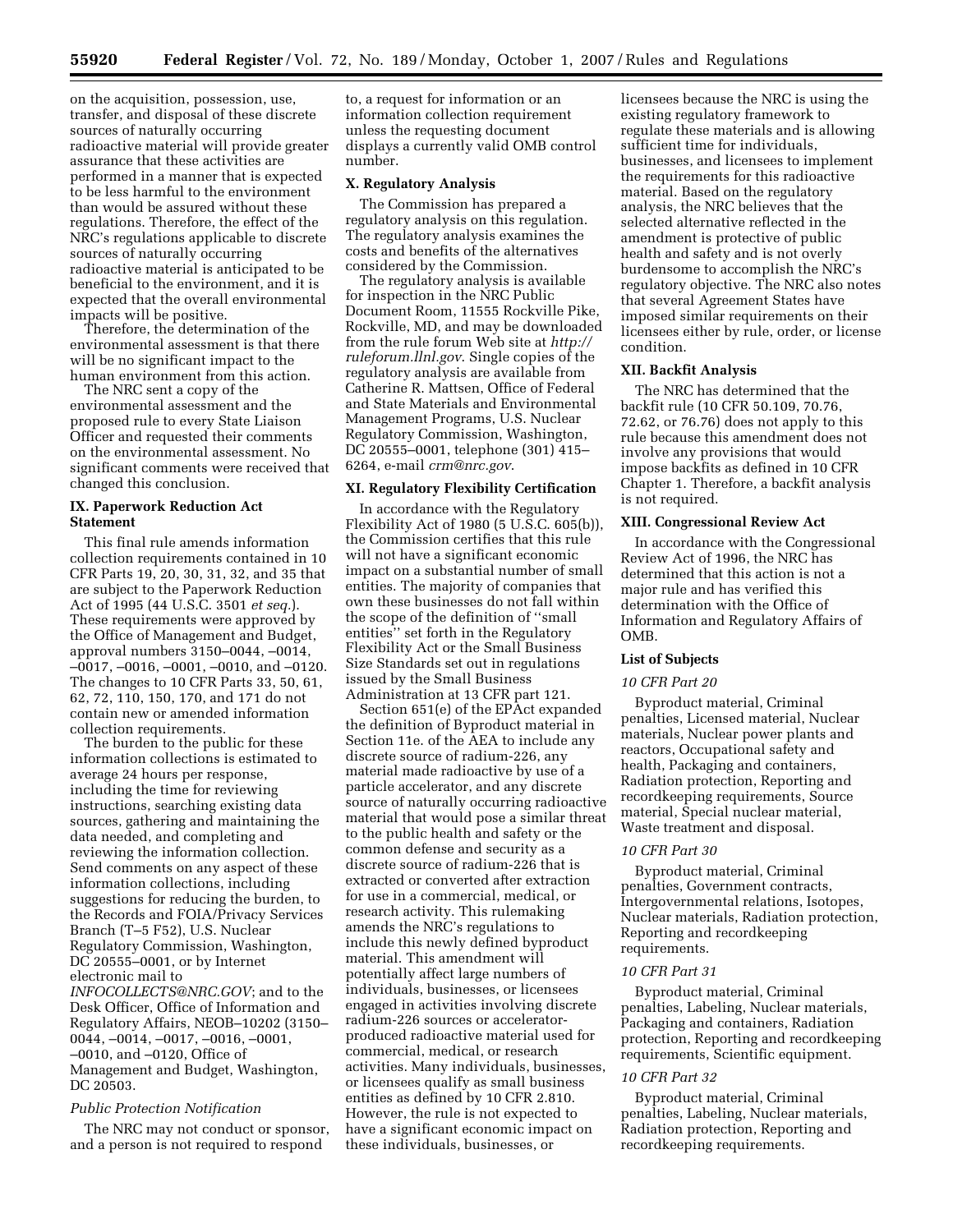## *10 CFR Part 33*

Byproduct material, Criminal penalties, Nuclear materials, Radiation protection, Reporting and recordkeeping requirements.

## *10 CFR Part 35*

Byproduct material, Criminal penalties, Drugs, Health facilities, Health professions, Medical devices, Nuclear materials, Occupational safety and health, Radiation protection, Reporting and recordkeeping requirements.

## *10 CFR Part 50*

Antitrust, Classified information, Criminal penalties, Fire protection, Intergovernmental relations, Nuclear power plants and reactors, Radiation protection, Reactor siting criteria, Reporting and recordkeeping requirements.

#### *10 CFR Part 61*

Criminal penalties, Low-level waste, Nuclear materials, Reporting and recordkeeping requirements, Waste treatment and disposal.

# *10 CFR Part 62*

Administrative practice and procedure, Denial of access, Emergency access to low-level waste disposal, Lowlevel radioactive waste, Low-level radioactive waste treatment and disposal, Low-level waste policy amendments act of 1985, Nuclear materials, Reporting and recordkeeping requirements.

## *10 CFR Part 72*

Administrative practice and procedure, Criminal penalties, Manpower training programs, Nuclear materials, Occupational safety and health, Penalties, Radiation protection, Reporting and recordkeeping requirements, Security measures, Spent fuel, Whistleblowing.

#### *10 CFR Part 110*

Administrative practice and procedure, Classified information, Criminal penalties, Export, Import, Intergovernmental relations, Nuclear materials, Nuclear power plants and reactors, Reporting and recordkeeping requirements, Scientific equipment.

#### *10 CFR Part 150*

Criminal penalties, Hazardous materials transportation, Intergovernmental relations, Nuclear materials, Reporting and recordkeeping requirements, Security measures, Source material, Special nuclear material.

#### *10 CFR Part 170*

Byproduct material, Import and export licenses, Intergovernmental relations, Nonpayment penalties, Nuclear materials, Nuclear power plants and reactors, Source material, Special nuclear material.

## *10 CFR Part 171*

Annual charges, Byproduct material, Holders of certificates, registrations, approvals, Intergovernmental relations, Nonpayment penalties, Nuclear materials, Nuclear power plants and reactors, Source material, Special nuclear material.

■ For the reasons set out in the preamble and under the authority of the Atomic Energy Act of 1954, as amended; the Energy Reorganization Act of 1974, as amended; and 5 U.S.C. 552 and 553; the NRC is adopting the following amendments to 10 CFR parts 20, 30, 31, 32, 33, 35, 50, 61, 62, 72, 110, 150, 170, and 171.

# **PART 20—STANDARDS FOR PROTECTION AGAINST RADIATION**

■ 1. The authority citation for part 20 is revised to read as follows:

**Authority:** Secs. 53, 63, 65, 81, 103, 104, 161, 182, 186, 68 Stat. 930, 933, 935, 936, 937, 948, 953, 955, as amended, sec. 1701, 106 Stat. 2951, 2952, 2953 (42 U.S.C. 2073, 2093, 2095, 2111, 2133, 2134, 2201, 2232, 2236, 2297f), secs. 201, as amended, 202, 206, 88 Stat. 1242, as amended, 1244, 1246 (42 U.S.C. 5841, 5842, 5846); sec. 1704, 112 Stat. 2750 (44 U.S.C. 3504 note); sec. 651(e), Pub. L. 109–58, 119 Stat. 806–810 (42 U.S.C. 2014, 2021, 2021b, 2111).

 $\blacksquare$  2. In § 20.1003, the definition of *Byproduct material* is revised, and definitions of *Accelerator-produced radioactive material, Discrete source, Particle accelerator*, and *Waste* are added alphabetically to read as follows:

### **§ 20.1003 Definitions.**  \* \* \* \* \*

*Accelerator-produced radioactive material* means any material made radioactive by a particle accelerator. \* \* \* \* \*

*Byproduct material* means— (1) Any radioactive material (except special nuclear material) yielded in, or made radioactive by, exposure to the radiation incident to the process of producing or using special nuclear material;

(2) The tailings or wastes produced by the extraction or concentration of uranium or thorium from ore processed primarily for its source material content, including discrete surface wastes resulting from uranium solution extraction processes. Underground ore

bodies depleted by these solution extraction operations do not constitute ''byproduct material'' within this definition;

(3)(i) Any discrete source of radium-226 that is produced, extracted, or converted after extraction, before, on, or after August 8, 2005, for use for a commercial, medical, or research activity; or

(ii) Any material that—

(A) Has been made radioactive by use of a particle accelerator; and

(B) Is produced, extracted, or converted after extraction, before, on, or after August 8, 2005, for use for a commercial, medical, or research activity; and

(4) Any discrete source of naturally occurring radioactive material, other than source material, that—

(i) The Commission, in consultation with the Administrator of the Environmental Protection Agency, the Secretary of Energy, the Secretary of Homeland Security, and the head of any other appropriate Federal agency, determines would pose a threat similar to the threat posed by a discrete source of radium-226 to the public health and safety or the common defense and security; and

(ii) Before, on, or after August 8, 2005, is extracted or converted after extraction for use in a commercial, medical, or research activity.

*Discrete source* means a radionuclide that has been processed so that its concentration within a material has been purposely increased for use for commercial, medical, or research activities.

\* \* \* \* \*

\* \* \* \* \* *Particle accelerator* means any machine capable of accelerating electrons, protons, deuterons, or other charged particles in a vacuum and of discharging the resultant particulate or other radiation into a medium at energies usually in excess of 1 megaelectron volt. For purposes of this definition, ''accelerator'' is an equivalent term.

\* \* \* \* \*

*Waste* means those low-level radioactive wastes containing source, special nuclear, or byproduct material that are acceptable for disposal in a land disposal facility. For the purposes of this definition, low-level radioactive waste means radioactive waste not classified as high-level radioactive waste, transuranic waste, spent nuclear fuel, or byproduct material as defined in paragraphs (2), (3), and (4) of the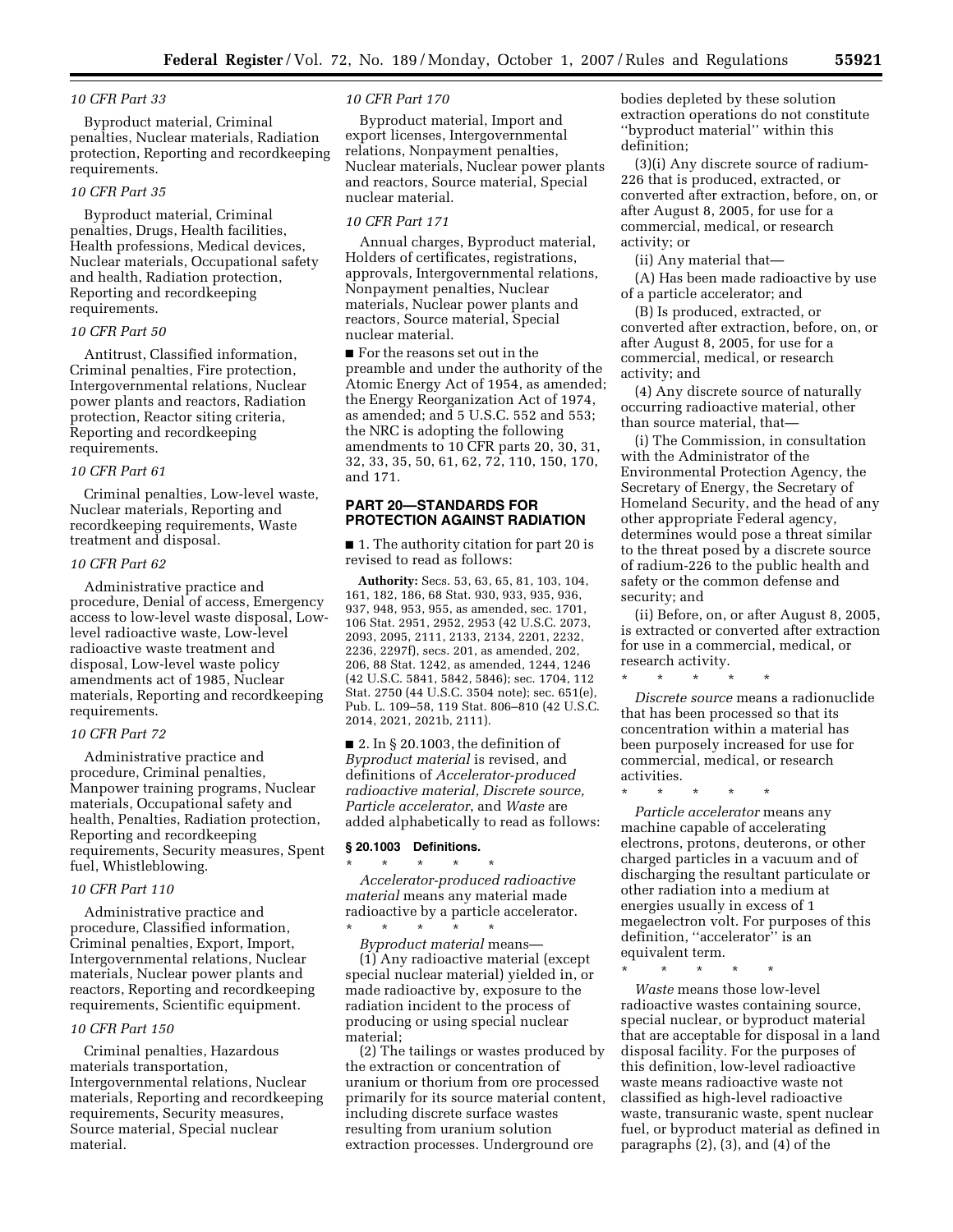definition of Byproduct material set forth in this section.

\* \* \* \* \* ■ 3. In § 20.1009, paragraph (b) is revised to read as follows:

#### **§ 20.1009 Information collection requirements: OMB approval.**

(b) The approved information collection requirements contained in this part appear in §§20.1003, 20.1101, 20.1202, 20.1203, 20.1204, 20.1206, 20.1208, 20.1301, 20.1302, 20.1403, 20.1404, 20.1406, 20.1501, 20.1601, 20.1703, 20.1901, 20.1904, 20.1905, 20.1906, 20.2002, 20.2004, 20.2005, 20.2006, 20.2008, 20.2102, 20.2103, 20.2104, 20.2105, 20.2106, 20.2107, 20.2108, 20.2110, 20.2201, 20.2202, 20.2203, 20.2204, 20.2205, 20.2206, 20.2207, 20.2301, and appendix G to this part.

\* \* \* \* \*

■ 4. In § 20.2001, paragraph (a)(4) is revised to read as follows:

## **§ 20.2001 General requirements.**

(a) \* \* \*

(4) As authorized under §§20.2002, 20.2003, 20.2004, 20.2005, or 20.2008. \* \* \* \* \*

 $\blacksquare$  5. In § 20.2006, paragraph (e) is added to read as follows:

#### **§ 20.2006 Transfer for disposal and manifests.**

# \* \* \* \* \*

(e) Any licensee shipping byproduct material as defined in paragraphs (3) and (4) of the definition of *Byproduct material* set forth in § 20.1003 intended for ultimate disposal at a land disposal facility licensed under part 61 of this chapter must document the information required on the NRC's Uniform Low-Level Radioactive Waste Manifest and transfer this recorded manifest information to the intended consignee in accordance with appendix G to this part.

■ 6. Section 20.2008 is added to Subpart K—Waste Disposal—to read as follows:

#### **§ 20.2008 Disposal of certain byproduct material.**

(a) Licensed material as defined in paragraphs (3) and (4) of the definition of *Byproduct material* set forth in §20.1003 may be disposed of in accordance with part 61 of this chapter, even though it is not defined as lowlevel radioactive waste. Therefore, any licensed byproduct material being

# LIST OF ELEMENTS

disposed of at a facility, or transferred for ultimate disposal at a facility licensed under part 61 of this chapter, must meet the requirements of §20.2006.

(b) A licensee may dispose of byproduct material, as defined in paragraphs (3) and (4) of the definition of *Byproduct material* set forth in § 20.1003, at a disposal facility authorized to dispose of such material in accordance with any Federal or State solid or hazardous waste law, including the Solid Waste Disposal Act, as authorized under the Energy Policy Act of 2005.

■ 7. In Appendix B to part 20, the List of Elements table is amended by adding Nitrogen and Oxygen in alphabetical order, and page 1 of Tables 1, 2, and 3 following the List of Elements is revised to read as follows:

**Appendix B to Part 20—Annual Limits on Intake (ALIs) and Derived Air Concentrations (DACs) of Radionuclides for Occupational Exposure; Effluent Concentrations; Concentrations for Release to Sewerage** 

\* \* \* \* \*

|          |      |  | Atomic |  |     |  |  |  |
|----------|------|--|--------|--|-----|--|--|--|
|          | Name |  | Symbol |  | No. |  |  |  |
|          |      |  |        |  |     |  |  |  |
| Nitrogen |      |  |        |  |     |  |  |  |
| Oxygen   |      |  |        |  |     |  |  |  |
|          |      |  |        |  |     |  |  |  |

\* \* \* \* \* **BILLING CODE 7590–01–P**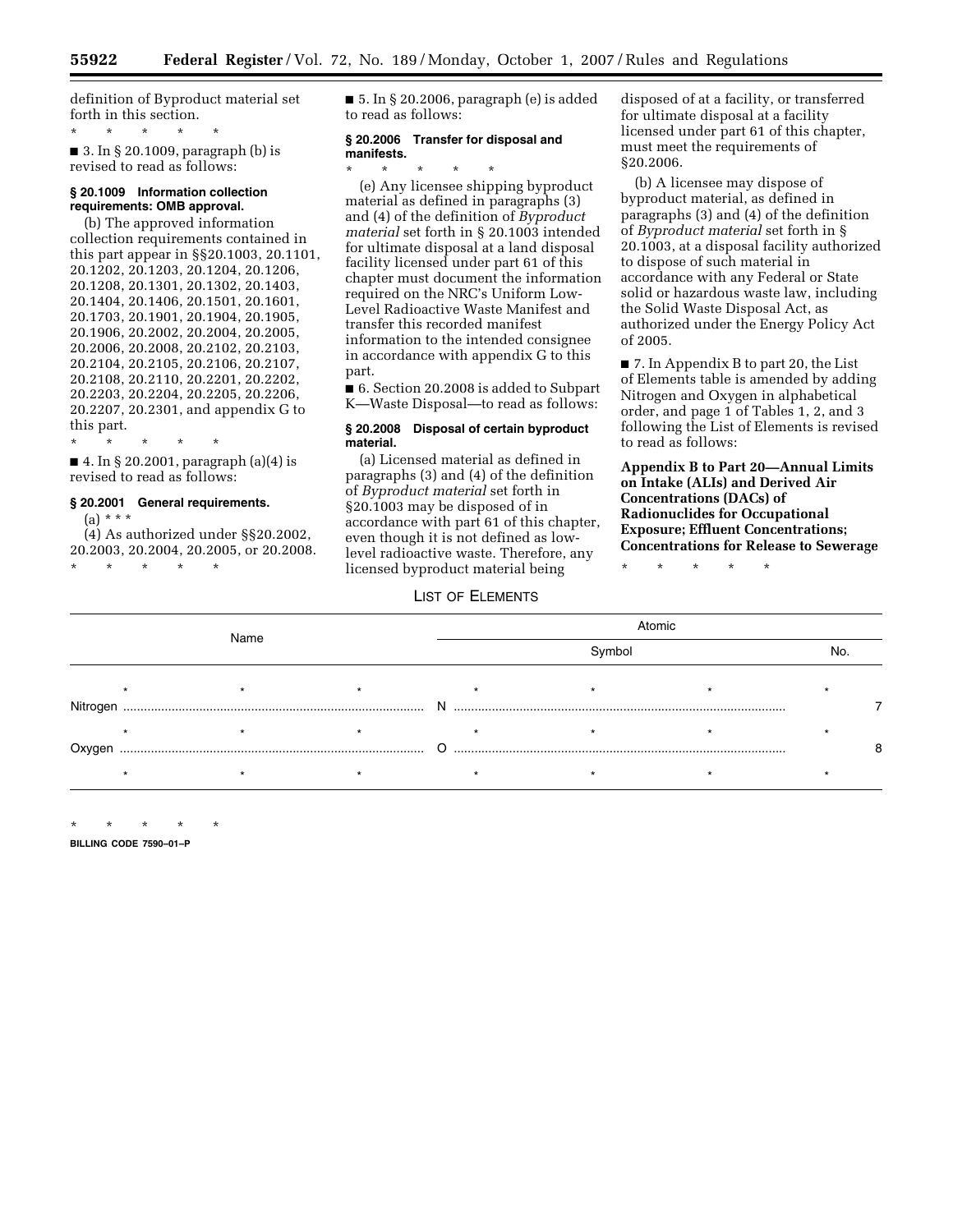|                |                          |                                                                                                                                                                             | Table 1<br>Occupational Values |                          | Table 2<br>Effluent<br>Concentration |                          | Table 3<br>Releases to<br>Sewers |                                           |
|----------------|--------------------------|-----------------------------------------------------------------------------------------------------------------------------------------------------------------------------|--------------------------------|--------------------------|--------------------------------------|--------------------------|----------------------------------|-------------------------------------------|
|                |                          |                                                                                                                                                                             | Col 1                          | Col 2                    | Col 3                                | Col 1                    | Col. 2                           |                                           |
|                |                          |                                                                                                                                                                             | Oral<br>Ingestion              |                          | Inhalation                           |                          |                                  | Monthly                                   |
| Atomic<br>No.  | Radionuclide             | Class                                                                                                                                                                       | ALI<br>$(\mu$ Ci)              | ALI<br>$(\mu$ Cı/ml)     | <b>DAC</b><br>$(\mu$ Ci/ml)          | Aır<br>$(\mu$ Ci/ml)     | Water<br>$(\mu$ Ci/ml)           | Average<br>Concentration<br>$(\mu$ Ci/ml) |
| 1              | Hydrogen-3               | Water, DAC<br>includes skin absorption                                                                                                                                      | $8E+4$                         | 8E+4                     | 2E-5                                 | 1E-7                     | $1E-3$                           | $1E-2$                                    |
|                |                          | Gas (HT or T <sub>2</sub> ) Submersion <sup>1</sup> Use above values as HT and T <sub>2</sub> oxidize in air and in the body to HTO                                         |                                |                          |                                      |                          |                                  |                                           |
| 4              | Beryllium-7              | W, all compounds except those<br>given for Y                                                                                                                                | $4E+4$                         | $2E+4$                   | 9E-6                                 | $3E-8$                   | 6E-4                             | 6E-3                                      |
|                |                          | Y, oxides, halides, and nitrates                                                                                                                                            | $\overline{a}$                 | $2E+4$                   | 8E-6                                 | $3E-8$                   |                                  |                                           |
| 4              | Beryllium-10             | W, see 'Be                                                                                                                                                                  | $1E+3$<br>LLI wall             | $2E + 2$                 | 6E-8                                 | 2E-10                    |                                  |                                           |
|                |                          |                                                                                                                                                                             | $(1E+3)$                       | $\blacksquare$           | $\overline{\phantom{a}}$             | $\overline{\phantom{a}}$ | 2E-5                             | 2E-4                                      |
|                |                          | Y, see <sup>7</sup> Be                                                                                                                                                      | $\overline{\phantom{a}}$       | $1E+1$                   | 6E-9                                 | 2E-11                    | $\blacksquare$                   |                                           |
| 6              | Carbon-11 <sup>2</sup>   | Monoxide                                                                                                                                                                    | $\overline{\phantom{a}}$       | $1E + 6$                 | 5E-4                                 | $2E-6$                   | $\tilde{\phantom{a}}$            |                                           |
|                |                          | Dioxide                                                                                                                                                                     | $\ddot{\phantom{0}}$           | $6E + 5$                 | 3E-4                                 | 9E-7                     |                                  |                                           |
|                |                          | Compounds                                                                                                                                                                   | $4E+5$                         | $4E+5$                   | 2E-4                                 | 6E-7                     | 6E-3                             | 6E-2                                      |
| 6              | Carbon-14                | Monoxide                                                                                                                                                                    |                                | $2E+6$                   | 7E-4                                 | 2E-6                     |                                  |                                           |
|                |                          | Dioxide                                                                                                                                                                     | $\ddot{\phantom{a}}$           | $2E + 5$                 | 9E-5                                 | 3E-7                     |                                  |                                           |
|                |                          | Compounds                                                                                                                                                                   | $2E + 3$                       | $2E+3$                   | $1E-6$                               | 3E-9                     | 3E-5                             | 3E-4                                      |
| $\overline{7}$ | Nitrogen-13 <sup>2</sup> | Submersion <sup>1</sup>                                                                                                                                                     | $\overline{\phantom{a}}$       | $\overline{\phantom{a}}$ | 4E-6                                 | 2E-8                     | $\qquad \qquad \blacksquare$     | $\overline{\phantom{a}}$                  |
| 8              | Oxygen-15 <sup>2</sup>   | Submersion <sup>1</sup>                                                                                                                                                     | $\blacksquare$                 | $\overline{\phantom{a}}$ | 4E-6                                 | 2E-8                     |                                  |                                           |
| 9              | Fluorine- $182$          | D, fluorides of H, Li, Na, K, Rb,<br>Cs, and Fr                                                                                                                             | $5e+4$<br>St wall              | $7E+4$                   | 3E-5                                 | $1E-7$                   |                                  |                                           |
|                |                          |                                                                                                                                                                             | $(5E+4)$                       | $\overline{\phantom{a}}$ | $\blacksquare$                       |                          | 7E-4                             | 7E3                                       |
|                |                          | W, fluorides of Be, Mg Ca, Sr, Ba,<br>Ra, Al, Ga, In, Ti, As, Sb, Bi, Fe,<br>Ru, Os, Co, Ni, Pd, Pt, Cu, Ag,<br>Au, Zn, Cd, Hg, Sc, Y, Ti, Zr, V,<br>Nb, Ta, Nm, Tc, and Re |                                | $9e+4$                   | $4e-5$                               | $1e-7$                   |                                  |                                           |
|                |                          | y, LANTHANUM FLUORIDE                                                                                                                                                       | $\overline{\phantom{a}}$       | $8e+4$                   | $3e-5$                               | $1e-7$                   |                                  |                                           |
| 11             | Sodium-22                | D, all compounds                                                                                                                                                            | $4E+2$                         | $6E+2$                   | 3E-7                                 | 9E-10                    | 6E-6                             | 6E-5                                      |
| 11             | Sodium-24                | D, all compounds                                                                                                                                                            | $4E+3$                         | $5E+3$                   | 2E-6                                 | 7E-9                     | 5E-5                             | 5E-4                                      |
| 12             | Magnesium-<br>28         | D, all compounds except those<br>given for W                                                                                                                                | $7E+2$                         | $2E + 3$                 | 7E-7                                 | 2E-9                     | 9E-6                             | 9E-5                                      |
|                |                          | W, oxides, hydroxides, carbides,<br>halides, and nitrates                                                                                                                   |                                | $1E+3$                   | 5E-7                                 | 2E-9                     |                                  |                                           |
| 13             | Aluminum-26              | D, all compounds except those<br>given for W                                                                                                                                | $4E+2$                         | $6E+1$                   | 3E-8                                 | 9E-11                    | 6E-6                             | 6E-5                                      |
|                |                          | W, oxides, hydroxides, carbides,<br>halides, and nitrates                                                                                                                   |                                | 9E+1                     | 4E-8                                 | 1E-10                    |                                  |                                           |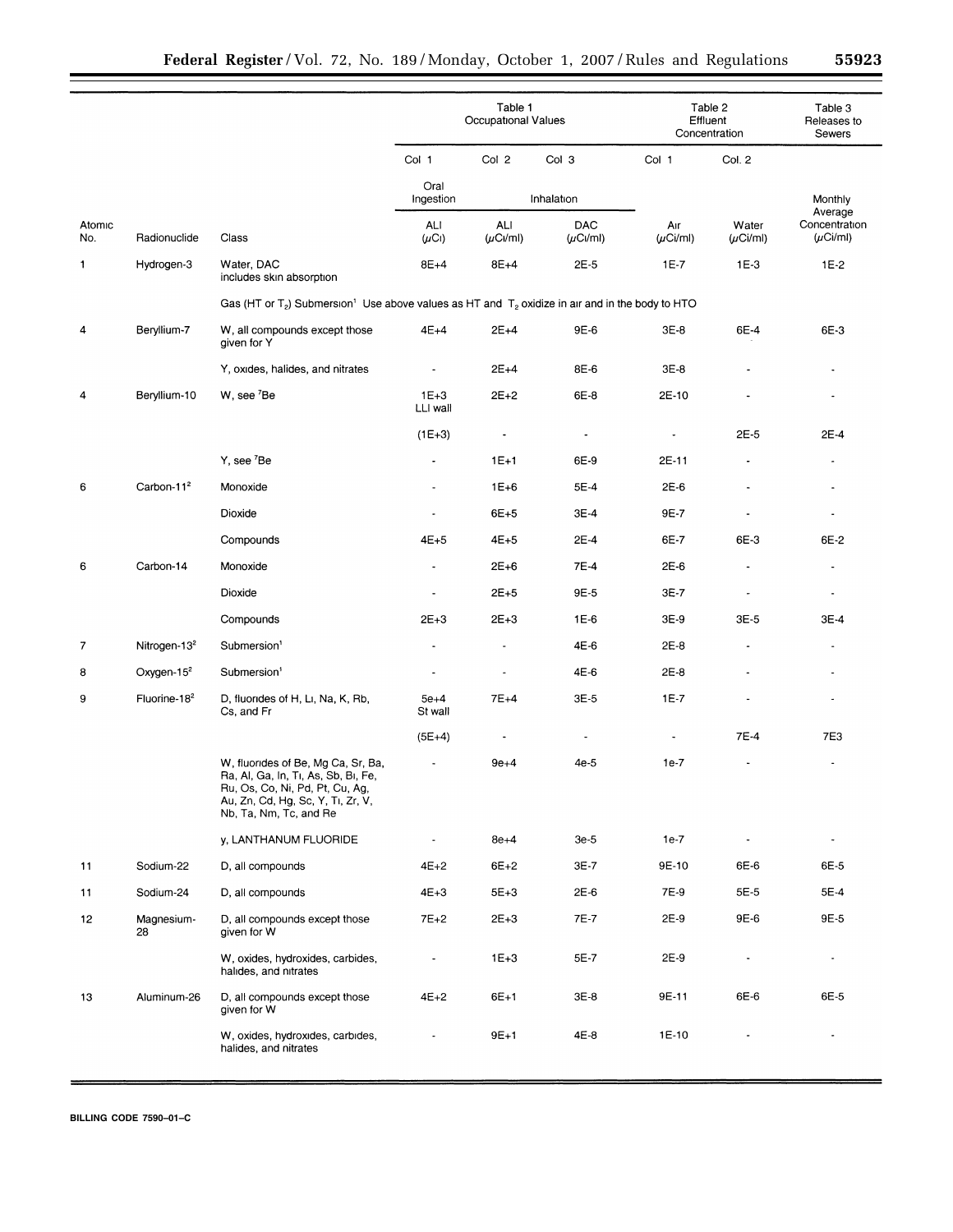# \* \* \* \* \*

# **Footnotes**

1 ''Submersion'' means that values given are for submersion in a hemispherical semi-

<sup>2</sup> These radionuclides have radiological. half-lives of less than 2 hours. The total effective dose equivalent received during operations with these radionuclides might include a significant contribution from external exposure. The DAC values for all radionuclides, other than those designated Class ''Submersion,'' are based upon the committed effective dose equivalent due to the intake of the radionuclide into the body and do not include potentially significant contributions to dose equivalent from external exposures. The licensee may substitute 1E–7 µCi/ml for the listed DAC to account for the submersion dose prospectively, but should use individual monitoring devices or other radiation measuring instruments that measure external exposure to demonstrate compliance with the limits. (See § 20.1203.)

\* \* \* \* \*

# **PART 30—RULES OF GENERAL APPLICABILITY TO DOMESTIC LICENSING OF BYPRODUCT MATERIAL**

■ 8. The authority citation for part 30 is revised to read as follows:

**Authority:** Secs. 81, 82, 161, 182, 183, 186, 68 Stat. 935, 948, 953, 954, 955, as amended, sec. 234, 83 Stat. 444, as amended (42 U.S.C. 2111, 2112, 2201, 2232, 2233, 2236, 2282); secs. 201, as amended, 202, 206, 88 Stat. 1242, as amended, 1244, 1246 (42 U.S.C. 5841, 5842, 5846); sec. 1704, 112 Stat. 2750 (44 U.S.C. 3504 note); sec. 651(e), Pub. L. 109–58, 119 Stat. 806–810 (42 U.S.C. 2014, 2021, 2021b, 2111).

Section 30.7 also issued under Pub. L. 95– 601, sec. 10, 92 Stat. 2951 as amended by Pub. L. 102–486, sec. 2902, 106 Stat. 3123 (42 U.S.C. 5851). Section 30.34(b) also issued under sec. 184, 68 Stat. 954, as amended (42 U.S.C. 2234). Section 30.61 also issued under sec. 187, 68 Stat. 955 (42 U.S.C. 2237).

■ 9. Section 30.3 is revised to read as follows:

#### **§ 30.3 Activities requiring license.**

(a) Except as provided in paragraphs (b)(2), (b)(3), (c)(2), and (c)(3) of this section and for persons exempt as provided in this part and part 150 of this chapter, no person shall manufacture, produce, transfer, receive, acquire, own, possess, or use byproduct material except as authorized in a specific or general license issued in accordance with the regulations in this chapter.

(b)(1) The requirements, including provisions that are specific to licensees, in this part and parts 19, 20, 21, and 71 of this chapter, as well as the additional requirements for specific broad scope,

industrial radiography, irradiator, or well logging uses in 10 CFR parts 33, 34, 36, or 39, respectively, shall apply to Government agencies or Federally recognized Indian Tribes on November 30, 2007, when conducting activities under the authority provided by paragraphs (b)(2) and (b)(3) of this section.

(2) A specifically licensed Government agency or Federally recognized Indian Tribe that possesses and uses accelerator-produced radioactive material or discrete sources of radium-226 for which a license amendment is required to authorize the activities in paragraph (a) of this section, may continue to use these materials for uses permitted under this part until the date of the NRC's final licensing determination, provided that the licensee submits an amendment application on or before June 2, 2008.

(3) A Government agency or Federally recognized Indian Tribe that possesses and uses accelerator-produced radioactive material or discrete sources of radium-226 for which a specific license is required in paragraph (a) of this section, may continue to use such material for uses permitted under this part until the date of the NRC's final licensing determination provided that the agency or Indian Tribe submits an application for a license authorizing activities involving these materials on or before December 1, 2008.

(c)(1) The requirements, including provisions that are specific to licensees in this part and parts 19, 20, 21, and 71 of this chapter, as well as the additional requirements for specific broad scope, industrial radiography, irradiator, or well logging uses in 10 CFR parts 33, 34, 36, or 39, respectively, shall apply to all persons, other than those included in paragraph (b)(1) of this section, on August 8, 2009, or earlier as noticed by the NRC, when conducting activities under the authority provided by paragraphs (c)(2) and (c)(3) of this section.

(2) Except as provided in paragraph (b)(2) of this section, all other licensees, who possess and use acceleratorproduced radioactive material or discrete sources of radium-226 for which a license amendment is required to authorize the activities in paragraph (a) of this section, may continue to use these materials for uses permitted under this part until the date of the NRC's final licensing determination, provided that the person submits an amendment application within 6 months from the waiver expiration date of August 7, 2009 or within 6 months from the date of an earlier termination of the waiver as

noticed by the NRC, whichever date is earlier.

(3) Except as provided in paragraph (b)(3) of this section, all other persons, who possess and use acceleratorproduced radioactive material or discrete sources of radium-226 for which a specific license is required in paragraph (a) of this section, may continue to use such material for uses permitted under this part until the date of the NRC's final licensing determination, provided that the person submits a license application within 12 months from the waiver expiration date of August 7, 2009 or within 12 months from the date of an earlier termination of the waiver as noticed by the NRC, whichever date is earlier.

(d) If a person or licensee is required to file an application for a license or amendment in accordance with paragraphs  $(b)(2)$ ,  $(b)(3)$ ,  $(c)(2)$ , and  $(c)(3)$ of this section, but does not file for the license or amendment within the required time, the authority provided by paragraphs (b)(2), (b)(3), (c)(2), and (c)(3) of this section to receive or use the accelerator-produced radioactive material or discrete sources of radium-226 shall expire with respect to the person's or licensee's authority to receive and use such byproduct material. This authority shall not expire with respect to the responsibility of the person or licensee regarding the possession of such byproduct material, the decommissioning (including financial assurance) of facilities, or the disposal of such byproduct material. ■ 10. In § 30.4, the definition of

*Byproduct material* is revised, and the definitions of *Accelerator-produced radioactive material, Consortium, Cyclotron, Discrete source*, and *Particle accelerator* are added alphabetically to read as follows:

#### **§ 30.4 Definitions.**

\* \* \* \* \* *Accelerator-produced radioactive material* means any material made radioactive by a particle accelerator. \* \* \* \* \*

*Byproduct material* means—

(1) Any radioactive material (except special nuclear material) yielded in, or made radioactive by, exposure to the radiation incident to the process of producing or using special nuclear material;

(2)(i) Any discrete source of radium-226 that is produced, extracted, or converted after extraction, before, on, or after August 8, 2005, for use for a commercial, medical, or research activity; or

(ii) Any material that—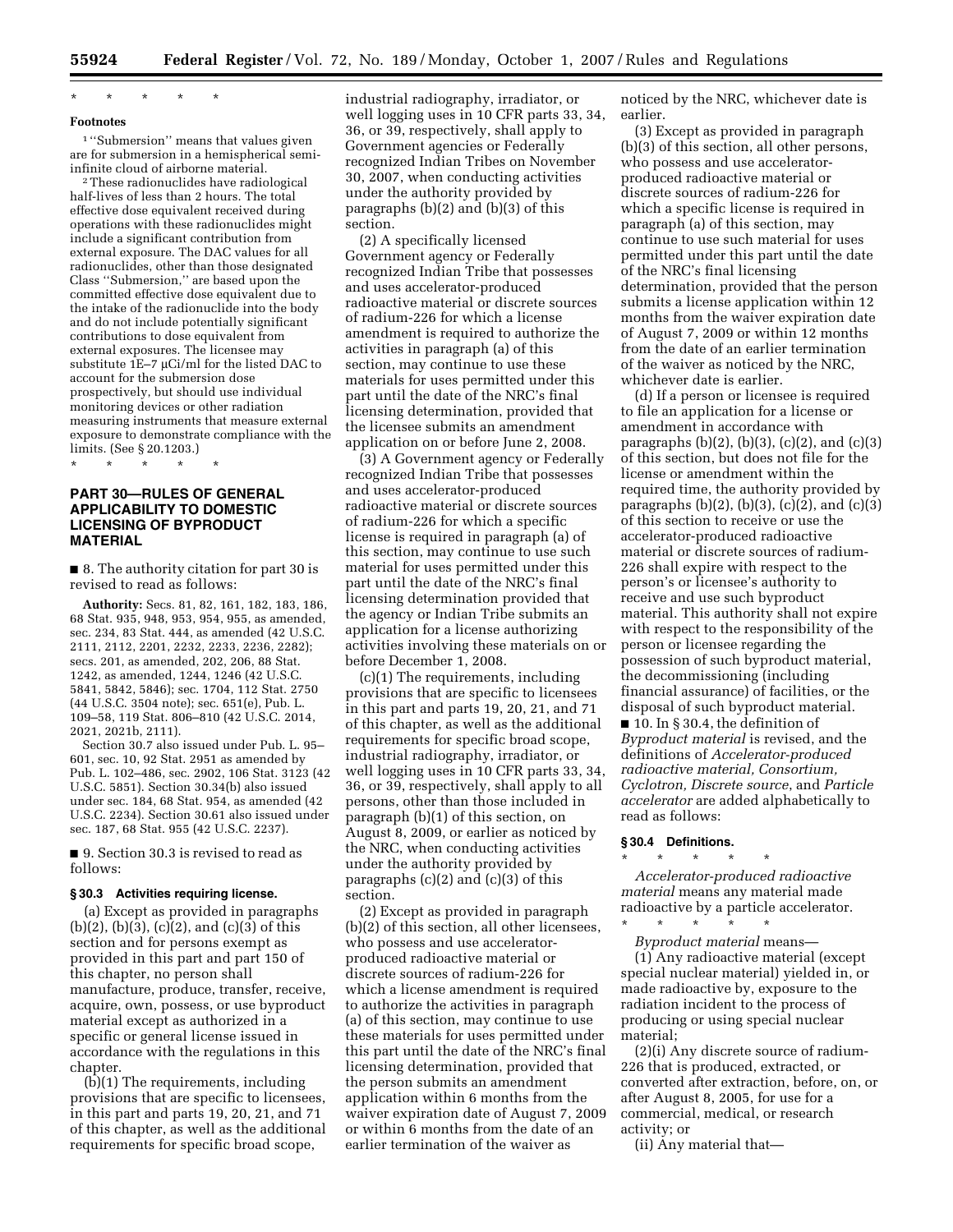(A) Has been made radioactive by use of a particle accelerator; and

(B) Is produced, extracted, or converted after extraction, before, on, or after August 8, 2005, for use for a commercial, medical, or research activity; and

(3) Any discrete source of naturally occurring radioactive material, other than source material, that—

(i) The Commission, in consultation with the Administrator of the Environmental Protection Agency, the Secretary of Energy, the Secretary of Homeland Security, and the head of any other appropriate Federal agency, determines would pose a threat similar to the threat posed by a discrete source of radium-226 to the public health and safety or the common defense and security; and

(ii) Before, on, or after August 8, 2005, is extracted or converted after extraction for use in a commercial, medical, or research activity.

\* \* \* \* \*

*Consortium* means an association of medical use licensees and a PET radionuclide production facility in the same geographical area that jointly own or share in the operation and maintenance cost of the PET radionuclide production facility that produces PET radionuclides for use in producing radioactive drugs within the consortium for noncommercial distributions among its associated members for medical use. The PET radionuclide production facility within the consortium must be located at an educational institution or a Federal facility or a medical facility.

\* \* \* \* \*

*Cyclotron* means a particle accelerator in which the charged particles travel in an outward spiral or circular path. A cyclotron accelerates charged particles at energies usually in excess of 10 megaelectron volts and is commonly used for production of short half-life radionuclides for medical use.

\* \* \* \* \* *Discrete source* means a radionuclide that has been processed so that its concentration within a material has been purposely increased for use for commercial, medical, or research activities.

\* \* \* \* \* *Particle accelerator* means any machine capable of accelerating electrons, protons, deuterons, or other charged particles in a vacuum and of discharging the resultant particulate or other radiation into a medium at energies usually in excess of 1 megaelectron volt. For purposes of this definition, accelerator is an equivalent term.

\* \* \* \* \*  $\blacksquare$  11. In § 30.15, paragraph (a)(1)(viii) is added to read as follows:

#### **§ 30.15 Certain items containing byproduct material.**

- $(a) * * * *$
- $(1) * * * *$

(viii) 0.037 megabecquerel (1 microcurie) of radium-226 per timepiece in intact timepieces manufactured prior

to November 30, 2007. \* \* \* \* \*

■ 12. In § 30.18, paragraph (b) is revised to read as follows:

#### **§ 30.18 Exempt quantities.**

\* \* \* \* \* (b) Any person, who possesses byproduct material received or acquired before September 25, 1971, under the general license then provided in § 31.4 of this chapter or similar general license of a State, is exempt from the requirements for a license set forth in section 81 of the Act and from the regulations in parts 30 through 34, 36 and 39 of this chapter to the extent that this person possesses, uses, transfers, or owns byproduct material.

■ 13. In § 30.20, paragraph (a) is revised to read as follows:

## **§ 30.20 Gas and aerosol detectors containing byproduct material.**

\* \* \* \* \*

(a) Except for persons who manufacture, process, produce, or initially transfer for sale or distribution gas and aerosol detectors containing byproduct material, any person is exempt from the requirements for a license set forth in section 81 of the Act and from the regulations in parts 19, 20, and 30 through 36, and 39 of this chapter to the extent that the person receives, possesses, uses, transfers, owns, or acquires byproduct material in gas and aerosol detectors designed to protect life or property from fires and airborne hazards, and manufactured, processed, produced, or initially transferred in accordance with a specific license issued under § 32.26 of this chapter, which license authorizes the initial transfer of the product for use under this section. This exemption also covers gas and aerosol detectors manufactured or distributed before November 30, 2007 in accordance with a specific license issued by a State under comparable provisions to § 32.26 of this chapter authorizing distribution to persons exempt from regulatory requirements.

\* \* \* \* \*

■ 14. In § 30.32, paragraphs (g)(1) and (g)(2) are revised and paragraphs (g)(3) and (j) are added to read as follows:

## **§ 30.32 Application for specific licenses.**

\* \* \* \* \* (g) \* \* \*

(1) Identify the source or device by manufacturer and model number as registered with the Commission under § 32.210 of this chapter, with an Agreement State, or for a source or a device containing radium-226 or accelerator-produced radioactive material with a State under provisions comparable to § 32.210 of this chapter; or

(2) Contain the information identified in § 32.210(c) of this chapter; or

(3) For sources or devices containing naturally occurring or acceleratorproduced radioactive material manufactured prior to November 30, 2007 that are not registered with the Commission under § 32.210 of this chapter or with an Agreement State, and for which the applicant is unable to provide all categories of information specified in § 32.210(c) of this chapter, the applicant must provide:

(i) All available information identified in § 32.210(c) of this chapter concerning the source, and, if applicable, the device; and

(ii) Sufficient additional information to demonstrate that there is reasonable assurance that the radiation safety properties of the source or device are adequate to protect health and minimize danger to life and property. Such information must include a description of the source or device, a description of radiation safety features, the intended use and associated operating experience, and the results of a recent leak test.

\* \* \* \* \*

(j) An application from a medical facility, educational institution, or Federal facility to produce Positron Emission Tomography (PET) radioactive drugs for noncommercial transfer to licensees in its consortium authorized for medical use under part 35 of this chapter or equivalent Agreement State requirements shall include:

(1) A request for authorization for the production of PET radionuclides or evidence of an existing license issued under part 30 of this chapter or Agreement State requirements for a PET radionuclide production facility within its consortium from which it receives PET radionuclides.

(2) Evidence that the applicant is qualified to produce radioactive drugs for medical use by meeting one of the criteria in § 32.72(a)(2) of this chapter.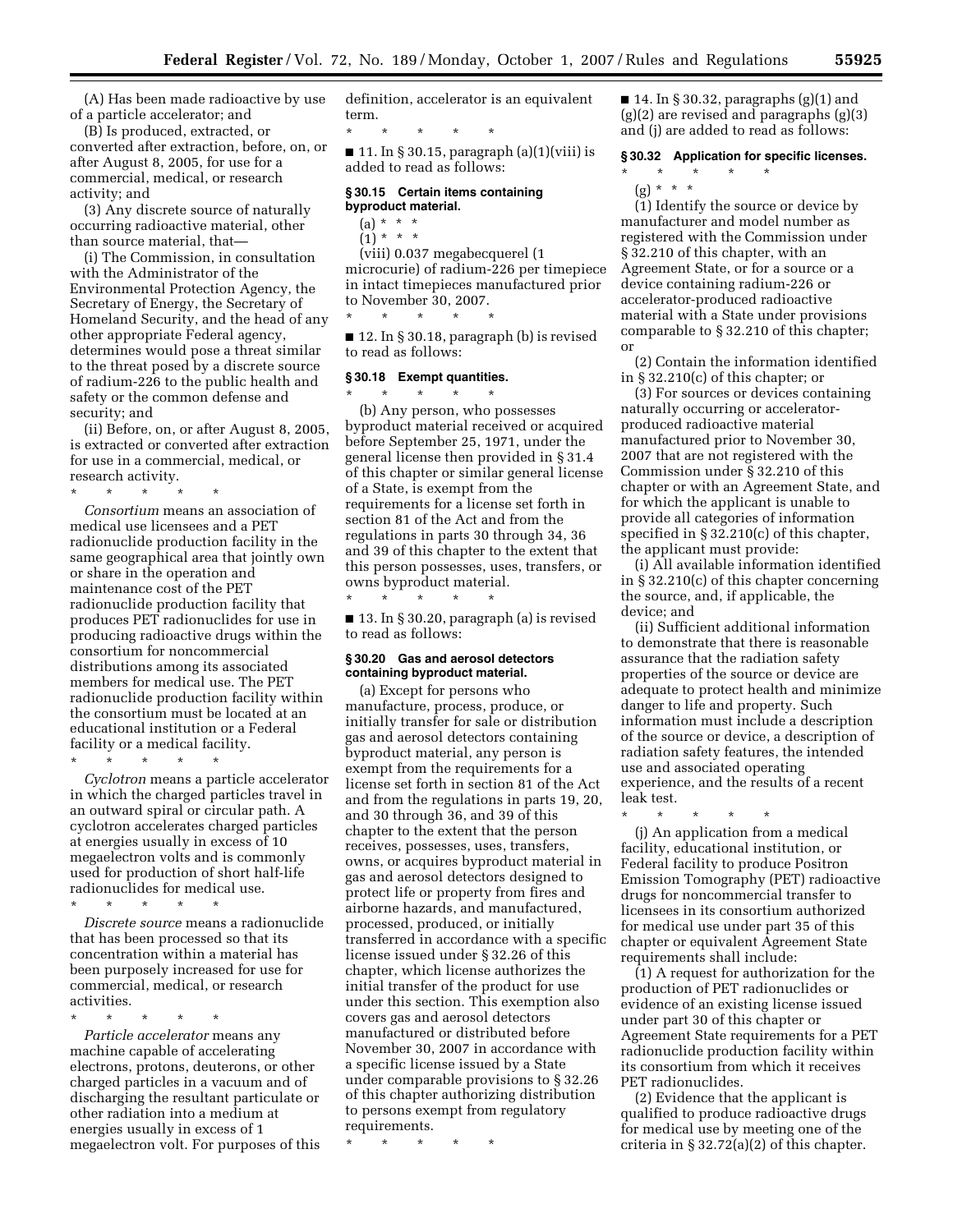(3) Identification of individual(s) authorized to prepare the PET radioactive drugs if the applicant is a pharmacy, and documentation that each individual meets the requirements of an authorized nuclear pharmacist as specified in § 32.72(b)(2) of this chapter.

(4) Information identified in § 32.72(a)(3) of this chapter on the PET drugs to be noncommercially transferred to members of its consortium.

■ 15. In § 30.34, paragraph (g) is revised and paragraph (j) is added to read as follows:

### **§ 30.34 Terms and conditions of licenses.**

\* \* \* \* \* (g) Each licensee preparing technetium-99m radiopharmaceuticals from molybdenum-99/technetium-99m generators or rubidium-82 from strontium-82/rubidium-82 generators shall test the generator eluates for molybdenum-99 breakthrough or strontium-82 and strontium-85 contamination, respectively, in accordance with § 35.204 of this chapter. The licensee shall record the results of each test and retain each record for 3 years after the record is made.

\* \* \* \* \* (j)(1) Authorization under § 30.32(j) to produce Positron Emission Tomography (PET) radioactive drugs for noncommercial transfer to medical use licensees in its consortium does not relieve the licensee from complying with applicable FDA, other Federal, and State requirements governing radioactive drugs.

(2) Each licensee authorized under § 30.32(j) to produce PET radioactive drugs for noncommercial transfer to medical use licensees in its consortium shall:

(i) Satisfy the labeling requirements in § 32.72(a)(4) of this chapter for each PET radioactive drug transport radiation shield and each syringe, vial, or other container used to hold a PET radioactive drug intended for noncommercial distribution to members of its consortium.

(ii) Possess and use instrumentation to measure the radioactivity of the PET radioactive drugs intended for noncommercial distribution to members of its consortium and meet the procedural, radioactivity measurement, instrument test, instrument check, and instrument adjustment requirements in § 32.72(c) of this chapter.

(3) A licensee that is a pharmacy authorized under § 30.32(j) to produce PET radioactive drugs for noncommercial transfer to medical use licensees in its consortium shall require that any individual that prepares PET radioactive drugs shall be:

(i) an authorized nuclear pharmacist that meets the requirements in § 32.72(b)(2) of this chapter, or

(ii) an individual under the supervision of an authorized nuclear pharmacist as specified in § 35.27 of this chapter.

(4) A pharmacy, authorized under § 30.32(j) to produce PET radioactive drugs for noncommercial transfer to medical use licensees in its consortium that allows an individual to work as an authorized nuclear pharmacist, shall meet the requirements of § 32.72(b)(5) of this chapter.

■ 16. Section 30.71 is amended by adding Cesium 129 (Cs 129), Cobalt 57 (Co 57), Gallium 67 (Ga 67), Germanium 68 (Ge 68), Gold 195 (Au 195), Indium 111 (In 111), Iodine 123 (I 123), Iron 52 (Fe 52), Potassium 43 (K 43), Rubidium 81 (Rb 81), Sodium 22 (Na 22), Yttrium 87 (Y 87), and Yttrium 88 (Y 88) in alphabetical order by element as follows:

## **§ 30.71 Schedule B.**

| <b>Byproduct material</b>              | <b>Microcuries</b> |  |          |
|----------------------------------------|--------------------|--|----------|
| Cesium 129 (Cs 129)                    |                    |  | 100      |
| Cobalt 57 (Co 57)                      |                    |  | 100      |
| Gallium 67 (Ga 67)                     |                    |  | 100      |
| Germanium 68 (Ge 68)                   |                    |  | 10       |
| Gold 195 (Au 195)                      |                    |  | 10       |
| Indium 111 (ln 111)                    |                    |  | 100      |
| lodine 123 (I 123)                     |                    |  | 100      |
| Iron 52 (Fe 52)                        |                    |  | 10       |
| Potassium 43 (K 43)                    |                    |  | 10       |
| Rubidium 81 (Rb 81)                    |                    |  | 10       |
| Sodium 22 (Na 22)                      |                    |  | 10       |
| Yttrium 87 (Y 87)<br>Yttrium 88 (Y 88) |                    |  | 10<br>10 |
|                                        |                    |  |          |

■ 17. Section 30.72 is amended by adding radium-226 in alphabetical order to read as follows:

#### **§ 30.72 Schedule C—Quantities of radioactive materials requiring consideration of the need for an emergency plan for responding to a release.**

| Radioactive<br>material <sup>1</sup> |         | Release<br>fraction |         | Quantity<br>(curies) |  |
|--------------------------------------|---------|---------------------|---------|----------------------|--|
| $\star$                              | $\star$ | $\star$             | $\star$ | $\star$              |  |
| Radium-226                           |         |                     | 0.001   | 100                  |  |
| $\star$                              |         |                     | $\star$ | ÷                    |  |

1For combinations of radioactive materials, consideration of the need for an emergency plan is required if the sum of the ratios of the quantity of each radioactive material authorized to the quantity listed for that material in Schedule C exceeds one.

\* \* \* \* \*

# **PART 31—GENERAL DOMESTIC LICENSES FOR BYPRODUCT MATERIAL**

■ 18. The authority citation for part 31 is revised to read as follows:

**Authority:** Secs. 81, 161, 183, 68 Stat. 935, 948, 954, as amended (42 U.S.C. 2111, 2201, 2233); secs. 201, as amended, 202, 88 Stat. 1242, as amended, 1244 (42 U.S.C. 5841, 5842); sec. 1704, 112 Stat. 2750 (44 U.S.C. 3504 note); sec. 651(e), P. Law 109–58, 119 Stat. 806–810 (42 U.S.C. 2014, 2021, 2021b, 2111).

■ 19. In § 31.4, paragraph (b) is revised to read as follows:

# **§ 31.4 Information collection**

**requirements: OMB approval.**  \* \* \* \* \* (b) The approved information collection requirements contained in

this part appear in § § 31.5, 31.8, 31.11, and 31.12. \* \* \* \* \*

 $\blacksquare$  20. In § 31.5, paragraphs (b)(1)(i),  $(b)(1)(ii)$ , and  $(c)(13)(i)$  are revised and paragraph (b)(1)(iii) is added to read as follows:

**§ 31.5 Certain detecting, measuring, gauging, or controlling devices and certain devices for producing light or an ionized atmosphere.2** 

- \* \* \* \* \*
	- $(b)(1) * * * *$

(i) A specific license issued under § 32.51 of this chapter; or

(ii) An equivalent specific license issued by an Agreement State; or

2 Persons possessing byproduct material in devices under a general license in § 31.5 before January 15, 1975, may continue to possess, use, or transfer that material in accordance with the labeling requirements of § 31.5 in effect on January 14, 1975.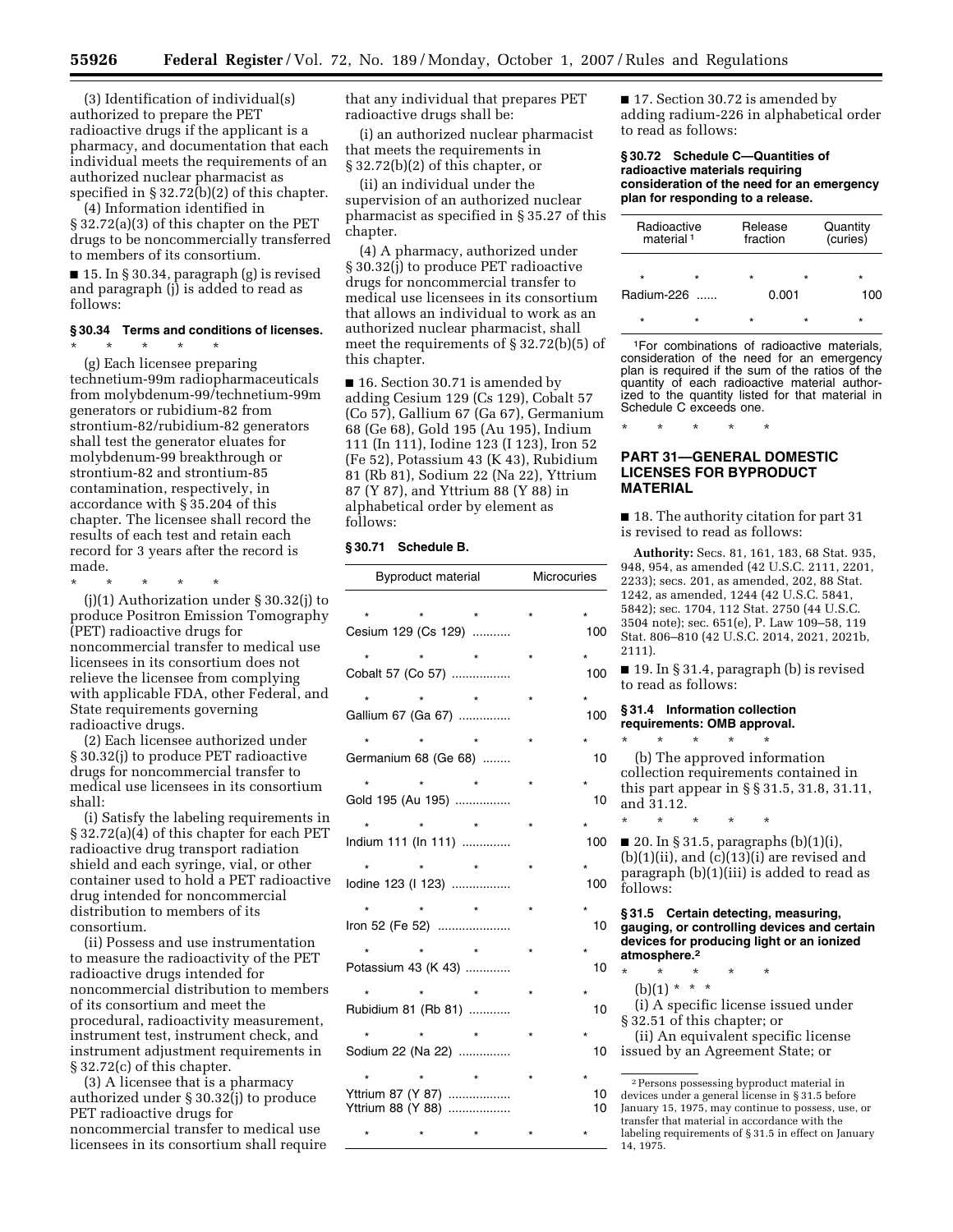(iii) An equivalent specific license issued by a State with provisions comparable to § 32.51 of this chapter.

 $\star$   $\qquad$   $\star$   $\qquad$   $\star$ (c) \* \* \*

(13)(i) Shall register, in accordance with paragraphs (c)(13)(ii) and (iii) of this section, devices containing at least 370 megabecquerels (10 millicuries) of cesium-137, 3.7 megabecquerels (0.1 millicurie) of strontium-90, 37 megabecquerels (1 millicurie) of cobalt-60, 3.7 megabecquerels (0.1 millicurie) of radium-226, or 37 megabecquerels (1 millicurie) of americium-241 or any other transuranic (i.e., element with atomic number greater than uranium (92)), based on the activity indicated on the label. Each address for a location of use, as described under paragraph  $(c)(13)(iii)(D)$  of this section, represents a separate general licensee and requires a separate registration and fee.

\* \* \* \* \*

■ 21. Section 31.8 is revised to read as follows:

# **§ 31.8 Americium-241 and radium-226 in the form of calibration or reference sources.**

(a) A general license is issued to those persons listed in this section to own, receive, acquire, possess, use, and transfer, in accordance with the provisions of paragraphs (b) and (c) of this section, americium-241 or radium-226 in the form of calibration or reference sources:

(1) Any person in a non-Agreement State who holds a specific license issued under this chapter which authorizes receipt, possession, use, and transfer of byproduct material, source material, or special nuclear material; and

(2) Any Government agency, as defined in § 30.4 of this chapter, which holds a specific license issued under this chapter which authorizes it to receive, possess, use, and transfer byproduct material, source material, or special nuclear material.

(b) The general license in paragraph (a) of this section applies only to calibration or reference sources which have been manufactured or initially transferred in accordance with the specifications contained in a specific license issued under § 32.57 of this chapter or in accordance with the specifications contained in a specific license issued to the manufacturer by an Agreement State which authorizes manufacture of the sources for distribution to persons generally licensed by the Agreement State, or in accordance with a specific license issued by a State with comparable provisions to § 32.57.

(c) The general license in paragraph (a) of this section is subject to the provisions of § § 30.14(d), 30.34 (a) to (e), and 30.50 to 30.63 of this chapter, and to the provisions of parts 19, 20, and 21, of this chapter. In addition, persons who own, receive, acquire, possess, use, and transfer one or more calibration or reference sources under this general license:

(1) Shall not possess at any one time, at any one location of storage or use, more than 0.185 megabecquerel (5 microcuries) of americium-241 or 0.185 megabecquerel (5 microcuries) of radium-226 in such sources;

(2) Shall not receive, possess, use, or transfer a source unless the source, or the storage container, bears a label which includes the following statement or a substantially similar statement which contains the information called for in the following statement: 1

The receipt, possession, use, and transfer of this source, Model XX, Serial No. XX, are subject to a general license and the regulations of the United States Nuclear Regulatory Commission or of a State with which the Commission has entered into an agreement for the exercise of regulatory authority. Do not remove this label.

CAUTION—RADIOACTIVE MATERIAL—THIS SOURCE CONTAINS AMERICIUM–241 [or RADIUM–226, as appropriate]. DO NOT TOUCH RADIOACTIVE PORTION OF THIS SOURCE.

 $\overline{\text{(Name of manufacturer or initial)}}$ transferor)

(3) Shall not transfer, abandon, or dispose of a source except by transfer to a person authorized by a license issued under this chapter or by an Agreement State to receive the source.

(4) Shall store a source, except when the source is being used, in a closed container adequately designed and constructed to contain americium-241 or radium-226 which might otherwise escape during storage.

(5) Shall not use a source for any purpose other than the calibration of radiation detectors or the standardization of other sources.

(d) This general license does not authorize the manufacture or import of calibration or reference sources

containing americium-241 or radium-226.

(e) This general license does not authorize the export of calibration or reference sources containing americium-241 or radium-226.

■ 22. In § 31.11, paragraph (a)(8) is added, and paragraphs  $(c)(1)$  and  $(d)(1)$ are revised to read as follows:

#### **§ 31.11 General license for use of byproduct material for certain in vitro clinical or laboratory testing.**

 $(a) * * * *$ 

(8) Cobalt-57, in units not exceeding 0.37 megabecquerel (10 microcuries) each for use in in vitro clinical or laboratory tests not involving internal or external administration of byproduct material, or the radiation therefrom, to human beings or animals.

\* \* \* \* \* (c) \* \* \*

(1) The general licensee shall not possess at any one time, under the general license in paragraph (a) of this section, at any one location of storage or use, a total amount of iodine-125, iodine-131, selenium-75, cobalt-57 and/ or iron-59 in excess of 7.4 megabecquerels (200 microcuries).

\* \* \* \* \* (d) \* \* \*

(1) Except as prepackaged units which are labeled in accordance with the provisions of a specific license issued under the provisions of § 32.71 of this chapter or in accordance with the provisions of a specific license issued by an Agreement State, or before November 30, 2007, and the provisions of a specific license issued by a State with comparable provisions to §32.71 that authorize manufacture and distribution of iodine-125, iodine-131, carbon-14, hydrogen-3 (tritium), selenium-75, iron-59, cobalt-57, or Mock Iodine-125 for distribution to persons generally licensed by the Agreement State or the State with comparable provisions to § 32.71.

**§ § 31.12, 31.13, and 31.14 [Redesignated]** 

\* \* \* \* \*

■ 23. Sections 31.12, 31.13, and 31.14 are redesignated as § 31.21, § 31.22, and § 31.23, respectively, § § 31.13 through 31.20 are reserved, and a new § 31.12 is added to read as follows:

#### **§ 31.12 General license for certain items and self-luminous products containing radium-226.**

(a) A general license is hereby issued to any person to acquire, receive, possess, use, or transfer, in accordance with the provisions of paragraphs (b), (c), and (d) of this section, radium-226 contained in the following products

<sup>1</sup> Sources generally licensed under this section before January 19, 1975, may bear labels authorized by the regulations in effect on January 1, 1975. Sources containing radium-226 generally licensed under this section and manufactured before November 30, 2007 shall be labeled in accordance with the applicable State regulations at the time of manufacture or import.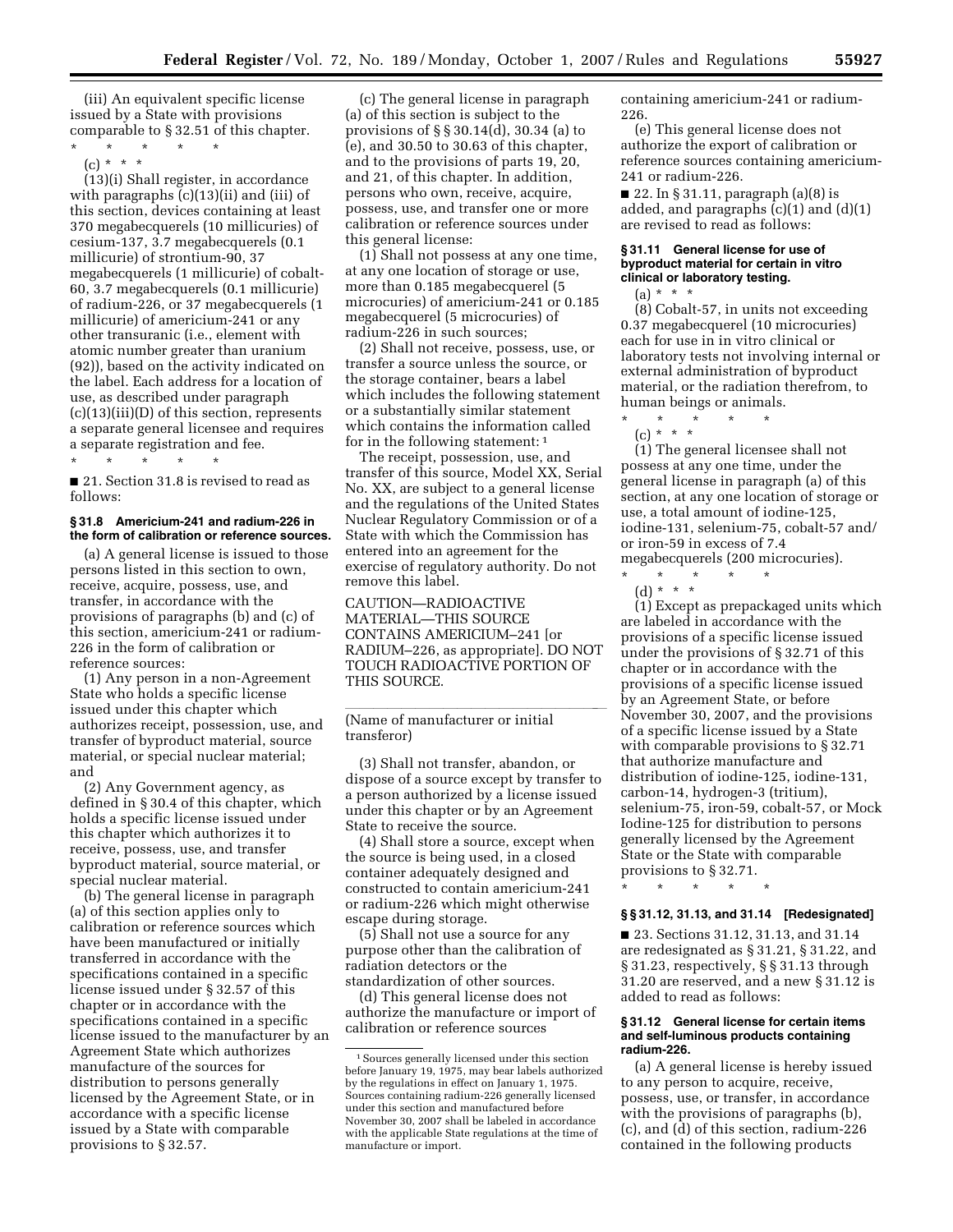manufactured prior to November 30, 2007.

(1) Antiquities originally intended for use by the general public. For the purposes of this paragraph, antiquities mean products originally intended for use by the general public and distributed in the late 19th and early 20th centuries, such as radium emanator jars, revigators, radium water jars, radon generators, refrigerator cards, radium bath salts, and healing pads.

(2) Intact timepieces containing greater than 0.037 megabecquerel (1 microcurie), nonintact timepieces, and timepiece hands and dials no longer installed in timepieces.

(3) Luminous items installed in air, marine, or land vehicles.

(4) All other luminous products, provided that no more than 100 items are used or stored at the same location at any one time.

(5) Small radium sources containing no more than 0.037 megabecquerel (1 microcurie) of radium-226. For the purposes of this paragraph, ''small radium sources'' means discrete survey instrument check sources, sources contained in radiation measuring instruments, sources used in educational demonstrations (such as cloud chambers and spinthariscopes), electron tubes, lightning rods, ionization sources, static eliminators, or as designated by the NRC.

(b) Persons who acquire, receive, possess, use, or transfer byproduct material under the general license issued in paragraph (a) of this section are exempt from the provisions of 10 CFR parts 19, 20, and 21, and § 30.50 and 30.51 of this chapter, to the extent that the receipt, possession, use, or transfer of byproduct material is within the terms of the general license; provided, however, that this exemption shall not be deemed to apply to any such person specifically licensed under this chapter.

(c) Any person who acquires, receives, possesses, uses, or transfers byproduct material in accordance with the general license in paragraph (a) of this section:

(1) Shall notify the NRC should there be any indication of possible damage to the product so that it appears it could result in a loss of the radioactive material. A report containing a brief description of the event, and the remedial action taken, must be furnished to the Director of the Office of Federal and State Materials and Environmental Management Programs, U.S. Nuclear Regulatory Commission, Washington, DC 20555–0001 within 30 days.

(2) Shall not abandon products containing radium-226. The product, and any radioactive material from the product, may only be disposed of according to § 20.2008 of this chapter or by transfer to a person authorized by a specific license to receive the radium-226 in the product or as otherwise approved by the NRC.

(3) Shall not export products containing radium-226 except in accordance with part 110 of this chapter.

(4) Shall dispose of products containing radium-226 at a disposal facility authorized to dispose of radioactive material in accordance with any Federal or State solid or hazardous waste law, including the Solid Waste Disposal Act, as authorized under the Energy Policy Act of 2005, by transfer to a person authorized to receive radium-226 by a specific license issued under part 30 of this chapter, or equivalent regulations of an Agreement State, or as otherwise approved by the NRC.

(5) Shall respond to written requests from the NRC to provide information relating to the general license within 30 calendar days of the date of the request, or other time specified in the request. If the general licensee cannot provide the requested information within the allotted time, it shall, within that same time period, request a longer period to supply the information by providing the Director of the Office of Federal and State Materials and Environmental Management Programs, by an appropriate method listed in § 30.6(a) of this chapter, a written justification for the request.

(d) The general license in paragraph (a) of this section does not authorize the manufacture, assembly, disassembly, repair, or import of products containing radium-226, except that timepieces may be disassembled and repaired.

# **PART 32—SPECIFIC DOMESTIC LICENSES TO MANUFACTURE OR TRANSFER CERTAIN ITEMS CONTAINING BYPRODUCT MATERIAL**

■ 24. The authority citation for part 32 is revised to read as follows:

**Authority:** Secs. 81, 161, 182, 183, 68 Stat. 935, 948, 953, 954, as amended (42 U.S.C. 2111, 2201, 2232, 2233); sec. 201, 88 Stat. 1242, as amended (42 U.S.C. 5841); sec. 1704, 112 Stat. 2750 (44 U.S.C. 3504 note); sec. 651(e), Pub. L. 109–58, 119 Stat. 806–810 (42 U.S.C. 2014, 2021, 2021b, 2111).

■ 25. In § 32.1, paragraph (c) is added to read as follows:

#### **§ 32.1 Purpose and scope.**

\* \* \* \* \*

(c)(1) The requirements in this part, including provisions that are specific to licensees, shall apply to Government agencies and Federally recognized Indian Tribes with respect to accelerator-produced radioactive material or discrete sources of radium-226 on November 30, 2007 except that the agency or tribe may continue to manufacture or initially transfer items containing accelerator-produced radioactive material or discrete sources of radium-226 for sale or distribution to persons exempted from the licensing requirements of part 30 of this chapter, and to persons generally licensed under part 31 of this chapter, and radioactive drugs and sources and devices to medical use licensees, until the date of the NRC's final licensing determination, provided that the agency or tribe submits a new license application for these activities on or before December 1, 2008 or an amendment application for these activities on or before June 2, 2008.

(2) The requirements in this part, including provisions that are specific to licensees, shall apply to all persons other than those included in paragraph (c)(1) of this section with respect to accelerator-produced radioactive material or discrete sources of radium-226 on August 8, 2009, or earlier as noticed by the NRC, except that these persons may continue to manufacture or initially transfer items containing accelerator-produced radioactive material or discrete sources of radium-226 for sale or distribution to persons exempted from the licensing requirements of part 30 of this chapter, and to persons generally licensed under part 31 of this chapter, and to sell or manufacture radioactive drugs and sources and devices to medical use licensees until the date of the NRC's final licensing determination, provided that the person submits a license application within 12 months from the waiver expiration date of August 7, 2009 or within 12 months from the date of an earlier termination of the waiver as noticed by the NRC, whichever is earlier; or that the person submits an amendment request within 6 months from the waiver expiration date of August 7, 2009 or within 6 months from the date of an earlier termination of the waiver as noticed by the NRC, whichever date is earlier.

 $\blacksquare$  26. In § 32.57, the heading and the introductory text are revised to read as follows: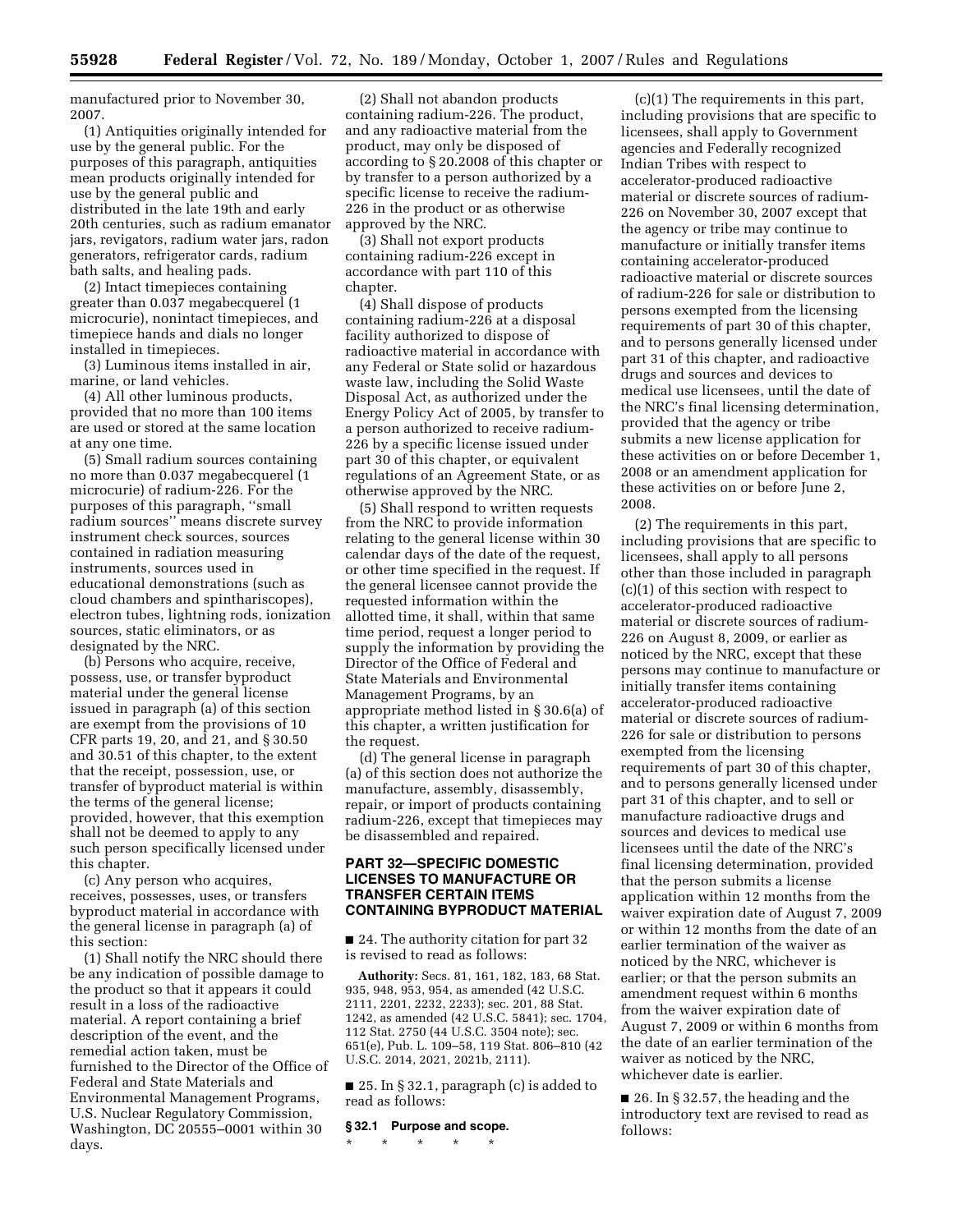#### **§ 32.57 Calibration or reference sources containing americium-241 or radium-226: Requirements for license to manufacture or initially transfer.**

An application for a specific license to manufacture or initially transfer calibration or reference sources containing americium-241 or radium-226, for distribution to persons generally licensed under § 31.8 of this chapter, will be approved if:

\* \* \* \* \*

■ 27. Section 32.58 is revised to read as follows:

#### **§ 32.58 Same: Labeling of devices.**

Each person licensed under § 32.57 shall affix to each source, or storage container for the source, a label which shall contain sufficient information relative to safe use and storage of the source and shall include the following statement or a substantially similar statement which contains the information called for in the following statement: 1

The receipt, possession, use, and transfer of this source, Model , Serial No., are subject to a general license and the regulations of the United States Nuclear Regulatory Commission or of a State with which the Commission has entered into an agreement for the exercise of regulatory authority. Do not remove this label.

CAUTION-RADIOACTIVE MATERIAL–THIS SOURCE CONTAINS AMERICIUM-241 (or RADIUM-226). DO NOT TOUCH RADIOACTIVE PORTION OF THIS SOURCE

(Name of manufacturer or initial transferor) ■ 28. Section 32.59 is revised to read as follows:

## **§ 32.59 Same: Leak testing of each source.**

Each person licensed under § 32.57 shall perform a dry wipe test upon each source containing more than 3.7 kilobecquerels (0.1 microcurie) of americium-241 or radium-226 before transferring the source to a general licensee under § 31.8 of this chapter. This test shall be performed by wiping the entire radioactive surface of the source with a filter paper with the application of moderate finger pressure. The radioactivity on the paper shall be measured by using radiation detection instrumentation capable of detecting 0.185 kilobecquerel (0.005 microcurie) of americium-241 or radium-226. If this test discloses more than 0.185 kilobecquerel (0.005 microcurie) of radioactive material, the source shall be deemed to be leaking or losing

americium-241 or radium-226 and shall not be transferred to a general licensee under § 31.8 of this chapter or equivalent regulations of an Agreement State.

■ 29. In § 32.71, paragraph (b)(8) is added, and paragraph (c)(1) is revised to read as follows:

## **§ 32.71 Manufacture and distribution of byproduct material for certain in vitro clinical or laboratory testing under general license.**

\* \* \* \* \*

(b) \* \* \*

(8) Cobalt-57 in units not exceeding 0.37 megabecquerel (10 microcuries) each.

 $(c) * * * *$ 

(1) Identifying the radioactive contents as to chemical form and radionuclide, and indicating that the amount of radioactivity does not exceed 0.37 megabecquerel (10 microcuries) of iodine-131, iodine-125, selenium-75, or carbon-14; 1.85 megabecquerels (50 microcuries) of hydrogen-3 (tritium); or 0.74 megabecquerel (20 microcuries) of iron-59; or Mock Iodine-125 in units not exceeding 1.85 kilobecquerels (0.05 microcurie) of iodine-129 and 0.185 kilobecquerel (0.005 microcurie) of americium-241 each; or cobalt-57 in units not exceeding 0.37 megabecquerel (10 microcuries); and

 $\blacksquare$  30. In § 32.72, paragraphs (a)(2)(i),  $(a)(2)(iii), (a)(2)(iv), (b)(2)(ii), (b)(4), and$ (b)(5) are revised, and a new paragraph  $(a)(2)(v)$  is added to read as follows:

\* \* \* \* \*

#### **§ 32.72 Manufacture, preparation, or transfer for commercial distribution of radioactive drugs containing byproduct material for medical use under part 35.**

(a) \* \* \*  $(2) * * * *$ 

(i) Registered with the U.S. Food and Drug Administration (FDA) as the owner or operator of a drug establishment that engages in the manufacture, preparation, propagation, compounding, or processing of a drug under 21 CFR 207.20(a); \* \* \* \* \*

(iii) Licensed as a pharmacy by a State Board of Pharmacy;

(iv) Operating as a nuclear pharmacy within a Federal medical institution; or

(v) A Positron Emission Tomography (PET) drug production facility registered with a State agency.

- \* \* \* \* \*
- (b) \* \* \*
- $(2)^* * * *$

(ii) This individual meets the requirements specified in § 35.55(b) and 35.59 of this chapter, and the licensee has received an approved license

amendment identifying this individual as an authorized nuclear pharmacist; or \* \* \* \* \*

(4) May designate a pharmacist (as defined in § 35.2 of this chapter) as an authorized nuclear pharmacist if:

(i) The individual was a nuclear pharmacist preparing only radioactive drugs containing accelerator-produced radioactive material, and

(ii) The individual practiced at a pharmacy at a Government agency or Federally recognized Indian Tribe before November 30, 2007 or at all other pharmacies before August 8, 2009, or an earlier date as noticed by the NRC.

(5) Shall provide to the Commission:

(i) A copy of each individual's certification by a specialty board whose certification process has been recognized by the Commission or an Agreement State as specified in § 35.55(a) of this chapter with the written attestation signed by a preceptor as required by § 35.55(b)(2) of this chapter; or

(ii) The Commission or Agreement State license, or

(iii) Commission master materials licensee permit, or

(iv) The permit issued by a licensee or Commission master materials permittee of broad scope or the authorization from a commercial nuclear pharmacy authorized to list its own authorized nuclear pharmacist, or

(v) Documentation that only accelerator-produced radioactive materials were used in the practice of nuclear pharmacy at a Government agency or Federally recognized Indian Tribe before November 30, 2007 or at all other locations of use before August 8, 2009, or an earlier date as noticed by the NRC; and

(vi) A copy of the State pharmacy licensure or registration, no later than 30 days after the date that the licensee allows, under paragraphs (b)(2)(i) and (b)(2)(iii) of this section, the individual to work as an authorized nuclear pharmacist.

\* \* \* \* \*

■ 31. In § 32.102, the heading and the introductory paragraph are revised to read as follows:

#### **§ 32.102 Schedule C—prototype tests for calibration or reference sources containing americium-241 or radium-226.**

An applicant for a license under § 32.57 shall, for any type of source which is designed to contain more than 0.185 kilobecquerel (0.005 microcurie) of americium-241 or radium-226, conduct prototype tests, in the order listed, on each of five prototypes of the source, which contains more than 0.185

<sup>1</sup> Sources licensed under § 32.57 before January 19, 1975, may bear labels authorized by the regulations in effect on January 1, 1975.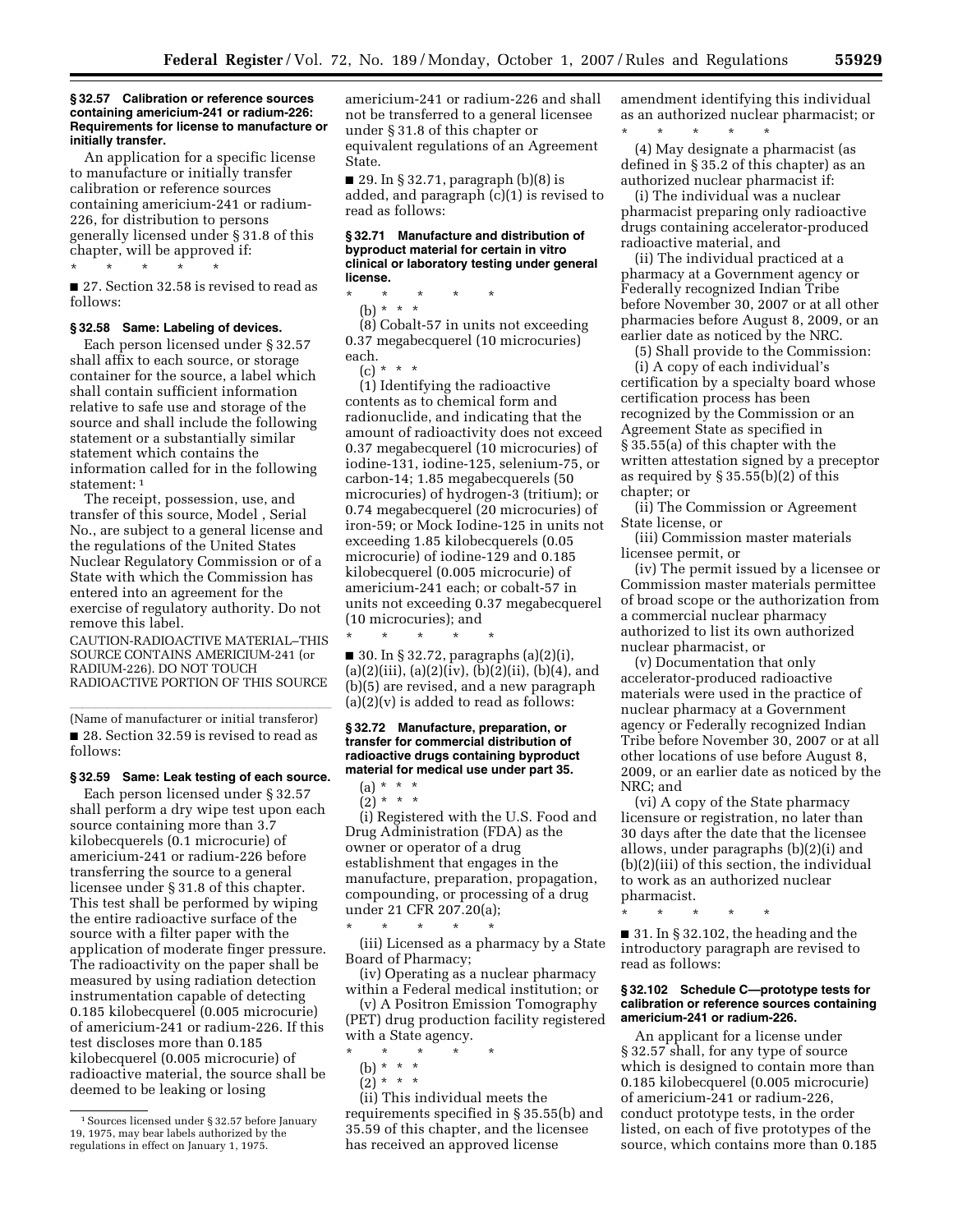kilobecquerel (0.005 microcurie) of americium-241 or radium-226, as follows: **BYPRODUCT MATERIAL** 

# **PART 33—SPECIFIC DOMESTIC LICENSES OF BROAD SCOPE FOR**

 $\blacksquare$  32. The authority citation for part 33 is revised to read as follows:

**Authority:** Secs. 81, 161, 182, 183, 68 Stat. 935, 948, 953, 954, as amended (42 U.S.C. 2111, 2201, 2232, 2233); sec. 201, 88 Stat. 1242, as amended (42 U.S.C. 5841); sec. 1704, 112 Stat. 2750 (44 U.S.C. 3504 note); sec. 651(e), Pub. L. 109–58, 119 Stat. 806–810 (42 U.S.C. 2014, 2021, 2021b, 2111).

■ 33. Section 33.100 is amended by adding Beryllium-7, Cobalt-57, Radium-226, and Sodium-22 in alphabetical order to read as follows:

|             | Byproduct material |  |  |  |      | Col. II curies |
|-------------|--------------------|--|--|--|------|----------------|
| Beryllium-7 |                    |  |  |  | 10   |                |
| Cobalt-57   |                    |  |  |  | 10   |                |
| Radium-226  |                    |  |  |  | 0.01 | 0.0001         |
| Sodium-22   |                    |  |  |  | 0.1  | 0.001          |

\* \* \* \* \*

# **PART 35—MEDICAL USE OF BYPRODUCT MATERIAL**

■ 34. The authority citation for part 35 is revised to read as follows:

**Authority:** Secs. 81, 161, 182, 183, 68 Stat. 935, 948, 953, 954, as amended (42 U.S.C. 2111, 2201, 2232, 2233); sec. 201, 88 Stat. 1242, as amended (42 U.S.C. 5841); sec. 1704, 112 Stat. 2750 (44 U.S.C. 3504 note); sec. 651(e), Pub. L. 109–58, 119 Stat. 806–810 (42 U.S.C. 2014, 2021, 2021b, 2111).

■ 35. In § 35.2, new definitions for *Cyclotron* and *Positron Emission Tomography (PET) radionuclide production facility* are added alphabetically to read as follows:

# **§ 35.2 Definitions.**

\* \* \* \* \* *Cyclotron* means a particle accelerator in which the charged particles travel in an outward spiral or circular path. A cyclotron accelerates charged particles at energies usually in excess of 10 megaelectron volts and is commonly used for production of short half-life radionuclides for medical use.

\* \* \* \* \* *Positron Emission Tomography (PET) radionuclide production facility* is defined as a facility operating a cyclotron or accelerator for the purpose of producing PET radionuclides. \* \* \* \* \*

■ 36. In § 35.10, paragraph (a) is added to read as follows:

### **§ 35.10 Implementation.**

(a) A Government agency or a Federally recognized Indian Tribe that possesses and uses accelerator-produced radioactive material or discrete sources of radium-226 for which a specific medical use license is required by the Atomic Energy Act of 1954, as amended, must comply with the requirements of this part, including provisions that are specific to licensees, on November 30, 2007. All other persons who possess and use accelerator-produced radioactive material or discrete sources of radium-226 for which a specific medical use license is required, must comply with the requirements of this part, including provisions that are specific to licensees, on August 8, 2009, or earlier as noticed by the NRC. \* \* \* \* \*

■ 37. In § 35.11, paragraph (a) is revised, and paragraph (c) is added to read as follows:

#### **§ 35.11 License required.**

(a) A person may manufacture, produce, acquire, receive, possess, prepare, use, or transfer byproduct material for medical use only in accordance with a specific license issued by the Commission or an Agreement State, or as allowed in paragraph (b) or (c) of this section. \* \* \* \* \*

(c)(1) A Government agency or a Federally recognized Indian Tribe, that possesses and uses accelerator-produced radioactive material or discrete sources of radium-226 for which a specific medical use license is required in paragraph (a) of this section, may continue to use such materials for medical uses until the date of the NRC's final licensing determination, provided

that the person submits a medical use license application on or before December 1, 2008.

(2) Except as provided in paragraph (c)(1) of this section, all other persons, who possess and use acceleratorproduced radioactive material or discrete sources of radium-226 for which a specific medical use license is required in paragraph (a) of this section, may continue to use this type of material for medical uses permitted under this part until the date of the NRC's final licensing determination, provided that the person submits a medical use license application within 12 months from the waiver expiration date of August 7, 2009 or within 12 months from the date of an earlier termination of the waiver as noticed by the NRC, whichever date is earlier.

■ 38. In § 35.13, paragraphs (a) and (e) are revised, and paragraph (b)(5) is added to read as follows:

#### **§ 35.13 License amendments.**

\* \* \* \* \*

(a) Before it receives, prepares, or uses byproduct material for a type of use that is permitted under this part, but is not authorized on the licensee's current license issued under this part; except that—

(1) A Government agency or a Federally recognized Indian Tribe licensee who possesses and uses accelerator-produced radioactive material or discrete sources of radium-226 may continue to use such material for medical uses permitted under this part until the date of the NRC's final licensing determination, provided that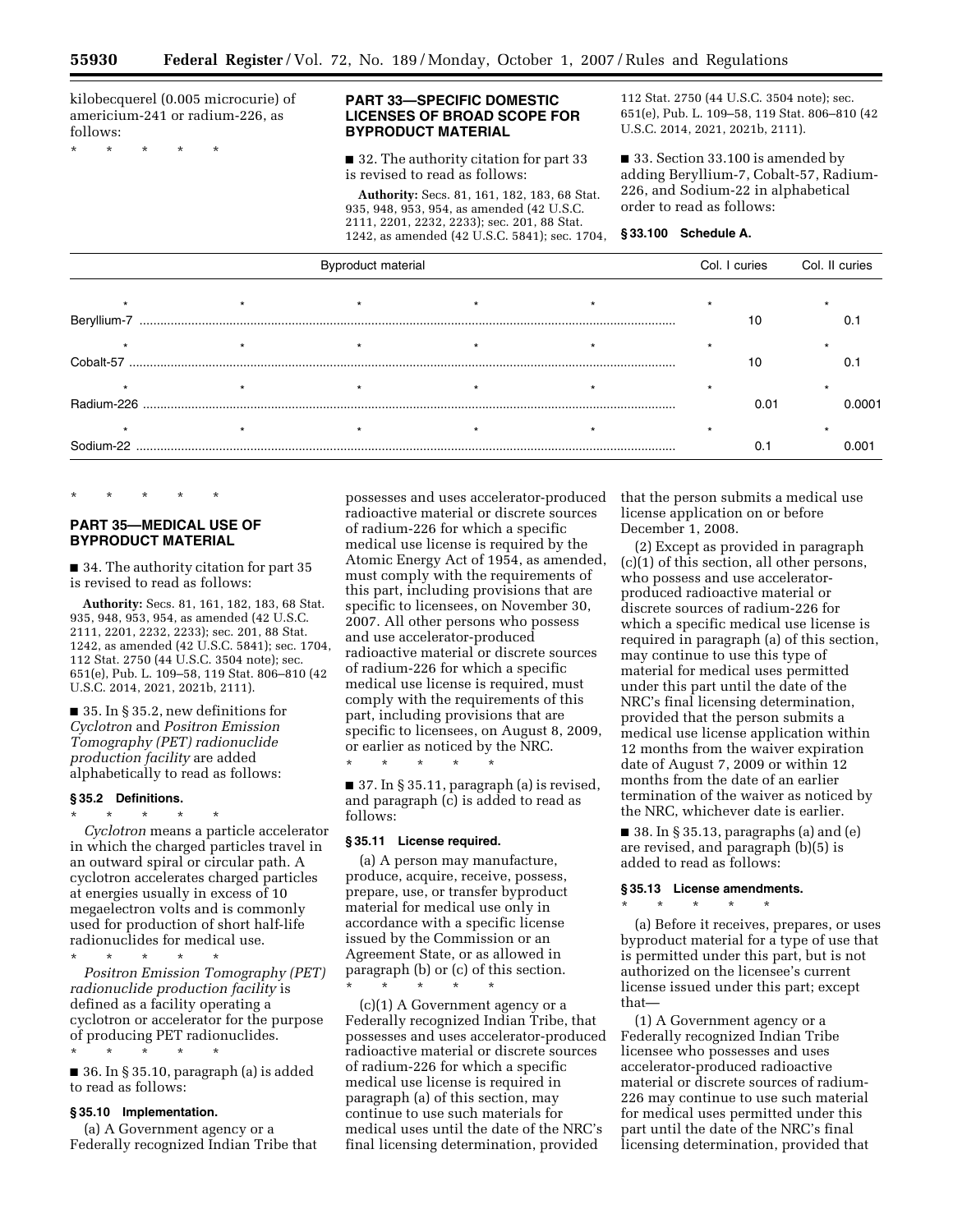the licensee submits an amendment application on or before June 2, 2008.

(2) Except as provided in paragraph (a)(1) of this section, all other licensees who possess and use acceleratorproduced radioactive material or discrete sources of radium-226 may continue to use those materials for medical uses permitted under this part until the date of the NRC's final licensing determination, provided that the person submits a medical use license amendment request within 6 months from the waiver expiration date of August 7, 2009 or within 6 months from the date of an earlier termination of the waiver as noticed by the NRC, whichever date is earlier.

(b)  $* * * *$ 

(5) A physician, podiatrist, or dentist who used only accelerator-produced radioactive materials, discrete sources of radium-226, or both, for medical uses or a nuclear pharmacist who used only accelerator-produced radioactive materials in the practice of nuclear pharmacy at a Government agency or Federally recognized Indian Tribe before November 30, 2007 or at all other locations of use before August 8, 2009, or an earlier date as noticed by the NRC, and for only those materials and uses performed before these dates. \* \* \* \* \*

(e) Before it adds to or changes the areas of use identified in the application or on the license, including areas used in accordance with either § 35.100 or § 35.200 if the change includes addition or relocation of either an area where PET radionuclides are produced or a PET radioactive drug delivery line from the PET radionuclide/PET radioactive drug production area. Other areas of use where byproduct material is used only in accordance with either § 35.100 or § 35.200 are exempt;

\* \* \* \* \*

■ 39. In § 35.14, the introductory text of paragraph (a) and paragraph (b)(5) are revised to read as follows:

#### **§ 35.14 Notifications.**

(a) A licensee shall provide the Commission a copy of the board certification and the written attestation(s), signed by a preceptor, the Commission or Agreement State license, the permit issued by a Commission master material licensee, the permit issued by a Commission or Agreement State licensee of broad scope, the permit issued by a Commission master material license broad scope permittee, or documentation that only acceleratorproduced radioactive materials, discrete sources of radium-226, or both, were used for medical use or in the practice

of nuclear pharmacy at a Government agency or Federally recognized Indian Tribe before November 30, 2007 or at all other locations of use before August 8, 2009, or an earlier date as noticed by the NRC, and for each individual no later than 30 days after the date that the licensee permits the individual to work as an authorized user, an authorized nuclear pharmacist, or an authorized medical physicist, under § 35.13(b). For individuals permitted to work under § 35.13(b)(4), within the same 30-day time frame, the licensee shall also provide, as appropriate, verification of completion of;

- \* \* \* \* \*
	- (b) \* \* \*

(5) The licensee has added to or changed the areas of use identified in the application or on the license where byproduct material is used in accordance with either § 35.100 or § 35.200 if the change does not include addition or relocation of either an area where PET radionuclides are produced or a PET radioactive drug delivery line from the PET radionuclide/PET radioactive drug production area. \* \* \* \* \*

■ 40. In § 35.15, paragraph (f) is revised to read as follows:

## **§ 35.15 Exemptions regarding Type A specific licenses of broad scope.**

\* \* \* \* \* (f) The provisions of  $\S 35.14(b)(5)$ . \* \* \* \* \*

■ 41. In § 35.57, paragraphs (a)(3) and (b)(3) are added to read as follows:

#### **§ 35.57 Training for experienced Radiation Safety Officer, teletherapy or medical physicist, authorized medical physicist, authorized user, nuclear pharmacist, and authorized nuclear pharmacist.**

 $(a) * * * *$ (3) A Radiation Safety Officer, a medical physicist, or a nuclear pharmacist, who used only acceleratorproduced radioactive materials, discrete sources of radium-226, or both, for medical uses or in the practice of nuclear pharmacy at a Government agency or Federally recognized Indian Tribe before November 30, 2007 or at all other locations of use before August 8, 2009, or an earlier date as noticed by the NRC, need not comply with the training requirements of § 35.50, § 35.51 or § 35.55, respectively, when performing the same uses. A nuclear pharmacist, who prepared only radioactive drugs containing accelerator-produced radioactive materials, or a medical physicist, who used only acceleratorproduced radioactive materials, at the locations and time period identified in this paragraph, qualifies as an

authorized nuclear pharmacist or an authorized medical physicist, respectively, for those materials and uses performed before these dates, for purposes of this chapter.

(b)  $* * * *$ 

(3) Physicians, dentists, or podiatrists who used only accelerator-produced radioactive materials, discrete sources of radium-226, or both, for medical uses performed at a Government agency or Federally recognized Indian Tribe before November 30, 2007 or at all other locations of use before August 8, 2009, or an earlier date as noticed by the NRC, need not comply with the training requirements of subparts D through H of this part when performing the same medical uses. A physician, dentist, or podiatrist, who used only acceleratorproduced radioactive materials, discrete sources of radium-226, or both, for medical uses at the locations and time period identified in this paragraph, qualifies as an authorized user for those materials and uses performed before these dates, for purposes of this chapter. ■ 42. In § 35.63, paragraphs (b)(2)(ii)

and (c)(3) are revised, and paragraph (b)(2)(iii) is added to read as follows:

#### **§ 35.63 Determination of dosages of unsealed byproduct material for medical use.**

- \* \* \* \* \*
	- (b) \* \* \*
	- $(2) * * * *$

(ii) An NRC or Agreement State licensee for use in research in accordance with a Radioactive Drug Research Committee-approved protocol or an Investigational New Drug (IND) protocol accepted by FDA; or

(iii) A PET radioactive drug producer licensed under § 30.32(j) of this chapter or equivalent Agreement State requirements.

 $(c) * * * *$ 

(3) Combination of volumetric measurements and mathematical calculations, based on the measurement made by:

(i) A manufacturer or preparer licensed under § 32.72 of this chapter or equivalent Agreement State requirements; or

(ii) A PET radioactive drug producer licensed under § 30.32(j) of this chapter or equivalent Agreement State requirements.

\* \* \* \* \*

■ 43. In § 35.100, paragraph (a) and the introductory text of paragraph (b) are revised to read as follows:

**§ 35.100 Use of unsealed byproduct material for uptake, dilution, and excretion studies for which a written directive is not required.** 

\* \* \* \* \*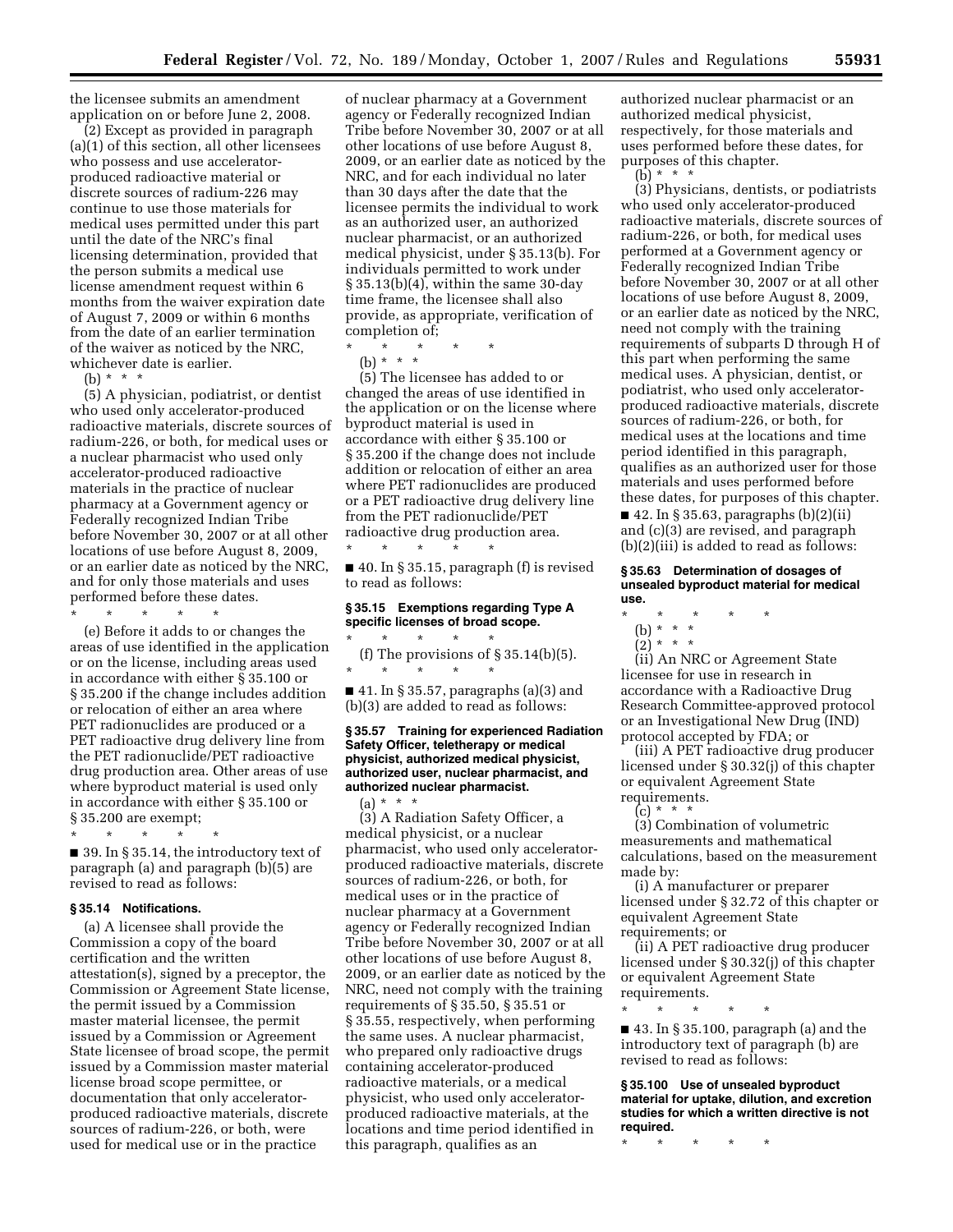(a) Obtained from:

(1) A manufacturer or preparer licensed under § 32.72 of this chapter or equivalent Agreement State requirements; or

(2) A PET radioactive drug producer licensed under § 30.32(j) of this chapter or equivalent Agreement State requirements; or

(b) Excluding production of PET radionuclides, prepared by:

\* \* \* \* \*

■ 44. In § 35.200, paragraph (a) and the introductory text of paragraph (b) are revised to read as follows:

#### **§ 35.200 Use of unsealed byproduct material for imaging and localization studies for which a written directive is not required.**

\* \* \* \* \*

(a) Obtained from:

(1) A manufacturer or preparer licensed under § 32.72 of this chapter or equivalent Agreement State requirements; or

(2) A PET radioactive drug producer licensed under § 30.32(j) of this chapter or equivalent Agreement State requirements; or

(b) Excluding production of PET radionuclides, prepared by:

\* \* \* \* \*  $\blacksquare$  45. In § 35.204, the heading and paragraph (a) are revised, paragraph (c) is redesignated as (d) and revised, and a new paragraph (c) is added to read as follows:

#### **§ 35.204 Permissible molybdenum-99, strontium-82, and strontium-85 concentrations.**

(a) A licensee may not administer to humans a radiopharmaceutical that contains:

(1) More than 0.15 kilobecquerel of molybdenum-99 per megabecquerel of technetium-99m (0.15 microcurie of molybdenum-99 per millicurie of technetium-99m); or

(2) More than 0.02 kilobecquerel of strontium-82 per megabecquerel of rubidium-82 chloride injection (0.02 microcurie of strontium-82 per millicurie of rubidium-82 chloride); or more than 0.2 kilobecquerel of strontium-85 per megabecquerel of rubidium-82 chloride injection (0.2 microcurie of strontium-85 per millicurie of rubidium-82).

\* \* \* \* \*

(c) A licensee that uses a strontium-82/rubidium-82 generator for preparing a rubidium-82 radiopharmaceutical shall, before the first patient use of the day, measure the concentration of radionuclides strontium-82 and strontium-85 to demonstrate compliance with paragraph (a) of this section.

(d) If a licensee is required to measure the molybdenum-99 concentration or strontium-82 and strontium-85 concentrations, the licensee shall retain a record of each measurement in accordance with § 35.2204.

■ 46. In § 35.300, paragraph (a) and the introductory text of paragraph (b) are revised to read as follows:

### **§ 35.300 Use of unsealed byproduct material for which a written directive is required.**

\* \* \* \* \*

(a) Obtained from:

(1) A manufacturer or preparer licensed under § 32.72 of this chapter or equivalent Agreement State requirements; or

(2) A PET radioactive drug producer licensed under § 30.32(j) of this chapter or equivalent Agreement State requirements; or

(b) Excluding production of PET radionuclides, prepared by:

■ 47. Section 35.2204 is revised to read as follows:

#### **§ 35.2204 Records of molybdenum-99, strontium-82, and strontium-85 concentrations.**

A licensee shall maintain a record of the molybdenum-99 concentration or strontium-82 and strontium-85 concentration tests required by § 35.204(b) and (c) for 3 years. The record must include:

(a) For each measured elution of technetium-99m, the ratio of the measures expressed as kilobecquerel of molybdenum-99 per megabecquerel of technetium-99m (or microcuries of molybdenum per millicurie of technetium), the time and date of the measurement, and the name of the individual who made the measurement; or

(b) For each measured elution of rubidium-82, the ratio of the measures expressed as kilobecquerel of strontium-82 per megabecquerel of rubidium-82 (or microcuries of strontium-82 per millicurie of rubidium), kilobecquerel of strontium-85 per megabecquerel of rubidium-82 (or microcuries of strontium-85 per millicurie of rubidium), the time and date of the measurement, and the name of the individual who made the measurement.

# **PART 50—DOMESTIC LICENSING OF PRODUCTION AND UTILIZATION FACILITIES**

■ 48. The authority citation for part 50 is revised to read as follows:

**Authority:** Secs. 102, 103, 104, 161, 182, 183, 186, 189, 68 Stat. 936, 937, 938, 948, 953, 954, 955, 956, as amended, sec. 234, 83 Stat. 444, as amended (42 U.S.C. 2132, 2133, 2134, 2135, 2201, 2232, 2233, 2236, 2239, 2282); secs. 201, as amended, 202, 206, 88 Stat. 1242, as amended, 1244, 1246 (42 U.S.C. 5841, 5842, 5846); sec. 1704, 112 Stat. 2750 (44 U.S.C. 3504 note); sec. 651(e), Pub. L. 109–58, 119 Stat. 806–810 (42 U.S.C. 2014, 2021, 2021b, 2111). Section 50.7 also issued under Pub. L. 95–601, sec. 10, 92 Stat. 2951 (42 U.S.C. 5841). Section 50.10 also issued under secs. 101, 185, 68 Stat. 955, as amended (42 U.S.C. 2131, 2235); sec. 102, Pub. L. 91–190, 83 Stat. 853 (42 U.S.C. 4332). Sections 50.13, 50.54(dd), and 50.103 also issued under sec. 108, 68 Stat. 939, as amended (42 U.S.C. 2138).

Sections 50.23, 50.35, 50.55, and 50.56 also issued under sec. 185, 68 Stat. 955 (42 U.S.C. 2235). Sections 50.33a, 50.55a and Appendix Q also issued under sec. 102, Pub. L. 91–190, 83 Stat. 853 (42 U.S.C. 4332). Sections 50.34 and 50.54 also issued under sec. 204, 88 Stat. 1245 (42 U.S.C. 5844). Sections 50.58, 50.91, and 50.92 also issued under Pub. L. 97–415, 96 Stat. 2073 (42 U.S.C. 2239). Section 50.78 also issued under sec. 122, 68 Stat. 939 (42 U.S.C. 2152). Sections 50.80–50.81 also issued under sec. 184, 68 Stat. 954, as amended (42 U.S.C. 2234). Appendix F also issued under sec. 187, 68 Stat. 955 (42 U.S.C. 2237).

■ 49. In § 50.2, the definition of *Byproduct material* is revised to read as follows:

#### **§ 50.2 Definitions.**

\* \* \* \* \*

*Byproduct material* means— (1) Any radioactive material (except special nuclear material) yielded in, or made radioactive by, exposure to the radiation incident to the process of producing or using special nuclear material;

(2)(i) Any discrete source of radium-226 that is produced, extracted, or converted after extraction, before, on, or after August 8, 2005, for use for a commercial, medical, or research activity; or

(ii) Any material that—

(A) Has been made radioactive by use of a particle accelerator; and

(B) Is produced, extracted, or converted after extraction, before, on, or after August 8, 2005, for use for a commercial, medical, or research activity; and

(3) Any discrete source of naturally occurring radioactive material, other than source material, that—

(i) The Commission, in consultation with the Administrator of the Environmental Protection Agency, the Secretary of Energy, the Secretary of Homeland Security, and the head of any other appropriate Federal agency, determines would pose a threat similar to the threat posed by a discrete source of radium-226 to the public health and safety or the common defense and security; and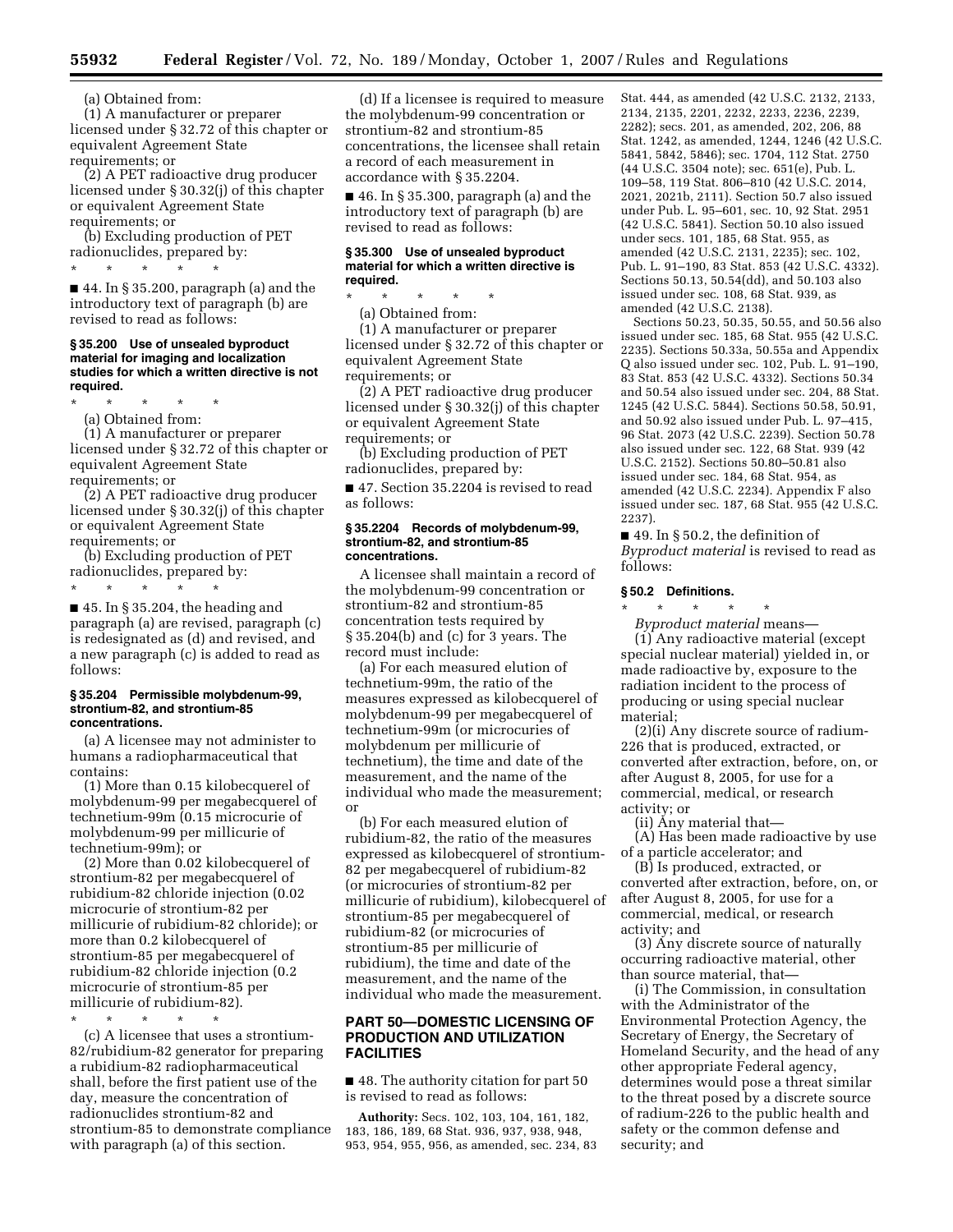(ii) Before, on, or after August 8, 2005, is extracted or converted after extraction for use in a commercial, medical, or research activity.

\* \* \* \* \*

# **PART 61—LICENSING REQUIREMENTS FOR LAND DISPOSAL OF RADIOACTIVE WASTE**

■ 50. The authority citation for part 61 is revised to read as follows:

**Authority:** Secs. 53, 57, 62, 63, 65, 81, 161, 182, 183, 68 Stat. 930, 932, 933, 935, 948, 953, 954, as amended (42 U.S.C. 2073, 2077, 2092, st2093, 2095, 2111, 2201, 2232, 2233); secs. 202, 206, 88 Stat. 1244, 1246 (42 U.S.C. 5842, 5846); secs. 10 and 14, Pub. L. 95–601, 92 Stat. 2951 (42 U.S.C. 2021a and 5851) and Pub. L. 102–486, sec. 2902, 106 Stat. 3123, (42 U.S.C. 5851); sec. 1704, 112 Stat. 2750 (44 U.S.C. 3504 note); sec. 651(e), Pub. L. 109– 58, 119 Stat. 806–810 (42 U.S.C. 2014, 2021, 2021b, 2111).

■ 51. In § 61.2, the definition for *Waste*  is revised to read as follows:

#### **§ 61.2 Definitions.**

\* \* \* \* \* *Waste* means those low-level radioactive wastes containing source, special nuclear, or byproduct material that are acceptable for disposal in a land disposal facility. For the purposes of this definition, low-level radioactive waste means radioactive waste not classified as high-level radioactive waste, transuranic waste, spent nuclear fuel, or byproduct material as defined in paragraphs (2), (3), and (4) of the definition of *Byproduct material* set forth in § 20.1003 of this chapter.

# **PART 62—CRITERIA AND PROCEDURES FOR EMERGENCY ACCESS TO NON-FEDERAL AND REGIONAL LOW-LEVEL WASTE DISPOSAL FACILITIES**

■ 52. The authority citation for part 62 is revised to read as follows:

**Authority:** Secs. 81, 161, as amended, 68 Stat. 935, 948, 950, 951, as amended (42 U.S.C. 211, 2201; secs. 201, 209, as amended, 88 Stat. 1242, 1248, as amended (42 U.S.C. 5841, 5849); secs. 3, 4, 5, 6, 99 Stat. 1843, 1844, 1845, 1846, 1847, 1848, 1849, 1850, 1851, 1852, 1853, 1854, 1855, 1856, 1857 (42 U.S.C. 2021c, 2021d, 2021e, 2021f; sec. 1704, 112 Stat. 2750 (44 U.S.C. 3504 note); sec. 651(e), Pub. L. 109–58, 119 Stat. 806–810 (42 U.S.C. 2014, 2021, 2021b, 2111).

■ 53. In § 62.2, the definition for *Lowlevel radioactive waste (LLW)* is revised to read as follows:

#### **§ 62.2 Definitions.**

\* \* \* \* \* *Low-level radioactive waste (LLW)*  means radioactive material that—

(1) Is not high-level radioactive waste, spent nuclear fuel, or byproduct material (as defined in paragraphs (2), (3), and (4) of the definition of *Byproduct Material* set forth in § 20.1003 of this chapter); and

(2) The NRC, consistent with existing law and in accordance with paragraph (1) of this definition, classifies as lowlevel radioactive waste. \* \* \* \* \*

## **PART 72—LICENSING REQUIREMENTS FOR THE INDEPENDENT STORAGE OF SPENT NUCLEAR FUEL, HIGH–LEVEL RADIOACTIVE WASTE AND REACTOR-RELATED GREATER THAN CLASS C WASTE**

■ 54. The authority citation for part 72 continues to read as follows:

**Authority:** Secs. 51, 53, 57, 62, 63, 65, 69, 81, 161, 182, 183, 184, 186, 187, 189, 68 Stat. 929, 930, 932, 933, 934, 935, 948, 953, 954, 955, as amended, sec. 234, 83 Stat. 444, as amended (42 U.S.C. 2071, 2073, 2077, 2092, 2093, 2095, 2099, 2111, 2201, 2232, 2233, 2234, 2236, 2237, 2238, 2282); sec. 274, Pub. L. 86–373, 73 Stat. 688, as amended (42 U.S.C. 2021); sec. 201, as amended, 202, 206, 88 Stat. 1242, as amended, 1244, 1246 (42 U.S.C. 5841, 5842, 5846); Pub. L. 95–601, sec. 10, 92 Stat. 2951 as amended by Pub. L. 102– 486, sec. 7902, 106 Stat. 3123 (42 U.S.C. 5851); sec. 102, Pub. L. 91–190, 83 Stat. 853 (42 U.S.C. 4332); secs. 131, 132, 133, 135, 137, 141, Pub. L. 97–425, 96 Stat. 2229, 2230, 2232, 2241, sec. 148, Pub. L. 100–203, 101 Stat. 1330–235 (42 U.S.C. 10151, 10152, 10153, 10155, 10157, 10161, 10168); sec. 1704, 112 Stat. 2750 (44 U.S.C. 3504 note); sec. 651(e), Pub. L. 109–58, 119 Stat. 806–810 (42 U.S.C. 2014, 2021, 2021b, 2111).

Section 72.44(g) also issued under secs. 142(b) and 148(c), (d), Pub. L. 100–203, 101 Stat. 1330–232, 1330–236 (42 U.S.C. 10162(b), 10168(c), (d)). Section 72.46 also issued under sec. 189, 68 Stat. 955 (42 U.S.C. 2239); sec. 134, Pub. L. 97–425, 96 Stat. 2230 (42 U.S.C. 10154). Section 72.96(d) also issued under sec. 145(g), Pub. L. 100–203, 101 Stat. 1330–235 (42 U.S.C. 10165(g)). Subpart J also issued under secs. 2(2), 2(15), 2(19), 117(a), 141(h), Pub. L. 97–425, 96 Stat. 2202, 2203, 2204, 2222, 2224 (42 U.S.C. 10101, 10137(a), 10161(h)). Subparts K and L are also issued under sec. 133, 98 Stat. 2230 (42 U.S.C. 10153) and sec. 218(a), 96 Stat. 2252 (42 U.S.C. 10198).

■ 55. In § 72.3, the definition for *Byproduct material* is revised to read as follows:

#### **§ 72.3 Definitions.**

\* \* \* \* \* *Byproduct material* means— (1) Any radioactive material (except special nuclear material) yielded in, or made radioactive by, exposure to the radiation incident to the process of

producing or using special nuclear material;

(2)(i) Any discrete source of radium-226 that is produced, extracted, or converted after extraction, before, on, or after August 8, 2005, for use for a commercial, medical, or research activity; or

(ii) Any material that—

(A) Has been made radioactive by use of a particle accelerator; and

(B) Is produced, extracted, or converted after extraction, before, on, or after August 8, 2005, for use for a commercial, medical, or research activity; and

(3) Any discrete source of naturally occurring radioactive material, other than source material, that—

(i) The Commission, in consultation with the Administrator of the Environmental Protection Agency, the Secretary of Energy, the Secretary of Homeland Security, and the head of any other appropriate Federal agency, determines would pose a threat similar to the threat posed by a discrete source of radium-226 to the public health and safety or the common defense and security; and

(ii) Before, on, or after August 8, 2005, is extracted or converted after extraction for use in a commercial, medical, or research activity.

\* \* \* \* \*

# **PART 110—EXPORT AND IMPORT OF NUCLEAR EQUIPMENT AND MATERIAL**

■ 56. The authority citation for part 110 is revised to read as follows:

**Authority:** Secs. 51, 53, 54, 57, 63, 64, 65, 81, 82, 103, 104, 109, 111, 126, 127, 128, 129, 161, 181, 182, 183, 187, 189, 68 Stat. 929, 930, 931, 932, 933, 936, 937, 948, 953, 954, 955, 956, as amended (42 U.S.C. 2071, 2073, 2074, 2077, 2092–2095, 2111, 2112, 2133, 2134, 2139, 2139a, 2141, 2154–2158, 2201, 2231–2233, 2237, 2239); sec. 201, 88 Stat. 1242, as amended (42 U.S.C. 5841; sec 5, Pub. L. 101–575, 104 Stat 2835 (42 U.S.C.2243); sec. 1704, 112 Stat. 2750 (44 U.S.C. 3504 note); Energy Policy Act of 2005; Pub. L. 109–58, 119 Stat. 594 (2005).

Sections 110.1(b)(2) and 110.1(b)(3) also issued under Pub. L. 96–92, 93 Stat. 710 (22 U.S.C. 2403). Section 110.11 also issued under sec. 122, 68 Stat. 939 (42 U.S.C. 2152) and secs. 54c and 57d., 88 Stat. 473, 475 (42 U.S.C. 2074). Section 110.27 also issued under sec. 309(a), Pub. L. 99–440. Section 110.50(b)(3) also issued under sec. 123, 92 Stat. 142 (42 U.S.C. 2153). Section 110.51 also issued under sec. 184, 68 Stat. 954, as amended (42 U.S.C. 2234). Section 110.52 also issued under sec. 186, 68 Stat. 955 (42 U.S.C. 2236). Sections 110.80–110.113 also issued under 5 U.S.C. 552, 554. Sections 110.130–110.135 also issued under 5 U.S.C. 553. Sections 110.2 and 110.42 (a)(9) also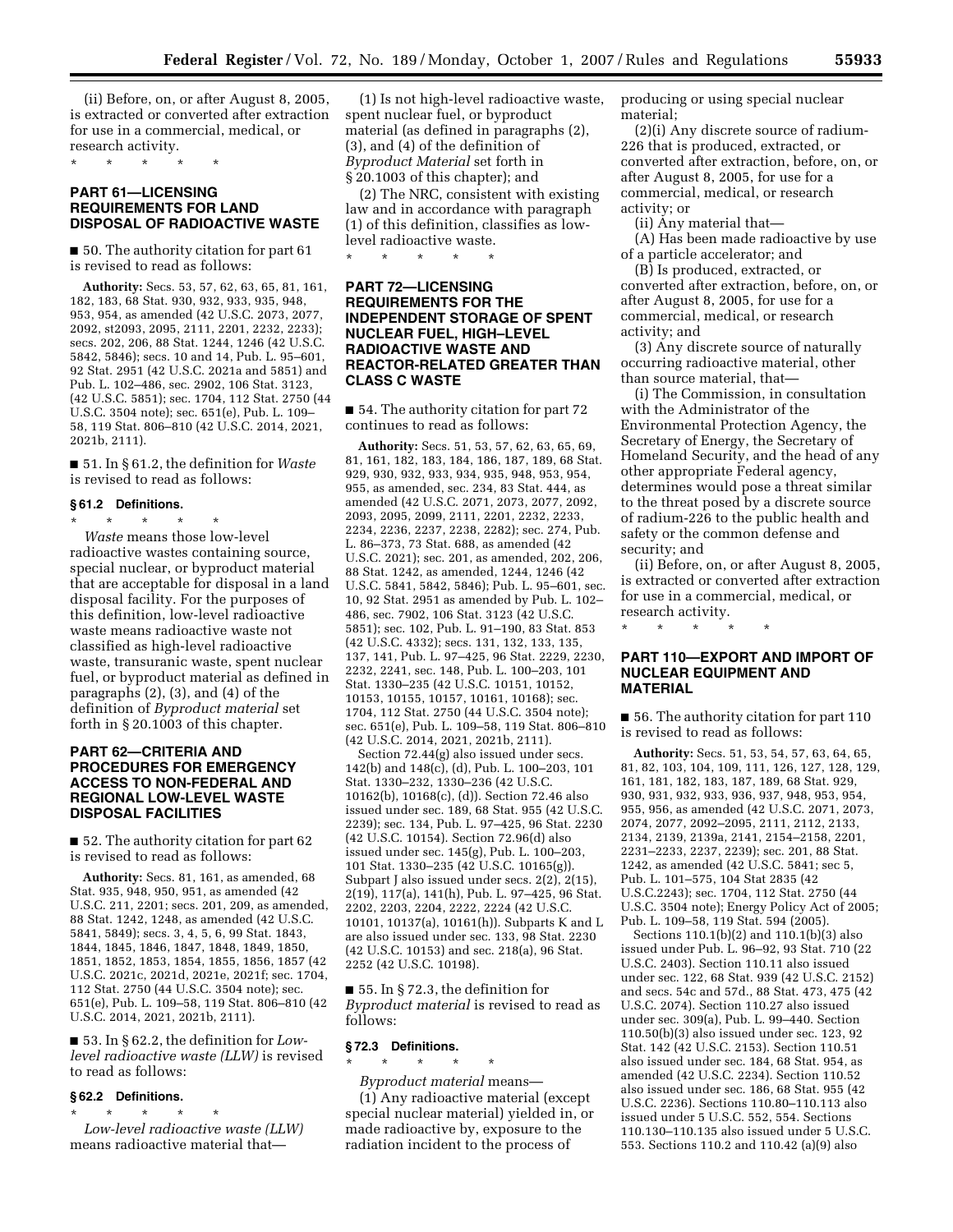issued under sec. 903, Pub. L. 102–496 (42 U.S.C. 2151 *et seq.*).

■ 57. In § 110.2, definitions of *Accelerator-produced radioactive material, Discrete source*, and *Particle accelerator* are added alphabetically to read as follows:

### **§ 110.2 Definitions.**  \* \* \* \* \*

*Accelerator-produced radioactive material* means any material made radioactive by a particle accelerator. \* \* \* \* \*

*Discrete source* means a radionuclide that has been processed so that its concentration within a material has been purposely increased for use for commercial, medical, or research activities.

\* \* \* \* \* *Particle accelerator* means any machine capable of accelerating electrons, protons, deuterons, or other charged particles in a vacuum and of discharging the resultant particulate or other radiation into a medium at energies usually in excess of 1 megaelectron volt. For purposes of this definition, "accelerator" is an equivalent term.

\* \* \* \* \*

# **PART 150—EXEMPTIONS AND CONTINUED REGULATORY AUTHORITY IN AGREEMENT STATES AND IN OFFSHORE WATERS UNDER SECTION 274**

■ 58. The authority citation for part 150 is revised to read as follows:

**Authority:** Sec. 161, 68 Stat. 948, as amended, sec. 274, 73 Stat. 688 (42 U.S.C. 2201, 2021); sec. 201, 88 Stat. 1242, as amended (42 U.S.C. 5841); sec. 1704, 112 Stat. 2750 (44 U.S.C. 3504 note); sec. 651(e), Pub. L. 109–58, 119 Stat. 806–810 (42 U.S.C. 2014, 2021, 2021b, 2111).

Sections 150.3, 150.15, 150.15a, 150.31, 150.32 also issued under secs. 11e(2), 81, 68 Stat. 923, 935, as amended, secs. 83, 84, 92 Stat. 3033, 3039 (42 U.S.C. 2014e(2), 2111, 2113, 2114). Section 150.14 also issued under sec. 53, 68 Stat. 930, as amended (42 U.S.C. 2073). Section 150.15 also issued under secs. 135, 141, Pub. L. 97–425, 96 Stat. 2232, 2241 (42 U.S.C. 10155, 10161). Section 150.17a also issued under sec. 122, 68 Stat. 939 (42 U.S.C. 2152). Section 150.30 also issued under sec. 234, 83 Stat. 444 (42 U.S.C. 2282).

■ 59. In § 150.3, the definition of *Byproduct material* is revised, and a definition of *Discrete source* is added alphabetically to read as follows:

### **§ 150.3 Definitions.**

\* \* \* \* \* *Byproduct material* means—

(1) Any radioactive material (except special nuclear material) yielded in, or made radioactive by, exposure to the radiation incident to the process of producing or using special nuclear material;

(2) The tailings or wastes produced by the extraction or concentration of uranium or thorium from ore processed primarily for its source material content, including discrete surface wastes resulting from uranium solution extraction processes. Underground ore bodies depleted by these solution extraction operations do not constitute ''byproduct material'' within this definition; (3)(i) Any discrete source of radium-226 that is produced, extracted, or converted after extraction, before, on, or after August 8, 2005, for use for a commercial, medical, or research activity; or

(ii) Any material that—

(A) Has been made radioactive by use of a particle accelerator; and

(B) Is produced, extracted, or converted after extraction, before, on, or after August 8, 2005, for use for a commercial, medical, or research activity; and

(4) Any discrete source of naturally occurring radioactive material, other than source material, that—

(i) The Commission, in consultation with the Administrator of the Environmental Protection Agency, the Secretary of Energy, the Secretary of Homeland Security, and the head of any other appropriate Federal agency, determines would pose a threat similar to the threat posed by a discrete source of radium-226 to the public health and safety or the common defense and security; and

(ii) Before, on, or after August 8, 2005, is extracted or converted after extraction for use in a commercial, medical, or research activity.

\* \* \* \* \* *Discrete source* means a radionuclide that has been processed so that its concentration within a material has been purposely increased for use for commercial, medical, or research activities.

\* \* \* \* \*

## **PART 170—FEES FOR FACILITIES, MATERIALS, IMPORT AND EXPORT LICENSES, AND OTHER REGULATORY SERVICES UNDER THE ATOMIC ENERGY ACT OF 1954, AS AMENDED**

■ 60. The authority citation for part 170 is revised to read as follows:

**Authority:** Sec. 9701, Pub. L. 97–258, 96 Stat. 1051 (31 U.S.C. 9701); sec. 301, Pub. L.

92–314, 86 Stat. 227 (42 U.S.C. 2201w); sec. 201, Pub. L. 93–438, 88 Stat. 1242, as amended (42 U.S.C. 5841); sec. 205a, Pub. L. 101–576, 104 Stat. 2842, as amended (31 U.S. C. 901, 902); sec. 1704, 112 Stat. 2750 (44 U.S.C. 3504 note); sec. 623, Pub. L. 109–58, 119 Stat. 783 (42 U.S.C. 2201(w)); sec. 651(e), Pub. L. 109–58, 119 Stat. 806–810 (42 U.S.C. 2014, 2021, 2021(b), 2111).

■ 61. In § 170.3, the definition of *Byproduct material* is revised to read as follows:

# **§ 170.3 Definitions.**

\* \* \* \* \*

*Byproduct material* means— (1) Any radioactive material (except special nuclear material) yielded in, or made radioactive by, exposure to the radiation incident to the process of producing or using special nuclear material;

(2)(i) Any discrete source of radium-226 that is produced, extracted, or converted after extraction, before, on, or after August 8, 2005, for use for a commercial, medical, or research activity; or

(ii) Any material that—

(A) Has been made radioactive by use of a particle accelerator; and

(B) Is produced, extracted, or converted after extraction, before, on, or after August 8, 2005, for use for a commercial, medical, or research activity; and

(3) Any discrete source of naturally occurring radioactive material, other than source material, that—

(i) The Commission, in consultation with the Administrator of the Environmental Protection Agency, the Secretary of Energy, the Secretary of Homeland Security, and the head of any other appropriate Federal agency, determines would pose a threat similar to the threat posed by a discrete source of radium-226 to the public health and safety or the common defense and security; and

(ii) Before, on, or after August 8, 2005, is extracted or converted after extraction for use in a commercial, medical, or research activity.

\* \* \* \* \*

 $\blacksquare$  62. In § 170.31, in the table, ''Schedule of Materials Fees,'' paragraph 3.B. is revised, and new categories 3.R. and 3.S. and corresponding fees are added to read as follows:

**§ 170.31 Schedule of fees for materials licenses and other regulatory services, including inspections, and import and export licenses.** 

\* \* \* \* \*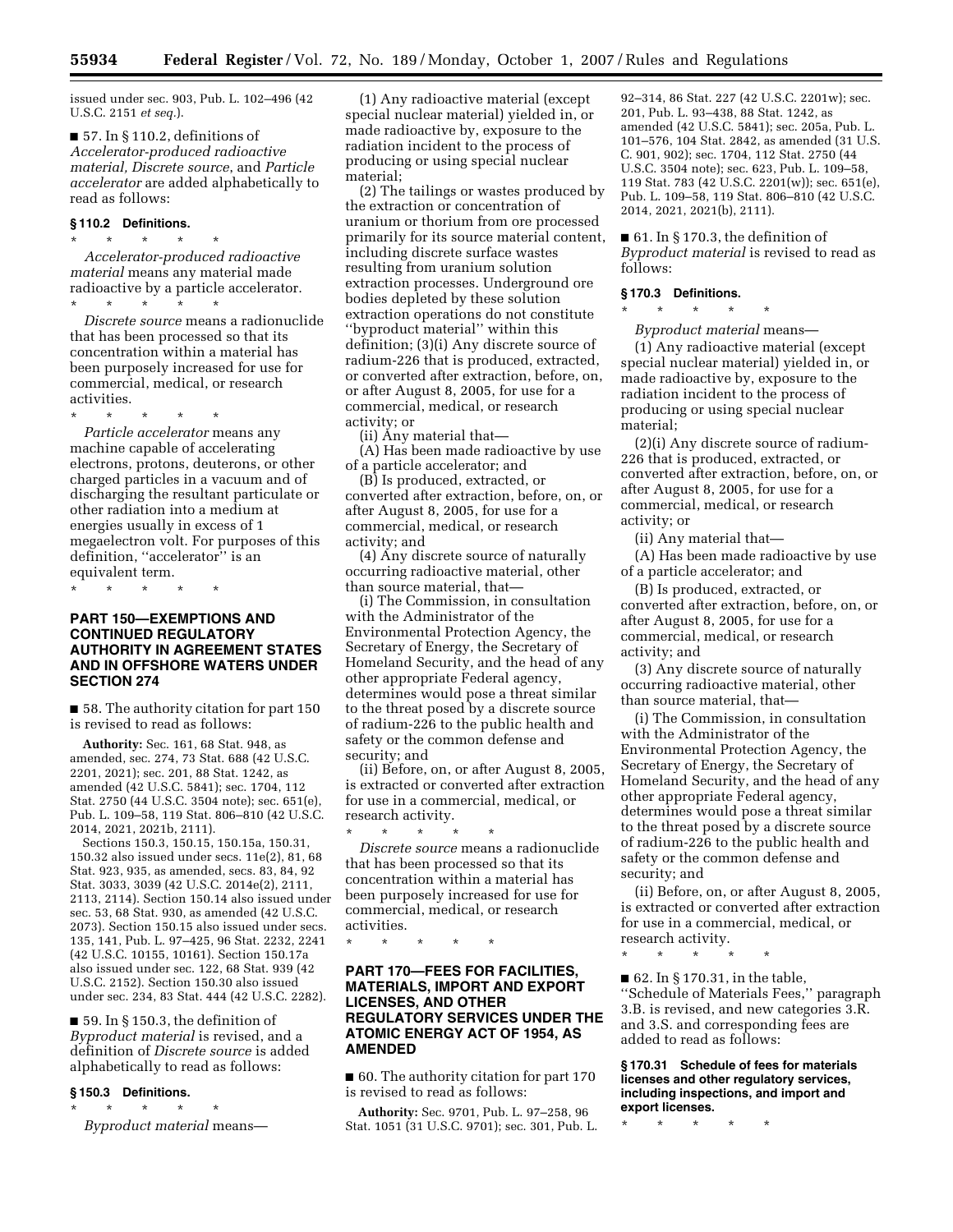SCHEDULE OF MATERIALS FEES

| Category of materials licenses and type of fees 1                                                                      |                                                                    |  |  |  |                                                                                                                                                                                                                                                           |         |  |  |
|------------------------------------------------------------------------------------------------------------------------|--------------------------------------------------------------------|--|--|--|-----------------------------------------------------------------------------------------------------------------------------------------------------------------------------------------------------------------------------------------------------------|---------|--|--|
|                                                                                                                        |                                                                    |  |  |  |                                                                                                                                                                                                                                                           |         |  |  |
| 3. Byproduct material:                                                                                                 |                                                                    |  |  |  |                                                                                                                                                                                                                                                           |         |  |  |
|                                                                                                                        |                                                                    |  |  |  |                                                                                                                                                                                                                                                           |         |  |  |
|                                                                                                                        | pair, assembly, and disassembly of products containing radium-226. |  |  |  | B. Other licenses for possession and use of byproduct material issued under part 30 of this chapter for processing or man-<br>ufacturing of items containing byproduct material for commercial distribution. This category also includes licenses for re- | \$4.600 |  |  |
|                                                                                                                        |                                                                    |  |  |  |                                                                                                                                                                                                                                                           |         |  |  |
|                                                                                                                        | limits specified in that section. <sup>6</sup>                     |  |  |  | R. Possession of items or products containing radium-226 identified in 10 CFR 31.12 which exceed the number of items or<br>1. Possession of quantities exceeding the number of items or limits in 10 CFR 31.12(a)(4), or (5) but less than or equal to    |         |  |  |
|                                                                                                                        | 10 times the number of items or limits specified.                  |  |  |  |                                                                                                                                                                                                                                                           |         |  |  |
| 2. Possession of quantities exceeding 10 times the number of items or limits specified in 10 CFR 31.12(a) (4), or (5). |                                                                    |  |  |  |                                                                                                                                                                                                                                                           |         |  |  |
|                                                                                                                        | S. Licenses for production of accelerator-produced radionuclides.  |  |  |  |                                                                                                                                                                                                                                                           | 8,000   |  |  |
|                                                                                                                        |                                                                    |  |  |  |                                                                                                                                                                                                                                                           |         |  |  |

1 Types of fees—Separate charges, as shown in the schedule, will be assessed for pre-application consultations and reviews; applications for new licenses, approvals, or license terminations; possession only licenses; issuance of new licenses and approvals; certain amendments and renewals to existing licenses and approvals; safety evaluations of sealed sources and devices; generally licensed device registrations; and certain inspections. The following guidelines apply to these charges:

(a) Application and registration fees. Applications for new materials licenses and export and import licenses; applications to reinstate expired, terminated, or inactive licenses except those subject to fees assessed at full costs; applications filed by Agreement State licensees to register under the general license provisions of 10 CFR 150.20; and applications for amendments to materials licenses that would place the license in a higher fee category or add a new fee category must be accompanied by the prescribed application fee for each category.

(1) Applications for licenses covering more than one fee category of special nuclear material or source material must be accompanied by the prescribed application fee for the highest fee category.

(2) Applications for new licenses that cover both byproduct material and special nuclear material in sealed sources for use in gauging devices will pay the appropriate application fee for fee Category 1.C. only.

(b) Licensing fees. Fees for reviews of applications for new licenses and for renewals and amendments to existing licenses, for preapplication consultations and for reviews of other documents submitted to the NRC for review, and project manager time for fee categories subject to full cost fees are due upon notification by the Commission in accordance with § 170.12(b).

(c) Amendment fees. Applications for amendments to export and import licenses must be accompanied by the prescribed amendment fee for each license affected. An application for an amendment to an export or import license or approval classified in more than one fee category must be accompanied by the prescribed amendment fee for the category affected by the amendment unless the amendment is applicable to two or more fee categories, in which case the amendment fee for the highest fee category will apply.

(d) Inspection fees. Inspections resulting from investigations conducted by the Office of Investigations and nonroutine inspections that result from third-party allegations are not subject to fees. Inspection fees are due upon notification by the Commission in accordance with § 170.12(c). (e) Generally licensed device registrations under 10 CFR 31.5. Submittals of registration information must be accompanied by the prescribed

fee. 2 Fees will not be charged for orders related to civil penalties or other civil sanctions issued by the Commission under 10 CFR 2.202 or for

amendments resulting specifically from the requirements of these orders. For orders unrelated to civil penalties or other civil sanctions, fees will be charged for any resulting licensee-specific activities not otherwise exempted from fees under this chapter. Fees will be charged for approvals issued under a specific exemption provision of the Commission's regulations under Title 10 of the Code of Federal Regulations (e.g., 10 CFR 30.11, 40.14, 70.14, 73.5, and any other sections in effect now or in the future), regardless of whether the approval is in the form of a license amendment, letter of approval, safety evaluation report, or other form. In addition to the fee shown, an applicant may be assessed an additional<br>fee for sealed source and device evaluations as shown in Categories 9A throug fee for sealed source and device evaluations as shown in Categories 9A through 9D.<br><sup>3</sup> Full cost fees will be determined based on the professional staff time multiplied by the appropriate professional hourly rate establish

§ 170.20 in effect at the time the service is provided, and the appropriate contractual support services expended. For applications currently on file for which review costs have reached an applicable fee ceiling established by the June 20, 1984, and July 2, 1990, rules, but are still pending completion of the review, the cost incurred after any applicable ceiling was reached through January 29, 1989, will not be billed to the applicant. Any professional staff-hours expended above those ceilings on or after January 30, 1989, will be assessed at the applicable rates established by § 170.20, as appropriate, except for topical reports whose costs exceed \$50,000. Costs which exceed \$50,000 for each topical report, amendment, revision, or supplement to a topical report completed or under review from January 30, 1989, through August 8, 1991, will not be billed to the applicant. Any professional hours expended on or after August 9, 1991, will be assessed at the applicable rate established in § 70.20.

<sup>6</sup> Persons who possess radium sources that are used for operational purposes in another fee category are not also subject to the fees in this category. (This exception does not apply if the radium sources are possessed for storage only.)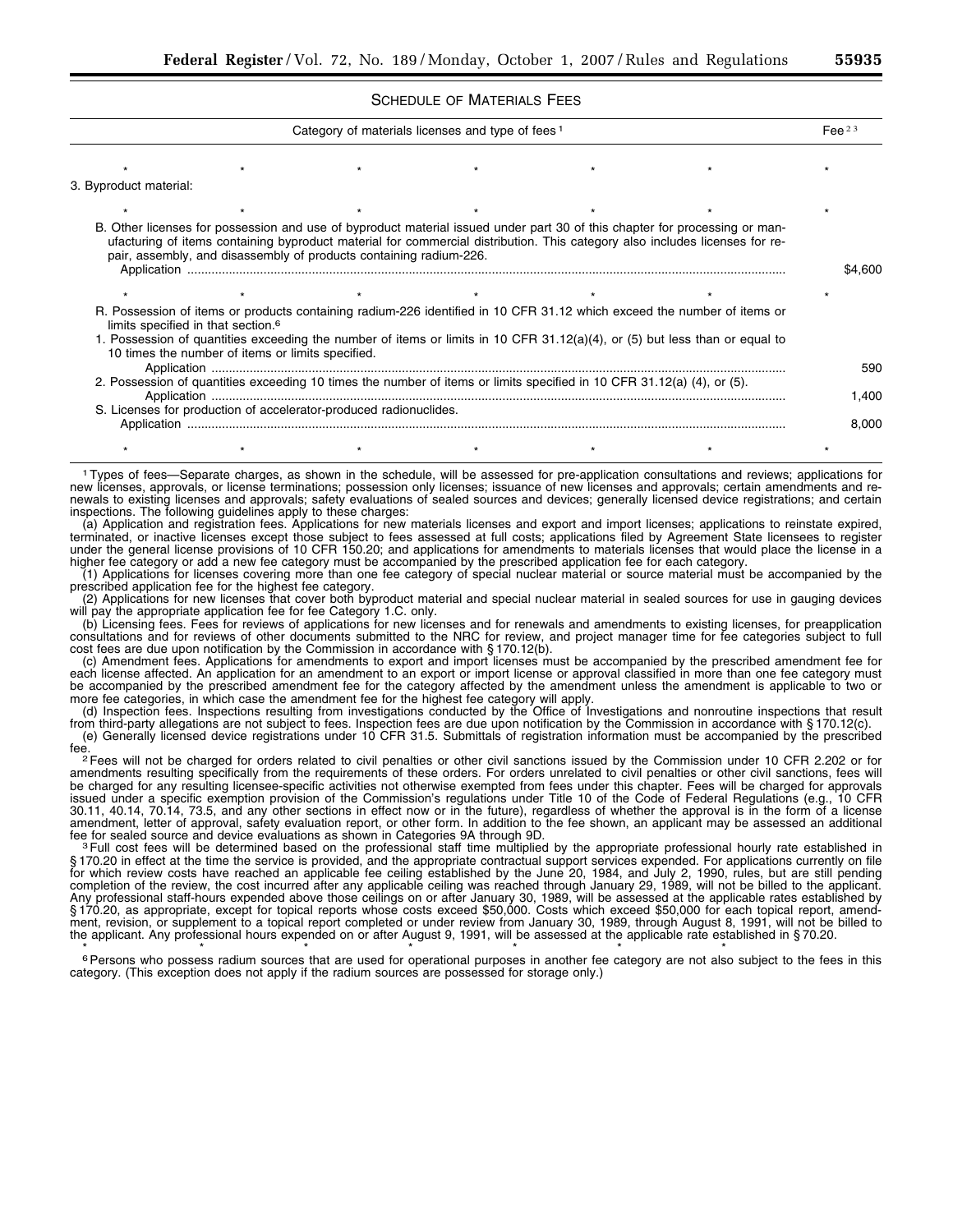\* \* \* \* \*

## **PART 171—ANNUAL FEES FOR REACTOR LICENSES AND FUEL CYCLE LICENSES AND MATERIALS LICENSES, INCLUDING HOLDERS OF CERTIFICATES OF COMPLIANCE, REGISTRATIONS, AND QUALITY ASSURANCE PROGRAM APPROVALS AND GOVERNMENT AGENCIES LICENSED BY THE NRC**

■ 63. The authority citation for part 171 is revised to read as follows:

**Authority:** Sec. 7601, Pub. L. 99-272, 100 Stat. 146, as amended by sec. 5601, Pub. L. 100–203, 101 Stat. 1330 as amended by sec. 3201, Pub. L. 101–239, 103 Stat. 2132, as amended by sec. 6101, Pub. L. 101–508, 104 Stat. 1388, as amended by sec. 2903a, Pub. L. 102–486, 106 Stat. 3125 (42 U.S.C. 2213, 2214); and as amended by Title IV, Pub. L. 109–103, 119 Stat. 2283 (42 U.S.C. 2214; sec. 301, Pub. L. 92–314, 86 Stat. 227 (42 U.S.C. 2201w); sec. 201, Pub. L. 93–438, 88 Stat. 1242, as amended (42 U.S.C. 5841); sec. 1704, 112 Stat. 2750 (44 U.S.C. 3504 note); sec 651(e), Pub. L. 109–58, 119 Stat. 806–810 (42 U.S.C. 2014, 2021, 2021(b), 2111).

 $\blacksquare$  64. In § 171.5, the definition of *Byproduct material* is revised to read as follows:

## **§ 171.5 Definitions.**

\* \* \* \* \*

*Byproduct material* means– (1) Any radioactive material (except special nuclear material) yielded in, or made radioactive by, exposure to the radiation incident to the process of producing or using special nuclear material;

(2)(i) Any discrete source of radium– 226 that is produced, extracted, or converted after extraction, before, on, or after August 8, 2005, for use for a commercial, medical, or research activity; or

(ii) Any material that—

(A) Has been made radioactive by use of a particle accelerator; and

(B) Is produced, extracted, or converted after extraction, before, on, or after August 8, 2005, for use for a commercial, medical, or research activity; and

(3) Any discrete source of naturally occurring radioactive material, other than source material, that—

(i) The Commission, in consultation with the Administrator of the Environmental Protection Agency, the Secretary of Energy, the Secretary of Homeland Security, and the head of any other appropriate Federal agency, determines would pose a threat similar to the threat posed by a discrete source of radium–226 to the public health and safety or the common defense and security; and

(ii) Before, on, or after August 8, 2005, is extracted or converted after extraction for use in a commercial, medical, or research activity.

\* \* \* \* \*

■ 65. In § 171.16, paragraph (d), in the table, Schedule of Materials Annual Fees and Fees for Government Agencies Licensed by the NRC, paragraph 3.B. is revised, and new categories 3.R. and 3.S. and corresponding fees are added to read as follows:

**§ 171.16 Annual Fees: Materials licensees, holders of certificates of compliance, holders of sealed source and device registrations, holders of quality assurance program approvals, and government agencies licensed by the NRC.** 

SCHEDULE OF MATERIALS ANNUAL FEES AND FEES FOR GOVERNMENT AGENCIES LICENSED BY THE NRC

| Category of materials licenses                                                                                                                                                                                                                                                                                                                                                                                                 |  |  |  |  |                                                                                                                                                                                                                                                           |         |  |
|--------------------------------------------------------------------------------------------------------------------------------------------------------------------------------------------------------------------------------------------------------------------------------------------------------------------------------------------------------------------------------------------------------------------------------|--|--|--|--|-----------------------------------------------------------------------------------------------------------------------------------------------------------------------------------------------------------------------------------------------------------|---------|--|
|                                                                                                                                                                                                                                                                                                                                                                                                                                |  |  |  |  |                                                                                                                                                                                                                                                           |         |  |
| 3. Byproduct material:                                                                                                                                                                                                                                                                                                                                                                                                         |  |  |  |  |                                                                                                                                                                                                                                                           |         |  |
|                                                                                                                                                                                                                                                                                                                                                                                                                                |  |  |  |  |                                                                                                                                                                                                                                                           |         |  |
|                                                                                                                                                                                                                                                                                                                                                                                                                                |  |  |  |  | B. Other licenses for possession and use of byproduct material issued under part 30 of this chapter for processing or man-<br>ufacturing of items containing byproduct material for commercial distribution. This category also includes licenses for re- | \$8.400 |  |
| R. Possession of items or products containing radium–226 identified in 10 CFR 31.12 which exceed the number of items or<br>limits specified in that section: <sup>14</sup><br>1. Possession of quantities exceeding the number of items or limits in 10 CFR 31.12(a)(4), or (5) but less than or equal<br>2. Possession of quantities exceeding 10 times the number of items or limits specified in 10 CFR 31.12(a)(4), or (5) |  |  |  |  |                                                                                                                                                                                                                                                           |         |  |

1 Annual fees will be assessed based on whether a licensee held a valid license with the NRC authorizing possession and use of radioactive material during the current fiscal year. However, the annual fee is waived for those materials licensees and holders of certificates, registrations, and approvals who either filed for termination of their licenses or approvals or filed for possession only/storage licenses before October 1, 2004, and permanently ceased licensed activities entirely by September 30, 2004. Annual fees for licensees who filed for termination of a license, downgrade of a license, or for a possession only license during the fiscal year and for new licenses issued during the fiscal year will be prorated in accordance with the provisions of § 171.17. If a person holds more than one license, certificate, registration, or approval, the annual fee(s) will be assessed for each license, certificate, registration, or approval held by that person. For licenses that authorize more than one activity on a single license (e.g., human use and irradiator activities), annual fees will be assessed for each category applicable to the license. Licensees paying annual fees under Category 1A(1) are not subject to the annual fees for Category 1.C. and 1.D. for sealed sources authorized in the license.<br>Payment of the prescribed annual fee does not automatically renew the license

\* \* \* \* \* \* \* \* \* \* \* \* \* \* \*

Renewal applications must be filed in accordance with the requirements of parts 30, 40, 70, 71, 72, or 76 of this chapter.<br><sup>3</sup> Each fiscal year, fees for these materials licenses will be calculated and assessed in accordan

**Federal Register** for notice and comment.

<sup>14</sup> Persons who possess radium sources that are used for operational purposes in another fee category are not also subject to the fees in this category. (This exception does not apply if the radium sources are possessed for storage only.)